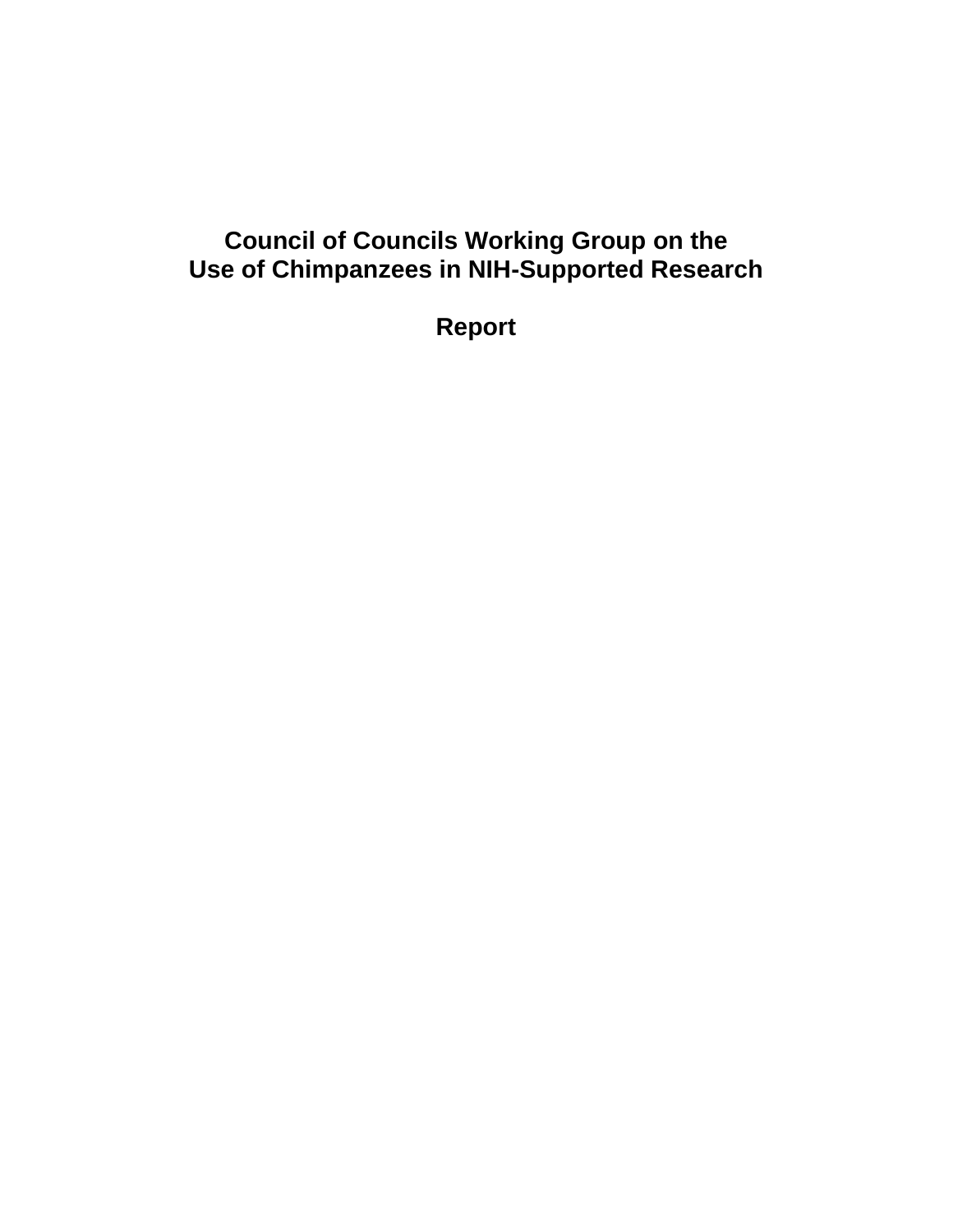## **Contents**

| Section 1. NIH-Supported Chimpanzee Research and Institute of Medicine Principles and       |  |
|---------------------------------------------------------------------------------------------|--|
|                                                                                             |  |
| Committee on the Use of Chimpanzees in Biomedical and Behavioral Research 13                |  |
|                                                                                             |  |
| Section 2. Working Group on the Use of Chimpanzees in NIH-Supported Research  16            |  |
|                                                                                             |  |
|                                                                                             |  |
|                                                                                             |  |
| Section 3. Ethologically Appropriate Physical and Social Environments: A Key Concept in the |  |
|                                                                                             |  |
| Ethologically Appropriate Physical and Social Environments for Captive Chimpanzees 19       |  |
|                                                                                             |  |
|                                                                                             |  |
|                                                                                             |  |
|                                                                                             |  |
| Section 4. Review of Currently Active NIH-Supported Research Using Chimpanzees  28          |  |
|                                                                                             |  |
|                                                                                             |  |
| Section 5. Size and Placement of Research-Active and Research-Inactive Populations of NIH-  |  |
|                                                                                             |  |
|                                                                                             |  |
| Predictions of Future Need Based on the Assessments of the Emerging Diseases Subgroup 34    |  |
|                                                                                             |  |
| Section 6. Review Process for Future Proposals to Use Chimpanzees in NIH-Supported Research |  |
|                                                                                             |  |
|                                                                                             |  |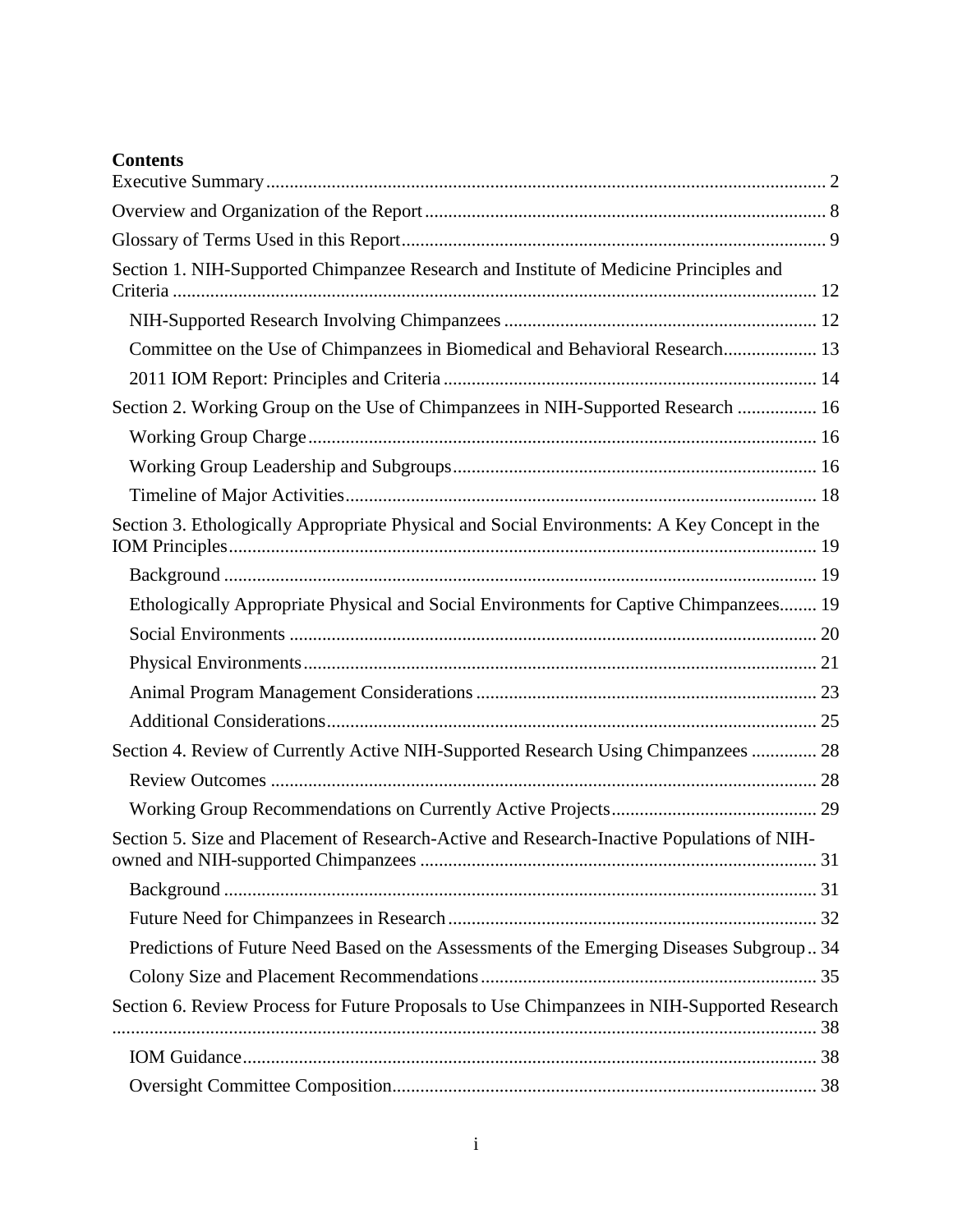| Appendix A: Working Group on the Use of Chimpanzees in NIH-Supported Research           |  |
|-----------------------------------------------------------------------------------------|--|
| Appendix B: Biographies of Members of the Working Group on the Use of Chimpanzees in    |  |
| Appendix C: Consultants to the Working Group on the Use of Chimpanzees in NIH-Supported |  |
| Appendix D: Schedule of Meetings and Field Trips of the Working Group on the Use of     |  |
|                                                                                         |  |
|                                                                                         |  |
| Appendix G: White Paper on the Use of Chimpanzees in New, Emerging, and Reemerging      |  |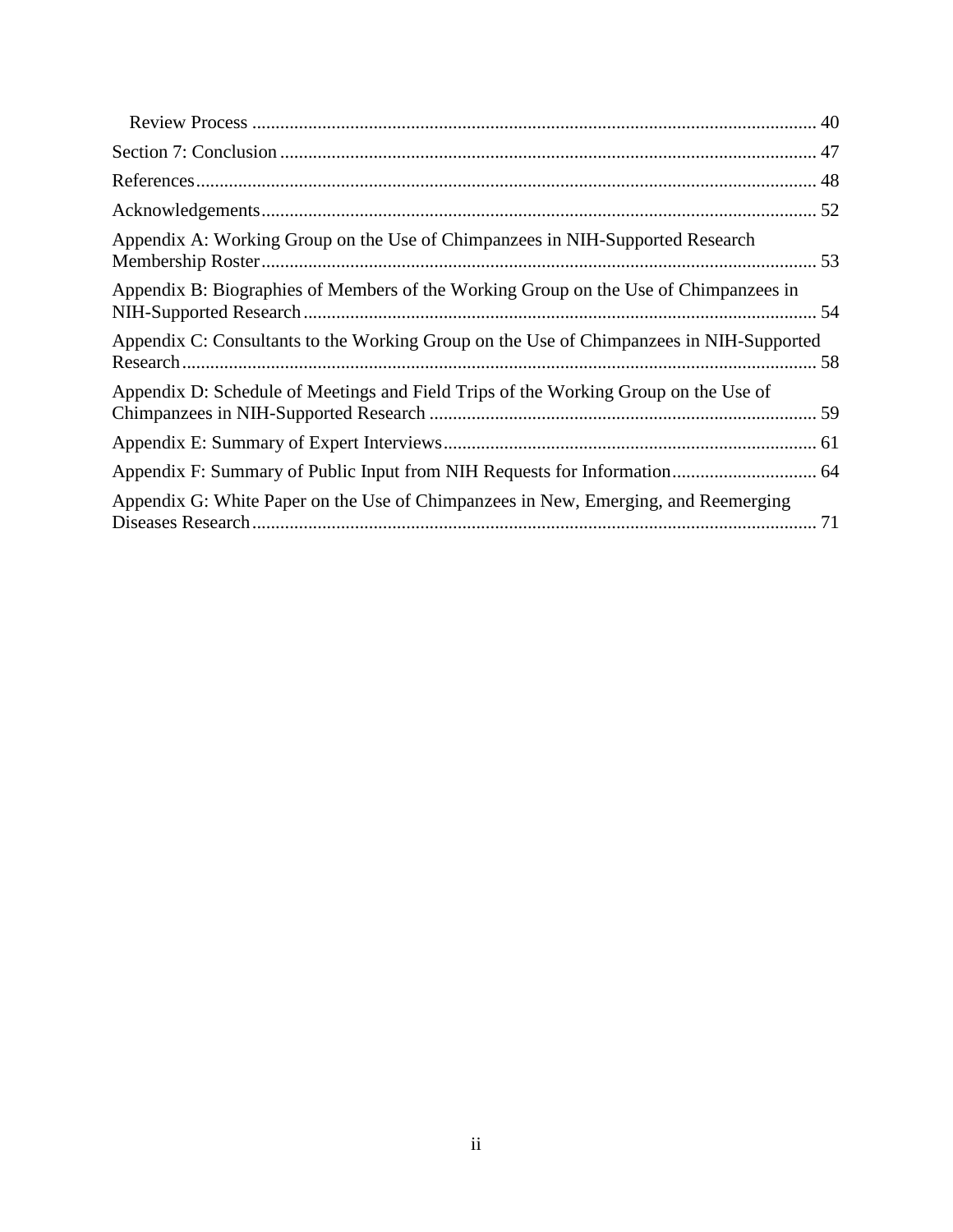## <span id="page-3-0"></span>**Executive Summary**

This report summarizes the findings and recommendations of the Working Group on the Use of Chimpanzees in National Institutes of Health (NIH)-Supported Research. The NIH formed this committee within the Council of Councils, a federal advisory committee, to advise the NIH on the implementation of the recommendations of the Institute of Medicine's (IOM's) Committee on the Use of Chimpanzees in Biomedical and Behavioral Research regarding the use of chimpanzees in NIH-sponsored research. In December 2010, the NIH asked the IOM to review the current use of chimpanzees in NIH-funded biomedical and behavioral research that is needed to advance the public's health. The IOM committee focused its efforts on the nearly 700 chimpanzees owned or otherwise supported by the NIH.

In December 2011, the IOM committee completed its review, concluding that although the chimpanzee has been a valuable animal model in the past, most current biomedical use of chimpanzees is unnecessary. At the same time, the IOM committee concluded that chimpanzees could still serve an important role in some areas of research but in these areas, the research must be governed by a set of principles and criteria. These principles and criteria address the necessity of the research for answering important public health questions, the need to use the chimpanzee model to answer these questions, and whether the chimpanzee-housing and the research conditions are appropriate for humans' closest relative.

The NIH immediately accepted the IOM committee's principles and criteria and assembled the Working Group on the Use of Chimpanzees in NIH-Supported Research in February 2012. The NIH charged the Working Group in February 2012 with:

- Developing a plan for implementation of the IOM's guiding principles and criteria;
- Analyzing currently active NIH-supported research using chimpanzees to advise on which studies currently meet the principles and criteria defined by the IOM report and advising on the process for closing studies if any do not comply with the IOM recommendations;
- Advising on the size and placement of active and inactive populations of NIH-owned or -supported chimpanzees that may need to be considered as a result of implementing the IOM recommendations; and
- Developing a review process for considering whether potential future use of the chimpanzee in NIH-supported research is scientifically necessary and consistent with the IOM principles.

On January 22, 2013, the Working Group delivered its report and recommendations to the NIH Council of Councils. The Working Group's recommendations are listed below. The body of this report provides background information on all of these issues.

### **Ethologically Appropriate Physical and Social Environments: A Key Concept in the IOM Principles**

Throughout its report, the IOM committee used the term "ethologically appropriate physical and social environments" as a central principle for how chimpanzees used in research should be housed. Because the IOM report did not provide further details, the Working Group first defined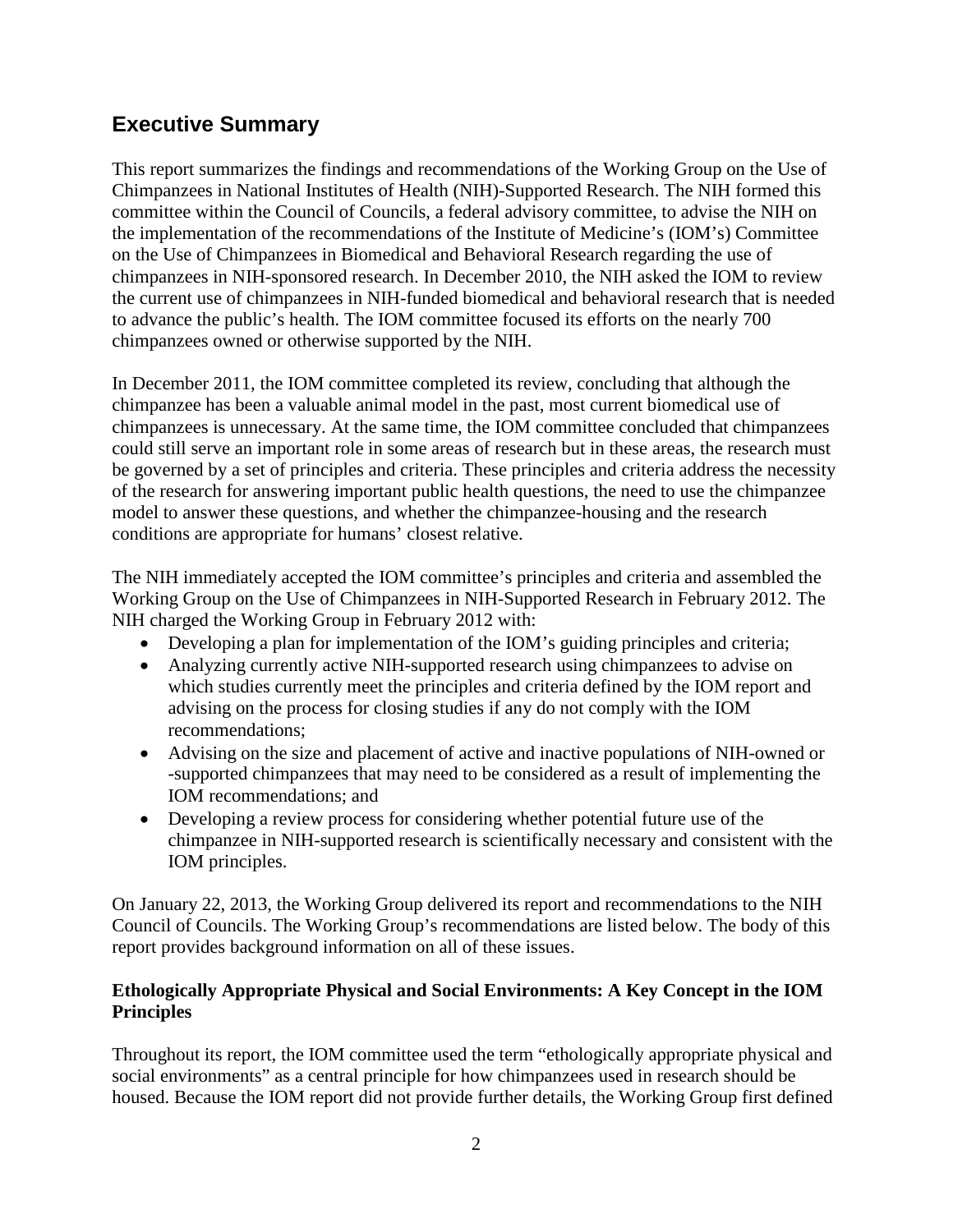the term "ethologically appropriate physical and social environments" as environments that not only *allow*, but importantly, *promote* the full range of natural chimpanzee behaviors. The Working Group then used this definition to make recommendations concerning the placement of research chimpanzee populations.

The Working Group's recommendations with respect to ethologically appropriate physical and social environments are as follows:

**Recommendation EA1:** Chimpanzees must have the opportunity to live in sufficiently large, complex, multi-male, multi-female social groupings, ideally consisting of at least 7 individuals. Unless dictated by clearly documented medical or social circumstances, no chimpanzee should be required to live alone for extended periods of time. Pairs, trios, and even small groups of 4 to 6 individuals do not provide the social complexity required to meet the social needs of this cognitively advanced species. When chimpanzees need to be housed in groupings that are smaller than ideal for longer than necessary, for example, during routine veterinary examinations or when they are introduced to a new social group, this need should be regularly reviewed and documented by a veterinarian<sup>\*</sup> and a primate behaviorist.

\*In this context, the Working Group defines a "veterinarian" as a licensed, graduate veterinarian with demonstrated expertise in the clinical care and welfare of nonhuman primates (preferably chimpanzees) and who is directly responsible for the routine clinical care of the animal(s) in question.

**Recommendation EA2:** The density of the primary living space of chimpanzees should be at least 1,000 ft<sup>2</sup> (93 m<sup>2</sup>) per individual. Therefore, the minimum outdoor enclosure size for a group of 7 animals should be  $7,000 \text{ ft}^2 (651 \text{ m}^2)$ .

**Recommendation EA3:** Chimpanzees must be housed in environments that provide outdoor access year round. They should have access to natural substrates, such as grass, dirt, and mulch, to enhance environmental complexity.

**Recommendation EA4:** Chimpanzees should have the opportunity to climb at least 20 ft (6.1 m) vertically. Moreover, their environment must provide enough climbing opportunities and space to allow all members of larger groups to travel, feed, and rest in elevated spaces.

**Recommendation EA5:** Progressive and ethologically appropriate management of chimpanzees must include provision of foraging opportunities and of diets that are varied, nutritious, and challenging to obtain and process.

**Recommendation EA6:** Chimpanzees must be provided with materials to construct new nests on a daily basis.

**Recommendation EA7:** The environmental enrichment program developed for chimpanzees must provide relevant opportunities for choice and self-determination.

**Recommendation EA8:** Chimpanzee management staff must include experienced and trained behaviorists, animal trainers, and enrichment specialists to foster positive human– animal relationships and provide cognitive stimulation. Given the importance of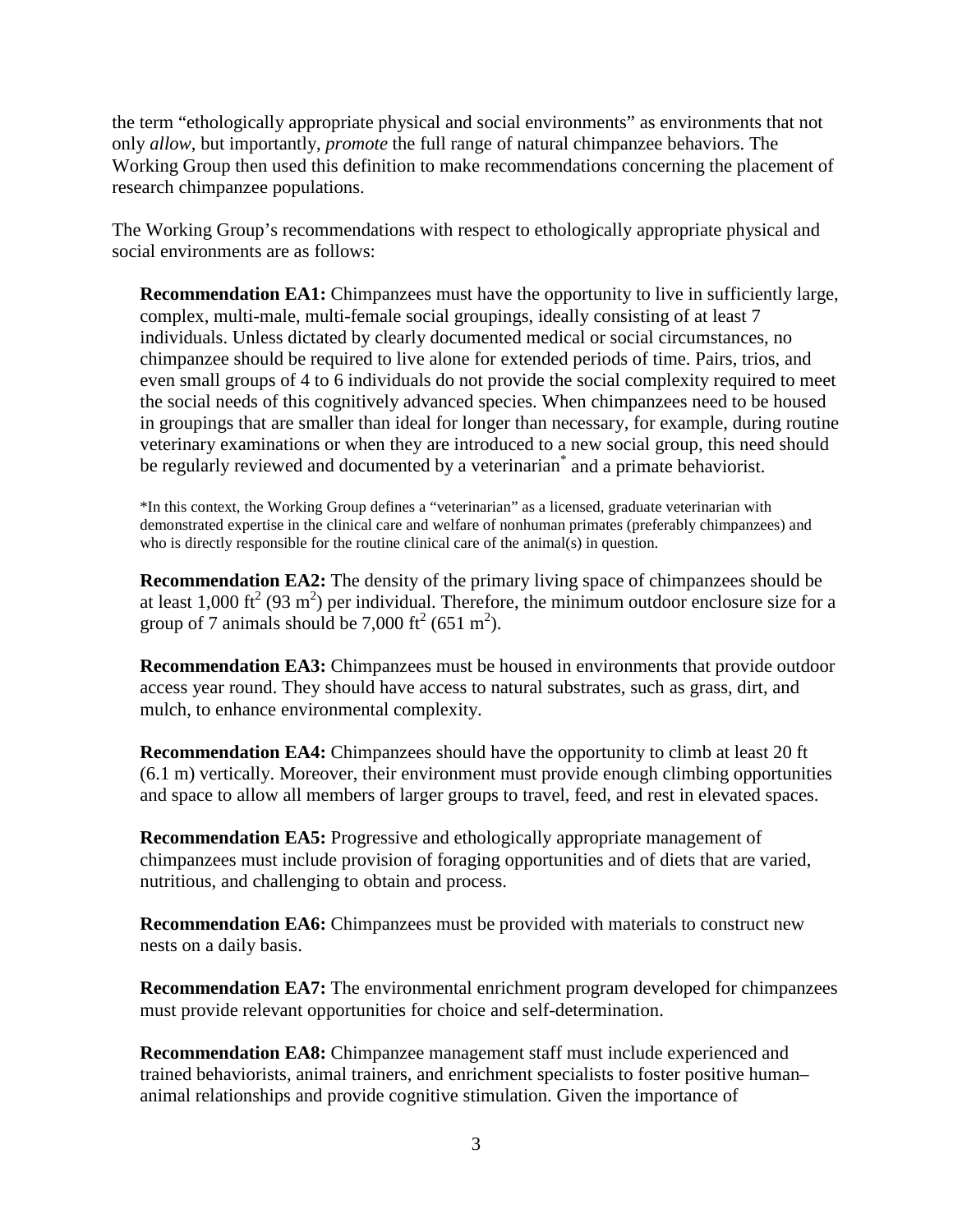trainer/animal ratios in maintaining trained behaviors, a chimpanzee population of 50 should have at least 2 dedicated staff members with this type of expertise. Positive reinforcement training is the only acceptable method of modifying behaviors to facilitate animal care and fulfillment of management needs. Training plans should be developed for each animal, and progress toward achieving established benchmarks should be documented.

**Recommendation EA9:** All personnel working with chimpanzees must receive training in core institutional values promoting psychological and behavioral well-being of chimpanzees in their care. These institutional core values should be publicly accessible.

**Recommendation EA10:** Chimpanzee records must document detailed individual animal social, physical, behavioral, and psychological requirements and these requirements should be used to design appropriate individualized chimpanzee management in the captive research environment.

#### **Chimpanzee Research Colony Size and Placement**

The Working Group's charge included advising the NIH on the size and placement of NIHowned and NIH-supported research-active and research-inactive chimpanzee populations. The Working Group's recommendations with respect to colony size and placement, including whether additional chimpanzees are needed for research to prepare for new, emerging, and reemerging diseases, are as follows:

**Recommendation SP1:** The majority of NIH-owned chimpanzees should be designated for retirement and transferred to the federal sanctuary system. Planning should start immediately to expand current facilities to accommodate these chimpanzees. The federal sanctuary system is the most species-appropriate environment currently available and thus is the preferred environment for long-term housing of chimpanzees no longer required for research.

**Recommendation SP2:** A small population of chimpanzees should be maintained for future potential research that meets the IOM principles and criteria. Based on an assessment of current research protocols and interviews with content experts and current research facility administrators, this colony is estimated to require approximately 50 chimpanzees. The size and placement of this colony should be reassessed on a frequent basis (approximately every 5 years) to ensure that such a colony is still actually needed and that the animals are not overused.

**Recommendation SP3:** This small chimpanzee colony should be maintained at a facility that has the characteristics of ethologically appropriate physical and social environments described in this report. Thus, plans should be made now to ensure that ethologically appropriate physical and social housing conditions will be available within 3 to 5 years. Maintaining the chimpanzee colony at a single facility could be advantageous to minimize costs and maximize management flexibility.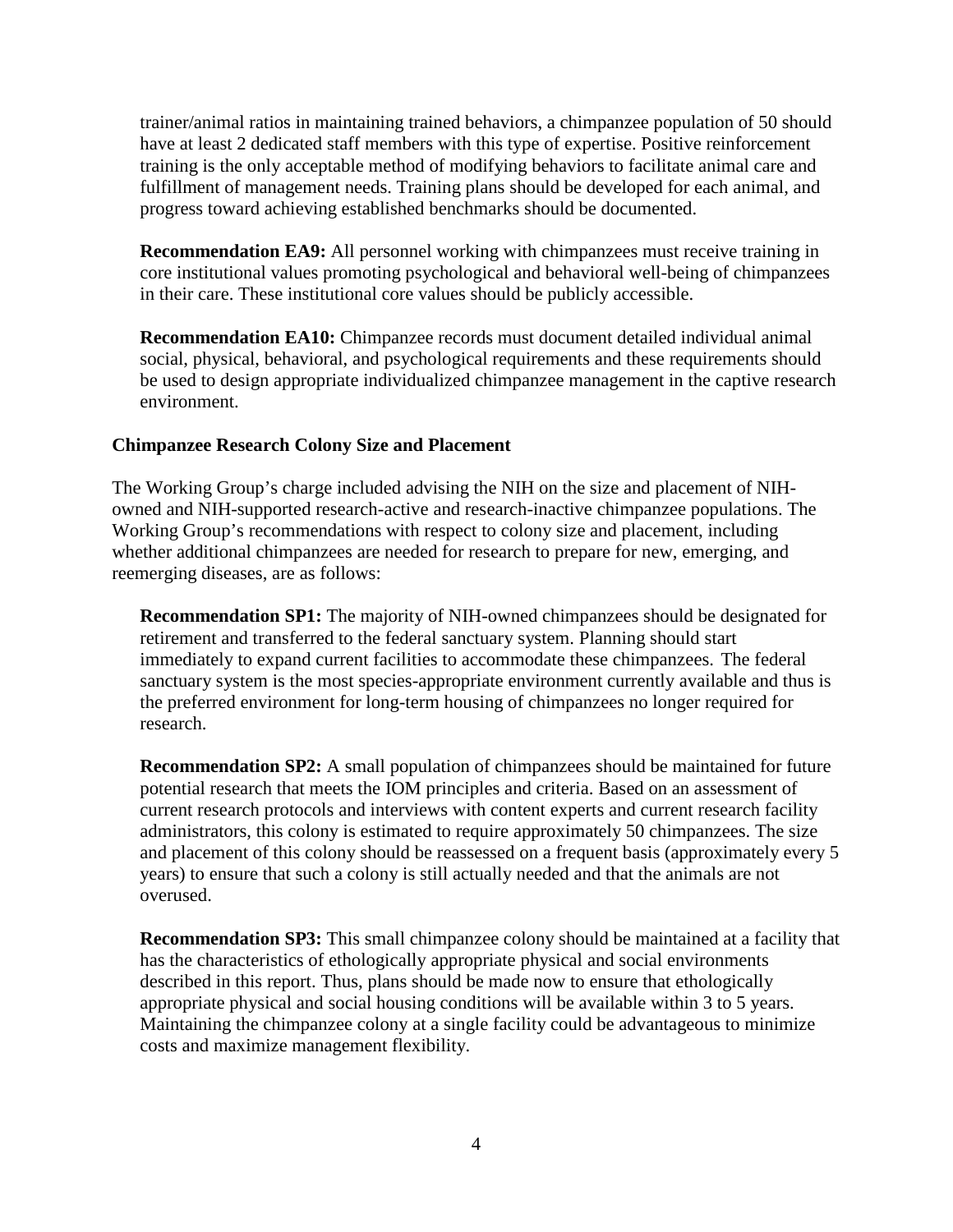**Recommendation SP4:** The demographic constitution of this small chimpanzee colony is important to maximize its utility for research. Ideally, the colony should be age and sex stratified, have an approximately 50:50 sex ratio, and be composed primarily of animals that are healthy and younger than 30 years. At least half of this population should be physiologically naïve to infection (e.g., hepatitis or HIV). When this colony is formed, best practices should be used for maintaining current social groupings, whenever possible, to minimize adverse stress.

**Recommendation SP5:** The NIH should review its funding priorities for comparative behavioral, cognitive, and genomics studies using chimpanzees. The NIH should consider targeting funding for low-burden projects that can be conducted in nontraditional research settings that can maintain ethologically appropriate environments or projects that use materials collected during routine veterinary examinations.

**Recommendation SP6:** The NIH should not support any long-term maintenance of chimpanzees intended for research on new, emerging, or reemerging diseases in animal biosafety level 2 or greater biocontainment-level facilities.

**Recommendation SP7:** The NIH should not, on its own, revitalize breeding strategies to derive a population of chimpanzees for any research, including for new, emerging, or reemerging disease research.

**Recommendation SP8:** The NIH should collaborate with other federal agencies (i.e., Centers for Disease Control and Prevention and Food and Drug Administration) and departments (i.e., Department of Defense and Department of Homeland Security) when considering any future plan for placement, maintenance, and use of chimpanzees in research in response to a new, emerging, or reemerging disease that could represent a national security risk to the United States.

**Recommendation SP9:** In light of evidence suggesting that research involving chimpanzees has rarely accelerated new discoveries or the advancement of human health for infectious diseases, with a few notable exceptions such as the hepatitis viruses, the NIH should emphasize the development and refinement of other approaches, especially alternative animal models (e.g., genetically altered mice), for research on new, emerging, and reemerging diseases.

#### **Review Process for Future Proposals to Use Chimpanzees in NIH-Supported Research**

Part of the Working Group's charge was to advise on a review process for considering whether the potential future use of chimpanzees in NIH-supported research is scientifically necessary and consistent with the IOM principles. The Working Group's recommendations regarding the establishment of an independent oversight committee and review process are as follows: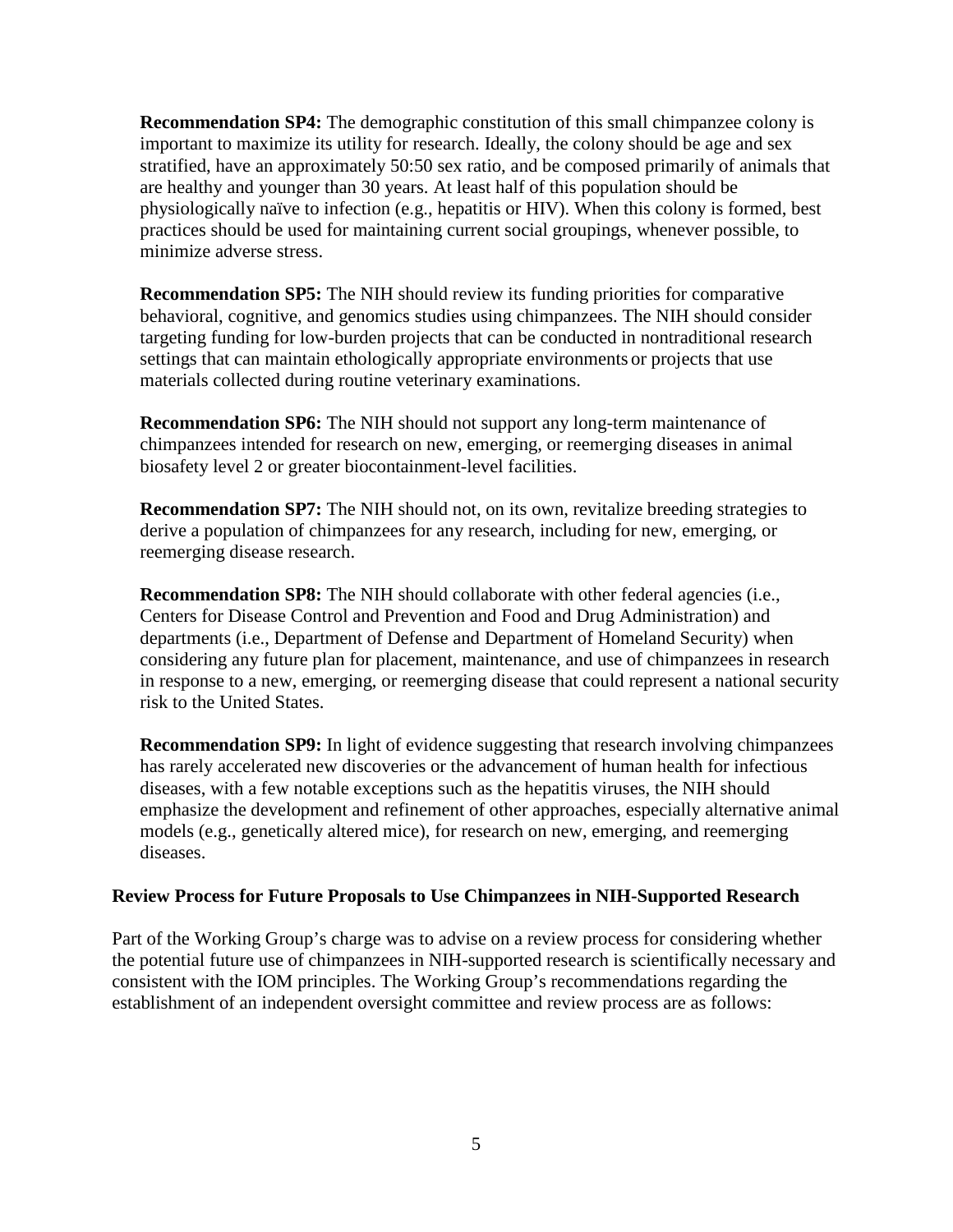#### Oversight Committee Independence and Expertise

**Recommendation RP1:** The NIH should replace the Interagency Animal Models Committee with an independent Oversight Committee for Proposals Using Chimpanzees in NIHsupported Research (Oversight Committee) to advise on the proposed use of chimpanzees in research. The current Interagency Animal Models Committee is not considered independent from other individuals and bodies that review and approve grant applications to the NIH, contains no members of the public, and thus does not fully meet the spirit of the IOM principles and criteria.

**Recommendation RP2:** The Oversight Committee should be separate from extramural initial review groups, intramural scientific program personnel, and Institute or Center directors. In addition, the Oversight Committee's reviews should take place after the standard reviews and approvals by these entities. The Oversight Committee's reviews will focus on whether the proposed research is consistent with the IOM principles and criteria for the use of chimpanzees in research.

**Recommendation RP3:** The Oversight Committee should be comprised of individuals with the specific scientific, biomedical, and behavioral expertise needed to properly evaluate whether a grant, intramural program, contract, or other award mechanism supporting research using chimpanzees complies with the IOM principles and criteria.

#### Review Process

**Recommendation RP4:** Investigators seeking NIH funding to conduct research using chimpanzees must explain in their application how their proposed research complies with the IOM principles and criteria. This supplemental information must address all of the questions posed in the decision-making algorithm in this report and provide sufficient detail for consideration by the Oversight Committee. This information is in addition to the vertebrate animal section and/or applicable animal study protocol. The NIH might wish to develop a form or other suggested template for investigators to use for this purpose.

**Recommendation RP5:** To ensure that the scientific use of chimpanzees is justified, the animal numbers and group sizes must be statistically justified before the NIH approves any proposed research project involving the use of chimpanzees.

**Recommendation RP6:** Investigators need not include supplemental information on chimpanzee use for proposals involving the following, and these proposals will be exempt from Oversight Committee review:

- The use of any biomaterials, including pathological specimens, collected and/or stored prior to submission of the research proposal,or as part of a research grant or contract that has undergone Oversight Committee review and approval, or as part of regular veterinary (health) examinations;
- Other observational or non-interventional studies, such as behavioral observations in the wild that do not result in contact or otherwise interfere with the chimpanzees being observed; or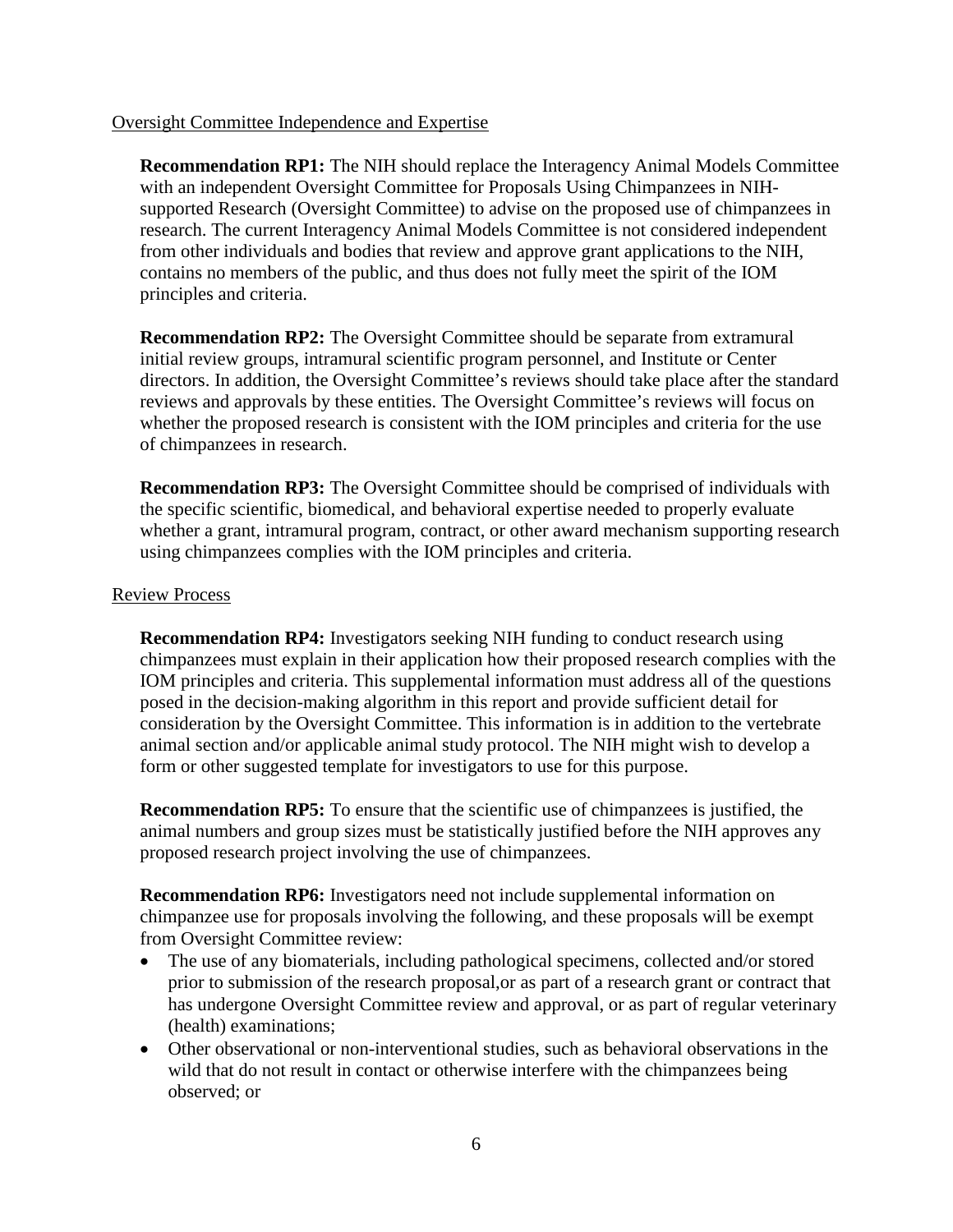• Noninvasive collection of samples from the wild in a manner that does not result in contact or otherwise interfere with the chimpanzees during the collection.

#### Placement of Oversight Committee Review

**Recommendation RP7:** The Oversight Committee review should take place after the Center or Institute director approves a proposal so that the key elements of the review are publicly accessible to the extent allowable by federal regulations. The Oversight Committee should review all requests for grants, contracts, intramural projects, and third-party projects rather than establishing a separate review process for each mechanism. Funding of an award for research involving the use of chimpanzees that has received an Institute or Center director's approval will be conditional and subject to the subsequent evaluation by the Oversight Committee.

**Recommendation RP8:** The Oversight Committee will base its reviews on the supplemental information provided by investigators on how the proposed research complies with the IOM principles and criteria and all relevant documents (including animal study protocols and grant applications) required to make informed determinations for all funding requests (grants, contracts, and intramural projects) and other requests to use chimpanzees (e.g., third-party projects).

**Recommendation RP9:** The Oversight Committee will determine whether each application meets or does not meet the IOM principles and criteria based on the votes of a majority of all voting members. At its members' discretion, the Oversight Committee may vote on whether different components or parts of an application meet or do not meet the IOM principles and criteria.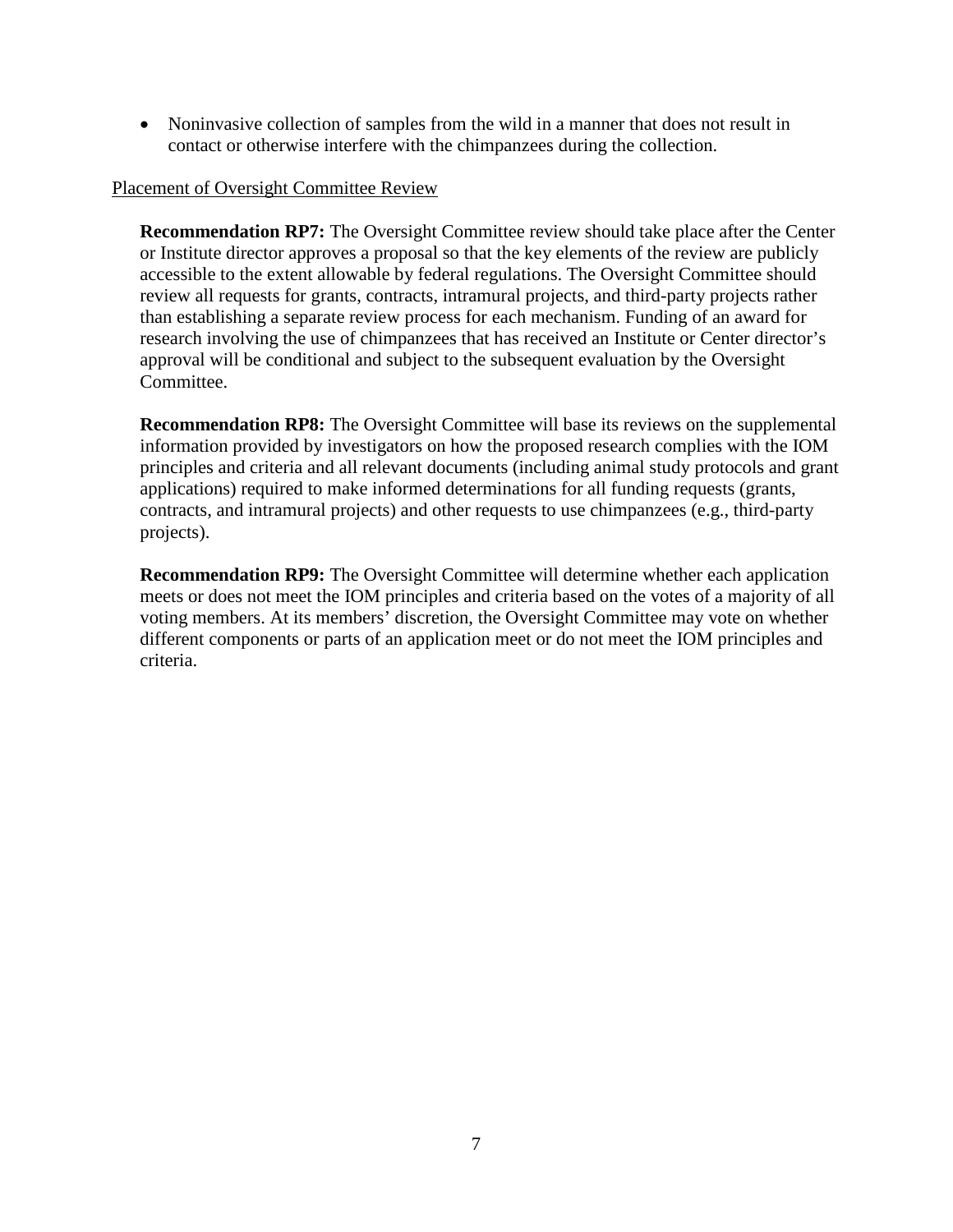## <span id="page-9-0"></span>**Overview and Organization of the Report**

This report provides two brief introductory sections and four chapters that address the charge of the Working Group on the Use of Chimpanzees in National Institutes of Health (NIH)-Supported Research.

- Section 1 provides background information on the use of chimpanzees in NIH-supported research and introduces the principles and criteria of the Institute of Medicine's (IOM's) Committee on the Use of Chimpanzees in Biomedical and Behavioral Research.
- Section 2 describes the creation, charge, and activities of the Working Group.
- Section 3 describes the process that the Working Group used to develop an implementation plan for the IOM principles and criteria and defines the term "ethologically appropriate physical and social environments," a key term used in the IOM principles and throughout this report.
- Section 4 offers the Working Group's recommendations regarding the future of currently funded research projects using chimpanzees.
- Section 5 addresses the number of chimpanzees that might be needed for NIH-funded research in the future and the placement of these animals. This section also addresses whether chimpanzees are likely to be needed to study new, emerging, and reemerging diseases.
- Section 6 provides recommendations and implementation guidance pertaining to the review process for considering whether the potential future use of chimpanzees in NIHsupported research is scientifically necessary and consistent with the IOM principles and criteria.

In some cases, the Working Group made specific recommendations regarding critical aspects of chimpanzee environments. The Working Group developed these quantitative recommendations using a range of inputs, including Working Group members' expertise, interviews of experts with knowledge of wild and captive chimpanzees, published information about the behavior of wild and captive chimpanzees, and consideration of practical constraints pertaining to chimpanzee management and facilities.

This overview is followed by a glossary of terms used in this report. The appendices include the Working Group member roster and biographies; list of consultants; schedule of Working Group activities; summary of expert interviews conducted by the Working Group; summary of public input in response to NIH requests for information on the use of chimpanzees in research; and a white paper on the use of chimpanzees for research on new, emerging, and reemerging diseases.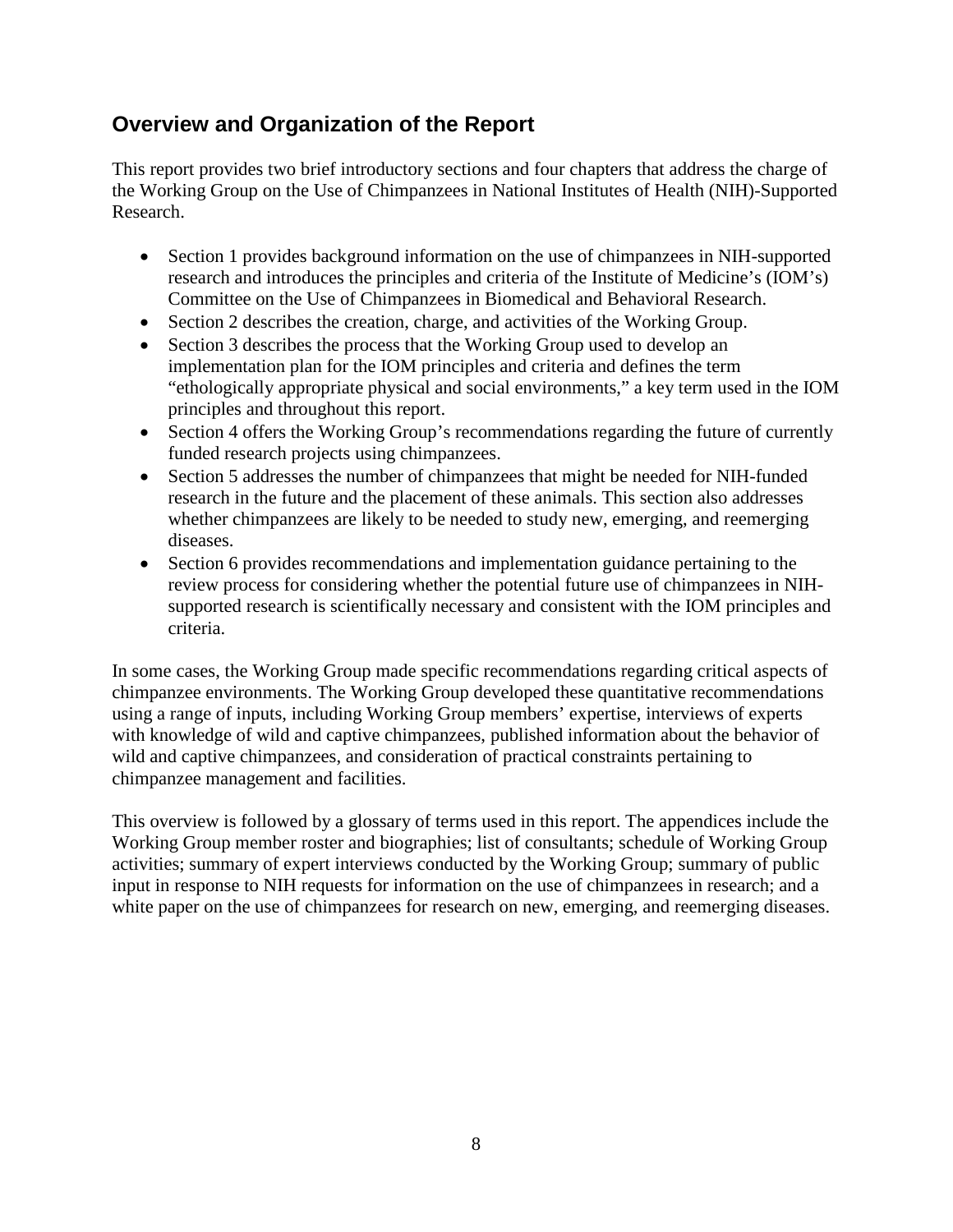## <span id="page-10-0"></span>**Glossary of Terms Used in this Report**

**Acquiescence**: voluntary participation in an activity based solely on positive reinforcement training and not involving forced participation or engagement by coercion. According to this definition, animals choose whether to participate or not based on their own volition.

**Behavioral research**: research that involves the study of overt actions; underlying psychological processes such as cognition, emotion, temperament, and motivation; and biobehavioral interactions.

**Biomedical research**: a broad area of science that seeks ways to prevent and treat diseases that cause illnesses and death in people and in animals. Biomedical researchers study biomedical processes and diseases with the ultimate goal of developing effective treatments and cures.

**Chimpanzee Health Improvement Maintenance and Protection (CHIMP) Act**: an act, signed by the President on December 20, 2000, to amend the Public Health Service Act to provide for a system of sanctuaries for retired chimpanzees that are no longer needed in federally funded research.

**Chimp Haven is Home Act**: an act, signed by the President on December 26, 2007, to amend the Public Health Service Act and modify the CHIMP Act by terminating the authority to remove retired chimpanzees from the sanctuary system for research purposes.

**Committee on the Use of Chimpanzees in Biomedical and Behavioral Research (also referred to as "IOM Committee"):** committee formed by the IOM and the National Research Council to review the current use of chimpanzees in NIH-funded biomedical and behavioral research that is needed for the advancement of the public's health.

**Comparative genomics**: a field of biological research in which the genome sequences of different species (such as humans, mice, and chimpanzees) are compared. These comparisons allow researchers to identify regions of similarity and difference, shedding light on the structure and function of human genes and supporting the development of new strategies to combat human disease.

**Council of Councils**: a federal advisory committee established by the NIH Reform Act of 2006, passed by Congress in December 2006 and signed into law by the President in January 2007. The Council advises the NIH Director and other delegated officials on matters related to the policies and activities of the Division of Program Coordination, Planning, and Strategic Initiatives.

**Culture of care**: concept embraced by the Working Group that should be promoted in ethologically appropriate environments. In a culture of care, chimpanzees are managed in a manner that engenders respect and mutually positive human-animal relationships.

**Division of Program Coordination, Planning, and Strategic Initiatives (DPCPSI):** a component of the NIH whose mission is to identify emerging scientific opportunities, rising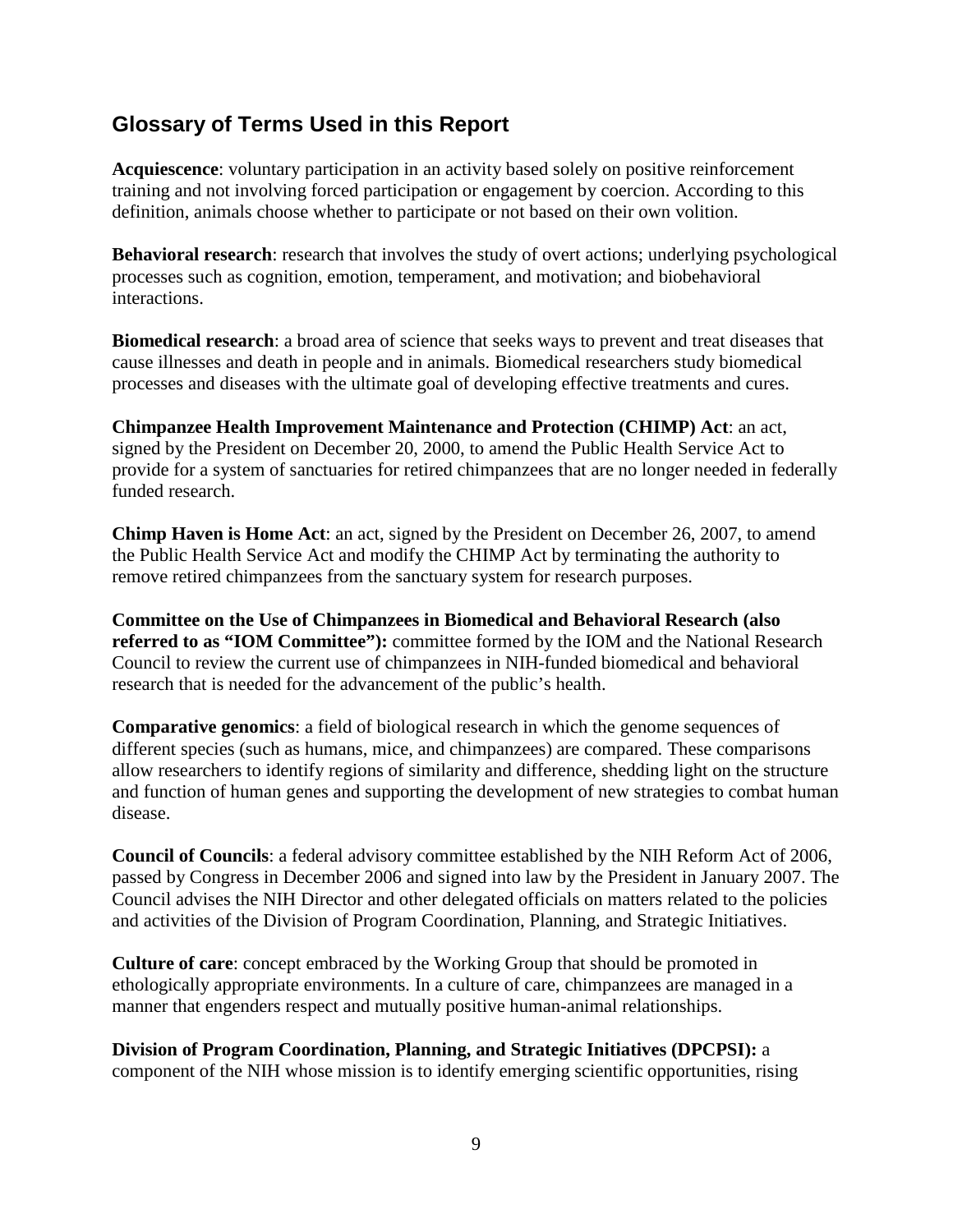public health challenges, and scientific knowledge gaps that merit further research. DPCPSI oversees the NIH Chimpanzee Management Program.

**Emerging diseases**: include outbreaks of previously unknown infectious diseases or known diseases whose incidence or geographic range is increasing in humans.

**Ethologically appropriate physical and social environments (also referred to as "ethologically appropriate environments")**: captive environments that do not simply allow but also, importantly, promote a full range of behaviors that are natural for chimpanzees.

**Ethologically inappropriate environments**: environments that do not provide the complexity and stimulation that chimpanzees need, such as environments that house smaller groups of animals and have only moderate complexity or in which chimpanzees are managed through the use of squeeze cages and frequent darting or tranquillization for holding or experimental purposes.

**Federal sanctuary system**: the sanctuary system created in compliance with the CHIMP Act to provide lifetime care for federally owned retired chimpanzees that are no longer needed for research.

**Institute of Medicine (IOM)**: an independent, nonprofit organization that works outside of government to provide unbiased and authoritative advice to decision makers and the public.

**Interagency Animal Models Committee**: chartered by the NIH in 1989 to provide oversight of all federally supported biomedical and behavioral research involving chimpanzees.

**Invasive research**: according to the Standards for a National Chimpanzee Sanctuary System, research that causes more than momentary pain, distress, fear, discomfort, injury, or other negative modalities to a chimpanzee, including any procedure that enters or exposes a body cavity.

**Minimally invasive research**: any research that inflicts little or no harm and that minimizes pain and distress.

**National Institutes of Health (NIH):** an agency of the U.S. Department of Health and Human Services that is the primary U.S. government agency responsible for biomedical and healthrelated research.

**National Primate Research Centers (NPRCs)**: provide facilities, animals, and expertise for investigators using nonhuman primates for biomedical research. NPRCs are supported in part by the NIH.

**New, emerging, and reemerging diseases**: new infectious diseases or diseases of infectious origin whose incidence in humans has increased within the past two decades or threatens to increase in the near future.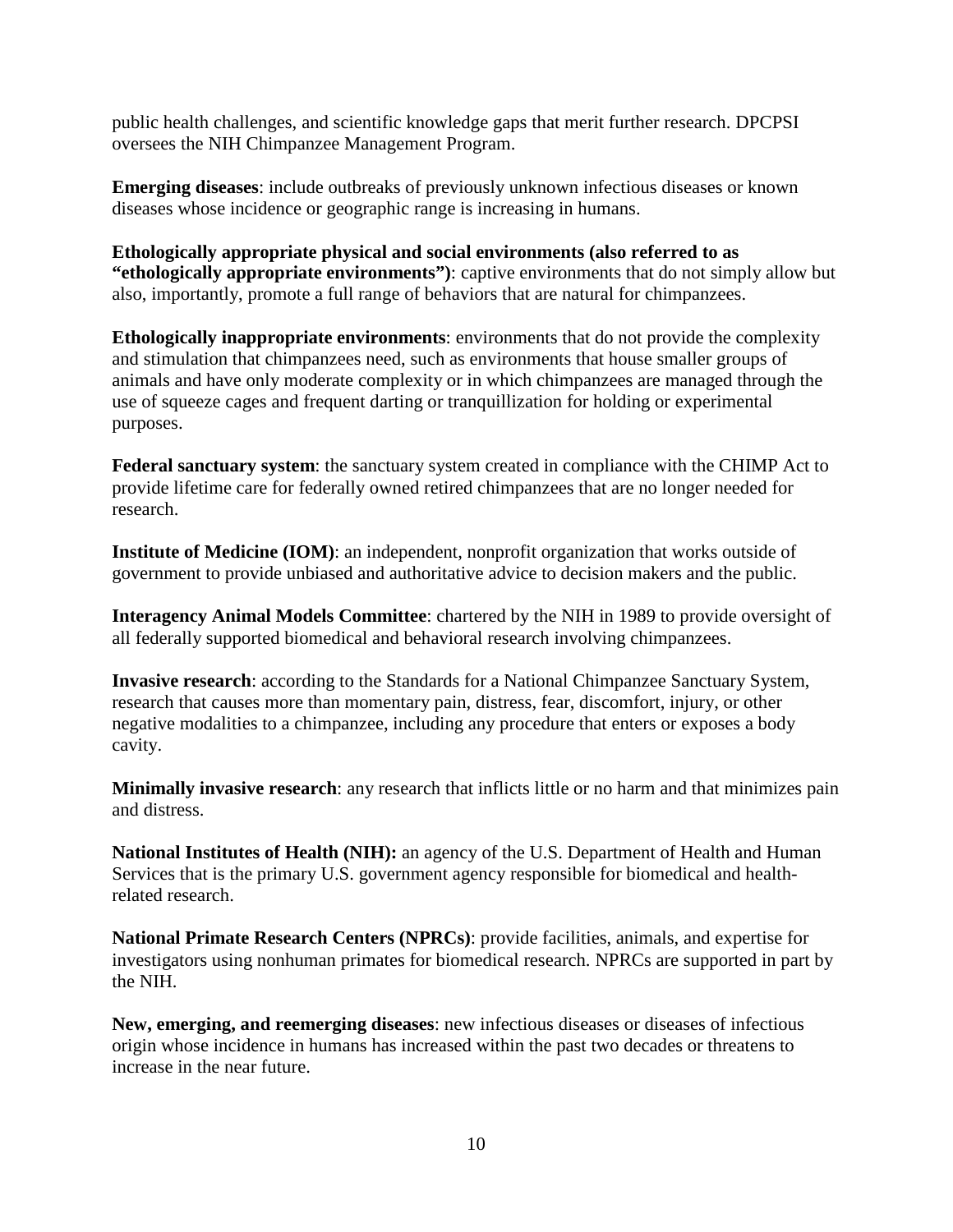**NIH-owned chimpanzees**: chimpanzees directly owned by the NIH.

**NIH-supported chimpanzees**: chimpanzees not owned by the NIH but supported through NIH awards, such as grants and contracts.

**Nonhuman primates**: all nonhuman members of the order Primates, including monkeys, chimpanzees, orangutans, gorillas, gibbons, apes, baboons, marmosets, tamarins, lemurs, and lorises.

**Noninvasive research**: research that involves minimal physical and mental harm, pain, distress, and disturbance to the chimpanzee and the social group in which the chimpanzee lives.

**Reemerging diseases**: known diseases that have reappeared after a significant decline in incidence.

**Research-active chimpanzees**: NIH-owned or -supported chimpanzees used for current research projects.

**Research-inactive chimpanzees:** NIH-owned or -supported chimpanzees not currently used for research but that might be used for new projects that meet the IOM principles and criteria.

**Retired chimpanzees**: chimpanzees that live permanently in the federal sanctuary system and cannot be removed from that system.

**Temporary housing conditions**: conditions needed to hold animals for between 24 hours and 21 days, such as standard indoor-outdoor run cages, outdoor geodesic housing structures, and small outdoor corrals.

**Transitional housing conditions**: an interim solution that is not intended for long-term housing of chimpanzees under any circumstance and should only be approved after detailed plans for achieving ethologically appropriate physical and social environment conditions have been formalized.

**Veterinarian**: a licensed, graduate veterinarian with demonstrated expertise in the clinical care and welfare of nonhuman primates (preferably chimpanzees) and who is directly responsible for the routine clinical care of the animal(s) in question.

**Working Group on the Use of Chimpanzees in NIH-Supported Research**: created on February 1, 2012, within the Council of Councils of the NIH and charged to provide advice on the implementation of the principles and criteria in the IOM report, *Chimpanzees in Biomedical and Behavioral Research: Assessing the Necessity*.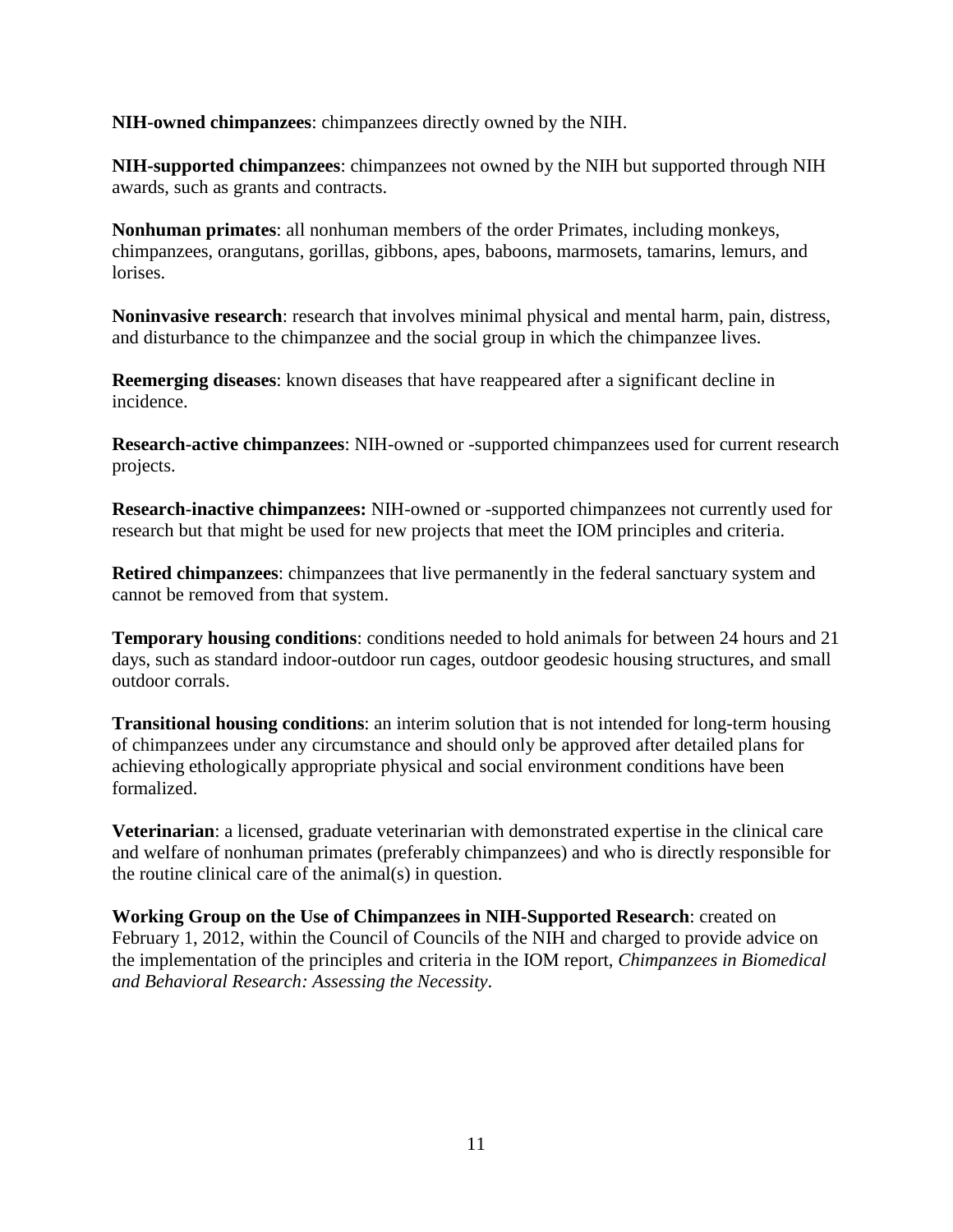## <span id="page-13-0"></span>**Section 1. NIH-Supported Chimpanzee Research and Institute of Medicine Principles and Criteria**

The National Institutes of Health (NIH), part of the U.S. Department of Health and Human Services, is the nation's medical research agency. The mission of the NIH is to seek fundamental knowledge about the nature and behavior of living systems and to apply that knowledge to enhance health, lengthen life, and reduce the burdens of illness and disability. To fulfill this mission, the NIH sponsors research throughout the world and in its own laboratories.

Some research activities supported by the NIH involve the use of animal models to study important biomedical and/or behavioral conditions, and the agency devotes additional resources to caring for and housing animals used in research. The use of animals in research has enabled scientists to identify new ways to treat illness, extend life, and improve health and well-being.

#### <span id="page-13-1"></span>**NIH-Supported Research Involving Chimpanzees**

In limited circumstances, the NIH has funded research involving chimpanzees. Chimpanzees' close genetic proximity to humans makes them a uniquely valuable species for studying certain human conditions; they have provided exceptional insights into human biology and behavior. For example, this research has:

- Contributed significantly to the development of the hepatitis A and B vaccines in use today. These vaccines are usually given to children and, since 1991, the number of hepatitis B cases in children under age 15 years has declined by 98 percent. The rate of new hepatitis A infections in the United States dropped by more than 92 percent between 1995 and 2008.
- Identified the hepatitis C virus, which has led to improved public health measures, increased the safety of blood donations, and led to the development of emerging therapies (Choo et al. 1989).
- Determined that dietary salt is a major causative factor in elevated blood pressure (Denton et al., 1995).
- Developed monoclonal antibodies approved by the U.S. Food and Drug Administration for use in treating lymphomas and other cancers and establishing that certain in vitro differentiated immune cells can serve as vehicles for cancer immunotherapy (Larsson et al., 2004).

NIH-funded research involving chimpanzees has ranged from studies of infectious agents, hepatitis, and HIV/AIDS to studies of learning, cognition, and mental health conditions. Today, however, new methods and technologies developed by the biomedical community have provided alternatives to the use of chimpanzees in several areas of research.

Except for brief surges in research to explore new hypotheses, the NIH estimates that researchers proposed using approximately 100 chimpanzees for biomedical research sponsored by the NIH each year, on average, throughout the 1990s. The average number proposed for biomedical research increased to approximately 200 chimpanzees per year in the 2000s. For behavioral research, the NIH estimates that researchers proposed using slightly more chimpanzees than for biomedical research during these periods.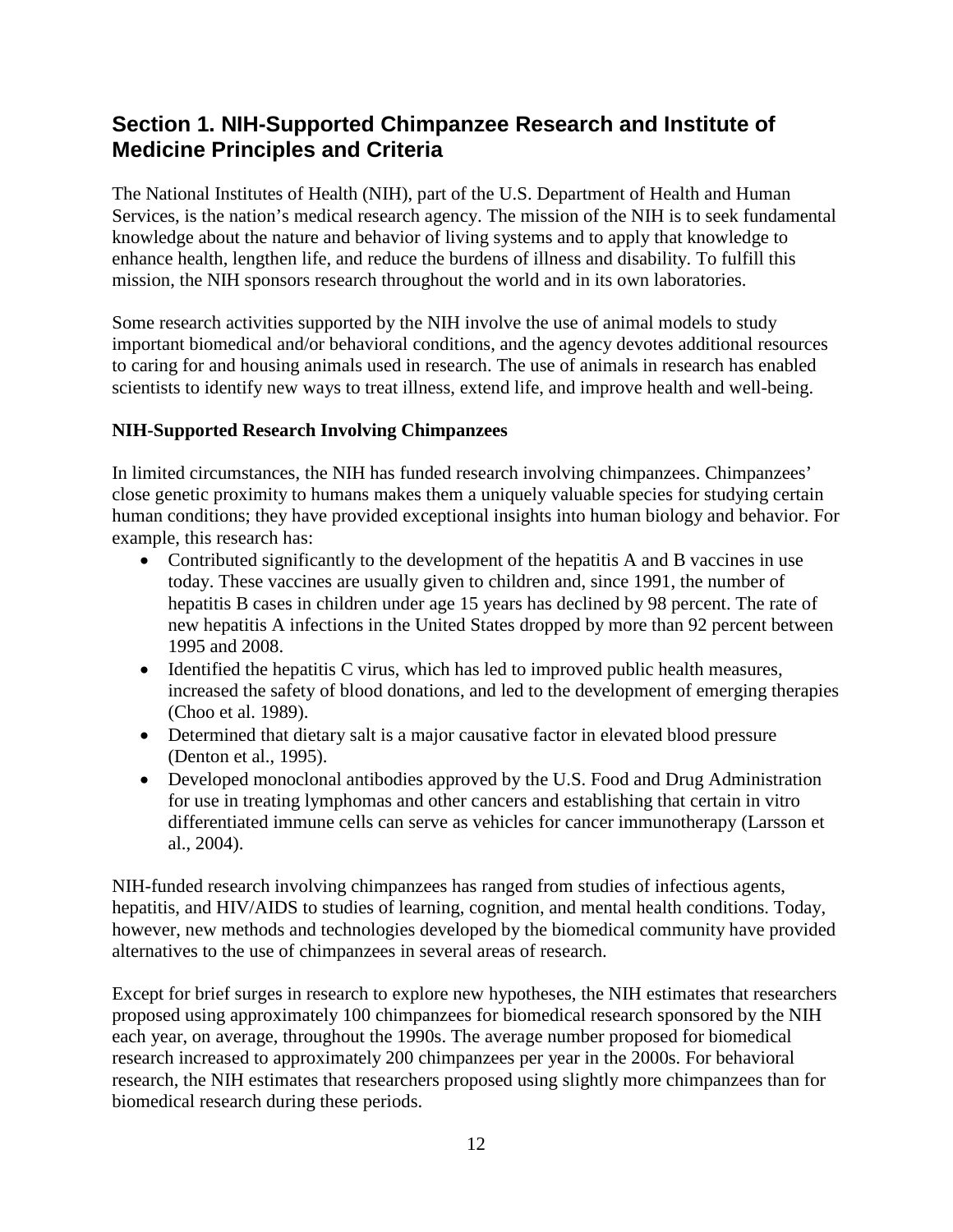Although the NIH funds more chimpanzee research than any other federal agency, only a very small proportion—less than one tenth of one percent—of active NIH projects involve chimpanzees as of January 22, 2013. In a recent review of awarded projects involving chimpanzees, the NIH identified 30 projects that were actively using chimpanzees between May and December 2012. These projects involved biomedical, behavioral, or comparative genomics research using chimpanzees or used NIH funds to pay for the care and housing of chimpanzees. Additional details about these projects are available in Section 4 of this report.

#### <span id="page-14-0"></span>**Committee on the Use of Chimpanzees in Biomedical and Behavioral Research**

Members of the public, Congress, and some scientists have inquired about the continued need for the NIH to sponsor biomedical and behavioral research that uses chimpanzees. Some contend, for example, that chimpanzees are not suitable models in many cases for studies of human disease or that research can accomplish its aims without using this animal model (Institute of Medicine [IOM], 2011). However, other experts point out that research using chimpanzees has made critical contributions to public health, including the development of the Sabin polio vaccine and the identification of the hepatitis C virus, and this research is necessary to improve our understanding of certain diseases and conditions (*Nature*, 2011).

In December 2010, U.S. Senators Jeff Bingaman (D-NM), Tom Harkin (D-IA), and Tom Udall (D-NM) asked the National Academies to analyze the current and future need for the use of chimpanzees in biomedical research. That same month, the NIH commissioned a study by the IOM of the National Academies to assess whether chimpanzees are or will be necessary for biomedical and behavioral research.

In response to the NIH request, the IOM collaborated with the National Research Council to form the Committee on the Use of Chimpanzees in Biomedical and Behavioral Research (IOM committee). The IOM committee's task was to review the current use of chimpanzees in NIHfunded biomedical and behavioral research that is needed for the advancement of the public's health.

To accomplish its task, the committee was to (IOM, 2011, p. 13):

- *Explore contemporary and anticipated biomedical research questions to determine if chimpanzees are or will be necessary for research discoveries and to determine the safety and efficacy of new prevention or treatment strategies. If biomedical research questions are identified:*
	- − *Describe the unique biological/immunological characteristics of the chimpanzee that made it the necessary animal model for use in the types of research;*
	- − *Provide recommendations for any new or revised scientific parameters to guide how and when to use these animals for research; and*
- *Explore contemporary and anticipated behavioral research questions to determine if chimpanzees are necessary for progress in understanding social, neurological, and behavioral factors that influence the development, prevention, or treatment of disease.*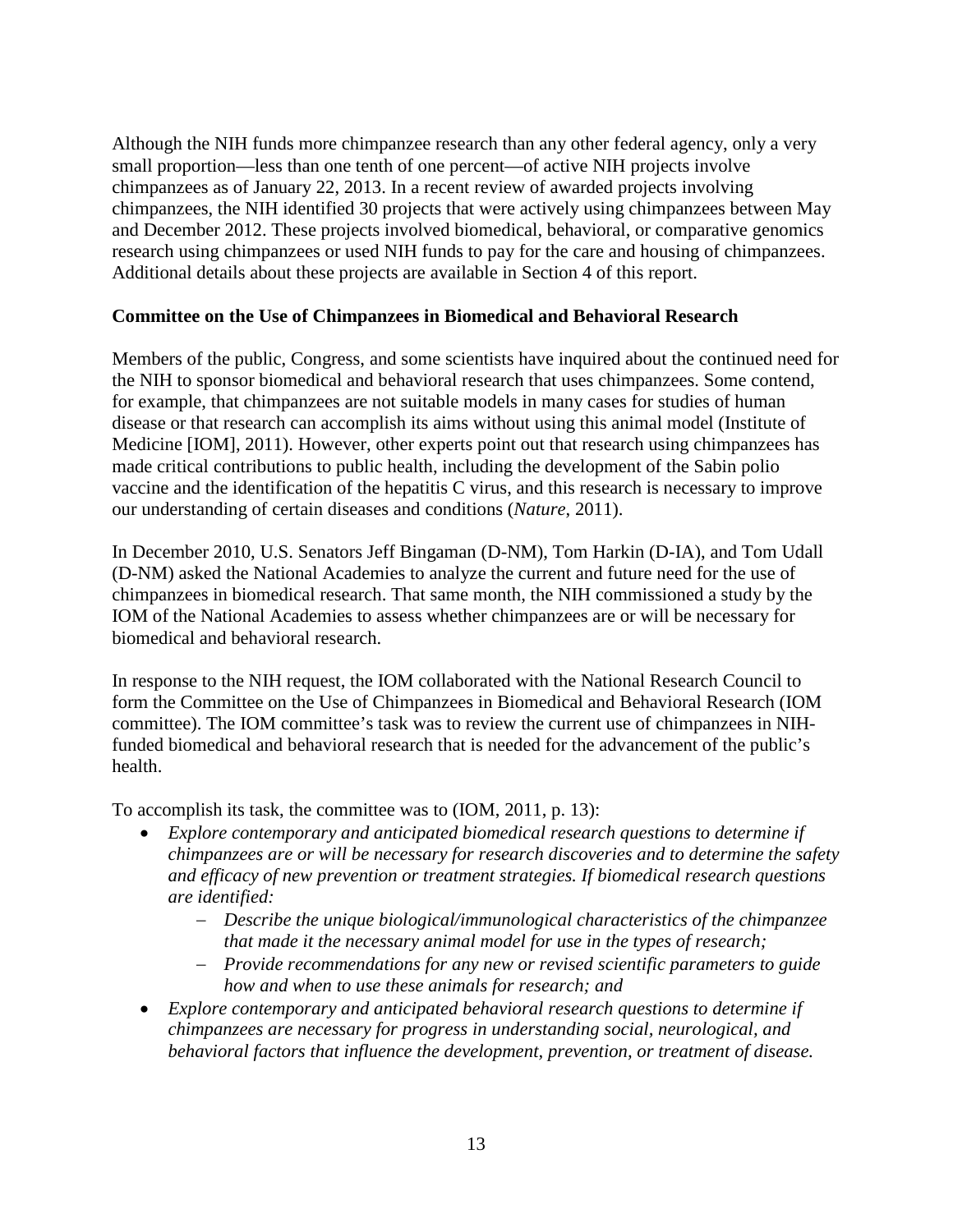#### <span id="page-15-0"></span>**2011 IOM Report: Principles and Criteria**

In addressing its task, the IOM committee explored contemporary and anticipated future alternatives to the use of chimpanzees in biomedical and behavioral research that will be needed for the advancement of the public's health. The committee collected information for its analysis by holding three 2-day meetings, including two public information-gathering sessions. In addition, the committee met by conference call, solicited public comments, examined the current availability and use of chimpanzees, and reviewed the scientific literature.

The IOM issued a report, *Chimpanzees in Biomedical and Behavioral Research: Assessing the Necessity*, summarizing the committee's findings on December 15, 2011 (IOM, 2011). In its report, the committee identified three principles to serve as the basis for its criteria for assessing the use of chimpanzees in biomedical and behavioral research (IOM, 2011, pp. 26–27):

- *1. The knowledge gained must be necessary to advance the public's health;*
- *2. There must be no other research model by which the knowledge could be obtained, and the research cannot be ethically performed on human subjects; and*
- *3. The animals used in the proposed research must be maintained either in ethologically appropriate physical and social environments or in natural habitats.*

The committee developed separate sets of criteria for assessing the necessity of using chimpanzees for biomedical research and for comparative genomics and behavioral research:

Biomedical research (IOM, 2011, pp. 67–68): *The National Institutes of Health should limit the use of chimpanzees in biomedical research to those studies that meet the following three criteria:*

- *1. There is no other suitable model available, such as in vitro, nonhuman in vivo, or other models, for the research in question; and*
- *2. The research in question cannot be performed ethically on human subjects; and*
- *3. Forgoing the use of chimpanzees for the research in question will significantly slow or prevent important advancements to prevent, control, and/or treat life-threatening or debilitating conditions.*

*Animals used in the proposed research must be maintained either in ethologically appropriate physical and social environments or in natural habitats. Biomedical research using stored samples is exempt from these criteria.* 

Comparative genomics and behavioral research (IOM, 2011, p. 69): *The National Institutes of Health should limit the use of chimpanzees in comparative genomics and behavioral research to those studies that meet the following two criteria:*

- *1. Studies provide otherwise unattainable insight into comparative genomics, normal and abnormal behavior, mental health, emotion, or cognition; and*
- *2. All experiments are performed on acquiescent animals, using techniques that are minimally invasive, and in a manner that minimizes pain and distress.*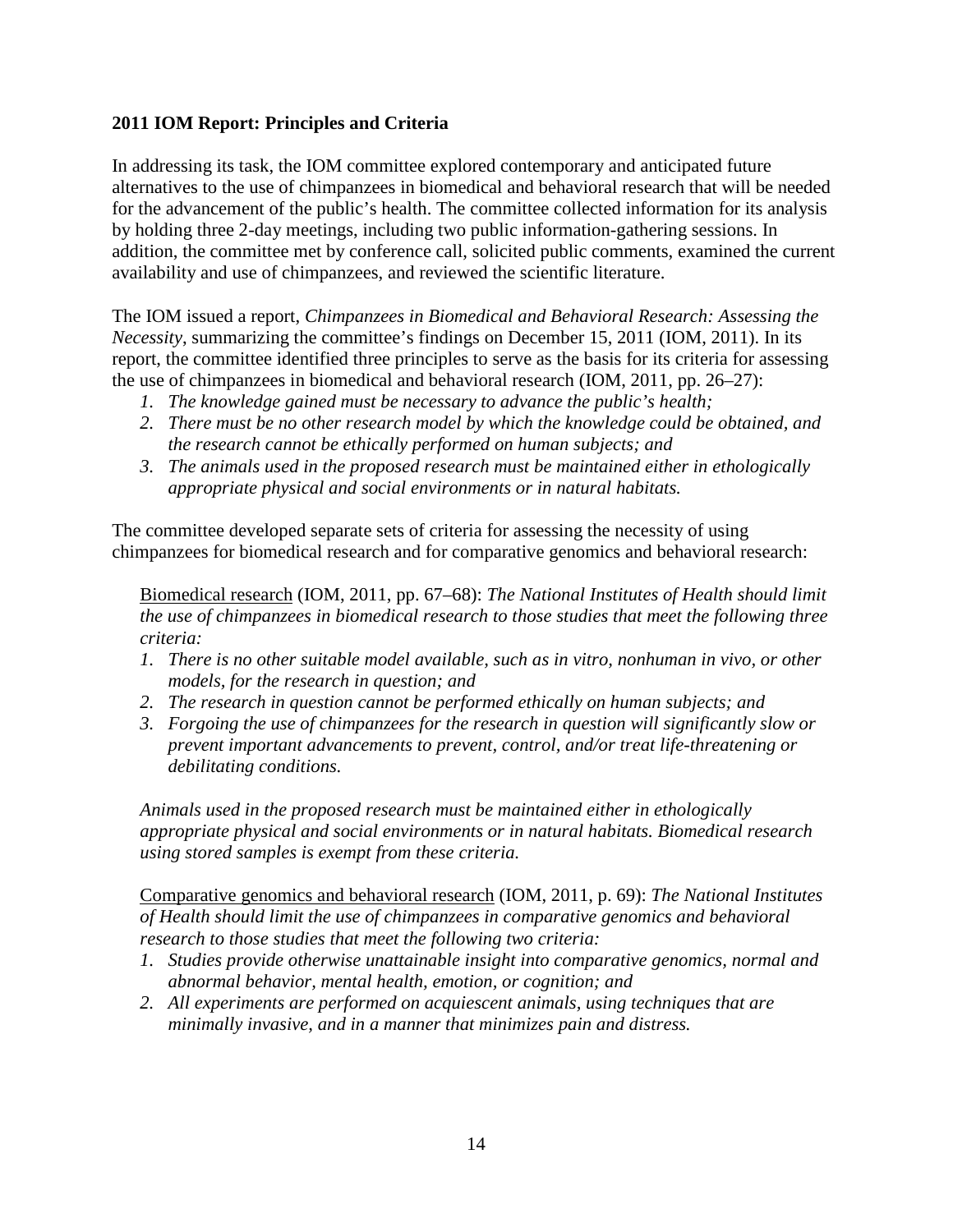*Animals used in the proposed research must be maintained either in ethologically appropriate physical and social environments or in natural habitats. Comparative genomics and behavioral research using stored samples are exempt from these criteria.* 

The IOM committee concluded that "*while the chimpanzee has been a valuable animal model in past research, most current use of chimpanzees for biomedical research is unnecessary*" (IOM, 2011, pp. 66–67). However, the IOM committee also stated that the following areas might continue to require the use of chimpanzees: some ongoing research on monoclonal antibody therapies; research on comparative genomics; and noninvasive studies of social and behavioral factors that affect the development, prevention, or treatment of disease. The committee was unable to reach consensus on the necessity of using chimpanzees to develop a prophylactic hepatitis C virus vaccine. Although the committee encouraged the NIH to continue to develop non-chimpanzee models and technologies, it acknowledged that new, emerging, and reemerging diseases could present challenges that might require the use of chimpanzees.

### **NIH Response to the IOM Report and Creation of the Working Group**

On December 15, 2011, Francis S. Collins, M.D., Ph.D., Director of the NIH, accepted the IOM committee recommendations and announced that the NIH was developing a plan for implementing the IOM committee's guiding principles and criteria.<sup>[1](#page-16-0)</sup> On December 21, 2011, Dr. Collins announced that the NIH would not fund any new or other competing projects (renewals and revisions) for research involving chimpanzees and would not allow any new projects to go forward with chimpanzees<sup>[2](#page-16-1)</sup> until the NIH issues further policy implementing the IOM's recommendations. The NIH subsequently clarified that the NIH would accept for peer review competing applications proposing the use of samples obtained from chimpanzees on or before December 15, 2011—the date on which the NIH accepted the IOM committee's recommendations.[3](#page-16-2) The NIH released this clarification in response to investigator concerns that the NIH policy might prohibit investigators from using stored samples from chimpanzees in research—an area of research that the IOM committee explicitly exempted from its criteria.

In addition, as part of its plan for implementing the IOM committee's guiding principles and criteria, the NIH created the Working Group on the Use of Chimpanzees in NIH-Supported Research within the NIH Council of Councils on February 1, 2012. The NIH Council of Councils provides advice to the NIH Director and other appropriate delegated officials on matters related to the policies and activities of the Division of Program Coordination, Planning, and Strategic Initiatives. The Division oversees the NIH Chimpanzee Management Program.

<span id="page-16-0"></span> $\overline{a}$ <sup>1</sup> Statement by NIH Director Dr. Francis Collins on the Institute of Medicine report addressing the scientific need for the use of chimpanzees in research:  $\frac{http://www.nih.gov/news/health/dec2011/od-15.htm}{}$ .

<span id="page-16-1"></span><sup>&</sup>lt;sup>2</sup> National Institutes of Health. NOT-OD-12-025: NIH Research Involving Chimpanzees:<br>http://grants.nih.gov/grants/guide/notice-files/NOT-OD-12-025.html

<span id="page-16-2"></span> $\frac{3}{3}$  National Institutes of Health. NOD-OD-12-116, Clarification to the Interim Agency Policy, NIH Research Involving Chimpanzees:<http://grants.nih.gov/grants/guide/notice-files/NOT-OD-12-116.html>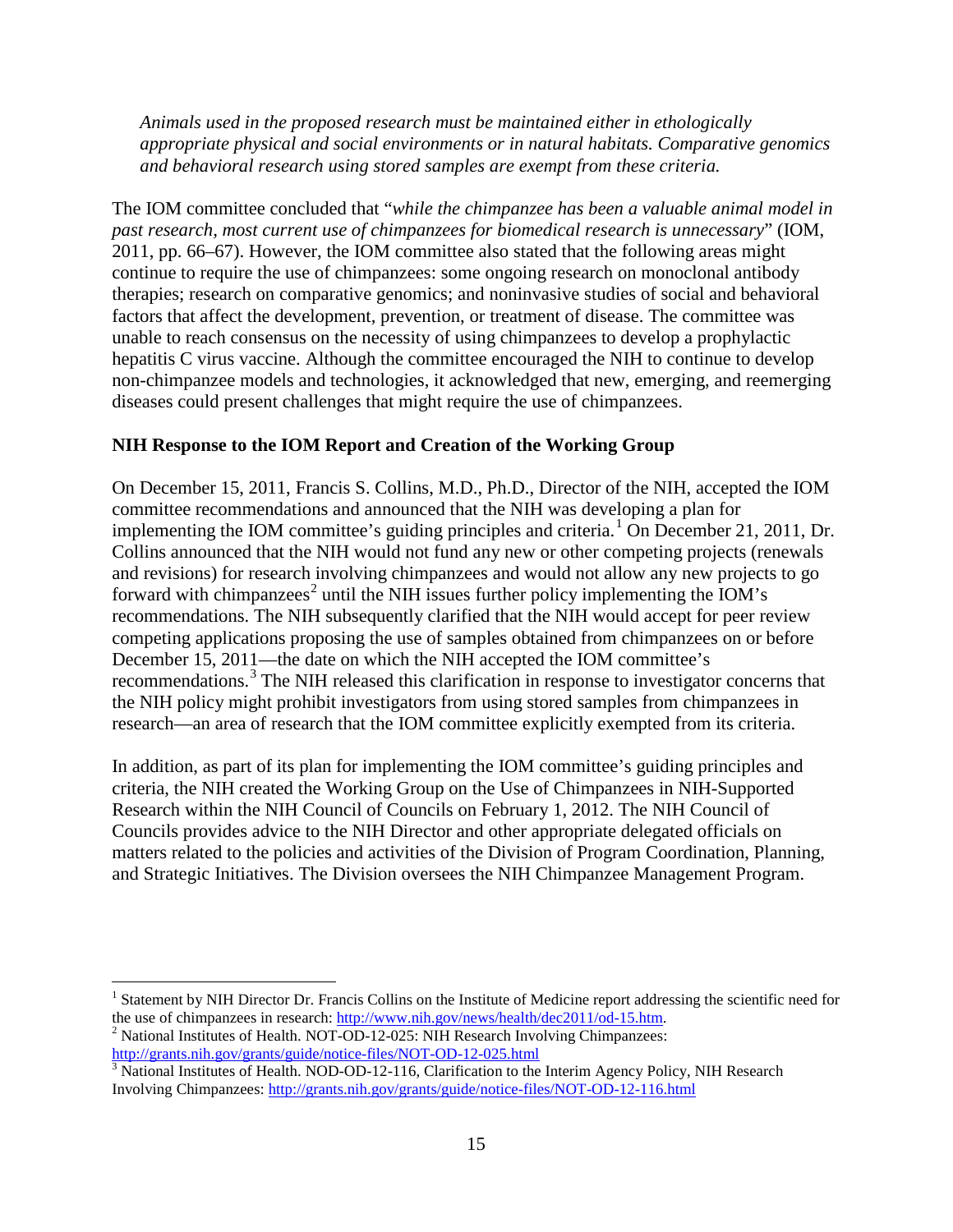## <span id="page-17-0"></span>**Section 2. Working Group on the Use of Chimpanzees in NIH-Supported Research**

### <span id="page-17-1"></span>**Working Group Charge**

On February 2, 2012, the NIH charged the Working Group on the Use of Chimpanzees in NIH-Supported Research to provide advice on the implementation of the recommendations made by the IOM committee in its report, *Chimpanzees in Biomedical and Behavioral Research: Assessing the Necessity* (IOM, 2011). The NIH asked the Working Group to prepare a report for consideration by the Council of Councils addressing the following elements of the Working Group's charge:

- Developing a plan for implementation of the IOM's guiding principles and criteria;
- Analyzing currently active NIH-supported research using chimpanzees to advise on which studies currently meet the principles and criteria defined by the IOM report and advising on the process for closing studies if any do not comply with the IOM recommendations<sup>[4](#page-17-3)</sup>;
- Advising on the size and placement of active and inactive populations of NIH-owned or -supported chimpanzees that may need to be considered as a result of implementing the IOM recommendations; and
- Developing a review process for considering whether potential future use of the chimpanzee in NIH-supported research is scientifically necessary and consistent with the IOM principles.

### <span id="page-17-2"></span>**Working Group Leadership and Subgroups**

### Co-Chairs and Members

The NIH selected two members of the Council of Councils, Daniel H. Geschwind, M.D., Ph.D., and K.C. Kent Lloyd, D.V.M., Ph.D., to serve as co-chairs of the Working Group and oversee all Working Group activities. In consultation with the co-chairs, the NIH selected members of the Working Group with expertise in research involving chimpanzees, chimpanzee behavior and conservation, veterinary medicine, infectious diseases, and biomedical ethics. The Working Group's membership roster, member biographies, and consultants roster are available in Appendix A, Appendix B, and Appendix C, respectively.

Lists of the Working Group's meetings and field trips are available in Appendix D. At least one NIH employee attended all Working Group meetings.

### Subgroups

 $\overline{a}$ 

The Working Group created four subgroups, described in Table 1, to fulfill its charge. Three of the subgroups consisted only of Working Group members. Due to the highly specialized topics

<span id="page-17-3"></span><sup>&</sup>lt;sup>4</sup> The Working Group has not participated in any NIH decisions regarding funding of grants, contracts, or other awards.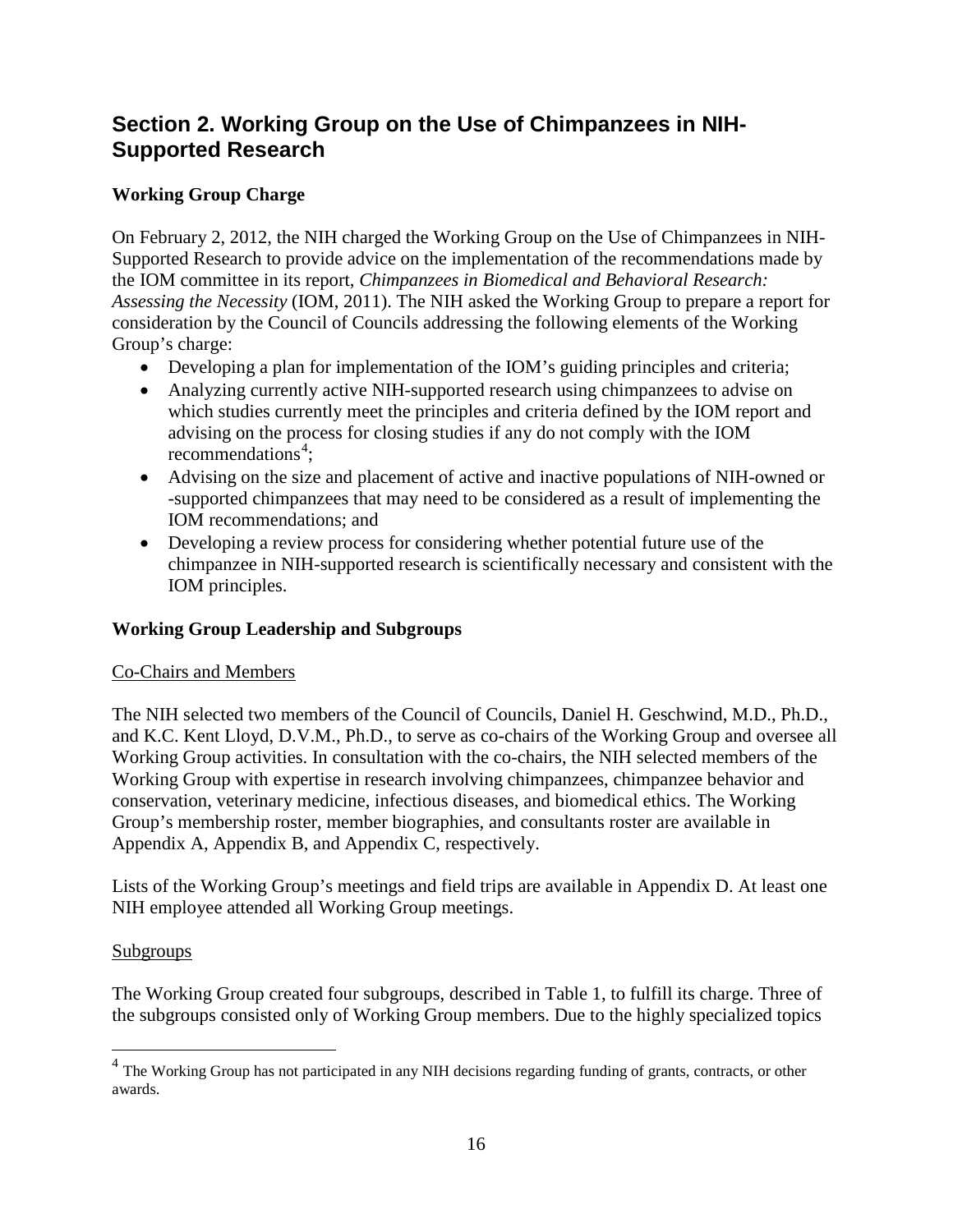addressed by the Emerging Diseases Subgroup, that subgroup sought input from expert consultants. The Colony Management Subgroup interviewed experts on ethologically appropriate environments and on the size and placement of chimpanzees (see list of experts interviewed and a summary of interviews in Appendix E). The Colony Management, Emerging Diseases, and Process Review subgroups prepared draft documents summarizing their deliberations and recommendations. All Working Group members reviewed these documents, and this report incorporates final versions of these documents.

| Subgroup                                | <b>Members and/or Consultants</b>                                                                                                                                              | <b>Responsibilities</b>                                                                                                                                                                                                                                                                      |
|-----------------------------------------|--------------------------------------------------------------------------------------------------------------------------------------------------------------------------------|----------------------------------------------------------------------------------------------------------------------------------------------------------------------------------------------------------------------------------------------------------------------------------------------|
| Colony<br>Management<br>Subgroup        | Beatrice Hahn, M.D.<br>Daniel Povinelli, Ph.D. <sup>5</sup><br>Stephen Ross, Ph.D.<br>Patricia Turner, M.Sc., D.V.M., D.V.Sc.                                                  | • Evaluate and make recommendations<br>on the size and placement of colonies<br>of chimpanzees<br>• Draft recommendations on the IOM's<br>principles regarding "ethologically<br>appropriate environments" for<br>chimpanzees                                                                |
| Emerging<br><b>Diseases</b><br>Subgroup | Alan Barrett, Ph.D.<br>L. Bill Cummins, D.V.M. <sup>6</sup><br>Frederick A. Murphy, D.V.M., Ph.D. <sup>6</sup><br>Mark Slifka, Ph.D. <sup>6</sup><br>Lee Thompson <sup>6</sup> | • Determine whether the use of<br>chimpanzees is necessary to study<br>emerging diseases or develop medical<br>countermeasures<br>• Identify the circumstances under<br>which chimpanzees should be used for<br>emerging disease research                                                    |
| Process<br>Review<br>Subgroup           | Daniel Povinelli, Ph.D.<br>R. Alta Charo, J.D.<br>Daniel H. Geschwind, M.D., Ph.D.                                                                                             | • Evaluate whether one set of<br>metrics/standards could be developed<br>for both biomedical and<br>behavioral/cognitive studies involving<br>chimpanzees<br>• Assess and make recommendations<br>regarding the process for determining<br>the future need to use chimpanzees in<br>research |
| Project<br>Review<br>Subgroup           | All Working Group members                                                                                                                                                      | • Review active NIH research involving<br>chimpanzees<br>• Advise on the process for closing<br>studies that do not comply with IOM<br>recommendations                                                                                                                                       |

**Table 1: Subgroups of the Working Group on the Use of Chimpanzees in NIH-Supported Research**

 $\overline{a}$ 

<span id="page-18-0"></span><sup>&</sup>lt;sup>5</sup> From February to September 2012 only

<span id="page-18-1"></span><sup>6</sup> External expert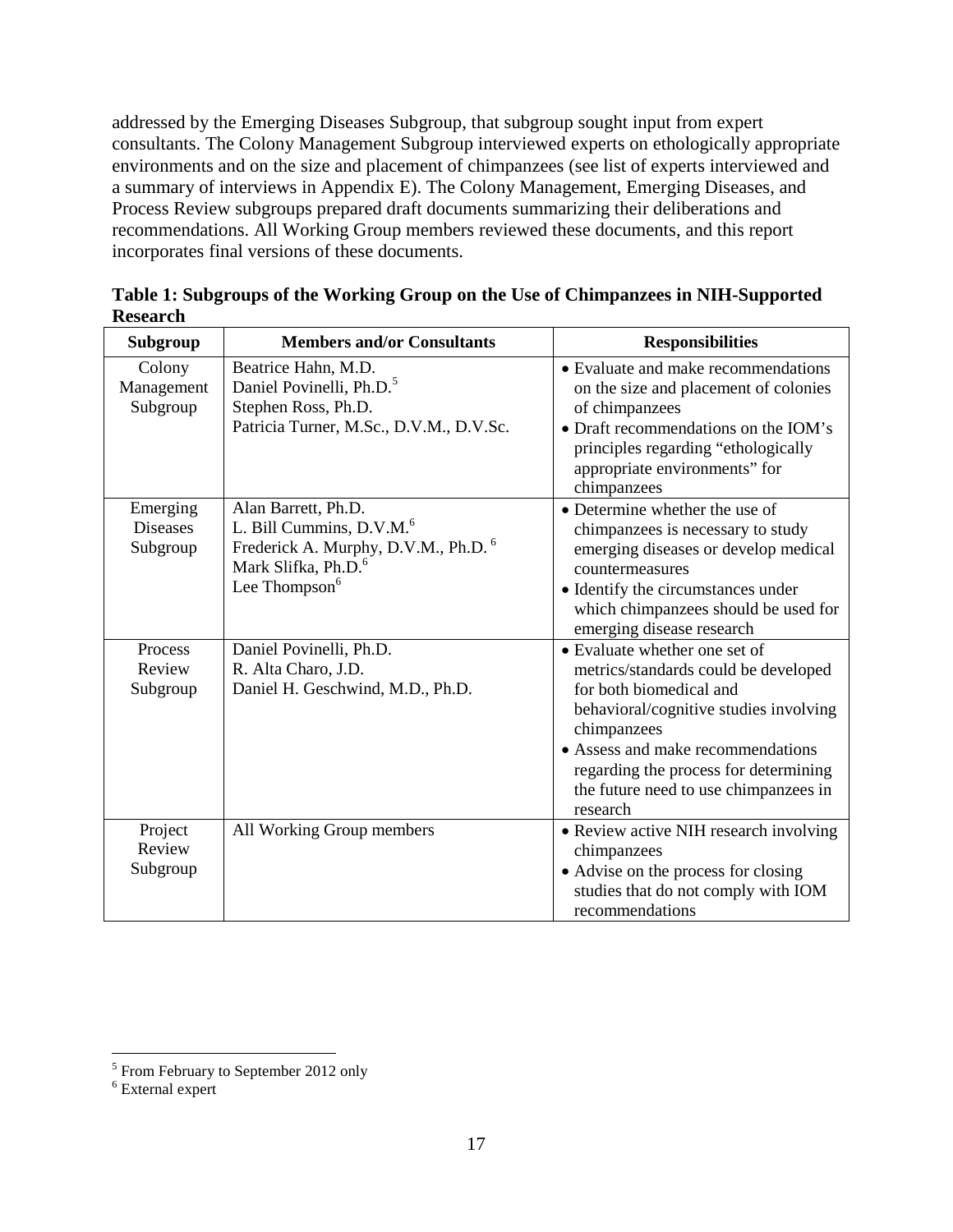#### <span id="page-19-0"></span>**Timeline of Major Activities**

The timeline for the creation of the Council of Councils Working Group on the Use of Chimpanzees in NIH-Supported Research and its major activities is provided in Table 2.

| <b>Activity</b>                                                        | Date                         |
|------------------------------------------------------------------------|------------------------------|
| Council of Councils approves creation of the Working Group             | February $1, 2012$           |
| The NIH officially charges the Working Group                           | February 2, 2012             |
| The NIH publishes requests for information in the NIH Guide for Grants | February 10 and February     |
| and Contracts and the Federal Register                                 | 23, 2012, with responses due |
|                                                                        | by April 10, 2012            |
| Working Group provides updates to Council of Councils                  | June 5, 2012                 |
|                                                                        | September 5, 2012            |
|                                                                        | October 29, 2012             |
|                                                                        | January 8, 2013              |
| Working Group presents its final report to the Council of Councils     | January 22, 2013             |

#### **Table 2. Timeline of Creation of Working Group and Major Working Group Activities**

#### Public Input

To inform the deliberations of the Working Group, the NIH issued two requests for information (RFIs) seeking public input on issues pertaining to the NIH's implementation of the IOM committee recommendations. The NIH published the RFIs in the NIH Guide for Grants and Contracts<sup>[7](#page-19-1)</sup> on February 10, 2012 and in the *Federal Register*<sup>[8](#page-19-2)</sup> on February 23, 2012. In these notices, the NIH asked for recommendations regarding the core areas of the Working Group's charge. The NIH received 110 comments in response to the two RFI notices. A summary of the comments is available in Appendix F. The Working Group members reviewed the responses to the RFI notices and took them into consideration when they developed the recommendations in the current report.

#### Updates to the Council of Councils

The Working Group co-chairs provided four updates to the Council of Councils between February 2012 and January 2013. During the publicly open sessions on June 5, 2012, and September 5, 2012, the Council of Councils assessed the Working Group's progress and offered feedback. The co-chairs delivered additional updates during closed sessions on September 5, 2012, October 29, 2012, and January 8, 2013, to provide Working Group recommendations on currently awarded research projects involving chimpanzees. The Working Group's recommendations regarding these projects are summarized in Section 4 of this report.

<span id="page-19-1"></span> $\overline{a}$  $<sup>7</sup>$  Request for Request for Information (RFI): Input into the Deliberations of the Council of Councils Working Group</sup> on the Use of Chimpanzees in NIH-Supported Research: http://grants.nih.gov/grants/guide/notice-files/NOT-OD-<br>12-052.html

<span id="page-19-2"></span> $8$  Request for Request for Information (RFI): Input into the Deliberations of the Council of Councils Working Group on the Use of Chimpanzees in NIH-Supported Research: [http://www.gpo.gov/fdsys/pkg/FR-2012-02-23/pdf/2012-](http://www.gpo.gov/fdsys/pkg/FR-2012-02-23/pdf/2012-4269.pdf) [4269.pdf](http://www.gpo.gov/fdsys/pkg/FR-2012-02-23/pdf/2012-4269.pdf)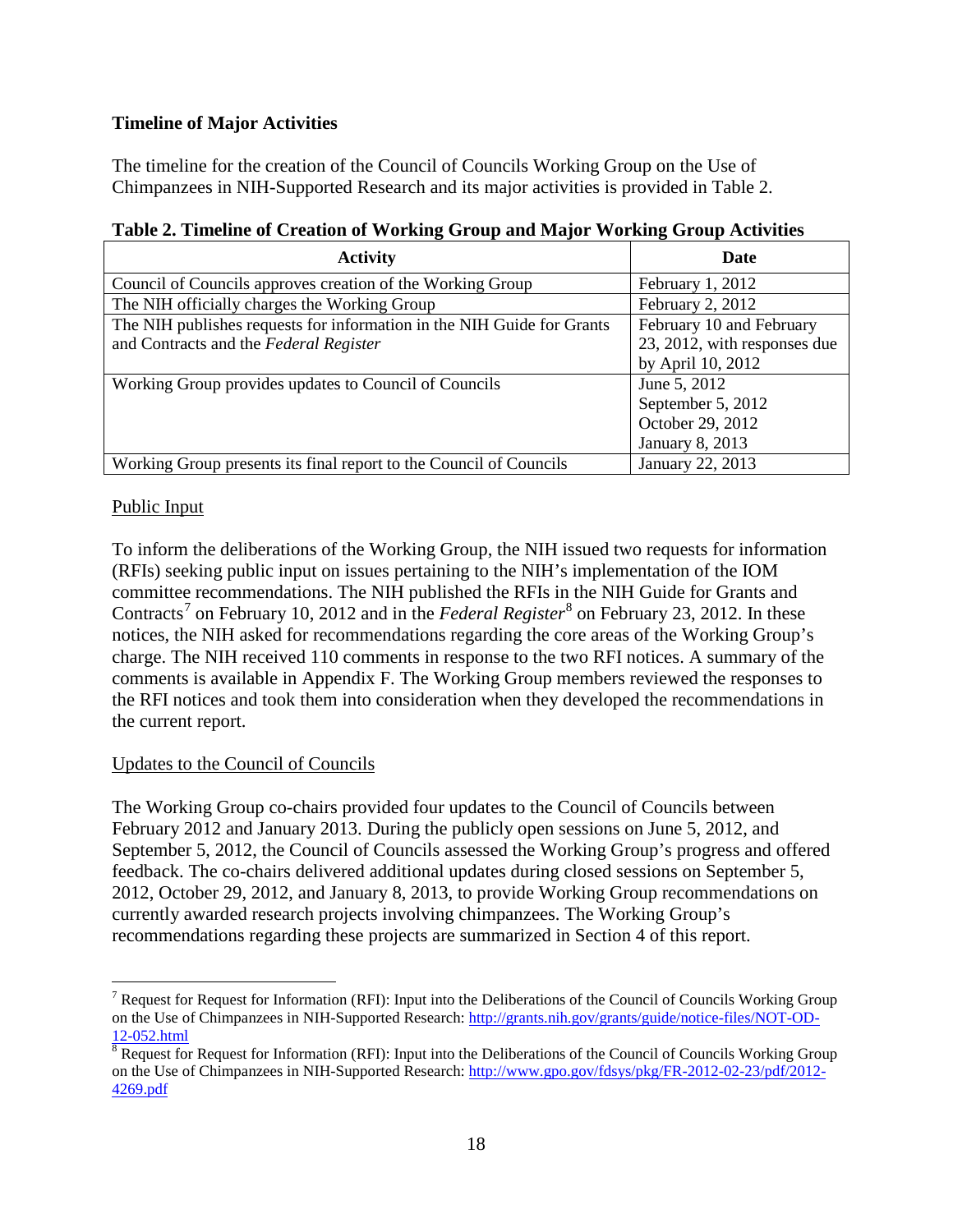## <span id="page-20-0"></span>**Section 3. Ethologically Appropriate Physical and Social Environments: A Key Concept in the IOM Principles**

### <span id="page-20-1"></span>**Background**

A key component of the Working Group's charge was developing a plan to implement the IOM committee's principles and criteria. This effort involved convening subgroups with appropriate expertise to fulfill the Working Group's charge (described in Section 2 above), identifying subgroup responsibilities (also described in Section 2), and identifying key questions that needed to be answered to fully address the charge and to enable the NIH to implement the IOM committee's principles and criteria.

One of the key questions that the Working Group identified was how to define the term "ethologically appropriate physical and social environments," which the IOM committee used in its guiding principles. This term lacked generally accepted definitions in the IOM report and other literature. The Working Group therefore identified the characteristics of ethologically appropriate social environments and ethologically appropriate physical environments to develop a definition of "ethologically appropriate physical and social environments." This section describes the process that the Working Group used to identify those characteristics, its definition of "ethologically appropriate physical and social environments," and recommendations to assist the NIH in operationalizing this concept. This section also addresses additional issues related to captive environments, including chimpanzee management, the distinctions between ethologically appropriate and inappropriate environments, and temporary and transitional housing.

#### <span id="page-20-2"></span>**Ethologically Appropriate Physical and Social Environments for Captive Chimpanzees**

In its 2011 report, C*himpanzees in Biomedical and Behavioral Research: Assessing the Necessity*, the Committee on the Use of Chimpanzees in Biomedical and Behavioral Research indicated that chimpanzees used in research should be maintained in either ethologically appropriate physical and social environments or in natural habitats, based on the goal of imposing "*minimal physiological and psychological harm to the animals*" (IOM, 2011, p. 28).

The IOM committee suggested that certain environments for chimpanzees accredited by the Association for Assessment and Accreditation of Laboratory Animal Care International would be suitable for future housing of chimpanzees being maintained for research purposes. However, neither the IOM committee nor any other agency—including the Association of Zoos and Aquariums, Council of Europe, and the U.S. National Research Council—has defined the concept of an ethologically appropriate physical and social environment for captive chimpanzees.

The Working Group was charged with advising the NIH on how to implement the IOM committee's recommendations. The Working Group therefore needed to provide a working definition of ethologically appropriate physical and social environments for chimpanzees referred to in the IOM principles pertaining to the future use of chimpanzees in biomedical and comparative genomic and behavioral research.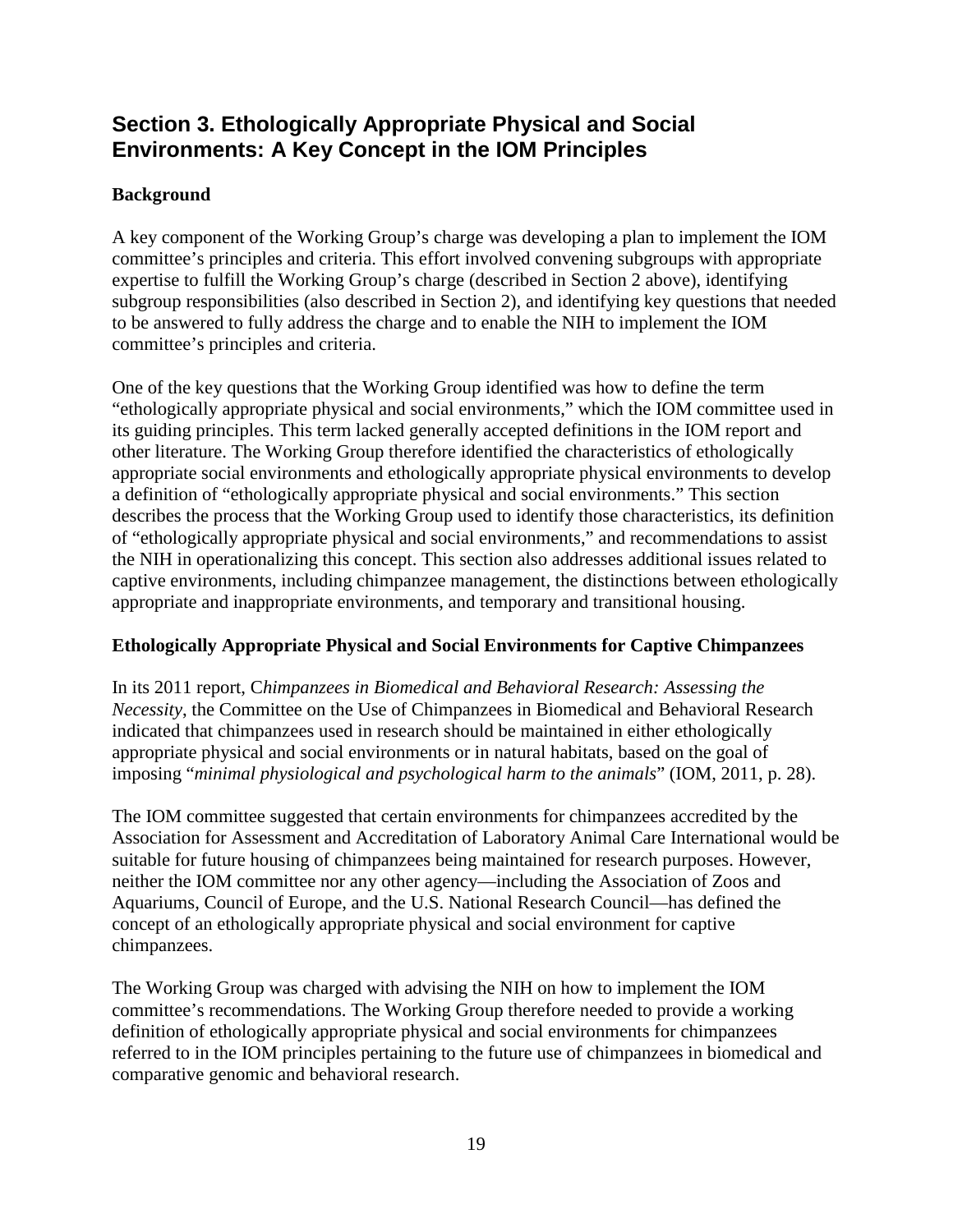The Working Group concluded that a captive environment can be considered ethologically appropriate when it does not simply allow but also, importantly, promotes a full range of behaviors that are natural for the species. In the tradition of modern ethology, the behavioral repertoire of free-ranging wild chimpanzees is used as the model, or gold standard, toward which facility management should aspire when developing captive environments.

The application of ethologically appropriate conditions to the maintenance of captive chimpanzees is further complicated by the fact that this Working Group report deals solely with chimpanzees maintained in captivity for research purposes. Although captive chimpanzees that are permanently retired and unavailable for research might well be maintained in ethologically appropriate physical and social environments, the NIH asked the Working Group to provide advice only on conditions for chimpanzees actively engaged in research protocols and for chimpanzees that are research inactive,or not currently participating in research.

The Working Group promotes a holistic and performance-based approach to creating an ethologically appropriate environment for captive chimpanzee management. Defining the full range of physical and social components that are critical for chimpanzee well-being would be challenging, and generating definitive, empirically based data for each program element would be nearly impossible. Thus, the Working Group's intent is to provide a framework for all significant parameters that constitute an ethologically appropriate physical and social environment for captive chimpanzees. In addition to physical and social characteristics, these parameters include factors related to animal management.

The environment and behavior of wild chimpanzees must be understood before determining how to recapitulate the most important aspects of the natural behavioral repertoire of chimpanzees in captive settings. The following subsections describe the environmental and behavioral features of chimpanzees' natural habitat along with the Working Group's recommendations based on these features.

#### <span id="page-21-0"></span>**Social Environments**

The most critical component of ethologically appropriate physical and social environments is the social environment. Chimpanzees in the wild live in large fission-fusion communities of up to 150 individuals, and constantly changing smaller subgroups of individuals break off and periodically rejoin the primary group (Wrangham, 1979; Goodall, 1986; Chapman et al., 1995). A core of adult males, which form the primary hierarchical structure of the community, dominates these groups. A less well-defined hierarchy exists among females (Pusey et al., 1997). Wild chimpanzee communities are composed of mixed-sex, mixed-age groups of related and unrelated individuals, with a range of inter-animal relationships. All of the animals in each group are familiar with one another. Chimpanzees' social systems are more complex and dynamic than those of most primates. These social systems are likely the basis for many of the high-level cognitive and behavioral complexities that have evolved in this species (Humphrey, 1976; Dunbar, 1998; reviewed in Hopper et al., 2012).

It is impossible to recreate the full and dynamic complexity of the social environment of wild chimpanzees. However, some sanctuaries have had considerable success in forming large, stable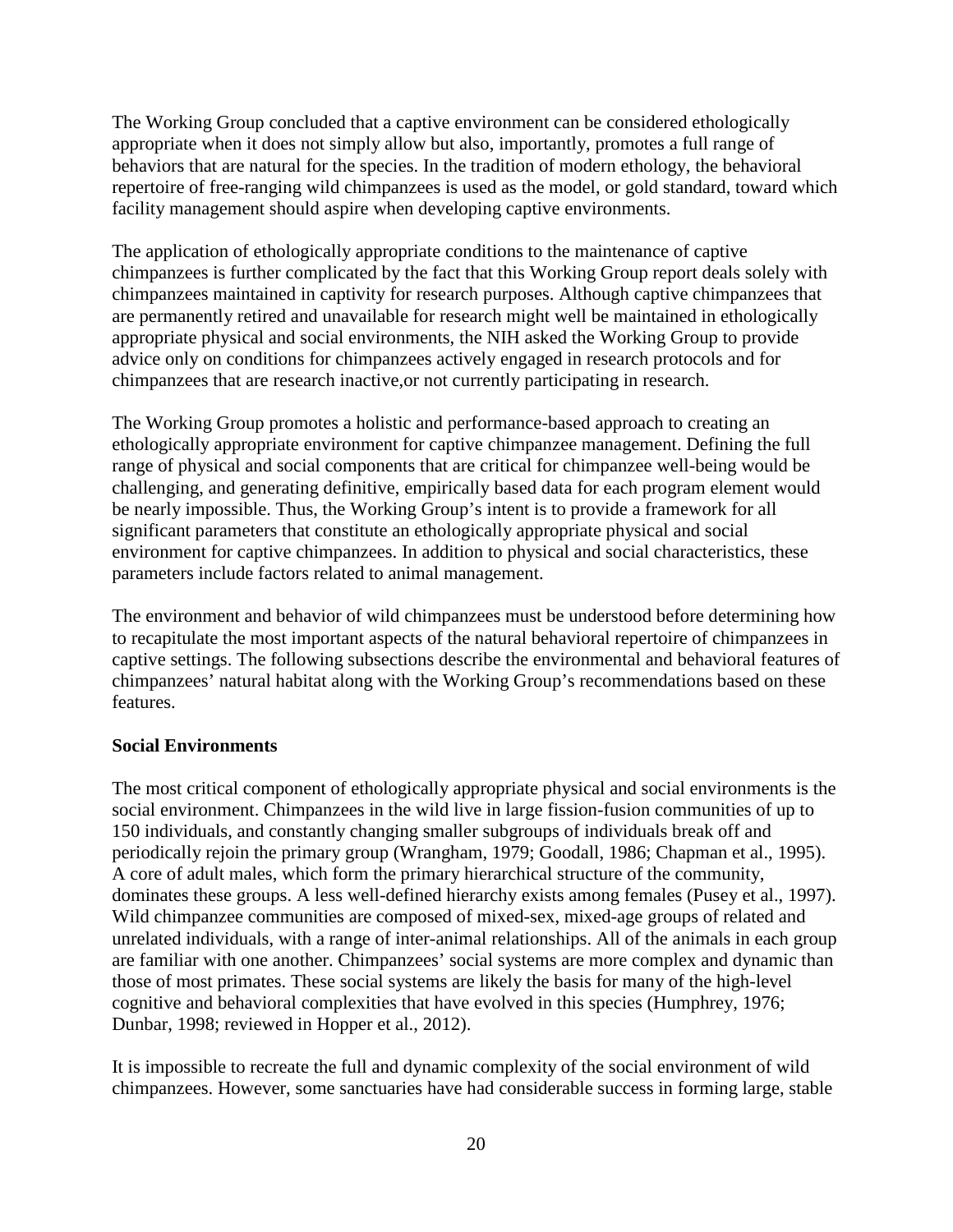social groups of more than 25 individuals. These groups almost always have a strong multi-male hierarchy. Although this hierarchy is variable over time, it makes up the long-term leadership structure in the group.

The degree to which a dynamic fission-fusion system is possible in research settings is unclear; however, important elements of fission-fusion social grouping have been successfully replicated. Captive environments that provide opportunities for clusters of animals to completely separate themselves spatially from others are essential. These features allow individuals to better selfregulate daily social and "political" interactions. In addition, multiple groups have been maintained at a single facility, with management facilitating regular inter-mixing of groups to replicate fission-fusion society. Whether implemented on a smaller scale (in-group separation) or in the context of larger, multi-group socialization (management-facilitated mixing), the functional elements of social choice are not only practically viable but are also highly desirable and necessary for creating an ethologically appropriate social environment for chimpanzees.

**Recommendation EA1:** Chimpanzees must have the opportunity to live in sufficiently large, complex, multi-male, multi-female social groupings, ideally consisting of at least 7 individuals. Unless dictated by clearly documented medical or social circumstances, no chimpanzee should be required to live alone for extended periods of time. Pairs, trios, and even small groups of 4 to 6 individuals do not provide the social complexity required to meet the social needs of this cognitively advanced species. When chimpanzees need to be housed in groupings that are smaller than ideal for longer than necessary, for example, during routine veterinary examinations or when they are introduced to a new social group, this need should be regularly reviewed and documented by a veterinarian\* and a primate behaviorist.

\* In this context, the Working Group defines a "veterinarian" as a licensed, graduate veterinarian with demonstrated expertise in the clinical care and welfare of nonhuman primates (preferably chimpanzees) and who is directly responsible for the routine clinical care of the animal(s) in question.

#### <span id="page-22-0"></span>**Physical Environments**

The natural habitat of wild chimpanzees in equatorial Africa consists primarily of densely forested jungle, although some topographical variation exists. Chimpanzees spend approximately half their day off the ground (as high as 66 ft [20 m]), foraging within forest canopies for food and other resources (Doran, 1996). Daily travel is an essential aspect of chimpanzee life and the average home range extends from 4 miles (7 km) to more than 12 miles (20 km) (Nishida, 1987; Newton-Fisher, 2003). Food acquisition is not the only motivation for ranging because adult males spend considerable time patrolling the borders of their extensive territories to prevent intrusion from neighboring, unrelated chimpanzee communities (Mitani and Watts, 2005). Thus, natural chimpanzee environments are expansive and composed of a variety of foliage, substrates, and assorted topography, all of which provide a wide range of behavioral and locomotor opportunities.

Even the most ambitious captive environments are unlikely to achieve the sheer size and complexity of the natural African chimpanzee environment. The key aspects of natural habitats that represent critical components of an ethologically appropriate physical environment for this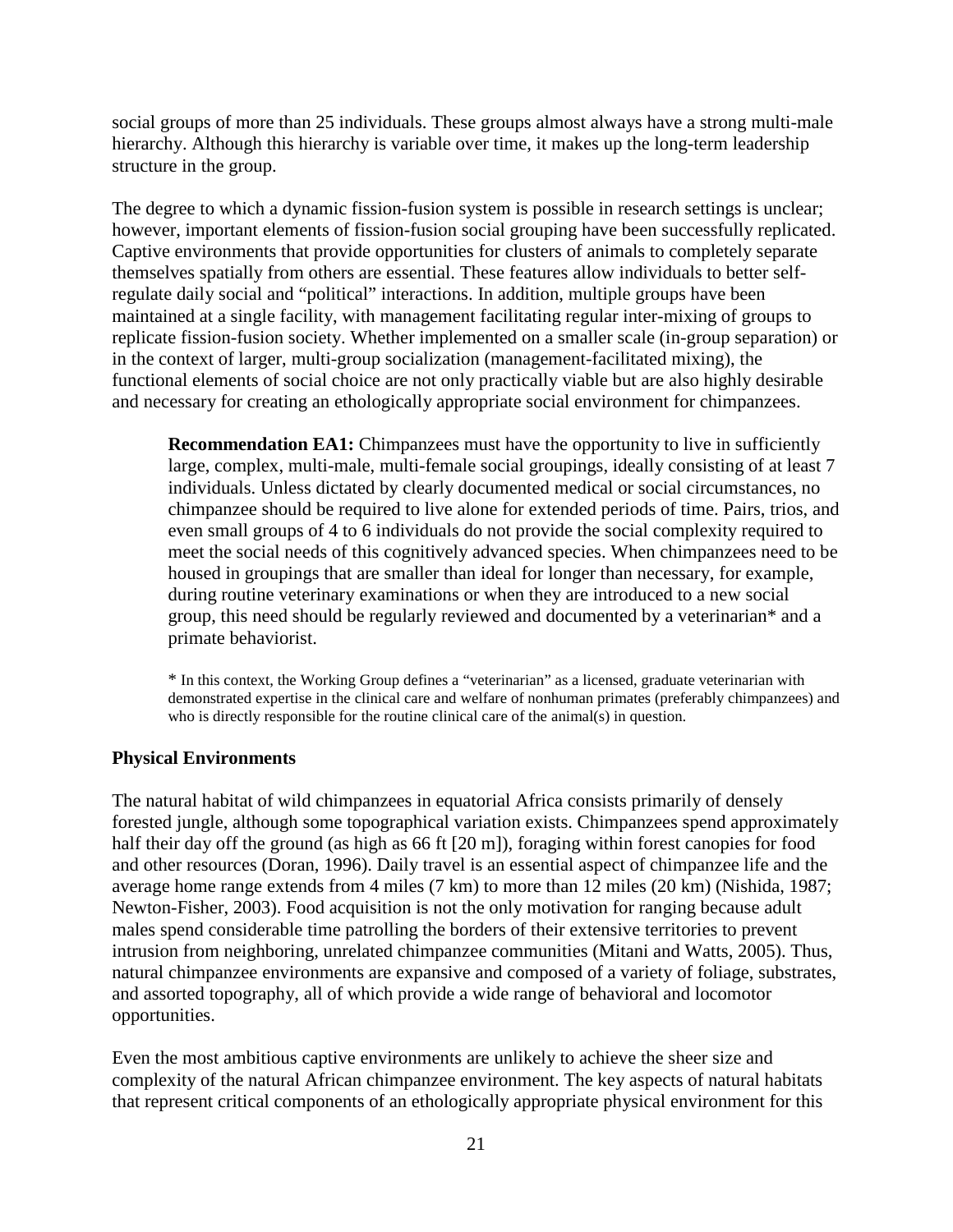species include space, climate, and height of the primary living space (defined as the environment with which chimpanzees have direct and immediate contact).

Extant research suggests that providing opportunities for captive chimpanzees to form subgroups and choose potential social partners is important (Clark, 2011) and that large and complex spaces facilitate species-typical behaviors (Bowen, 1980; Clarke et al., 1982; Aureli and de Waal, 1997; Videan and Fritz, 2007; Ross et al., 2010; Ross et al., 2011). The space available to captive chimpanzees should be large enough to support their complex social structures and sufficiently dense to allow functional subgrouping behaviors. More specifically, spaces should be large enough for chimpanzees to demonstrate their natural tendencies to range, travel, patrol, and separate from their social group completely when necessary.

**Recommendation EA2:** The density of the primary living space of chimpanzees should be at least 1,000 ft<sup>2</sup> (93 m<sup>2</sup>) per individual. Therefore, the minimum outdoor enclosure size for a group of 7 animals should be 7,000 ft<sup>2</sup> (651 m<sup>2</sup>).

The climate should be amenable to year-round outdoor access by animals. Although natural habitats of wild chimpanzees vary to some degree in temperature, humidity, and precipitation, this variability is considerably less than that of most temperate regions in North America. Ample evidence also suggests that providing outdoor access to chimpanzees confers significant behavioral benefits (Videan et al., 2005; Baker and Ross, 1998).

Similarly, captive environments should recapitulate, as much as possible, the complexity of natural environments to stimulate the full range of foraging, ranging, manipulation, tool-use, and socio-cultural behaviors of wild chimpanzees (Pruetz and McGrew, 2001). Natural outdoor environments are not recommended for aesthetics or rote replication of chimpanzee habitat. Rather, climate represents an important element of the natural, outdoor environments in which this species evolved and is also important for animal health (McGrew et al., 1981).

**Recommendation EA3:** Chimpanzees must be housed in environments that provide outdoor access year round. They should have access to natural substrates, such as grass, dirt, and mulch, to enhance environmental complexity.

Physical environments should be constructed to fully accommodate the natural arboreal nature of the species. Wild chimpanzees spend approximately half their waking hours above the ground foraging, nesting, ranging, and interacting. Captive chimpanzees show a clear preference for elevated spaces, preferentially selecting them over areas that are closer to the ground (Traylor-Holzer and Fritz, 1985; Goff et al., 1994; Ross and Lukas, 2006; Ross et al., 2011). Although an artificial, constructed climbing apparatus can replicate the functionality of these behavior patterns, a natural forest habitat provides additional important elements, including shade, foraging opportunities, visual hides, and humus and other forms of natural ground cover. Artificial structures cannot fully replicate these variable and complex environmental elements, especially for the range and size of the spaces described. Thus, ethologically appropriate environments are large enough to provide sufficient opportunities to range, form subgroups, and travel. Ideally, these environments are composed of natural substrates, including forests and other terrains, to replicate the complexity of wild chimpanzee habitats.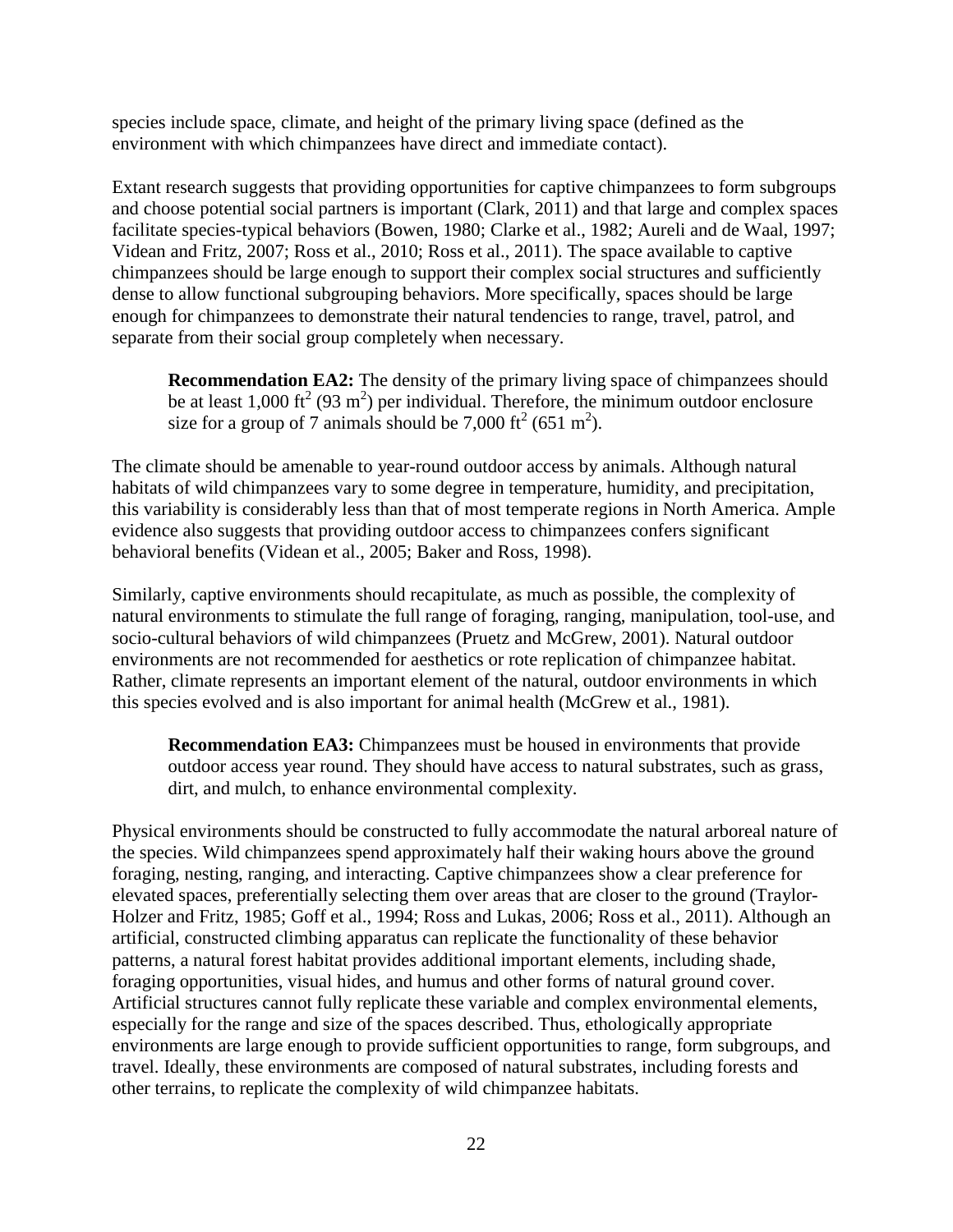**Recommendation EA4:** Chimpanzees should have the opportunity to climb at least 20 ft (6.1 m) vertically. Moreover, their environment must provide enough climbing opportunities and space to allow all members of larger groups to travel, feed, and rest in elevated spaces.

#### <span id="page-24-0"></span>**Animal Program Management Considerations**

Additional animal program elements that must be considered for appropriate captive chimpanzee management include enrichment programs, training programs, human interactions, and individualized care.

#### Enrichment Programs

Enrichment programs for captive chimpanzees should be formulated to address the range of natural behaviors of this species and ensure appropriate psychological and cognitive stimulation. Wild chimpanzees spend the majority of their waking hours foraging for food, and they feed on hundreds of different fruits, foliage, roots, shoots, and stems as well as insects, birds, and small mammals. In addition to fulfilling nutritional needs, daily foraging provides opportunities for physical activity, environmental exploration, and cognitive engagement.

**Recommendation EA5:** Progressive and ethologically appropriate management of chimpanzees must include provision of foraging opportunities and of diets that are varied, nutritious, and challenging to obtain and process.

A key element of chimpanzee ethology is the strong motivation to build new arboreal nests every night in which to sleep. Extant research has shown that chimpanzees benefit from complex substrates and provision of nesting materials (Chamove et al., 1982; Brent, 1992; Baker and Aureli, 1997).

**Recommendation EA6:** Chimpanzees must be provided with materials to construct new nests on a daily basis.

Chimpanzees are highly cognitively adept animals, and in the wild, they use this intelligence in a number of ways. Appropriately complex physical and social environments provide a wide range of cognitive challenges. However, elements that provide additional problem-solving opportunities, such as puzzles and tool-use tasks, are necessary to satisfy their inquisitive personalities. Allowing chimpanzees to make meaningful choices concerning all aspects of their daily lives is an important component of species-appropriate management. Meaningful choices can include selecting between types of foods, choosing whether to spend time indoors or outdoors, and determining the types of social groupings and activities in which to participate.

**Recommendation EA7:** The environmental enrichment program developed for chimpanzees must provide relevant opportunities for choice and self-determination.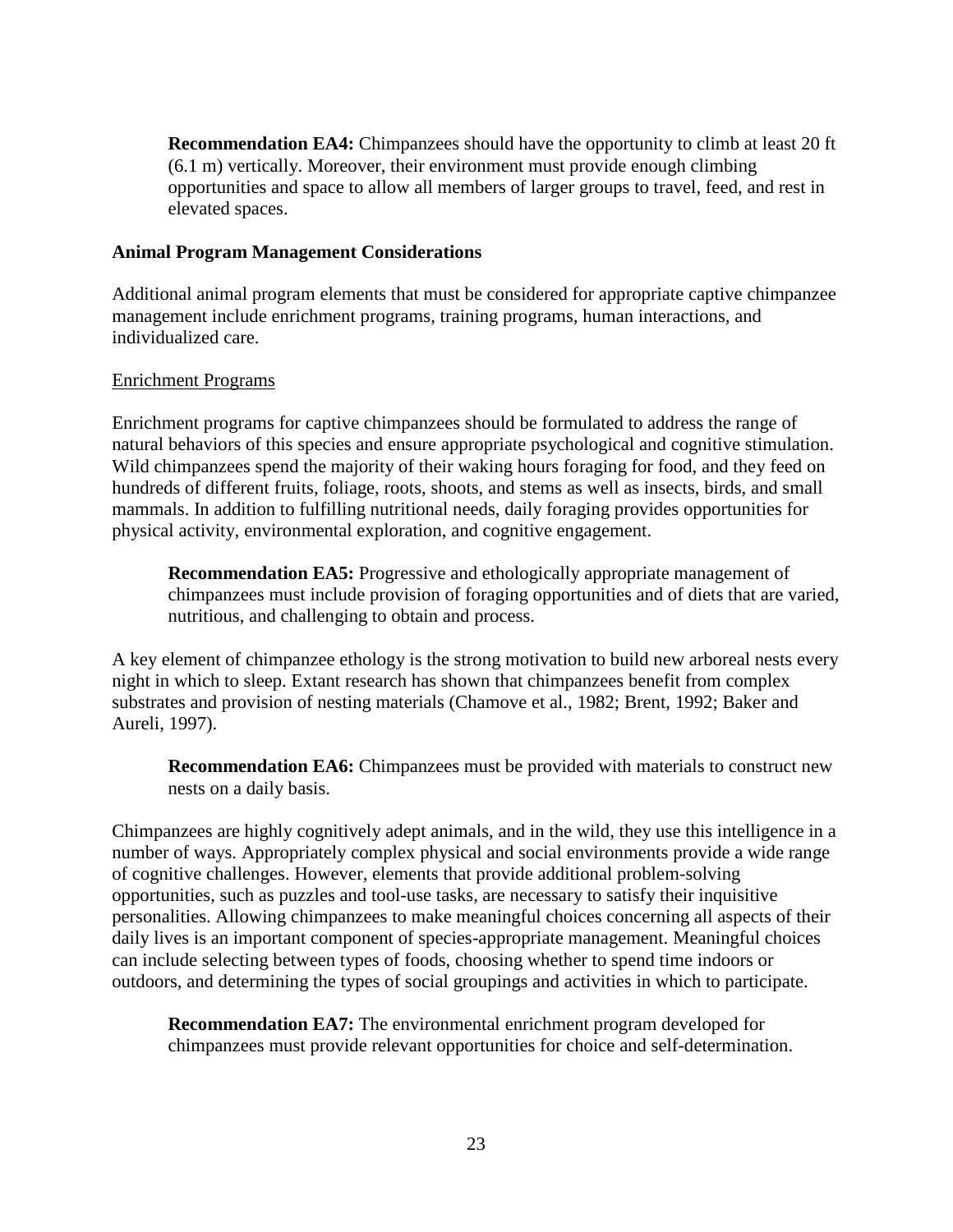#### Animal Training Programs

The use of positive-reinforcement training to facilitate necessary veterinary treatment or aspects of research has measurable behavioral and physiological benefits (Laule et al., 2003; Lambeth et al., 2006; Laule and Whitaker, 2007; Perlman et al., 2010). The IOM committee recommended that chimpanzees engaged in research protocols be acquiescent. The Working Group defines "acquiescence" as voluntary participation in an activity based solely on positive reinforcement training and not involving forced participation or engagement by coercion. According to this definition, animals choose whether to participate or not based on their own volition.

**Recommendation EA8:** Chimpanzee management staff must include experienced and trained behaviorists, animal trainers, and enrichment specialists to foster positive human– animal relationships and provide cognitive stimulation. Given the importance of trainer/animal ratios in maintaining trained behaviors, a chimpanzee population of 50 should have at least 2 dedicated staff members with this type of expertise. Positive reinforcement training is the only acceptable method of modifying behaviors to facilitate animal care and fulfillment of management needs. Training plans should be developed for each animal, and progress toward achieving established benchmarks should be documented.

#### Human Interactions

Interactions with caregivers, behaviorists, veterinarians, and scientists are an inevitable part of captive chimpanzee life. Ensuring that these relationships do not unnecessarily degrade a chimpanzee's living conditions is essential. The Working Group has embraced the concept of a culture of care that should be promoted in ethologically appropriate environments. In a culture of care, chimpanzees are managed in a manner that engenders respect and mutually positive human–animal relationships. In some cases, this approach might not be the most convenient means of accomplishing an activity or task for the human involved. Environments in which caregivers or others represent negative or threatening stimuli have a negative impact on chimpanzees and are not ethologically appropriate.

**Recommendation EA9:** All personnel working with chimpanzees must receive training in core institutional values promoting psychological and behavioral well-being of chimpanzees in their care. These institutional core values should be publicly accessible.

#### Individualized Animal Care

It is widely accepted that chimpanzees are capable of exhibiting a wide range of emotions; expressing personality; and demonstrating individual needs, desires, and preferences. Although the Working Group's recommendations regarding ethologically appropriate physical and social environments for chimpanzees are geared toward the majority of captive individuals, these environments must also meet individual physical and social needs.

An appropriate management environment is one that assesses, defines, and addresses individual chimpanzee needs and preferences in the context of providing opportunities for individuals to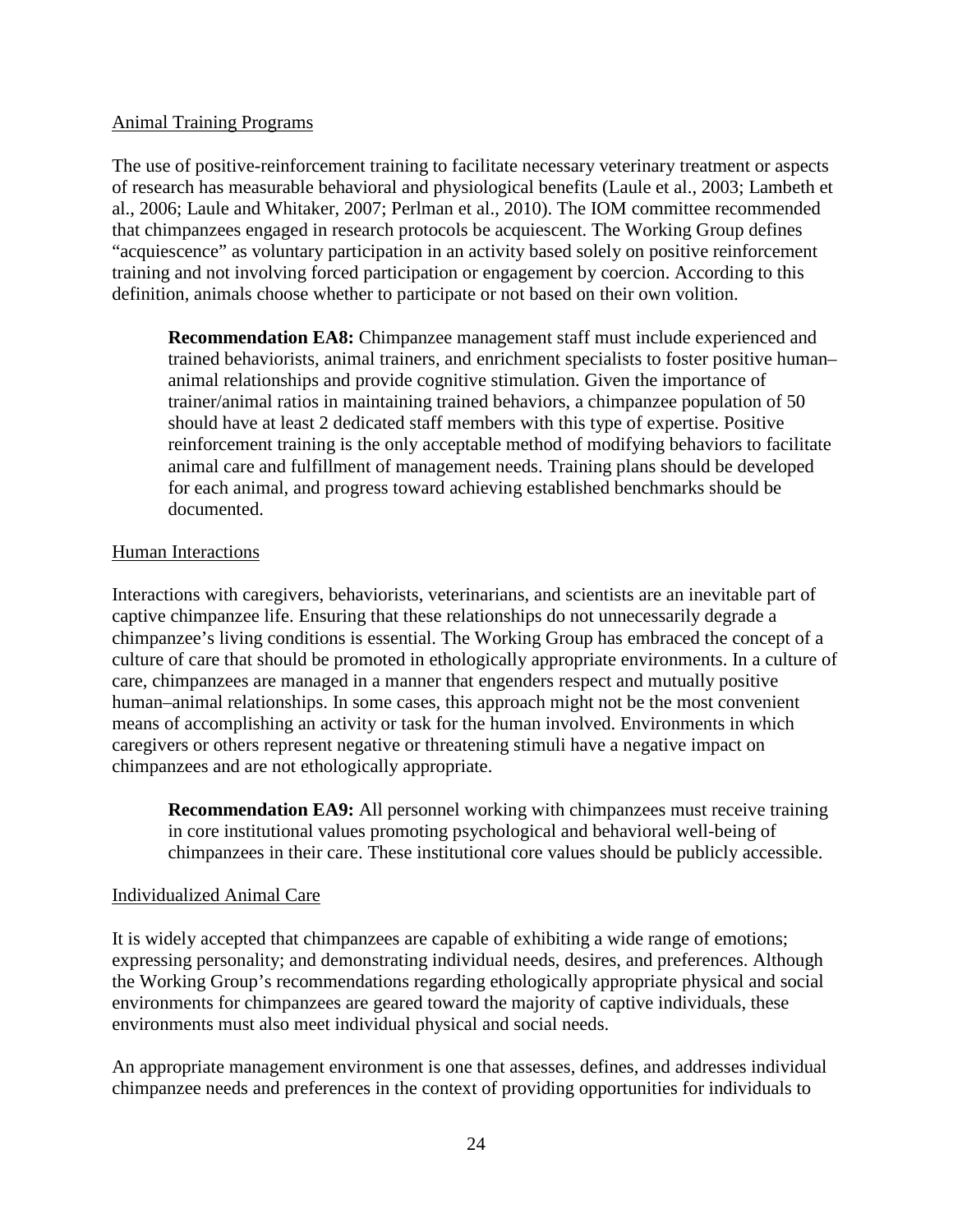meet their species-typical needs. In some cases, chimpanzees might have underlying physical infirmities or social or behavioral maladjustments that make them better suited to living in a smaller group than those recommended above. As long as such management decisions are due to exceptional individual needs rather than institutional, research, or management requirements or convenience, these strategies might be within the scope of ethologically appropriate physical and social environments. Individuals with exceptional social, psychological, behavioral, or physical needs probably do not represent ideal research subjects.

**Recommendation EA10:** Chimpanzee records must document detailed individual animal social, physical, behavioral, and psychological requirements and these requirements should be used to design appropriate individualized chimpanzee management in the captive research environment.

#### <span id="page-26-0"></span>**Additional Considerations**

Although chimpanzees might require personalized environments in exceptional circumstances or due to individual needs, the aforementioned recommendations reflect ethologically appropriate physical and social environment conditions that apply to all NIH-owned and NIH-supported chimpanzees maintained in captivity for research purposes. This section makes clear the distinction between ethologically appropriate and ethologically inappropriate physical and social environments and discusses the application of ethologically appropriate conditions to temporary or transitional housing.

- A. Ethologically appropriate environments are those that meet the full range of physical, social, and management characteristics described above. Chimpanzee groups are large and complex, and they feature a core of multi-male leadership. Spaces are large enough to promote subgrouping, and chimpanzees have near-constant access to outdoor areas in which they can:
	- a. Range widely in an enclosure that permits some degree of subgroup partitioning from main groups, exploration, and territoriality;
	- b. Climb high, with numerous opportunities to travel, forage, and nest off the ground;
	- c. Use nesting materials that are provided daily;
	- d. Engage in diverse learning opportunities, including the ability to use complex naturalistic materials, substrates, and foliage, and opportunities to develop and use tools;
	- e. Make meaningful choices concerning their environment and living conditions;
	- f. Forage widely among varied sources; and
	- g. Form positive human–animal relationships within a management culture that embraces individualized care while minimizing adverse stress for chimpanzees in all aspects of their lives.

Ethologically appropriate physical and social environments should be available to house NIH-owned and NIH-supported research-active and research-inactive chimpanzees within 3 to 5 years.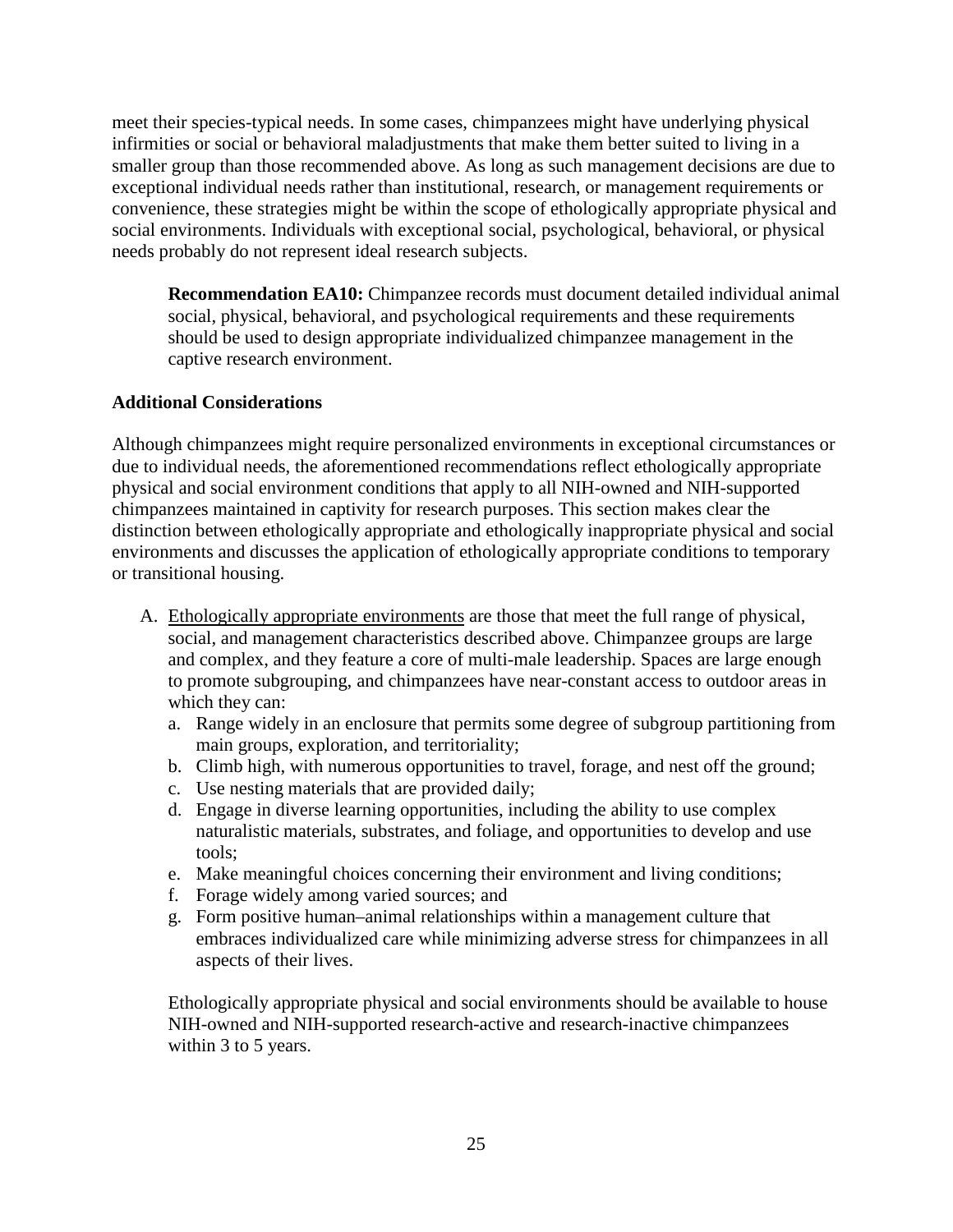B. Ethologically inappropriate environments are those in which the aforementioned components of complexity and stimulation are not available. Environments that house smaller groups of animals and have only moderate complexity are not acceptable for long-term housing of chimpanzees. Similarly, environments in which chimpanzees are managed through the use of squeeze cages and frequent darting or tranquillization for holding or experimental purposes are not acceptable for long-term housing of chimpanzees.

Examples of ethologically inappropriate housing for long-term housing of chimpanzees include the provision of only standard indoor-outdoor run cages, outdoor geodesic housing structures, and primarily indoor environments. These housing systems, on their own, do not have the characteristics of ethologically appropriate environments and must not be used to house chimpanzees on a long-term basis.

C. Temporary housing conditions that do not have all of the above characteristics of ethologically appropriate housing might be required for captive chimpanzees used for certain active research protocols. Temporary housing conditions might be necessary to conduct biomedical research that meets the IOM committee's criteria but requires shortterm containment or periods of close observation or in other exceptional circumstances. Likewise, some medical treatments or behavioral management initiatives might require housing chimpanzees outside of ethologically appropriate environments for short periods of time. Examples of such events include preventive health examinations and related sedation as well as noninvasive and voluntary cognitive testing.

The Working Group defines "temporary housing conditions" as those needed to hold animals for between 24 hours and 21 days. Examples of temporary housing conditions include standard indoor-outdoor run cages, outdoor geodesic housing structures, and small outdoor corrals.

Chimpanzees should spend as little time as possible in these housing conditions and should continue to be socially housed. Efforts should be made to provide indoor-outdoor housing for the duration of a study. Prolonged housing in ethologically inappropriate environments (e.g., for months) should not be permitted, especially if the main justification is human convenience or cost.

D. Transitional housing conditions that do not have all of the above characteristics of ethologically appropriate environments might be required for the next 3 to 5 years to accommodate current NIH-owned and NIH-supported research-active and researchinactive chimpanzees until ethologically appropriate primary living spaces become available. Transitional housing conditions might include outdoor corrals or outdoor geodesic housing structures.

Transitional housing conditions are by definition an interim solution. These conditions alone are not intended for long-term housing of chimpanzees under any circumstance and should only be approved after detailed plans for achieving ethologically appropriate physical and social environment conditions have been formalized.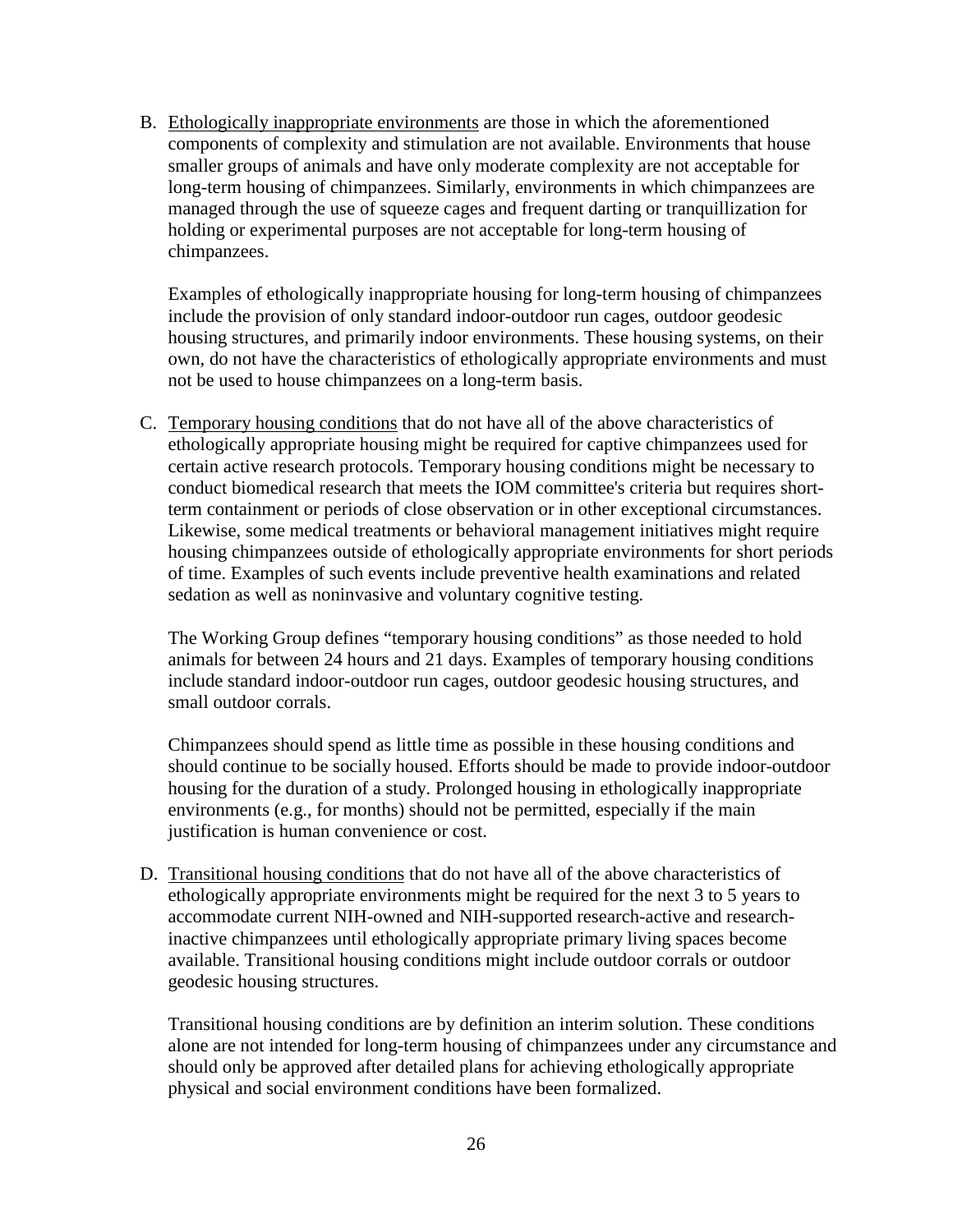When chimpanzees are housed in transitional housing conditions, every attempt should be made to provide the animals with daily access to the outdoors and to improve their primary living spaces and animal program management. These transitional environments should comply with the recommendations provided in this report to the extent possible.

The IOM committee stipulated that all chimpanzees used in biomedical and in comparative genomics and behavioral research must be maintained in ethologically appropriate physical and social environments. Transitional housing therefore provides an interim solution for the approval of new grants and contracts, but only within a strict 5 year time limit.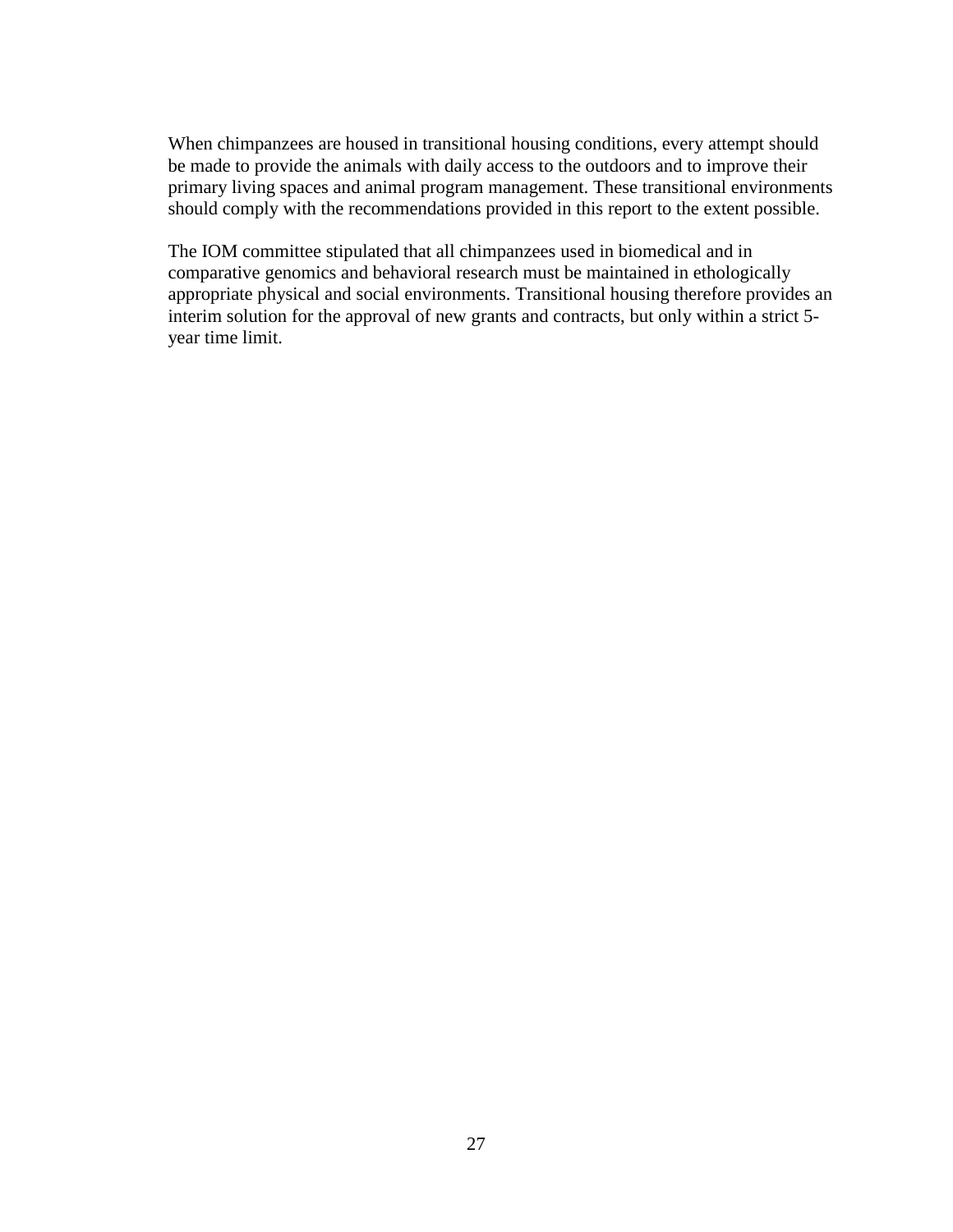## <span id="page-29-0"></span>**Section 4. Review of Currently Active NIH-Supported Research Using**

The Working Group used its definition of "ethologically appropriate physical and social environments," described in the previous section, to help fulfill its charge of determining whether currently active NIH-supported research projects using chimpanzees comply with the IOM principles and criteria. This section describes the process the Working Group used to evaluate currently active projects and summarizes the recommendations regarding continuing or ending the projects that the Working Group delivered to the Council of Councils.

The Working Group was also tasked with providing advice on the process for closing any studies that do not comply with the IOM principles and criteria. For any studies that the Working Group recommended to "end," the NIH is in the best position to work with the scientist, resource director at the facility that maintains the chimpanzees in question, and other relevant parties to ensure that the scientific value of the research is preserved.

<span id="page-29-1"></span>The Working Group reviewed 30 projects that involve the use of NIH-owned or NIH-supported chimpanzees. For each project, the Working Group determined whether to continue the study, end the study, or conditionally approve the study to continue. The guidance for these recommendations is as follows:

- Continue: These projects comply with all IOM principles and criteria and the Working Group recommended that the NIH continue to support these projects until the end of the current project period.
- End: These projects do not comply with some or all of the IOM principles and criteria, and the Working Group recommended that the NIH phase out these projects in a way that preserves the value of the research already conducted and avoids an unacceptable impact on the animals.
- Conditionally approved to continue: One of the IOM principles is that the chimpanzees must be housed in an "ethologically appropriate" environment. At the time that the Working Group reviewed the active NIH projects, the group had not formally identified the characteristics of ethologically appropriate environments. Working Group members therefore recommended that projects that met all of the other IOM principles and criteria be "conditionally approved to continue." "Conditionally approved to continue" indicates that a currently active project may continue until the end of the current project period (e.g., next competitive renewal) but is not eligible for a no-cost-extension or other means to extend the original project term. Continued maintenance, husbandry, welfare, and veterinary care of chimpanzees are at the discretion of the NIH as and until suitable, ethologically appropriate environments become available. Finally, if the principal investigator elects to submit a competitive renewal application for the project, that application will be reviewed under the guidance—including the definition of "ethologically appropriate environments"—that the NIH establishes for the use of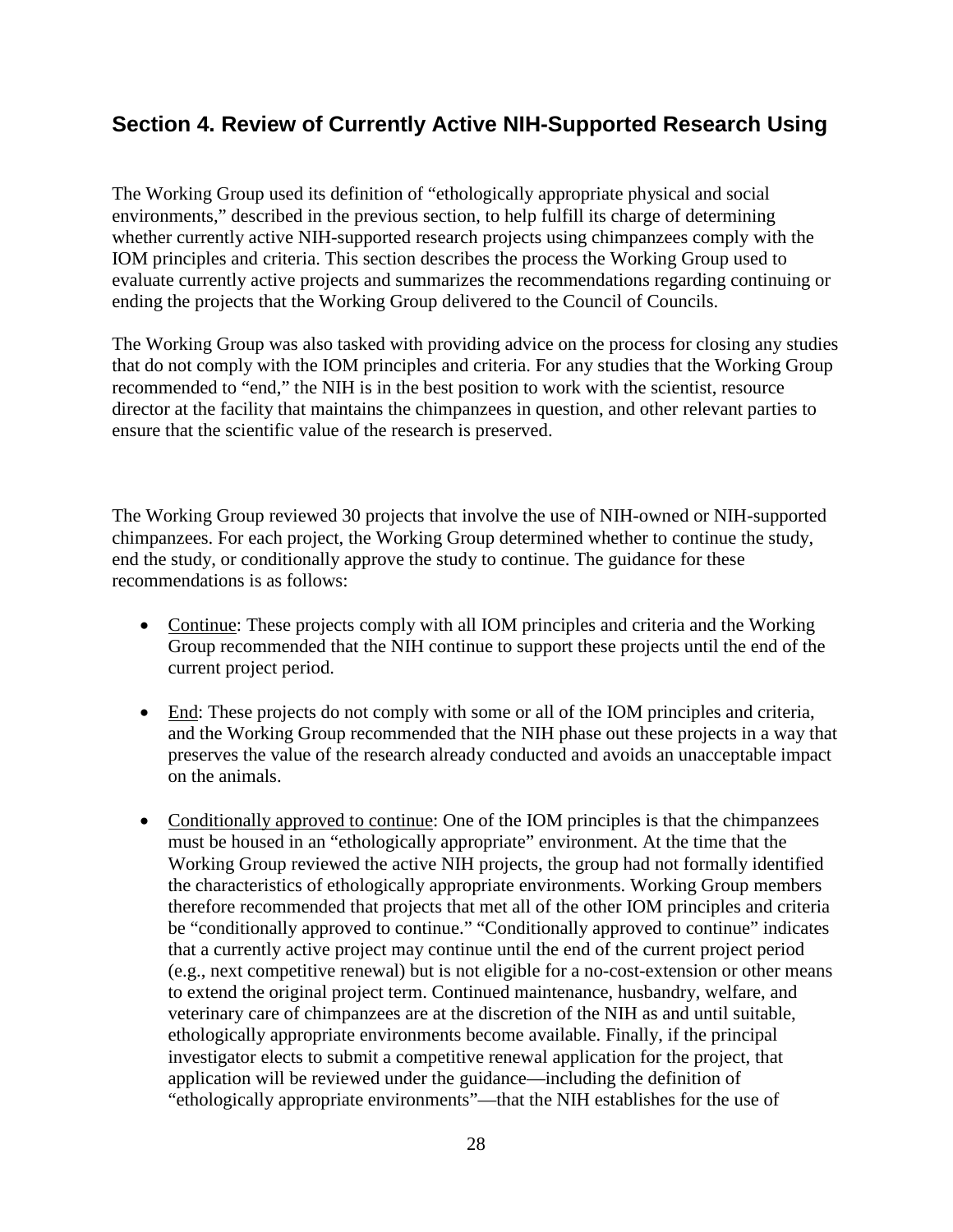chimpanzees in research. The Working Group made provisions for interim housing for chimpanzees (see Section 3 above) so that new grants and contracts can be approved, but with a strict cap of 5 years.

The Working Group classified most of the 30 projects that it reviewed into one (or both) of the two categories suggested in the IOM report—(1) biomedical research and (2) comparative genomics and behavioral research—and determined whether each of these projects complied with the IOM criteria for that category of research. For projects that fit neither category, the Working Group determined whether the research complied with the IOM guiding principles.

*Biomedical Research:* The Working Group reviewed 9 biomedical research projects on immunology, bioterrorism, infectious agents, or hepatitis. The Working Group recommended conditional approval to continue for 3 projects involving immunology and infectious agents (e.g., hepatitis) and that the NIH end the other 6 projects.

*Comparative Genomics and Behavioral Research:* The Working Group reviewed 13 comparative genomics or behavioral research projects. The behavioral projects addressed cognition, perception, communication, development, motor control, altruism, memory, or brain structure and function. The Working Group recommended continuing or conditionally approving to continue 8 projects. Six of these projects involved behavioral research on some combination of chimpanzee cognition, perception, memory, learning, altruism, development, or brain structure and function. Two of the projects were comparative genomics/proteomics studies. The Working Group recommended ending the remaining 5 projects.

*Colony Housing and Care Projects:* The Working Group reviewed 8 projects involving chimpanzee colony housing, care, and maintenance or related support services. The Working Group classified these projects as biomedical research or behavioral or comparative genomics research if the project focused on supporting research (i.e., performed procedures required by a research protocol). The Working Group recommended conditional approval to continue for 7 of these projects, including all necessary veterinary care for the health of these chimpanzees, and recommended ending procedures to support research in 3 of these 7 projects. The Working Group recommended ending 1 project involving chimpanzee colony housing, care, and maintenance.

#### <span id="page-30-0"></span>**Working Group Recommendations on Currently Active Projects**

 $\overline{a}$ 

The Working Group presented its recommendations on the 30 projects it had reviewed to the Council of Councils during closed-session meetings on September 5, 2012, <sup>[9](#page-30-1)</sup> October 29, 2012, <sup>[10](#page-30-2)</sup> and January 8, 2013. The Council of Councils accepted all of the Working Group's recommendations. Table 3 summarizes the Working Group's recommendations.

<span id="page-30-1"></span> $9^9$  September 5, 2012, meeting:

<span id="page-30-2"></span> $heta_{\text{10}}$  October 29, 2012, meeting:<http://www.gpo.gov/fdsys/pkg/FR-2012-10-03/pdf/2012-24270.pdf>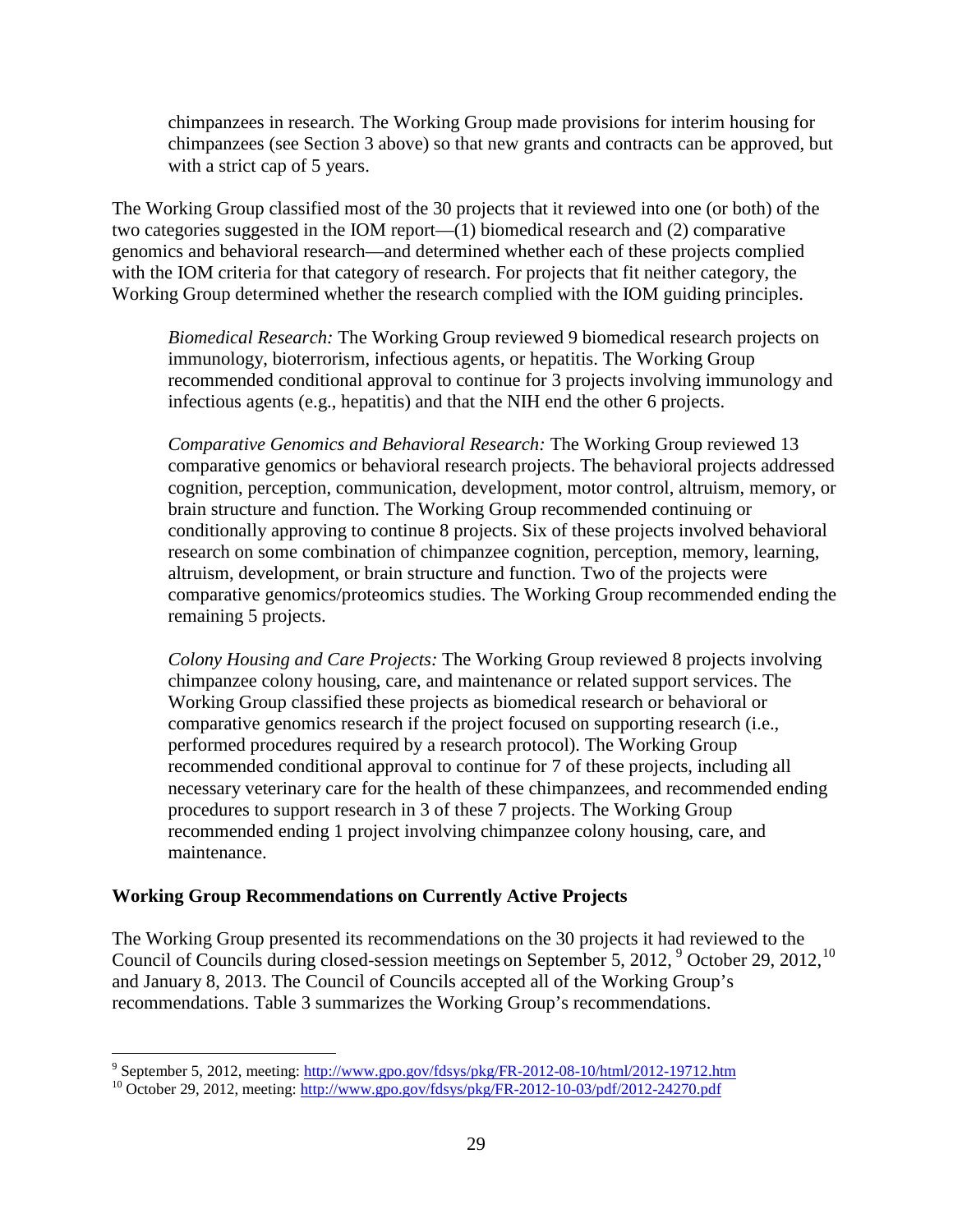|                                                          |                                                                           | <b>Working Group Recommendations</b> |                                                               |               |                                                                                                                                                                   |
|----------------------------------------------------------|---------------------------------------------------------------------------|--------------------------------------|---------------------------------------------------------------|---------------|-------------------------------------------------------------------------------------------------------------------------------------------------------------------|
|                                                          | <b>Total</b><br><b>Numbers of</b><br><b>Projects</b><br><b>Considered</b> | <b>Continue</b>                      | <b>Conditionally</b><br><b>Approved to</b><br><b>Continue</b> | End           | <b>Recommendations</b>                                                                                                                                            |
| <b>Biomedical</b><br>research                            | 9                                                                         | $\boldsymbol{0}$                     | $3*$                                                          | $7*$          | • Conditionally<br>approved to<br>continue for 3<br>projects involving<br>immunology and<br>infectious agents<br>• End 6 projects                                 |
| Comparative<br>genomics<br>and<br>behavioral<br>research | 13                                                                        | $2**$                                | $7**$                                                         | 5             | • Continue or<br>conditionally<br>approved to<br>continue for 6<br>behavioral research<br>and 2 comparative<br>genomics/proteomics<br>studies<br>• End 5 projects |
| Colony<br>housing and<br>care                            | 8                                                                         | $\overline{0}$                       | $7^{\dagger}$                                                 | $4^{\dagger}$ | • Conditionally<br>approved to<br>continue for 7<br>projects<br>• End 1 project and<br>the research<br>component of 3<br>conditionally<br>approved projects       |

**Table 3: Working Group Recommendations to the NIH Council of Councils Concerning Continuation of Current NIH-Funded Research Involving Chimpanzees**

\*The Working Group recommended conditionally approving part of 1 biomedical research project and ending the other portion of the project. This project is included in the totals in both the "Conditionally Approved to Continue" and "End" columns.

\*\*The Working Group recommended continuing part of 1 comparative genomics and behavioral research project and conditionally approving another part of that project. This project is included in the totals in both the "Continue" and "Conditionally Approved to Continue" columns.

† The Working Group recommended conditionally approving to continue parts of 3 colony housing and care projects and ending the research portions of these projects. These projects are included in the totals in both the "Conditionally Approved to Continue" and "End" columns.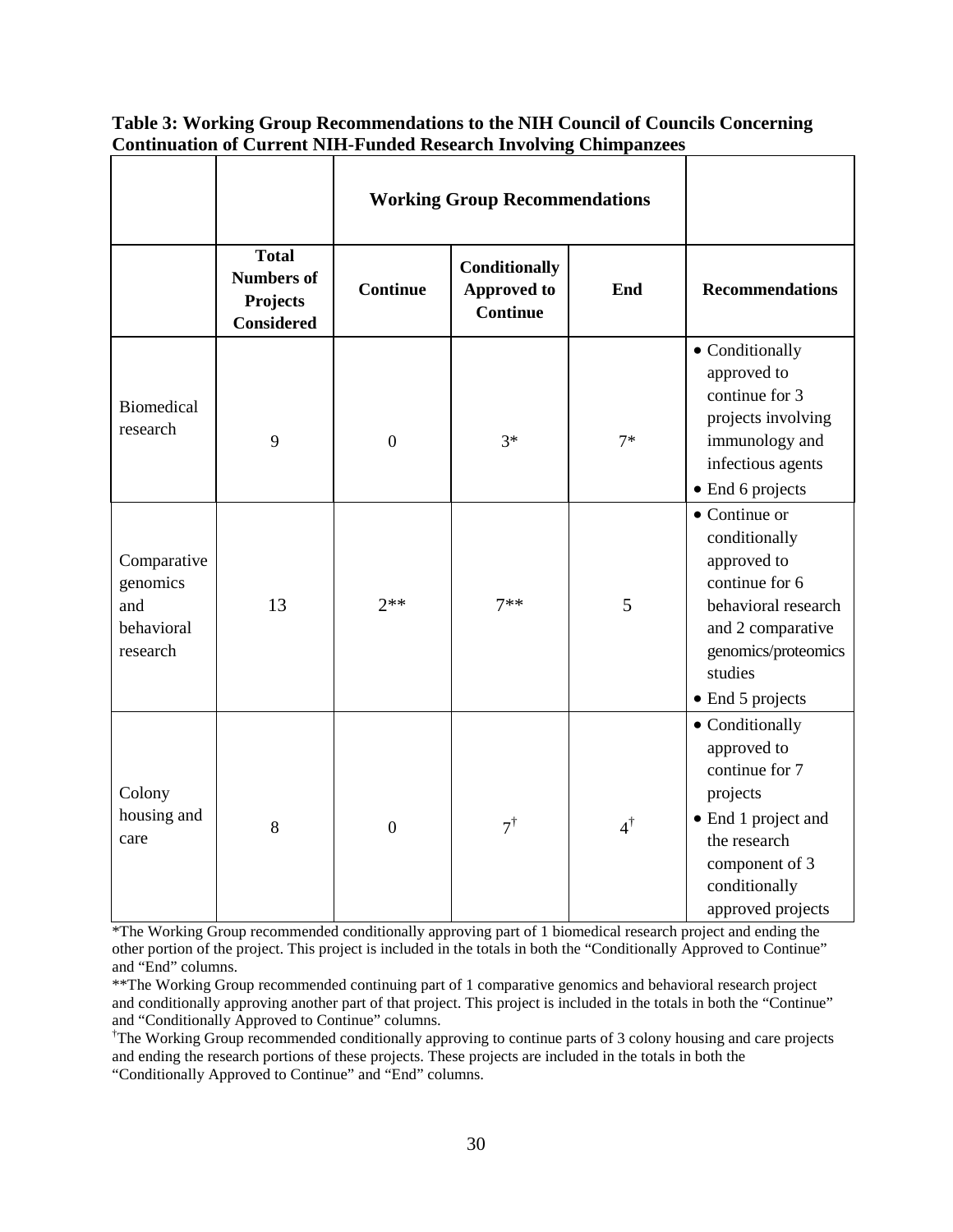## <span id="page-32-0"></span>**Section 5. Size and Placement of Research-Active and Research-Inactive Populations of NIH-owned and NIH-supported Chimpanzees**

This section provides an overview of chimpanzees owned or supported by the NIH and the Working Group's assessment of the future need to use chimpanzees in NIH-supported research (including research on new, emerging, and reemerging diseases). This section also offers recommendations regarding the size and placement of chimpanzees required for future research supported by the NIH. The Working Group members based their recommendations regarding the size of the chimpanzee population needed for research in part on currently active NIH-supported projects (described in Section 4 of this report). The Working Group members also considered the advice they received from content experts and current research facility administrators to develop their recommendations on population size.

#### <span id="page-32-1"></span>**Background**

 $\overline{a}$ 

As of October 23, 2012, NIH owns and supports the care and maintenance of 670 chimpanzees, of which 451 are currently designated as either research active or research inactive. These chimpanzees live at the Michale E. Keeling Center for Comparative Medicine and Research (Bastrop, Texas), Southwest National Primate Research Center (San Antonio, Texas), and the Alamogordo Primate Center (Alamogordo, New Mexico). An additional 109 NIH-owned chimpanzees have been designated as retired and are living in the federal sanctuary system facility at Chimp Haven (Keithville, Louisiana). Another 110 chimpanzees residing at the New Iberia Research Center (New Iberia, Louisiana) were designated as ineligible for biomedical research on September 21, 2012<sup>11</sup>, and will be moved to the federal sanctuary. Finally, NIH supports research projects using 91 chimpanzees living at the Southwest National Primate Research Center (San Antonio, Texas) that the NIH does not own. This information is summarized in Table 4.

<span id="page-32-2"></span> $11$  NIH plans to relocate its chimpanzees from New Iberia to the Federal Sanctuary System: <http://www.nih.gov/news/health/dec2012/od-18.htm>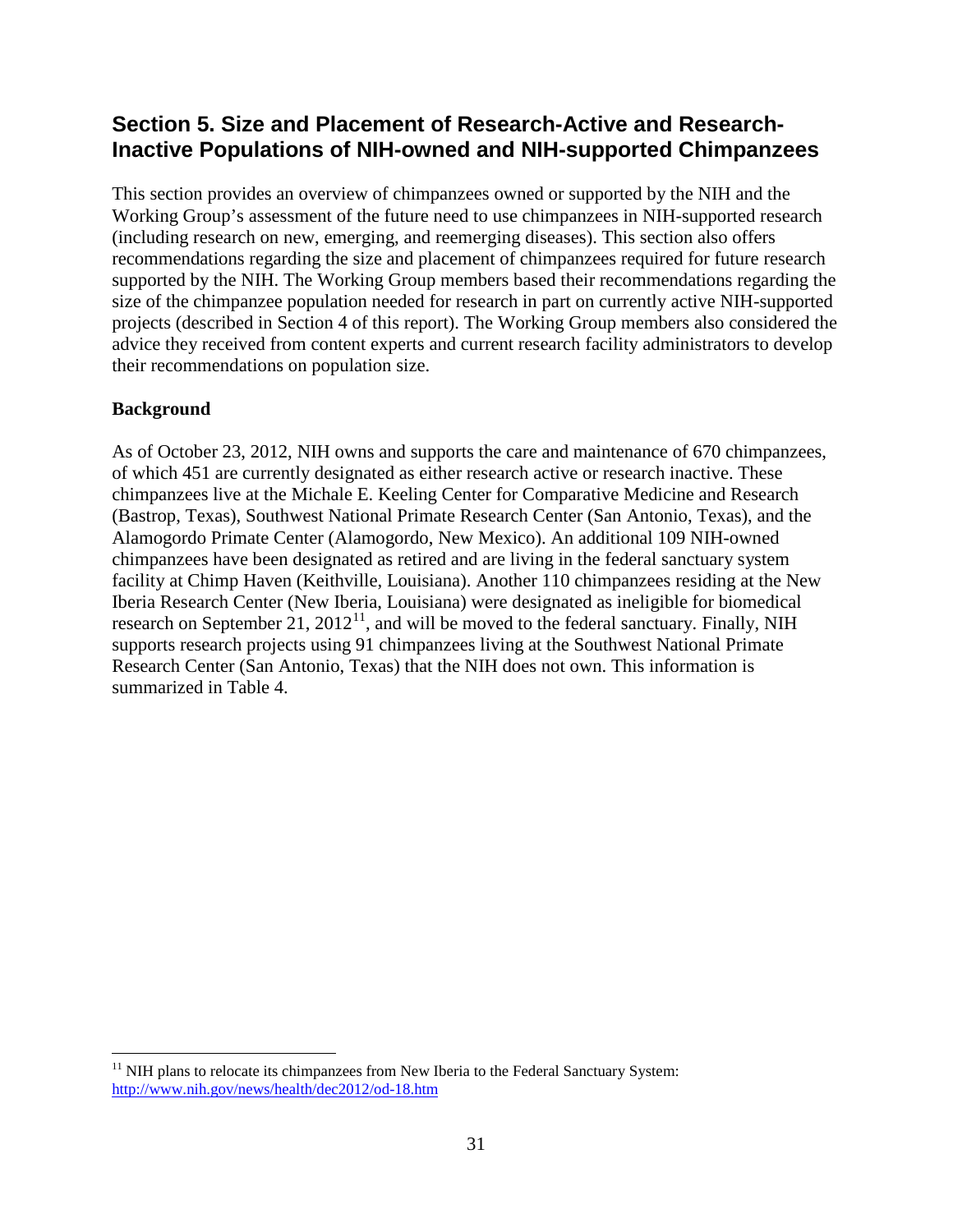|                                                                                                                                            | <b>NIH-Owned</b><br>and<br><b>Supported</b> | NIH-<br><b>Supported</b><br>but Not<br>Owned | <b>Total</b> |
|--------------------------------------------------------------------------------------------------------------------------------------------|---------------------------------------------|----------------------------------------------|--------------|
| <b>Research Chimpanzees at Research Facilities</b>                                                                                         |                                             |                                              |              |
| (research-active and research-inactive                                                                                                     |                                             |                                              |              |
| chimpanzees)                                                                                                                               |                                             |                                              |              |
| Michale E. Keeling Center for Comparative<br>Medicine and Research, The University of<br>Texas M.D. Anderson Cancer Center, Bastrop,<br>TX | 167                                         | $\overline{0}$                               | 167          |
| *Southwest National Primate Research Center,<br>Texas Biomedical Research Institute, San<br>Antonio, TX                                    | 24                                          | 91*                                          | 115          |
| <b>Total at Research Facilities</b>                                                                                                        | 191                                         | 91                                           | 282          |
| <b>Research Chimpanzees at Research Reserve</b><br><b>Facility</b> (research inactive)                                                     |                                             |                                              |              |
| Alamogordo Primate Facility, Alamogordo, NM                                                                                                | 169                                         | $\Omega$                                     | 169          |
| <b>Total Research Chimpanzees</b>                                                                                                          | 360                                         | 91                                           | 451          |
| <b>Retired Chimpanzees</b>                                                                                                                 |                                             |                                              |              |
| Chimp Haven, Inc., Keithville, LA                                                                                                          | $109**$                                     | $\overline{0}$                               | 109          |
| New Iberia Research Center, The University of                                                                                              |                                             |                                              |              |
| Louisiana at Lafayette, New Iberia, LA                                                                                                     | $110***$                                    | $\overline{0}$                               | 110          |
| <b>Total Research and Retired</b><br><b>Chimpanzees</b>                                                                                    | 579                                         | 91                                           | 670          |

| Table 4. Census of NIH-Owned and NIH-Supported Chimpanzees, as of October 23, 2012 <sup>12</sup> |  |  |  |  |  |  |  |  |  |
|--------------------------------------------------------------------------------------------------|--|--|--|--|--|--|--|--|--|
|--------------------------------------------------------------------------------------------------|--|--|--|--|--|--|--|--|--|

\*Owned by Southwest National Primate Research Center and supported with funds from the NIH

\*\*Chimpanzees retired under the CHIMP Act to the federal sanctuary system

\*\*\*Designated as permanently ineligible for biomedical research on September 21, 2012, and to be retired over the next 12-15 months:<http://www.nih.gov/news/health/dec2012/od-18.htm>

The Working Group was charged with determining the size and placement of NIH-supported chimpanzees in the context of the IOM principles and criteria (IOM, 2011). Two primary factors influence any consideration of the size and placement of these chimpanzees: (1) the estimated future need for this population and (2) the ability of current and planned environments to develop the characteristics of ethologically appropriate physical and social environments that are defined in Section 3 above.

#### <span id="page-33-0"></span>**Future Need for Chimpanzees in Research**

First, it is clear from the 2011 IOM report that in most current invasive research, the use of chimpanzees is not essential. In fact, the IOM committee specifically notes that only a narrow

<span id="page-33-1"></span> $\overline{a}$  $12$  Costs for Maintaining Humane Care and Welfare of Chimpanzees, October 23, 2012: [http://dpcpsi.nih.gov/orip/cm/chimpanzee\\_maintenance.aspx](http://dpcpsi.nih.gov/orip/cm/chimpanzee_maintenance.aspx)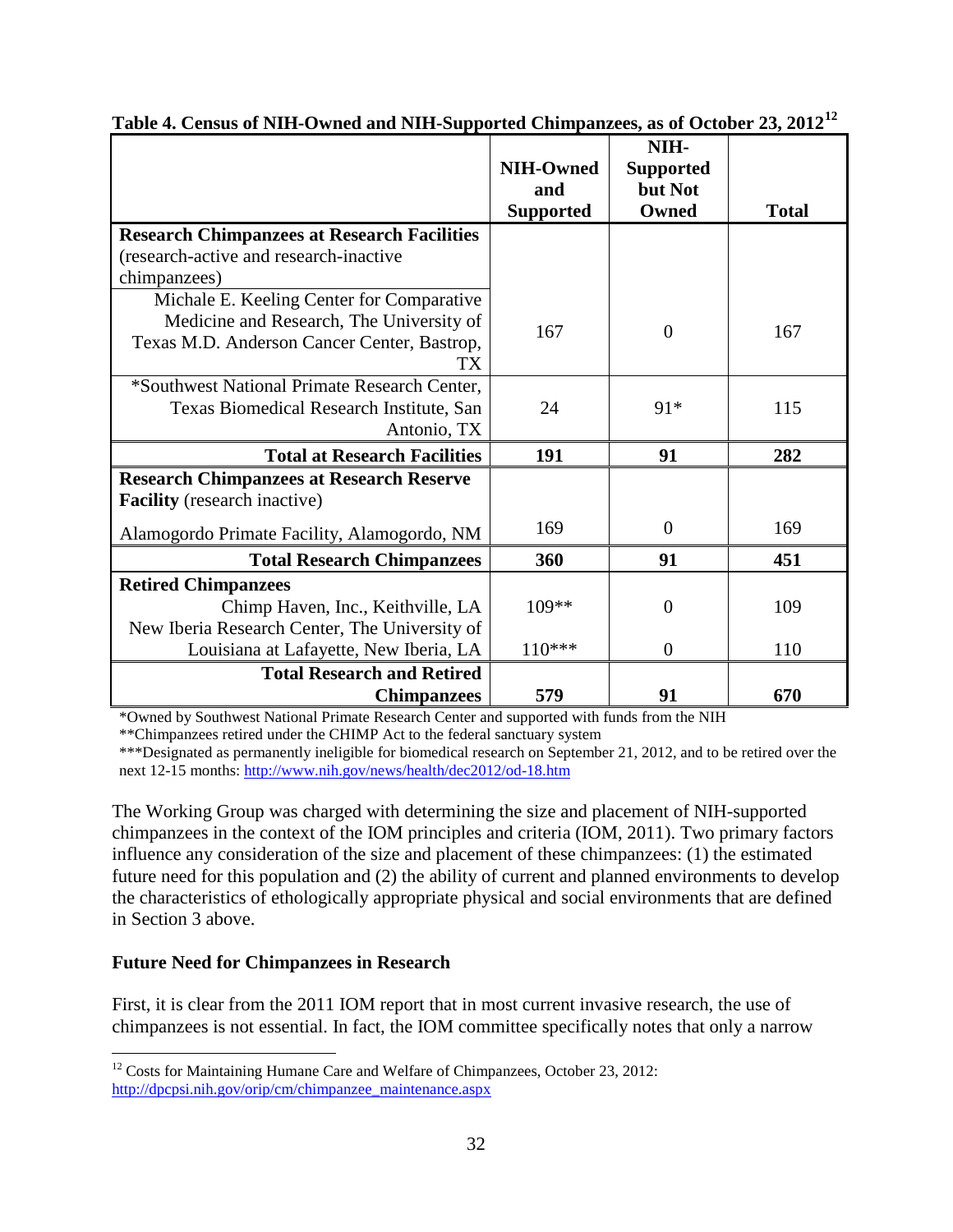range of studies meets its criteria for biomedical research relevance and continuation. From the IOM report:

*Most current use of chimpanzees for biomedical research is unnecessary…* (pp. 66–67)

*The present trajectory indicates a decreasing scientific need for chimpanzee studies due to the emergence of non-chimpanzee models and technologies.* (p. 67)

The IOM committee identified only two areas of invasive research in which the use of chimpanzees might be valuable: continued development of monoclonal antibodies and development of a prophylactic hepatitis C virus vaccine (although the IOM committee did not reach consensus on the latter). The IOM committee also left open the possibility that research on new, emerging, or reemerging diseases might require the use of chimpanzees.

#### Predictions of Future Need Based on the Use of Chimpanzees in Current Research

Using the criteria for biomedical and comparative behavioral and genomic research defined in the IOM report, the Working Group evaluated all projects currently funded by the NIH that involve chimpanzees. Details on this process and the Working Group's recommendations are provided in Section 4 of this report. The Working Group concluded that 6 of 9 biomedical research projects using 81 of 93 chimpanzees *did not* meet the IOM criteria. The Working Group recommended ending these projects while ensuring that the scientific value of the research is preserved.

The Working Group's recommendations regarding active NIH-funded biomedical research projects demonstrate that the need to use chimpanzees in invasive biomedical research has diminished substantially. Assessments of the size of future research chimpanzee populations must reflect this fact. Furthermore, it appears to be likely that over time, the amount of invasive biomedical research on chimpanzees will diminish to such an extent that all research-active and research-inactive chimpanzees could be retired.

The Working Group found it more difficult to determine the future need for minimally invasive research that inflicts little or no harm on chimpanzee subjects. Currently, several investigators are using approximately 300 chimpanzees for comparative genomic and behavioral research. This research includes passive behavioral studies (that do not require any intervention with the chimpanzee group) and investigations of chimpanzee cognition, chimpanzee health, and genomics. Although unable to quantify the future demand for noninvasive research on chimpanzees, the Working Group was able to conditionally approve to continue several projects involving comparative genomics or behavioral research involving 290 chimpanzees. The Working Group agreed that the need to use chimpanzees in this type of research is not negligible and opportunities for such research should be made available to the scientific community. Nonetheless, the Working Group concluded that maintaining a large reserve colony of chimpanzees for minimally invasive research is not necessarily justified because many of these NIH research needs could be met in nontraditional research settings, such as accredited sanctuaries and zoos, as long as such settings provide ethologically appropriate physical and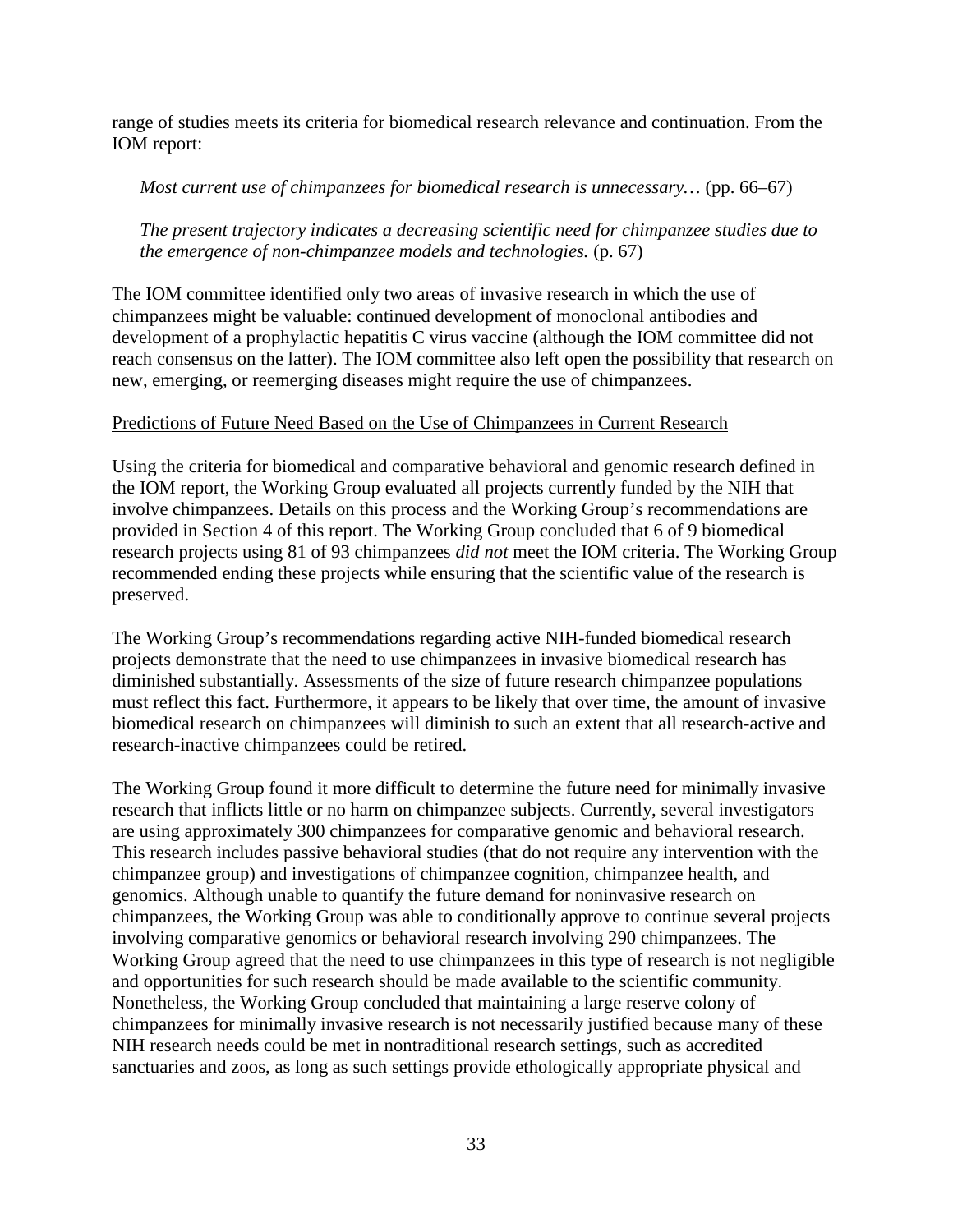social environments. The Working Group thus recommended that the NIH re-examine programmatic priorities in these areas of research.

### <span id="page-35-0"></span>Predictions of Future Need Based on the Assessments of the Emerging Diseases Subgroup

The Working Group engaged a panel of experts in infectious diseases and laboratory biosafety (Emerging Diseases Subgroup) to provide advice on the number of chimpanzees, if any, needed to address new, emerging, and reemerging diseases or unanticipated threats to human health. The full report of the Emerging Diseases Subgroup is in Appendix G.

The IOM committee highlighted the many human health benefits gained from previous and currently ongoing biomedical research using chimpanzees (IOM, 2011). The committee acknowledged the difficulties of predicting or forecasting the future need for the chimpanzee as an animal model and human surrogate. Nevertheless, due in part to the emergence of nonchimpanzee models and technologies, the committee determined that the need for chimpanzee studies would decrease, but likely not be entirely eliminated, in the future. Specifically, the committee recognized that *"…a new, emerging, or reemerging disease or disorder may present challenges to treatment, prevention, and/or control that defy non-chimpanzee models and technologies and therefore may require the future use of the chimpanzee*" (IOM, 2011, p. 67).

In its deliberations, the Emerging Diseases Subgroup affirmed the findings of the IOM committee regarding the future use of chimpanzees in biomedical research on infectious diseases, namely that the NIH should limit the use of chimpanzees in biomedical research to studies that comply with the IOM principles and criteria. In addition, the subgroup made the following observations about issues not addressed by the IOM committee report:

- As of January 22, 2013, approximately 75 percent of emerging infectious diseases are of zoonotic origin, and about 25 percent of these diseases derive from nonhuman primate host species (Woolhouse and Gowtage-Sequeria, 2005; Jones et al., 2008).
- Scientific evidence has demonstrated that infectious diseases can be transmitted from chimpanzees to humans and vice versa (Jones et al., 2008; Köndgen et al., 2008; Schaumburg et al., 2012).
- Historical scientific evidence indicates that chimpanzees could be an animal reservoir and zoonotic source of a new, emerging, or reemerging human infectious disease.
- How often an "emergent" event will take place and whether a response to such an event would involve the use of chimpanzees is impossible to predict.
- The number, ages, and sexes of chimpanzees required for a definitive infectious disease study would depend on many parameters, including the purpose of the model's use.
- Infectious disease research in chimpanzees would probably not be considered unless an episode of direct transmission from chimpanzees to humans was clearly demonstrated or a response to an "unknown unknown" (a novel emerging disease and/or bioterrorism agent for which all other approaches to develop prevention and control strategies have failed) required the use of chimpanzees.
- Infectious disease research would warrant the use of chimpanzees only in unique and rare situations (e.g., a new, emerging disease of exceptional lethality that threatens the public health).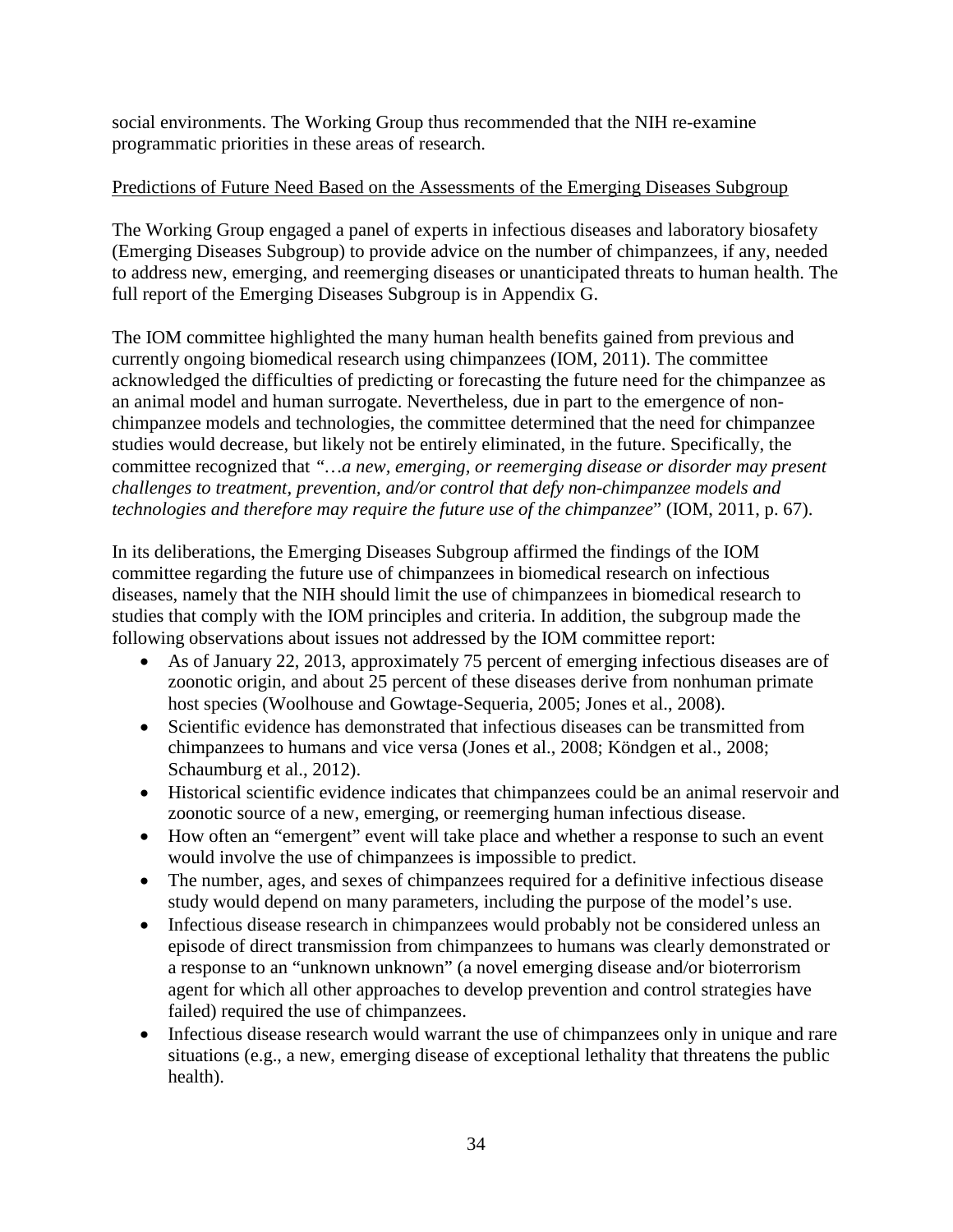- Chimpanzees do not play a role in discovery-phase infectious disease research, except in studies on a very small number of infectious agents (e.g., hepatitis viruses).
- Even for highly virulent Ebola and monkeypox viruses, significant research and human health advances (e.g., drug development and vaccines) have been achieved using smaller animal models.
- To the Working Group's knowledge, all infectious disease research studies conducted on chimpanzees in the last 20 years have been survival experiments involving nearly exclusively animal biosafety level 2 (ABSL2) infectious agents (e.g., hepatitis B, hepatitis C, and HIV).
- To the Working Group's knowledge, the NIH has never supported any research employing chimpanzees under higher biocontainment-level (i.e., ABSL3 or ABSL4) conditions.
- In some very rare cases of research on infectious diseases that present an exceptional threat to public health (e.g., an "unknown unknown"), the theoretical possibility of needing to use chimpanzees in the highest biocontainment-level (i.e., ABSL 4) facilities exists. However, none of the ABSL4 facilities in the United States is designed to accommodate research on chimpanzees, and substantial planning, time, and financial resources would be necessary to create such capability.
- Current federal regulatory guidelines prohibit the return of animals used in ABSL3 or ABSL4 studies to lower biocontainment-level conditions (e.g., to an ABSL2 facility or sanctuary) (Centers for Diseases Control and Prevention, 2009).
- There is no compelling scientific reason to maintain a sufficiently large reserve population of chimpanzees suitable and/or available for infectious disease research, even in the case of a national emergency.
- Alternative animal models (e.g., mice, rats, hamsters, guinea pigs, and other nonhuman primates) are currently and increasingly used and developed to study emerging infectious diseases. The availability of these models will continually raise the scientific bar for justifying the use of chimpanzees.

# Ethologically Appropriate Physical and Social Environments

The ability of current or planned facilities to provide the conditions of ethologically appropriate physical and social environments is an additional factor to consider when determining the placement of NIH-owned and NIH-supported chimpanzees. "Ethologically appropriate physical and social environments" is a new and previously undefined term. For this reason, it is unlikely that all existing housing environments in current research facilities will provide all of the characteristics of ethologically appropriate environments that the Working Group recommends. Substantial financial resources will probably be needed to physically alter facilities to create fully ethologically appropriate environments. In addition, significant changes to animal program management will probably be needed.

# **Colony Size and Placement Recommendations**

Given the highly diminished need for chimpanzees as research subjects for invasive biomedical research, the Working Group proposes the following recommendations: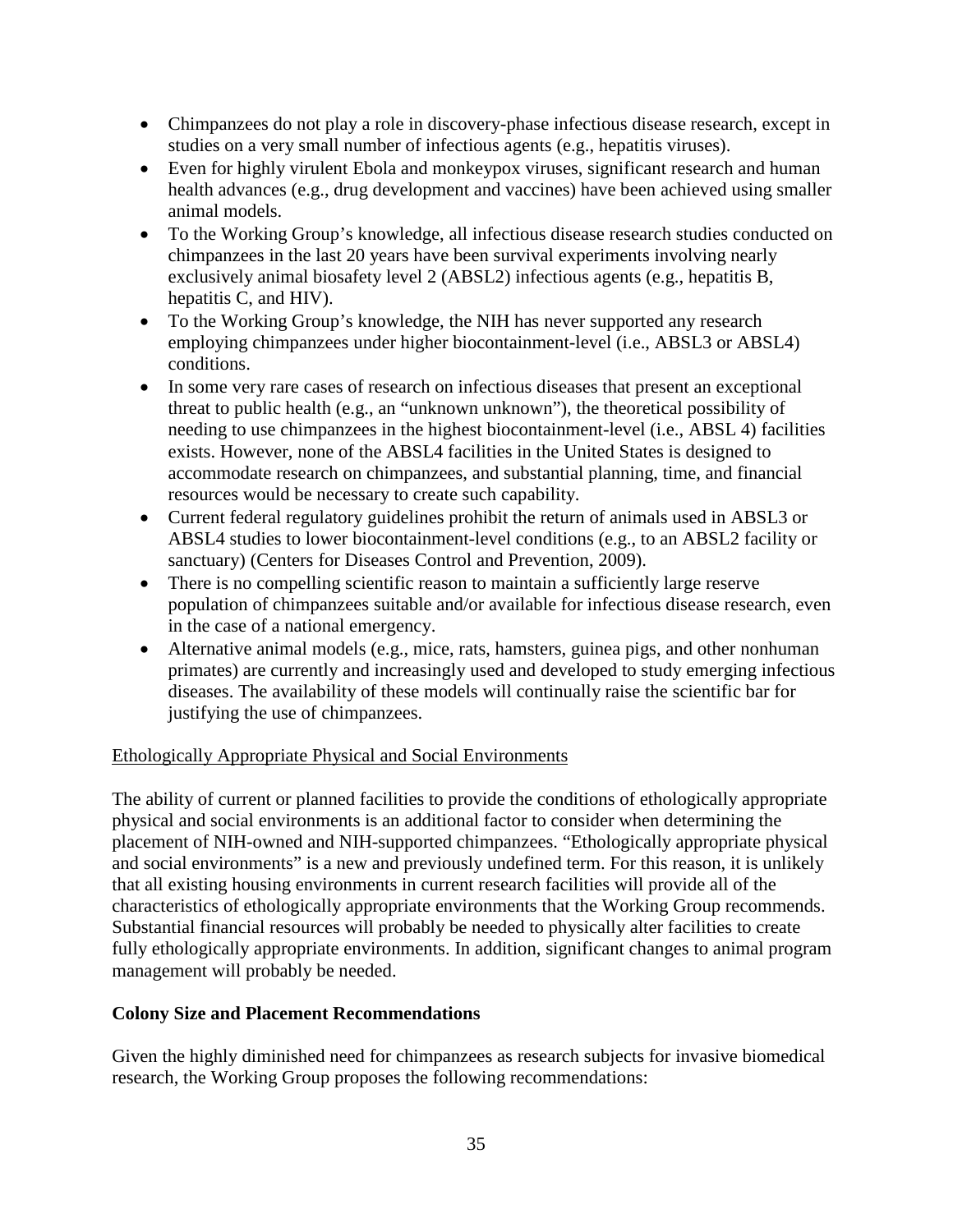**Recommendation SP1:** The majority of NIH-owned chimpanzees should be designated for retirement and transferred to the federal sanctuary system. Planning should start immediately to expand current facilities to accommodate these chimpanzees. The federal sanctuary system is the most species-appropriate environment currently available and thus is the preferred environment for long-term housing of chimpanzees no longer required for research.

**Recommendation SP2:** A small population of chimpanzees should be maintained for future potential research that meets the IOM principles and criteria. Based on an assessment of current research protocols and interviews with content experts and current research facility administrators, this colony is estimated to require approximately 50 chimpanzees. The size and placement of this colony should be reassessed on a frequent basis (approximately every 5 years) to ensure that such a colony is still actually needed and that the animals are not overused.

**Recommendation SP3:** This small chimpanzee colony should be maintained at a facility that has the characteristics of ethologically appropriate physical and social environments described in this report. Thus, plans should be made now to ensure that ethologically appropriate physical and social housing conditions will be available within 3 to 5 years. Maintaining the chimpanzee colony at a single facility could be advantageous to minimize costs and maximize management flexibility.

**Recommendation SP4:** The demographic constitution of this small chimpanzee colony is important to maximize its utility for research. Ideally, the colony should be age and sex stratified, have an approximately 50:50 sex ratio, and be composed primarily of animals that are healthy and younger than 30 years. At least half of this population should be physiologically naïve to infection (e.g., hepatitis or HIV). When this colony is formed, best practices should be used for maintaining current social groupings, whenever possible, to minimize adverse stress.

**Recommendation SP5:** The NIH should review its funding priorities for comparative behavioral, cognitive, and genomics studies using chimpanzees. The NIH should consider targeting funding for low-burden projects that can be conducted in nontraditional research settings that can maintain ethologically appropriate environments or projects that use materials collected during routine veterinary examinations.

**Recommendation SP6:** The NIH should not support any long-term maintenance of chimpanzees intended for research on new, emerging, or reemerging diseases in animal biosafety level 2 or greater biocontainment-level facilities.

**Recommendation SP7:** The NIH should not, on its own, revitalize breeding strategies to derive a population of chimpanzees for any research, including for new, emerging, or reemerging disease research.

**Recommendation SP8:** The NIH should collaborate with other federal agencies (i.e., Centers for Disease Control and Prevention and Food and Drug Administration) and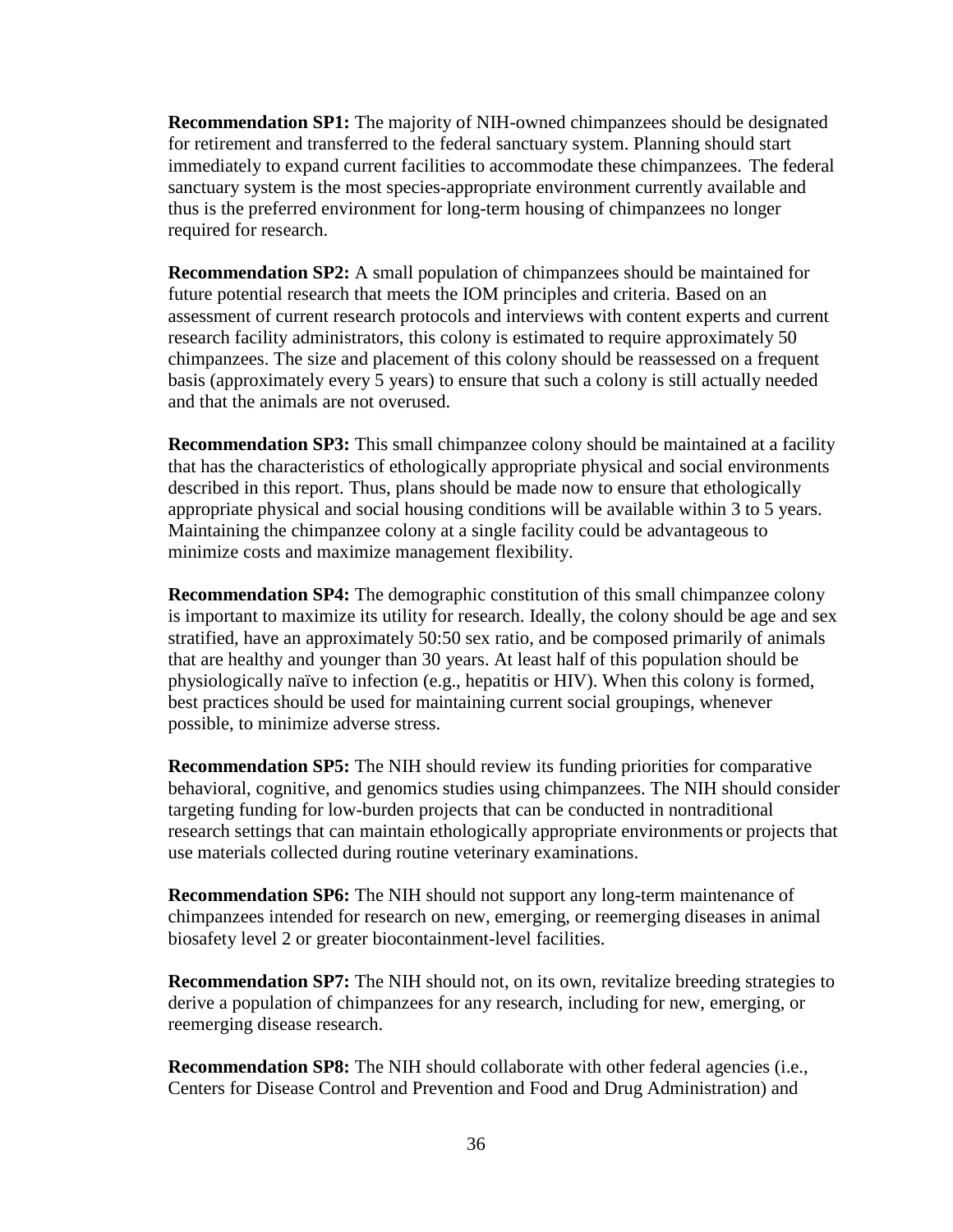departments (i.e., Department of Defense and Department of Homeland Security) when considering any future plan for placement, maintenance, and use of chimpanzees in research in response to a new, emerging, or reemerging disease that could represent a national security risk to the United States.

**Recommendation SP9:** In light of evidence suggesting that research involving chimpanzees has rarely accelerated new discoveries or the advancement of human health for infectious diseases, with a few notable exceptions such as the hepatitis viruses, the NIH should emphasize the development and refinement of other approaches, especially alternative animal models (e.g., genetically altered mice), for research on new, emerging, and reemerging diseases.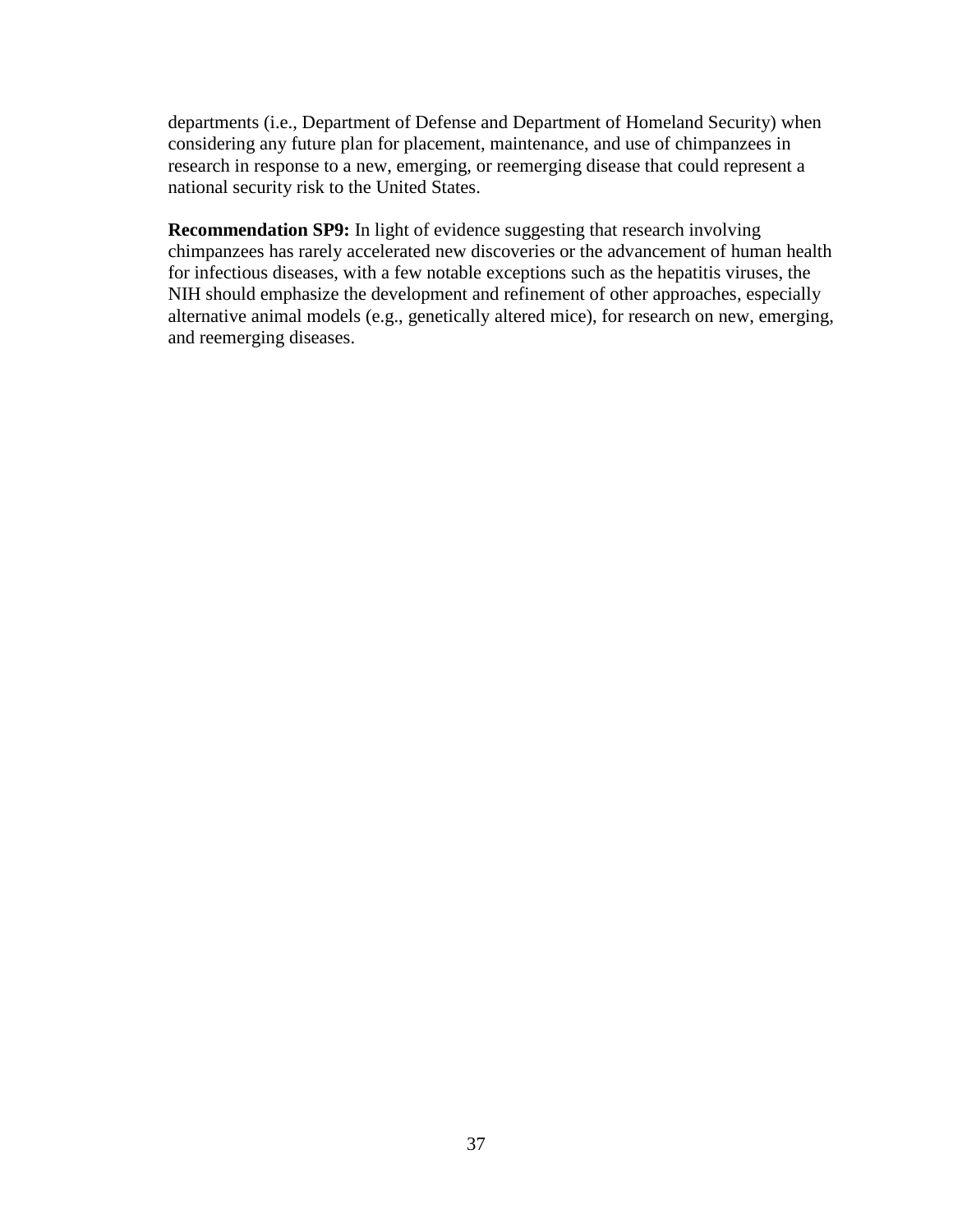# **Section 6. Review Process for Future Proposals to Use Chimpanzees in NIH-Supported Research**

The final element of the Working Group's charge was to develop a review process for considering whether the potential future use of chimpanzees in NIH-supported research is scientifically necessary and consistent with the IOM principles and criteria. In developing this process, the Working Group considered the IOM guidance on this topic, its experience reviewing currently active NIH-supported research using chimpanzees, and its assessment of and recommendations regarding ethologically appropriate physical and social environments (described in Section 3 of this report).

This section summarizes the IOM committee's guidance regarding the review of research applications for NIH-funded research and a new NIH committee to review future requests to the NIH involving the use of chimpanzees for research. This section also includes recommendations regarding the composition and responsibilities of this committee as well as the process that the committee should use to review research applications.

# **IOM Guidance**

The IOM committee provided a policy rubric for assessing the need for chimpanzees in biomedical, comparative genomics, and behavioral research and recommended developing an independent committee to review applications for NIH-funded research using chimpanzees (IOM, 2011). From the IOM report:

*The committee believes that assessment of potential future use of the chimpanzee would be strengthened and the process made more credible by establishing an independent oversight committee that uses the recommended criteria and includes public representatives as well as individuals with scientific expertise, both in the use of chimpanzees and alternative models, in areas of research that have the potential for chimpanzee use*. (p. 70)

*The committee cannot predict or forecast future need of the chimpanzee animal model and encourages use of the criteria established in this report when assessing the potential necessity of chimpanzees for future research uses*. (p. 66)

*…the NIH should evaluate the necessity of the chimpanzee in all grant renewals and future research projects using the chimpanzee model based on the committee's criteria.*  (p. 69)

### **Oversight Committee Composition**

Although the IOM committee recommended that the NIH evaluate the need to use chimpanzees in grant renewals and future research projects based on the committee's principles and criteria, the IOM committee was not asked to provide plans for implementing this guidance. The Working Group therefore provides recommendations regarding the composition of the Oversight Committee for Proposals Using Chimpanzees in NIH-supported Research (Oversight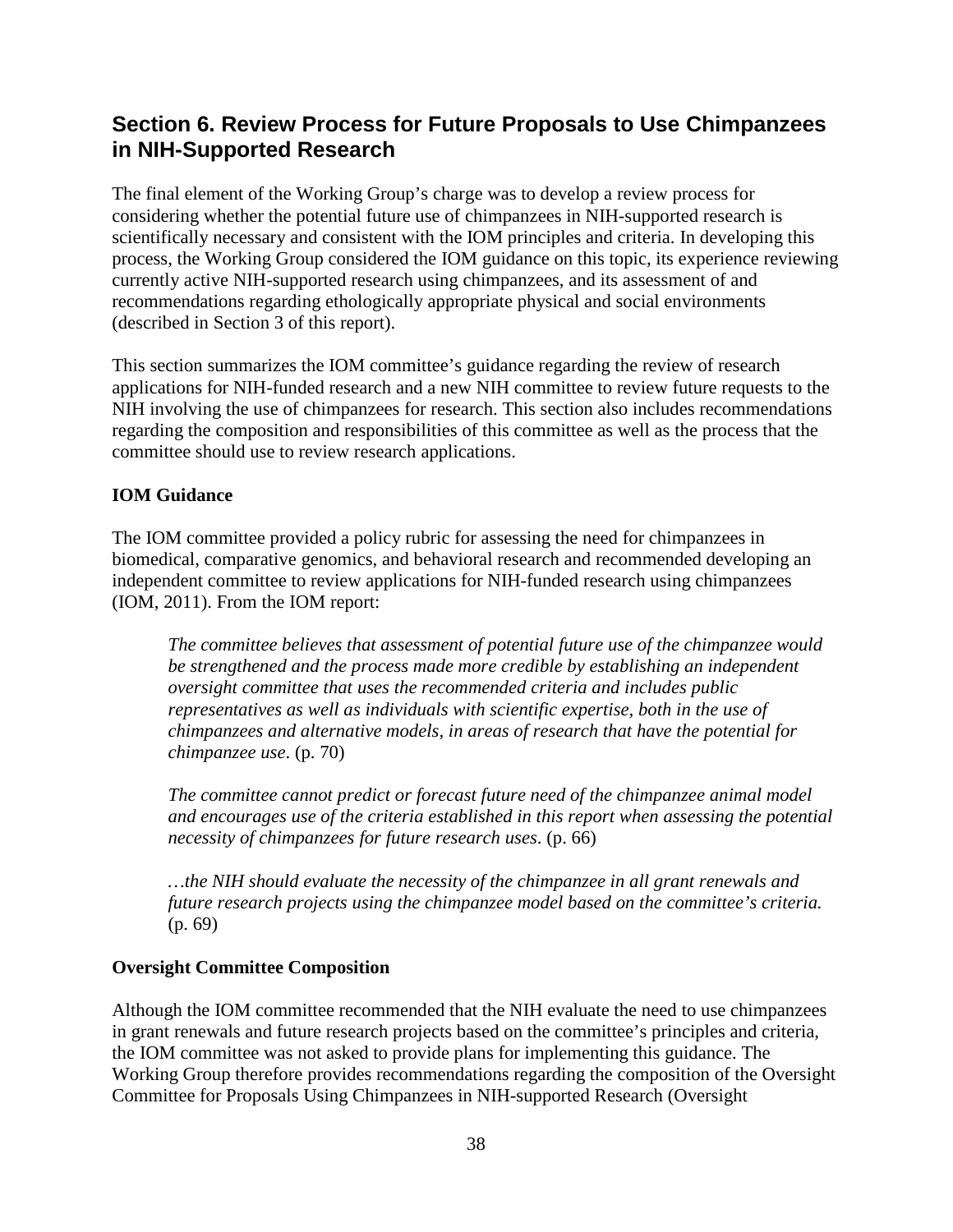Committee) and outlines a process for the Oversight Committee to use in reviewing applications to NIH for research involving chimpanzees.

**Recommendation RP1:** The NIH should replace the Interagency Animal Models Committee with an independent Oversight Committee for Proposals Using Chimpanzees in NIH-supported Research (Oversight Committee) to advise on the proposed use of chimpanzees in research. The current Interagency Animal Models Committee is not considered independent from other individuals and bodies that review and approve grant applications to the NIH, contains no members of the public, and thus does not fully meet the spirit of the IOM principles and criteria.

**Recommendation RP2:** The Oversight Committee should be separate from extramural initial review groups, intramural scientific program personnel, and Institute or Center directors. In addition, the Oversight Committee's reviews should take place after the standard reviews and approvals by these entities. The Oversight Committee's reviews will focus on whether the proposed research is consistent with the IOM principles and criteria for the use of chimpanzees in research.

**Recommendation RP3:** The Oversight Committee should be comprised of individuals with the specific scientific, biomedical, and behavioral expertise needed to properly evaluate whether a grant, intramural program, contract, or other award mechanism supporting research using chimpanzees complies with the IOM principles and criteria.

A majority vote based on the full committee membership will be necessary to determine whether a project complies with the IOM principles and criteria. The Oversight Committee should have an odd number of members and should have no fewer than nine experts in at least the following key areas.

- 1. The Oversight Committee should include at least one scientific domain expert from each of the following categories:
	- a. Expert in infectious disease (e.g., virology or immunology);
	- b. Neuroscientist with expertise in cognitive and behavioral research in humans or nonhuman primates to determine a project's likelihood of providing otherwiseunattainable insights into behavior, mental health, emotion, or cognition; and
	- c. Geneticist or evolutionary biologist with expertise in comparative genomics, genetics, and/or evolution.

In some cases, at least one additional scientific domain expert will be needed on an ad hoc basis to assess and determine the necessity of using chimpanzees in the proposed research if the committee's standing members lack such expertise. The expert(s) should also have sufficient content knowledge to assess whether alternative models to the chimpanzee are available. Based on the current research using chimpanzees, ad hoc members might include, for example, virologists with expertise in hepatitis C virus as well as experts in transgenic animal models and in vitro systems.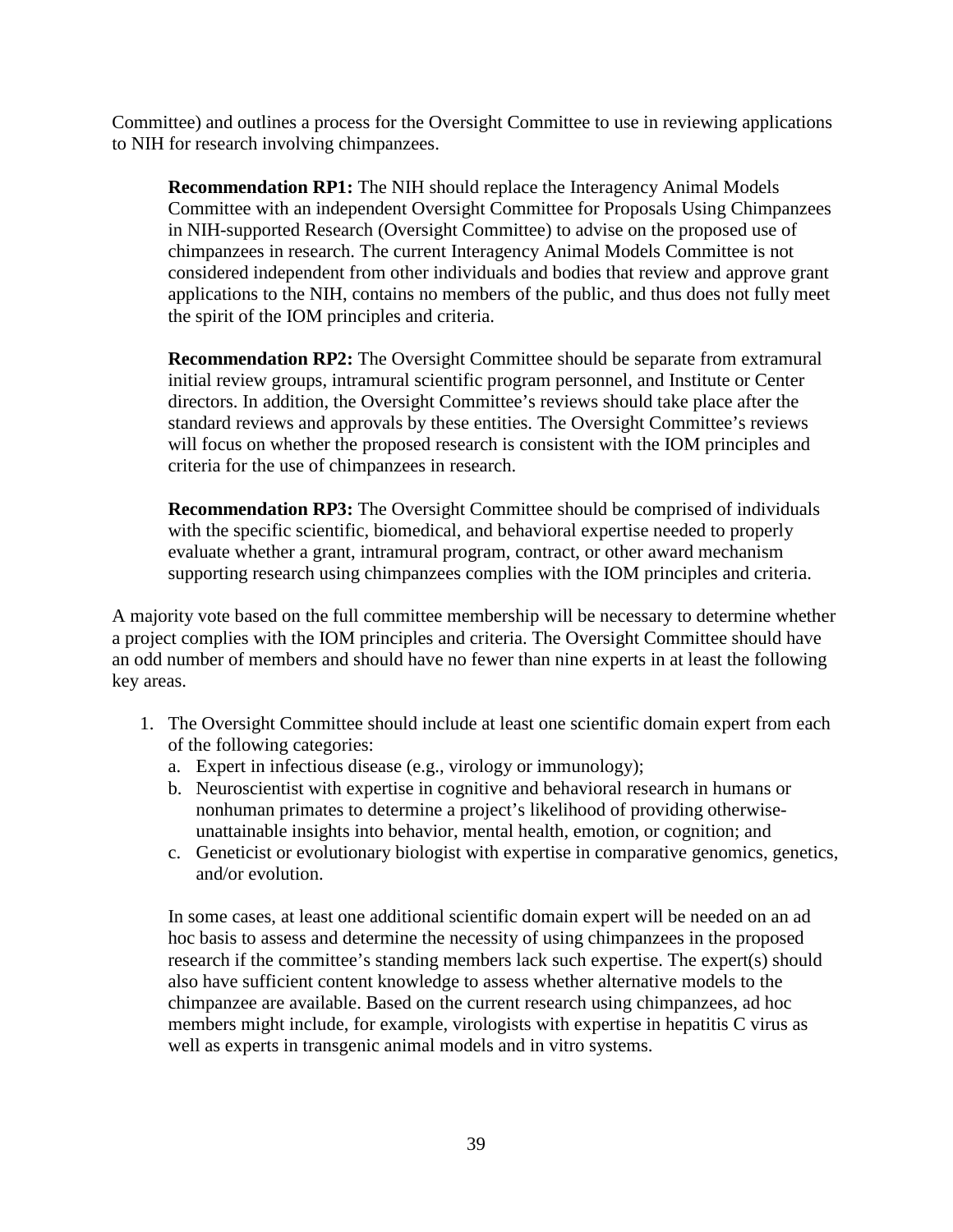- 2. Licensed, graduate veterinarian(s) with demonstrated expertise in the clinical care of nonhuman primates, preferably chimpanzees, should assess the health, care, and welfare of chimpanzees to be used in the proposed research and assess and determine the potential short-term and long-term health risks of the proposed studies<sup>[13](#page-41-0)</sup> for the chimpanzees.
- 3. Primatologist(s) or individual(s) with similar demonstrated expertise in primate, and preferably chimpanzee, behavior should assess and determine the short-term and longterm impact of the proposed research plan on the behavioral needs of chimpanzees. These experts should also assess the quality of the interactions between the chimpanzees and the facility's research and care staff described in the proposals. In particular, these experts should determine the extent of positive reinforcement training that the chimpanzees have received (and continue to receive) to voluntarily participate in aspects of the research project so as to ensure chimpanzee acquiescence.
- 4. A bioethicist or individual(s) with bioethics expertise and experience as an institutional review board (IRB) member should assess whether the proposed research could be conducted ethically in humans instead of chimpanzees. Such assessments would not require the investigators to develop a comparable protocol for their research in humans or to obtain IRB approval of their proposal for chimpanzee research.
- 5. Statistician(s) should assess and determine the validity of the statistical analysis and interpretations used to calculate the numbers and use of chimpanzees in the proposed research.
- 6. At least two persons representing community interests and concerns who have not been directly involved in animal use for research, teaching, or testing but are able (or competent) to apply the IOM criteria to assess the necessity of using chimpanzees in the proposed research.
- 7. Non-voting NIH official(s) *ex officio* should advise on process issues and provide documents and/or relevant information as needed.

# **Review Process**

### Distinction Between Biomedical, Comparative Genomics, and Behavioral Research

The Working Group found that the distinction in the IOM report between biomedical research and comparative genomics and behavioral research is challenging to implement in reviewing applications. For example, this distinction imposes a potential dichotomy between mental functioning and the functioning of components outside the central nervous system, and this

<span id="page-41-0"></span><sup>&</sup>lt;sup>13</sup>A determination by the Oversight Committee that a study could be conducted in human subjects does not imply that the NIH has approved the proposal's plan for protecting human subjects. Investigators who choose to propose human studies in place of chimpanzee studies need to revise and resubmit their proposal, including documentation of applicable institutional review board approval.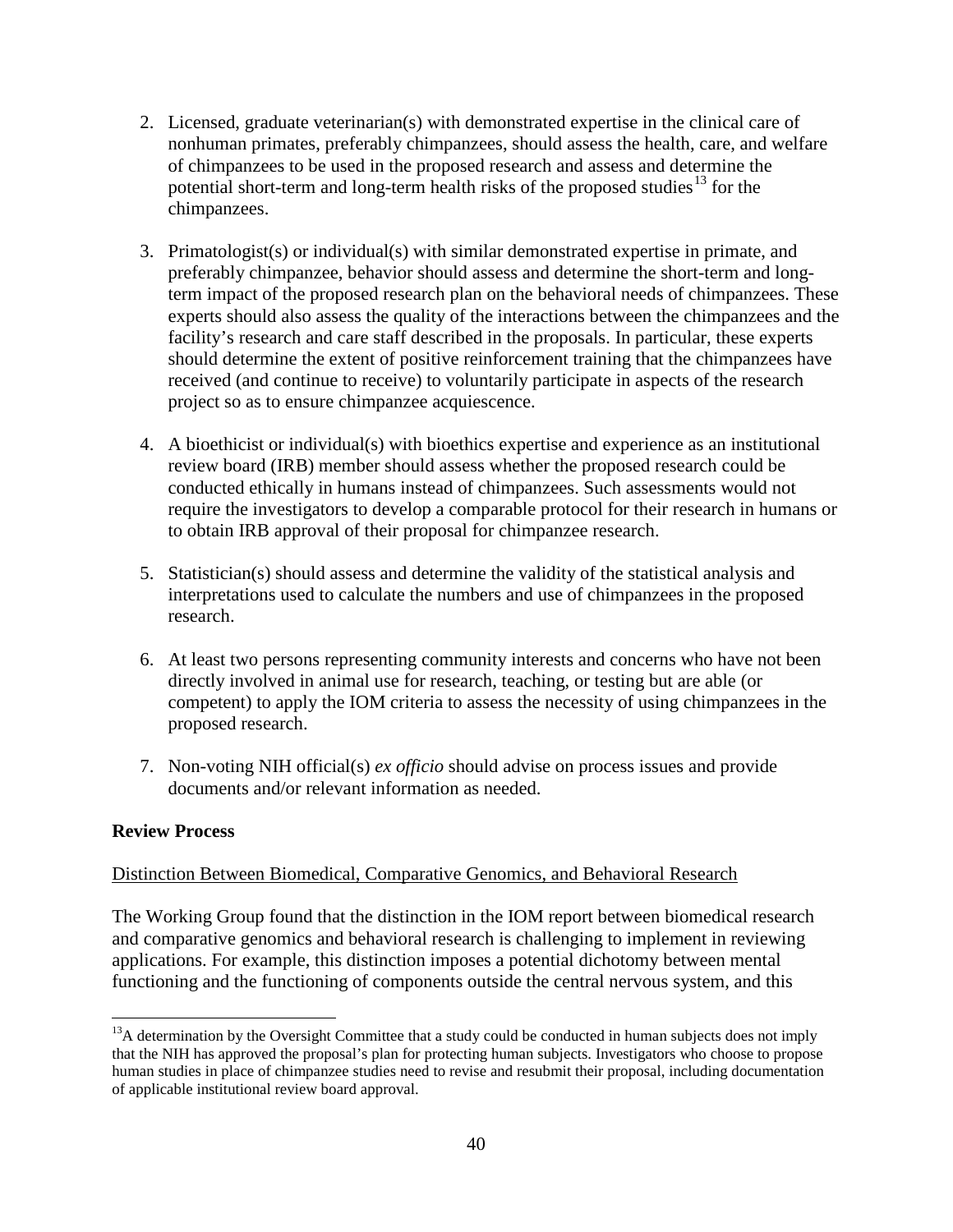dichotomy is not warranted based on current scientific understanding. More specifically, because many mental disorders affect the brain, research on comparative cognition (such as the origins of language or social behavior that are related to a variety of neuropsychiatric or developmental conditions) can and should be construed as basic biomedical research. The same is true of research in evolution and comparative genomics. Furthermore, implementation based on this dichotomy would require that less invasive, and potentially less harmful, behavioral research on chimpanzees meet the standard of acquiescence (first mentioned on p. 6 of the IOM's 2011 report and defined by the Working Group in the glossary in this report) that in the current IOM rubric would not be applied to biomedical research, even though most biomedical research is more invasive.

The Working Group suggests avoiding the distinction between biomedical and behavioral and comparative genomics research and that all research on chimpanzees follow the same decisionmaking algorithm process, as guided by the IOM principles and criteria. The basic process in all cases involves an initial scientific assessment that includes a determination that:

- The knowledge gained is necessary to advance the public's health or will lead to otherwise unattainable insight into comparative genomics, normal and abnormal behavior, mental health, emotion, or cognition;
- There is no other suitable animal model available, such as in vitro, nonhuman in vivo, or other models, by which the knowledge could be obtained; and
- The research in question cannot be performed ethically on human subjects.

### Process to Apply for Research Using Chimpanzees

**Recommendation RP4:** Investigators seeking NIH funding to conduct research using chimpanzees must explain in their application how their proposed research complies with the IOM principles and criteria. This supplemental information must address all of the questions posed in the decision-making algorithm in this report and provide sufficient detail for consideration by the Oversight Committee. This information is in addition to the vertebrate animal section and/or applicable animal study protocol. The NIH might wish to develop a form or other suggested template for investigators to use for this purpose.

**Recommendation RP5:** To ensure that the scientific use of chimpanzees is justified, the animal numbers and group sizes must be statistically justified before the NIH approves any proposed research project involving the use of chimpanzees.

**Recommendation RP6:** Investigators need not include supplemental information on chimpanzee use for proposals involving the following, and these proposals will be exempt from Oversight Committee review:

• The use of any biomaterials, including pathological specimens, collected and/or stored prior to submission of the research proposal, or as part of a research grant or contract that has undergone Oversight Committee review and approval, or as part of regular veterinary (health) examinations;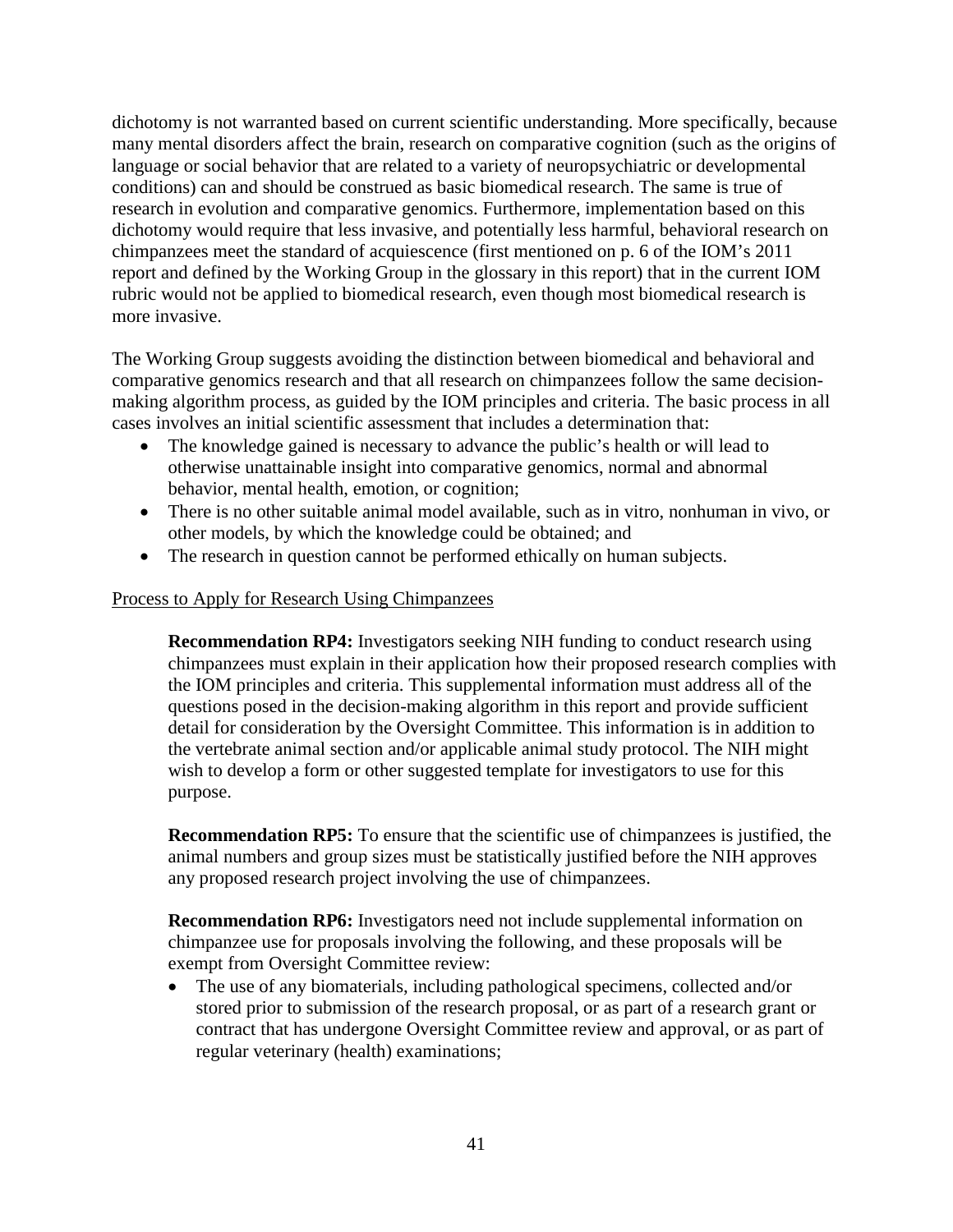- Other observational or non-interventional studies, such as behavioral observations in the wild that do not result in contact or otherwise interfere with the chimpanzees being observed; or
- Noninvasive collection of samples from the wild in a manner that does not result in contact or otherwise interfere with the chimpanzees during the collection.

### Review Considerations

If the proposed research passes the initial scientific assessment, the Oversight Committee will determine whether the research can be conducted in ethologically appropriate environments (see Section 4 of this report for a discussion of ethologically appropriate physical and social environments).

The IOM committee recommended assessing whether "*the benefits gained from research on animals are sufficient to outweigh the harms caused in the process*" to determine whether the use of chimpanzees in research is justified (IOM, 2011, p. 15). To guide the process of balancing human health interests and chimpanzee well-being, the Working Group offers several major considerations. The purpose of the research is to achieve a specific benefit—an improvement in human health. Thus, determining what the research is designed to learn and the likelihood that this information will lead to an improvement in human health is important. However, making such a determination is particularly challenging for basic science research, such as genomic, evolutionary, or cognitive research, whose aim is to produce general knowledge of as yet largely unpredictable value to public health. For this reason, determinations of the benefits of basic research should be based on whether the research will lead to otherwise unattainable insight.

The severity and duration of potential physical or psychological harm (in the form of discomfort, deterioration in social status, or injury) to chimpanzees and the probability that the harm will occur must be assessed. For the review process that the Oversight Committee will use, the Working Group defined this concept as the "burden" on the chimpanzees. Invasive interventions typically impose higher burdens than noninvasive ones, and biomedical research might impose a significant burden more frequently than behavioral and genomic studies. However, the Working Group found that these research categories are all imperfect proxies for the real concern, which is the actual burden on the chimpanzees.

If an experiment has benefits that greatly outweigh its burdens, it might be approvable but not until the protocol has been examined to determine whether the benefit-to-burden ratio can be further improved by, for example, making additional efforts to keep the chimpanzees comfortable or to shorten the duration of the intervention. The benefits should be reasonably maximized and burdens reasonably minimized.

#### Decision-Making Algorithm

- 1. Does this research use chimpanzees?
	- a. If no, end of survey.
	- b. If yes, continue to Q2.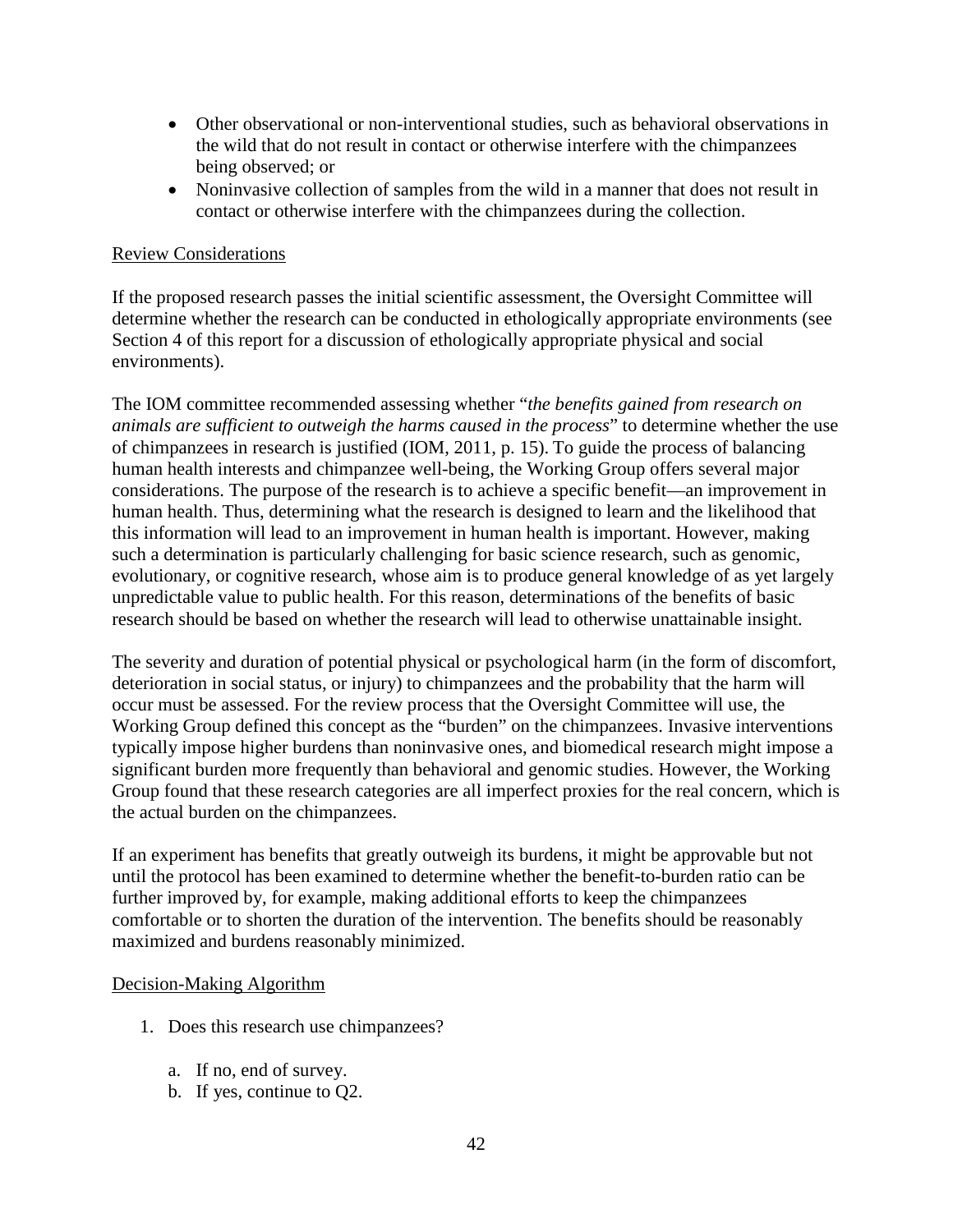- 2. Does this research use only previously collected biospecimens, including blood, tissue, or any materials collected postmortem? Does the research solely involve the observation of animals in their native, natural habitat? Is the research limited to noninvasive sample collections (e.g., of fecal, urine, or sperm plug specimens) in a manner that does not result in contact or otherwise interfere with the chimpanzees during the sample collection process?
	- a. If the answer to any of these questions is yes, end of survey. This work is not under the purview of the Oversight Committee.
	- b. If the answer to all of the questions is no, continue to Q3.
- 3. Is the purpose of this research primarily to improve the health and well-being of chimpanzees?
	- a. If yes, the investigator must provide an explanation that will be reviewed by the committee. In this explanation, the investigator must demonstrate that the chimpanzee's use is in the best interest of the chimpanzee and addresses the mission of the NIH. Such an explanation is not necessary for standard-of-care or compassionate use of treatments.
	- b. If no, continue to Q3c.
	- c. Is the purpose of this research for the benefit of humans?
		- i. If yes, proceed to Q4.
		- ii. If the purpose of this research is not for the benefit of humans or chimpanzees, chimpanzee research is not permitted.
- 4. Are other suitable models, such as in vitro, nonhuman in vivo, or other models, available for the research in question?
	- a. If yes, chimpanzee research is not permitted.
	- b. If no, proceed to Q5.
- 5. Can the research in question be performed ethically<sup>[14](#page-44-0)</sup> on human subjects with the prospect of achieving comparable results?
	- a. If yes, chimpanzee research is not permitted.
	- b. If no, proceed to Q6.
- 6. Will forgoing the use of chimpanzees for the research in question significantly slow or prevent important advancements in genomics; evolutionary theory; human behavioral, cognition, or emotions research; or important advances in the prevention or treatment of life-threatening or debilitating human conditions?

<span id="page-44-0"></span> $14$  One characteristic that the Working Group suggests using to answer this question is whether the research on humans would be potentially approvable by an institutional review board.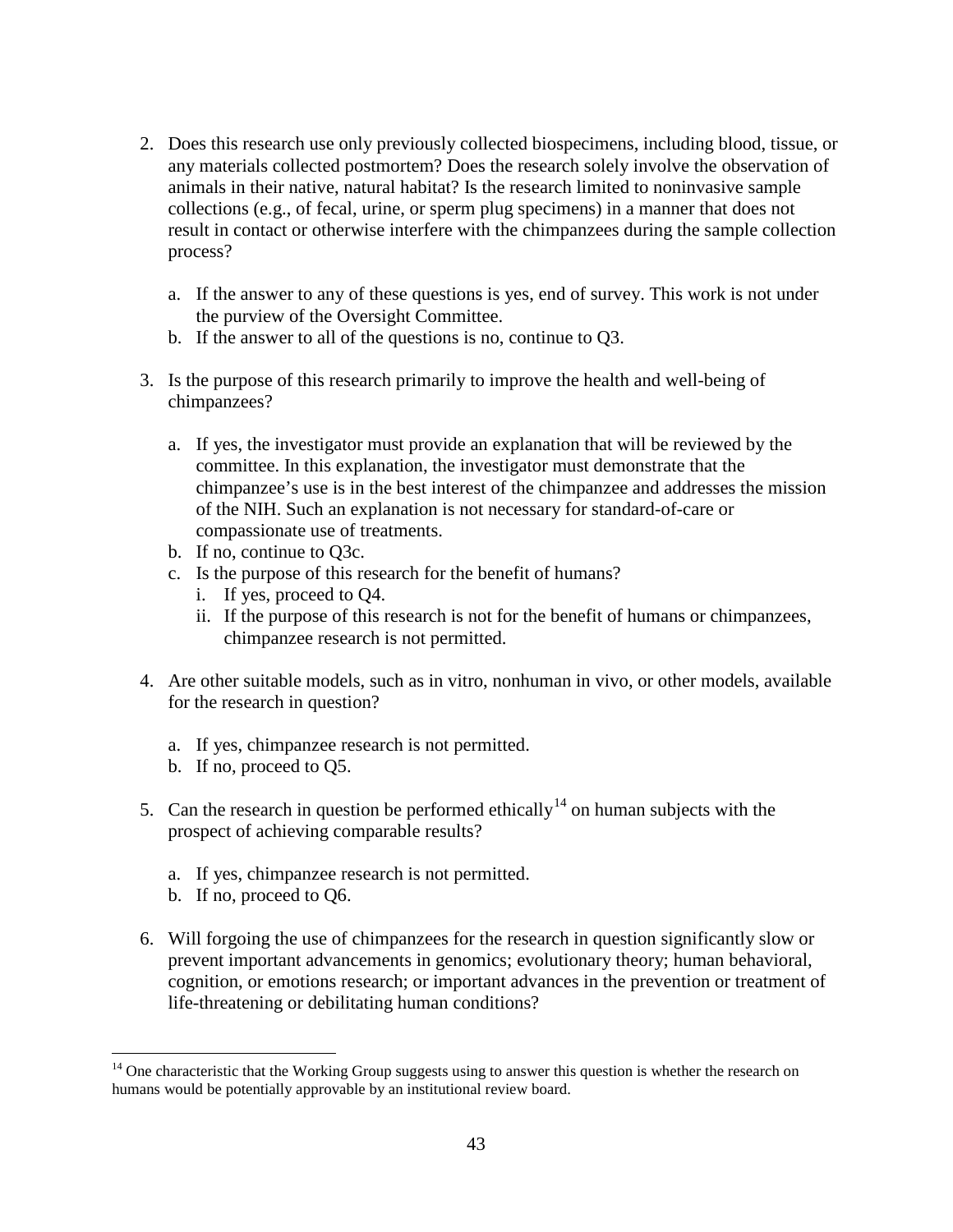- a. If no, chimpanzee research is not permitted.
- b. If yes, proceed to Q7.
- 7. Will physical, psychological, and emotional burdens on the chimpanzees be limited by minimizing the number of chimpanzees used, the duration of the experiment, and the discomfort of the procedures and by performing the work on acquiescent chimpanzees that have been trained to present for blood draws or anesthesia or to participate in the research and can do so voluntarily?<sup>[15](#page-45-0)</sup>
	- a. If no, chimpanzee research is not permitted.
	- b. If yes, proceed to Q8.
- 8. Are the remaining physical, psychological, and emotional burdens on the chimpanzees outweighed by the possible benefits to humankind and to science?
	- a. If no, chimpanzee research is not permitted.
	- b. If yes, proceed to Q9.

The matrix below (Figure 1) provides a framework for balancing burdens on chimpanzees and potential benefits of research.

|  |                            | Lowest or minimal         | <b>BURDEN</b><br>More than minimal | High                |
|--|----------------------------|---------------------------|------------------------------------|---------------------|
|  | Low                        | Unlikely to meet criteria | Not acceptable                     | Not acceptable      |
|  | <b>BENEFIT</b><br>Moderate | Might meet criteria       | Might meet criteria                | Not acceptable      |
|  | 复于                         | Likely to meet criteria   | Might meet criteria                | Might meet criteria |

# **Figure 1. Burden-Benefit Matrix**

<span id="page-45-0"></span> $15$  Evidence of voluntary participation is that each chimpanzee has the opportunity to choose not to participate at any given time.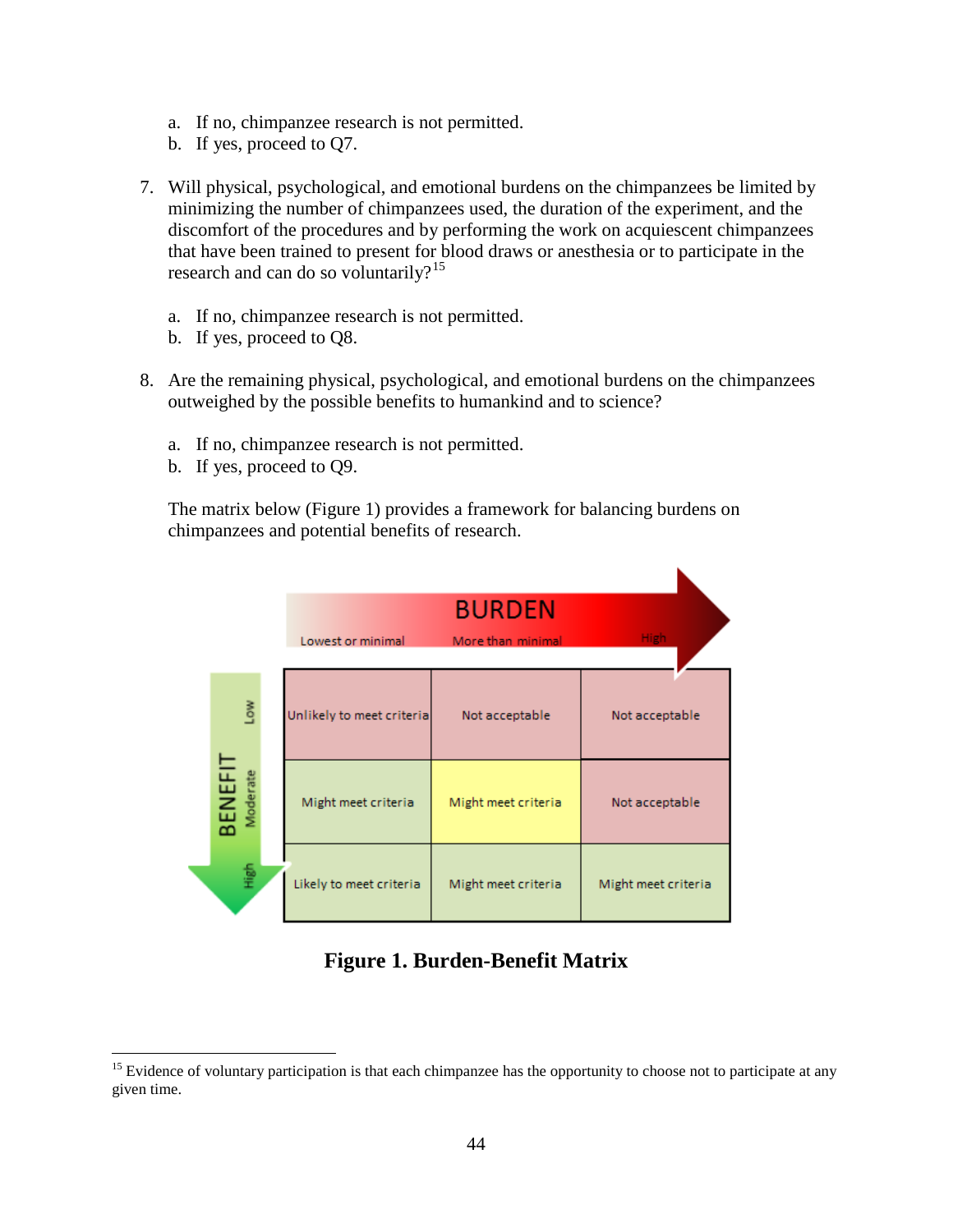The Working Group defined *"lowest or minimal burden"* studies as noninvasive or observational studies that cause little or no discomfort or stress in chimpanzees. Such studies might involve acquiescent participation in a study on cognition following positive reinforcement training or simple observation of behavior. Research involving only samples that are routinely obtained (e.g., leftover blood or urine) while an animal is under anesthesia for routine veterinary examinations also fall into this category.

*"More than minimal burden"* studies involve more potential risk or invasiveness, as reflected by the extent of pain, distress, fear, discomfort, or injury. Examples include studies involving voluntary separation of chimpanzees from their social group for a short time; any procedure that requires general anesthesia; any procedure that prolongs routine anesthesia during routine veterinary examinations; and intravenous injections or repeated blood sampling in non-anesthetized, acquiescent animals. Such research does not impose a high burden or risk, but it imposes more than the lowest level of burden.

*"High burden"* studies include most biomedical research involving measurable distress or physical alteration. Examples include those that result in the prolonged separation of chimpanzees from their social group (ethologically inappropriate environments as defined in Section 3 of this report); inoculation with an infectious agent; exposure to pharmaceutical agents or chemicals; food or water deprivation; or surgical procedures such as biopsies, laparoscopy, or prolonged physical restraint.

Using the burden-benefit matrix, investigators could easily show that studies in the bottom left box meet the IOM criteria because these involve a *lowest or minimal burden* and a *high benefit*. Protocols in the bottom row of boxes might meet the criteria because they have the potential to offer *high benefit* (colored in green, "likely to meet criteria" or "might meet criteria"), but as the burden increases, these studies will only be permissible if their clear human health benefits also increase. Hence, basic cognition, evolution, or genomic studies involving a high burden would not be allowable because although their scientific benefit might be high, this benefit does not outweigh the degree of burden on the animal (colored in red, "not acceptable"). Experiments with the *lowest or minimal burden* and *low benefit* also would not likely meet the criteria because they are not scientifically justified (colored in red, "unlikely to meet criteria"). Studies with *more than minimal burden* but *moderate benefit* could be acceptable because the perceived benefit might depend partially on their outcomes, which cannot be predicted a priori (colored in yellow, "might meet criteria"). Examples of current studies that might fall into this latter category are certain cognitive or comparative evolution studies involving neuroimaging.

- 9. Will the animals used in the proposed research be maintained in either ethologically appropriate physical and social environments or transitional housing (based on the characteristics discussed in Section 3 above) or in natural habitats?
	- a. If no, chimpanzee research is not permitted.
	- b. If yes, the IOM criteria for the use of chimpanzees in NIH-funded research have been met.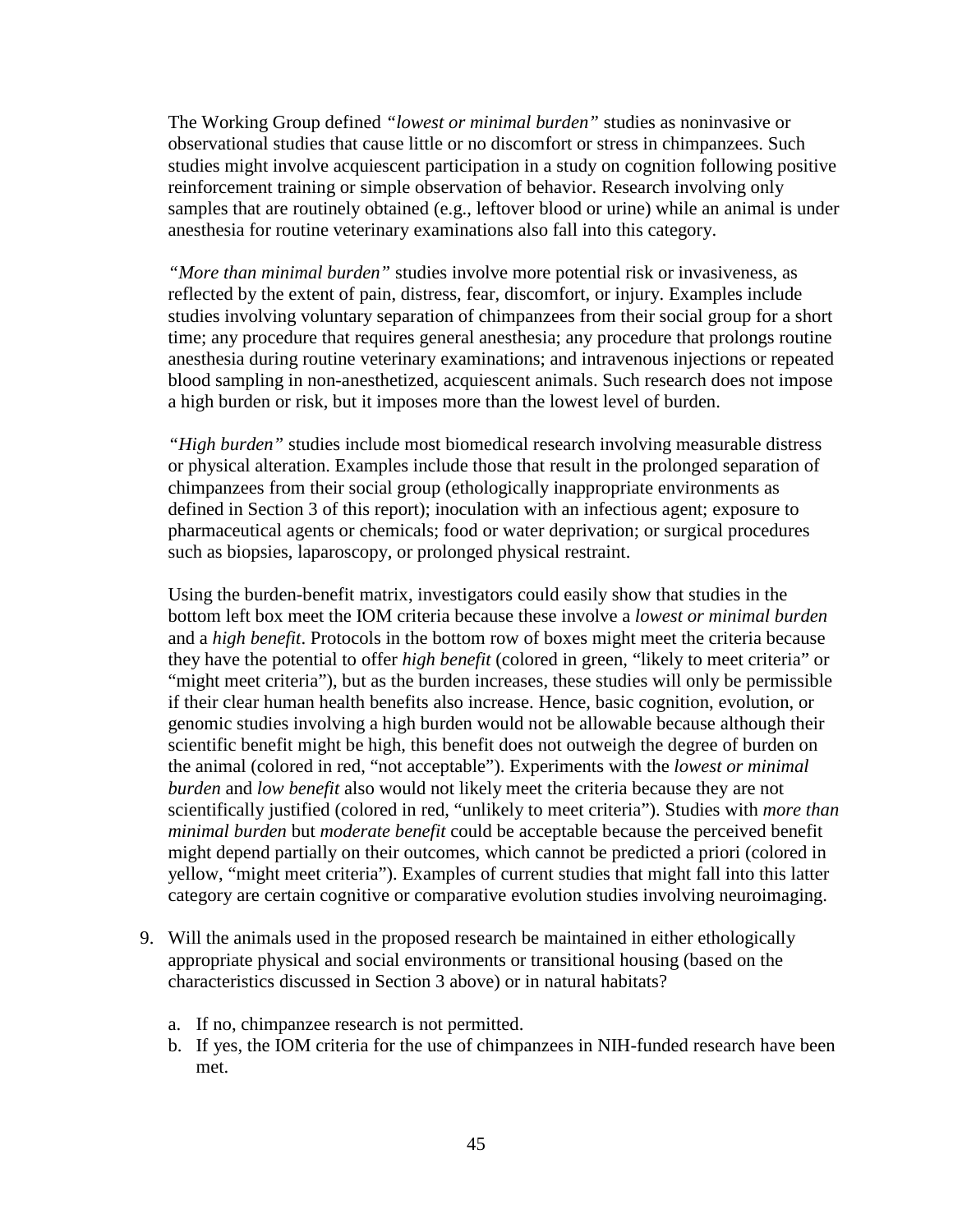The determinations of the Oversight Committee that proposals (or parts of them) meet or do not meet the IOM principles and criteria should be transmitted to the Federal Advisory Committee Act committee assigned by the NIH Director to consider the Oversight Committee's determinations (see below).

### **Placement of Oversight Committee Review**

Information pertaining to a research proposal's review is kept confidential until the NIH Director or the director of the relevant NIH Institute or Center makes the final award decision. Doing so protects privileged information. The Working Group therefore offers the following recommendations.

**Recommendation RP7:** The Oversight Committee review should take place after the Center or Institute director approves a proposal so that the key elements of the review are publicly accessible to the extent allowable by federal regulations. The Oversight Committee should review all requests for grants, contracts, intramural projects, and thirdparty projects rather than establishing a separate review process for each mechanism. Funding of an award for research involving the use of chimpanzees that has received an Institute or Center director's approval will be conditional and subject to the subsequent evaluation by the Oversight Committee.

**Recommendation RP8:** The Oversight Committee will base its reviews on the supplemental information provided by investigators on how the proposed research complies with the IOM principles and criteria and all relevant documents (including animal study protocols and grant applications) required to make informed determinations for all funding requests (grants, contracts, and intramural projects) and other requests to use chimpanzees (e.g., third-party projects).

**Recommendation RP9:** The Oversight Committee will determine whether each application meets or does not meet the IOM principles and criteria based on the votes of a majority of all voting members. At its members' discretion, the Oversight Committee may vote on whether different components or parts of an application meet or do not meet the IOM principles and criteria.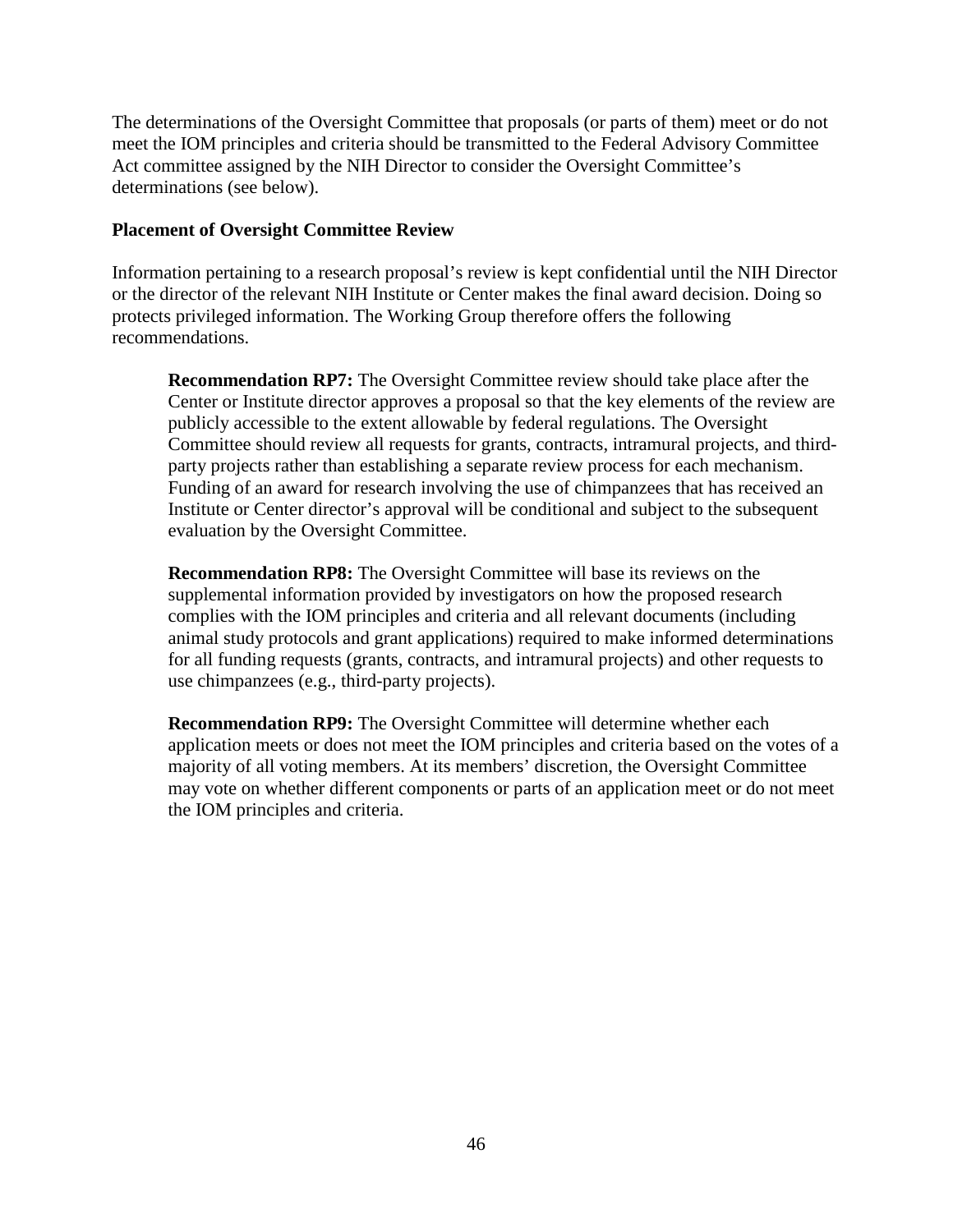# **Section 7: Conclusion**

This report by the Working Group on the Use of Chimpanzees in NIH-Supported Research provides 28 recommendations to the Council of Councils, a federal advisory committee of the NIH. The report completes the task of the Working Group, which was to advise the NIH on implementing the recommendations of the IOM report, *Chimpanzees in Biomedical and Behavioral Research: Assessing the* Necessity (IOM, 2011), by addressing the following fourpoint charge:

- Developing a plan for implementation of the IOM's guiding principles and criteria;
- Analyzing currently active NIH-supported research using chimpanzees to advise on which studies currently meet the principles and criteria defined by the IOM report and advising on the process for closing studies if any do not comply with the IOM recommendations;
- Advising on the size and placement of active and inactive populations of NIH-owned or -supported chimpanzees that may need to be considered as a result of implementing the IOM recommendations; and
- Developing a review process for considering whether potential future use of the chimpanzee in NIH-supported research is scientifically necessary and consistent with the IOM principles.

In developing its recommendations, the Working Group solicited and reviewed public comments, considered the scientific use of chimpanzees in the 30 currently funded projects that involve chimpanzees, obtained advice from 11 external experts, and conducted field trips to 7 facilities that care for and house chimpanzees. These experiences gave the Working Group an informed view of three important perspectives: members of the public with considerable interest in this topic, scientists conducting research using chimpanzees, and facilities and staff that care for the chimpanzees on a daily basis.

The Working Group is pleased to have responded to each element of its charge and presents this report as its final deliverable. In submitting this report to the NIH Council of Councils on January 22, 2013, the Working Group concludes a series of activities thoughtfully conducted to facilitate NIH's implementation of the IOM recommendations.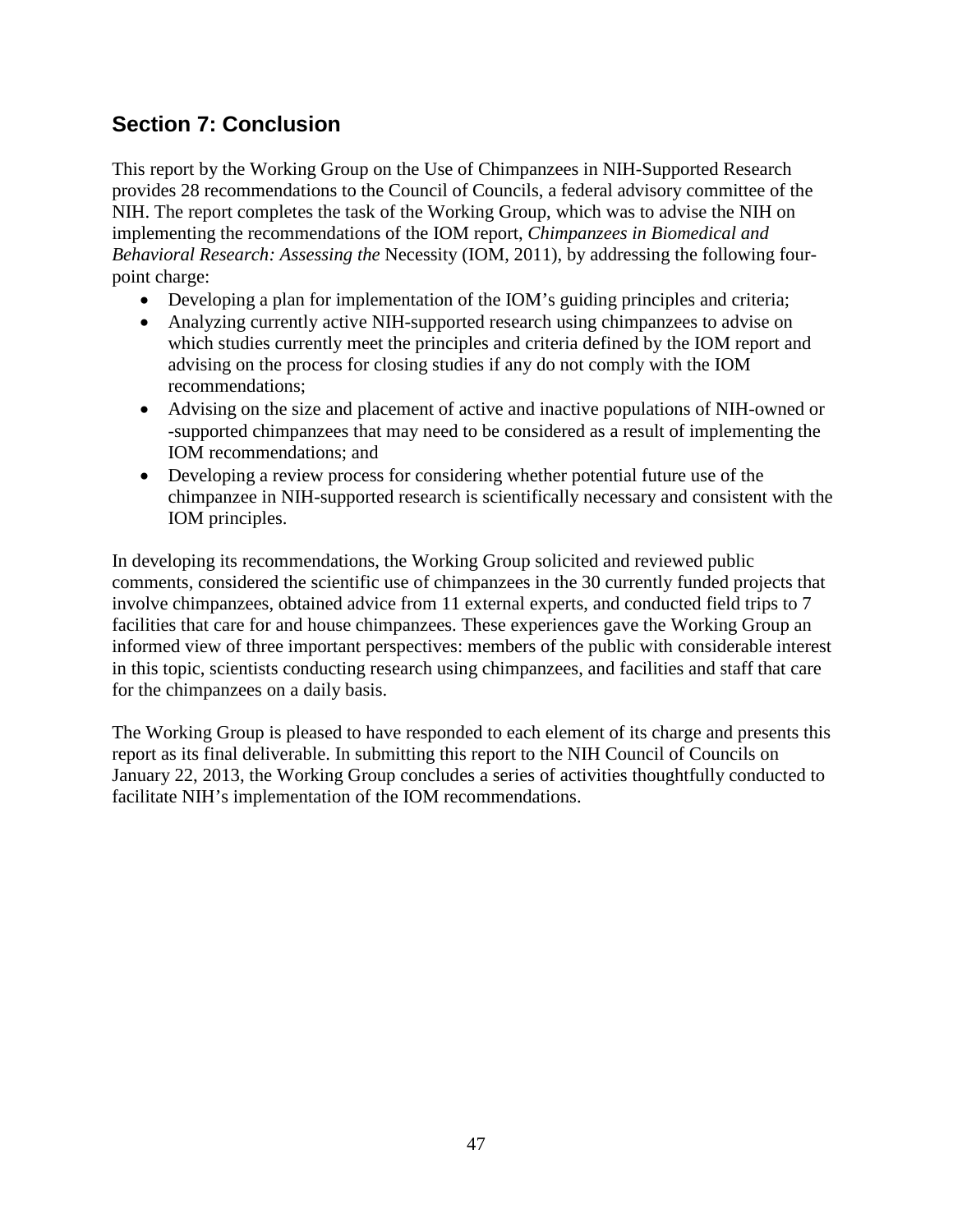# **References**

Aureli F, de Waal F. Inhibition of social behavior in chimpanzees under high-density conditions. Amer J Primatol. 1997 Feb;41(3):213-228.

Baker KC, Aureli F. Behavioural indicators of anxiety: an empirical test in chimpanzees. Behav. 1997;134(13/14):1031-1050.

Baker KC, Ross SK. Outdoor access: the behavioral benefits to chimpanzees. Amer J Primatol. 1998;45(2):166.

Bowen RA. The behavior of three hand-reared lowland gorillas, *Gorilla g. gorilla*, with emphasis on the response to a change in accommodation. Dodo. 1980;17:63-79.

Brent L. Woodchip bedding as enrichment for captive chimpanzees in an outdoor enclosure. Anim Welf. 1992;1(3):161-170.

Centers for Disease Control and Prevention. *Biosafety in Microbiological and Biomedical*  Laboratories. 5<sup>th</sup> edition. HHS Publication No. (CDC) 21-111. Atlanta, GA: Centers for Disease Control and Prevention; 2009.

Chamove AS, Anderson JR, Morgan-Jones SC, Jones SP. Deep woodchip litter: hygiene, feeding, and behavioral enhancement in eight primate species. Int J Study Anim Prob. 1982;3(4):308-318.

Chapman CA, Wrangham RW, Chapman, LJ. Ecological constraints on group size: an analysis of spider monkeys and chimpanzee subgroups. Behav Ecol Sociobiol. 1995;36(1):59-70.

Choo QL, Kuo G, Weiner AJ, Overby LR, Bradley DW, Houghton M. Isolation of a cDNA clone derived from a blood-borne non-A, non-B viral hepatitis genome. Science. 1989 Apr 21;244(4902):359-362.

Clark FE. Great ape cognition and captive care: can cognitive challenges enhance well-being? Appl Anim Behav Sci. 2011 Nov 30;135(1-2):1-12.

Clarke AS, Juno CJ, Maple TL. Behavioral effects of a change in the physical environment: a pilot story of captive chimpanzees. Zoo Biol. 1982;1(4):371-380.

Denton D, Weisinger R, Mundy NI, Wickings EJ, Dixson A, Moisson P, Pingard AM, Shade R, Carey D, Ardaillou R, Paillard F, Chapman J, Thiollet J, Michel J-B. [The effect of increased salt](http://www.ncbi.nlm.nih.gov/pubmed/7489355)  [intake on blood pressure of chimpanzees.](http://www.ncbi.nlm.nih.gov/pubmed/7489355) Nat Med. 1995 Oct;1(10):1009-1016.

Doran, DM. *Great Ape Societies*. Cambridge: Cambridge University Press; 1996.

Dunbar RIM. The social brain hypothesis. Brain. 1998;9:10.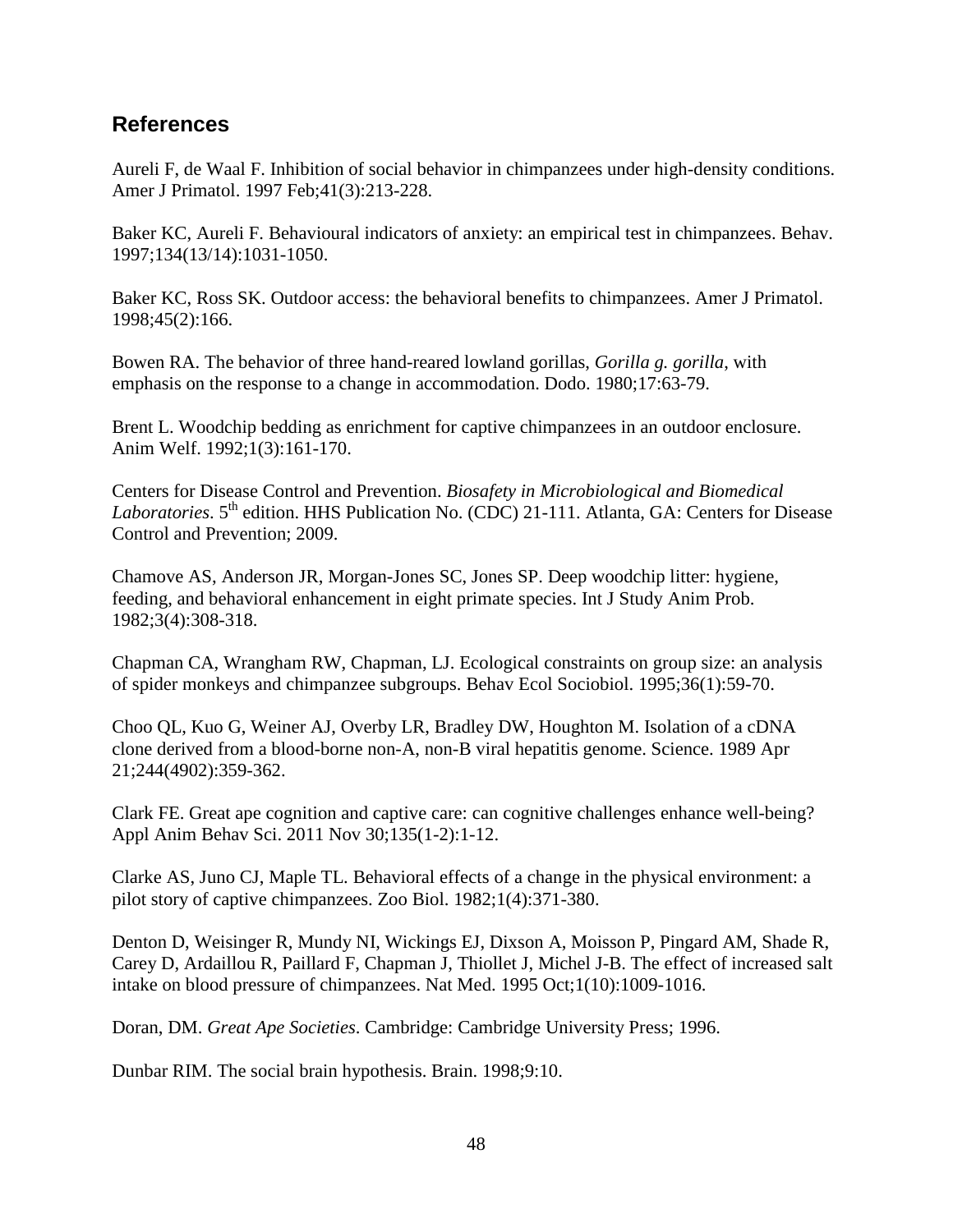Goff C, Howell SM, Fritz J, Nankivell B. Space use and proximity of captive chimpanzees (*Pan troglodytes*) mother/offspring pairs. Zoo Biol. 1994;13(1):61-68.

Goodall J. *The Chimpanzee of Gombe: Patterns of Behavior*. Cambridge, MA: Harvard University Press; 1986.

Hopper LM, Lambeth SP, Schapiro SJ. An evaluation of the efficacy of video displays for use with chimpanzees (*Pan troglodytes*). Amer J Primatol. 2012 May;74(5):442-449.

Humphrey, NK. The social function of intellect. In: Bateson PPG, Hinde RA, eds. *Growing Points in Ethology*. Cambridge: Cambridge University Press; 1976: pp. 303-317.

Institute of Medicine. *Chimpanzees in Biomedical and Behavioral Research: Assessing the Necessity.* Washington, DC: The National Academies Press; 2011.

Jones KE, Patel N, Levy M, Storeygard A, Balk D, Gittleman JL,et al. Global trends in emerging infectious diseases. Nature. 2008;451:990-993.

Köndgen S, Kühl H, N'Goran PK, Walsh PD, Schenk S, Ernst N, Biek R, Formenty P, Mätz-Rensing K, Schweiger B, Junglen S, Ellerbrok H, Nitsche A, Briese T, Lipkin WI, Pauli G, Boesch C, Leendertz FH. Pandemic human viruses cause decline of endangered great apes. Curr Biol. 2008 Feb 26;18(4):260-264.

Lambeth SP, Hau J, Perlman JE, Martino M, Schapiro SJ. Positive reinforcement training affects hematologic and serum chemistry values in captive chimpanzees (*Pan troglodytes*). Amer J Primatol. 2006 Mar;68(3):245-256.

Larsson M, Babcock E, Grakoui A, Shoukry N, Lauer G, Rice C, Walker C, Bhardwaj N. Lack of phenotypic and functional impairment in dendritic cells from chimpanzees chronically infected with hepatitis C virus. J Virol. 2004 Jun;78(12):6151-6161.

Laule G, Whittaker M. Enhancing nonhuman primate care and welfare through the use of positive reinforcement training. J Appl Anim Welf Sci. 2007;10(1):31-38.

Laule GE, Bloomsmith MA, Schapiro SJ. The use of positive reinforcement training techniques to enhance the care, management, and welfare of primates in the laboratory. J Appl Anim Welf Sci. 2003:6(3):163-173.

McGrew WC, Baldwin PJ, Tutin CE. Chimpanzees in a hot, dry and open habitat: Mt. Assirik, Senegal, West Africa. J Human Evol. 1981;10(3):227-244.

Mitani JC, Watts DP. Correlates of territorial boundary patrol behaviour in wild chimpanzees. Anim Behav. 2005 Nov;70(5):1079-1086.

*Nature*. 2011:474:252.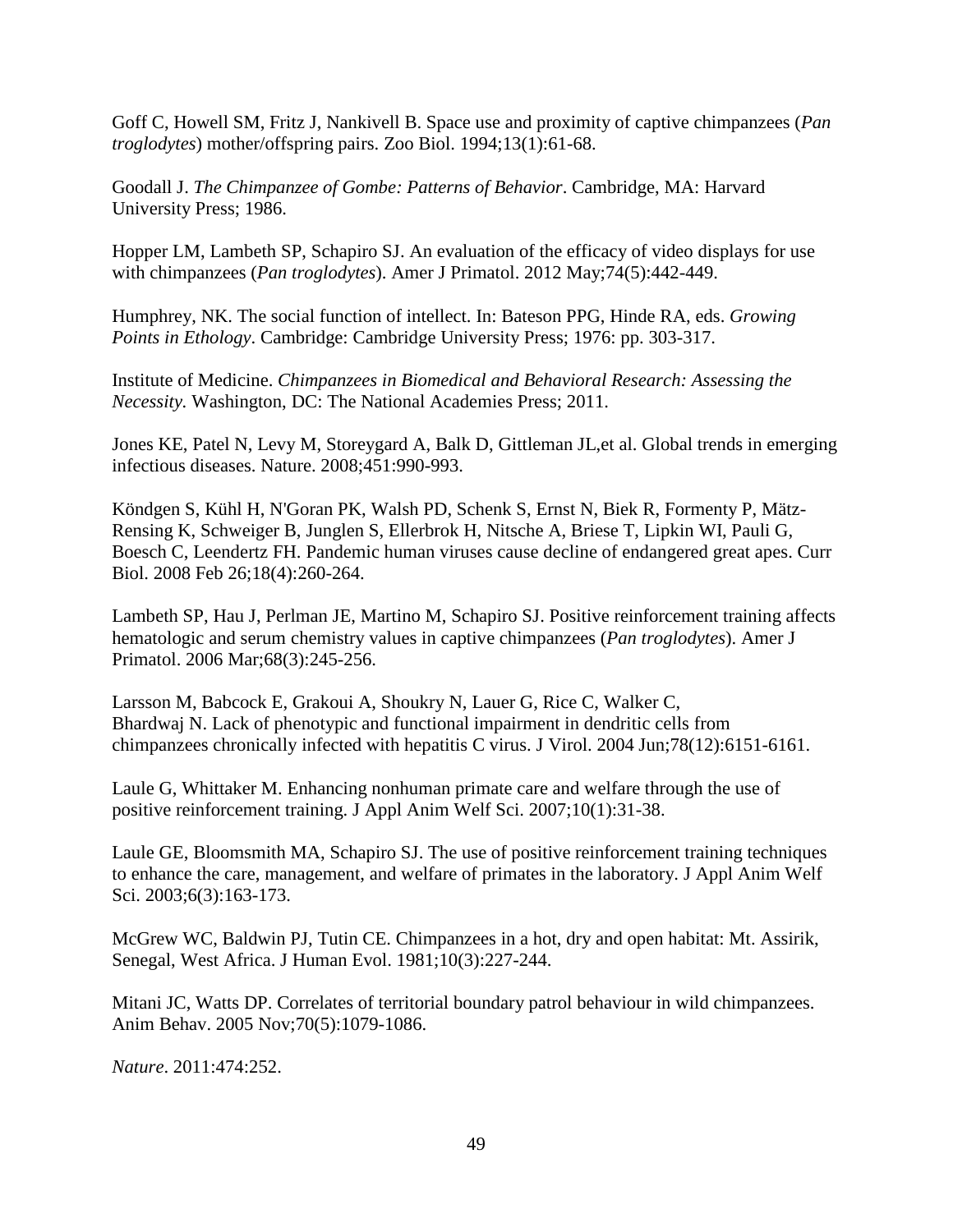Newton-Fisher, NE. The home range of the Sonso community of chimpanzees from the Budongo Forest, Uganda. African Journal of Ecology. 2003 Jun;41(2):150-156.

Nishida T, Hiraiwa-Hasegawa M. Chimpanzee and bonobos: cooperative relationships among males. In: Smuts BB, Cheney DL, Seyfarth RM, Wrangham RW, Struhsaker TT, eds. *Primate Societies*. Chicago, IL: University of Chicago Press; 1987: pp. 165-177.

Perlman J, Horner V, Bloomsmith M, Lambeth SP, Schapiro SJ. *The Mind of the Chimpanzee: Ecological and Experimental Perspectives*. Chicago, IL: University of Chicago Press; 2010: pp. 320-331.

Pruetz JDE, McGrew WC. What does a chimpanzee need? Using natural behavior to guide the care and management of captive populations. In: Brent L, Wallis J, eds. *The Care and Management of Captive Chimpanzees*; San Antonio, TX: American Society of Primatologists; 2001: pp. 16-37.

Pusey A, Williams J, Goodall J. The influence of dominance rank on the reproductive success of female chimpanzees. Science. 1997 Aug 8;277(5327):828-831.

Ross SR, Calcutt S, Schapiro SJ, Hau J. Space use selectivity by chimpanzees and gorillas in an indoor-outdoor enclosure. Amer J Primatol. 2011 Feb;73(2):197-208.

Ross SR, Lukas KE. Use of space in a non-naturalistic environment by chimpanzees (*Pan troglodytes*) and lowland gorillas (*Gorilla gorilla gorilla*). Appl Anim Behav Sci. 2006 Jan;96 (1/2):143-152.

Ross SR, Wagner, KE, Schapiro, SJ, Hau J. Differential ape behavior in two alternating environments: Comparing behavior in exhibit and short-term holding spaces. Am J Primatol. 2010;72:951-959.

Schaumburg F, Mugisha L, Peck B, Becker K, Gillespie TR, Peters G, Leendertz FH. Drugresistant human *Staphylococcus aureu*s in sanctuary apes pose a threat to endangered wild ape populations. Am J Primatol. 2012 Dec;74(12):1071-1075.

Traylor-Holzer K, Fritz P. Use of space by adult and juvenile groups of captive chimpanzees, *Pan troglodytes*. Zoo Biol. 1985;4:115-127.

Videan EN, Fritz J. Effects of short-and long-term changes in spatial density on the social behavior of captive chimpanzees (*Pan troglodytes*). Appl Anim Behav Sci. 2007;102(1):95-105.

Videan EN, Fritz J, Schwandt ML, Smith HF, Howell S. Controllability in environmental enrichment for captive chimpanzees (*Pan troglodytes*). J Appl Anim Welf Sci. 2005;8(2):117- 130.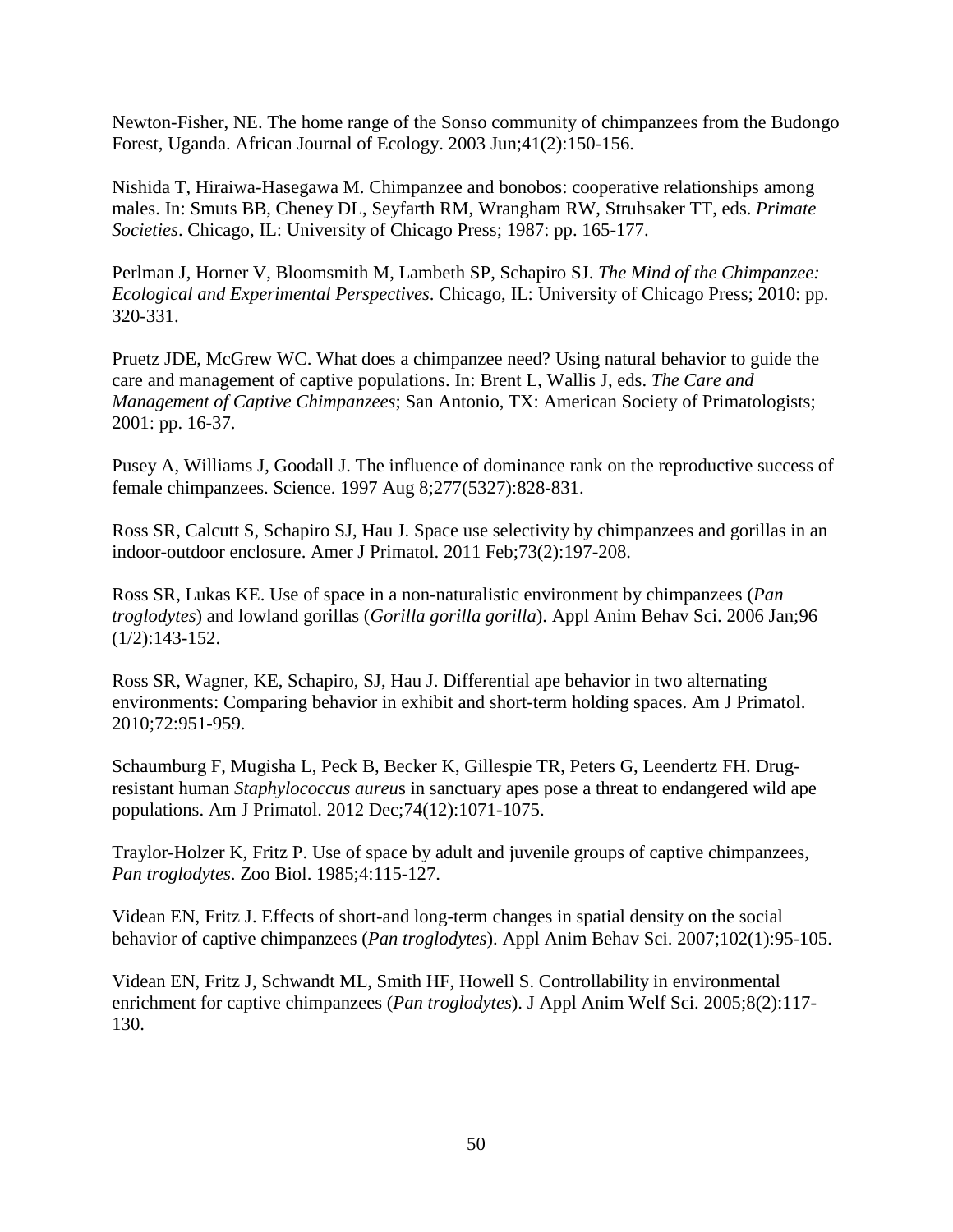Woolhouse ME, Gowtage-Sequeria S. Host range and emerging and reemerging pathogens. Emerg Infect Dis. 2005;11(12):1842-1847.

Wrangham R. On the evolution of ape social systems. Soc Sci Inform. 1979;18(3):336-368.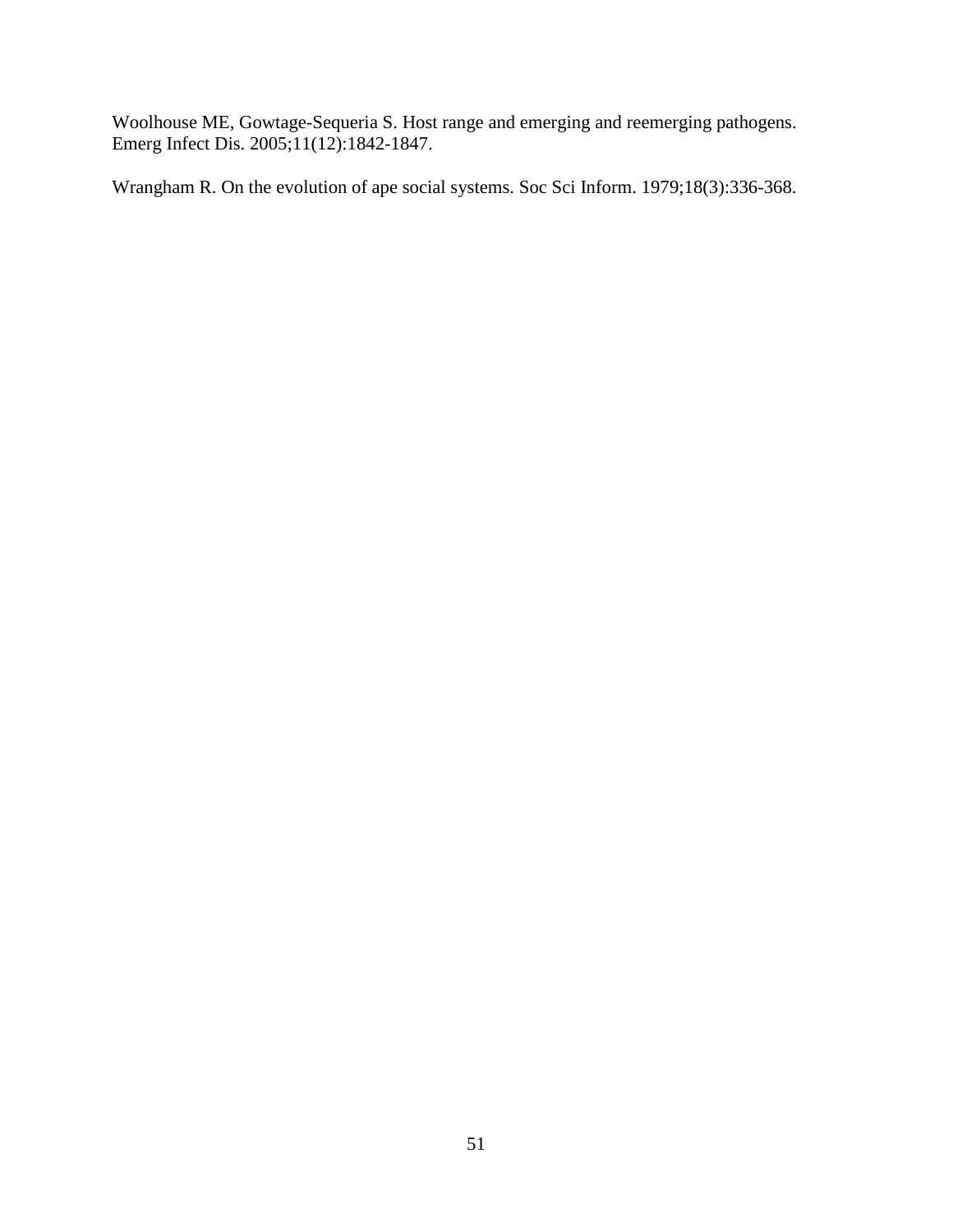# **Acknowledgements**

The Council of Councils Working Group on the Use of Chimpanzees in NIH-Supported Research expresses its sincere appreciation to James M. Anderson, M.D., Ph.D., NIH Deputy Director for Program Coordination, Planning, and Strategic Initiatives, for his guidance and leadership as the Working Group engaged in this year-long process. Members of the Working Group acknowledge the support provided by the following NIH team members: Lora Kutkat; Betina Orezzoli, M.B.A.; James A. Smith, PMP; Hannah Kim; Carmel Scharf; and Deborah Berlyne, Ph.D. The Working Group thanks the staff of the chimpanzee housing facilities that hosted the Working Group's field trips and the many consultants who provided expert advice. The Working Group benefited from the feedback and support of the NIH Council of Councils, the advisory committee to which the Working Group reports.

Members of the Working Group appreciate the opportunity to have been part of this important effort and hope that its efforts facilitate NIH's implementation of the IOM recommendations regarding the use of chimpanzees in research.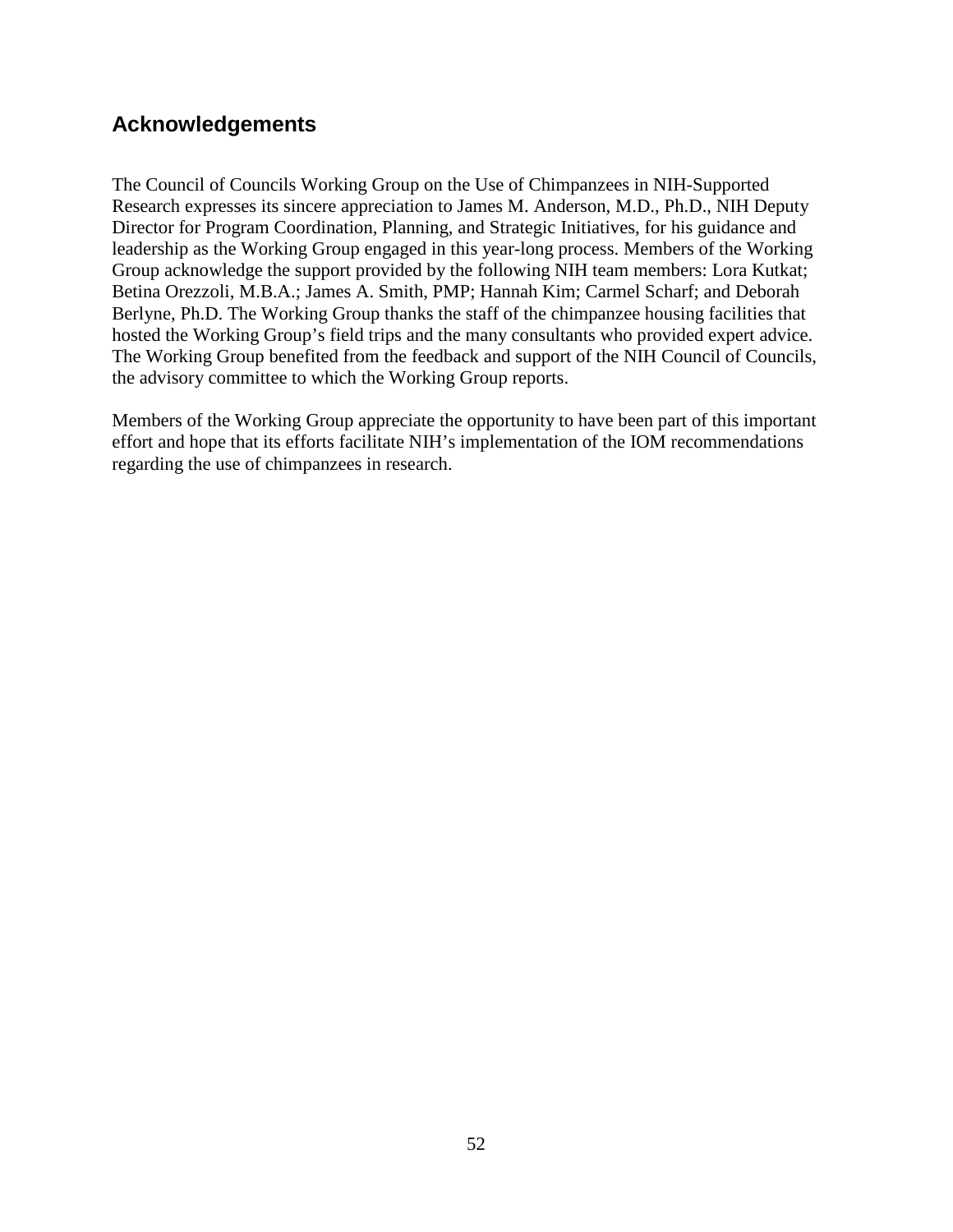# **Appendix A: Working Group on the Use of Chimpanzees in NIH-Supported Research Membership Roster**

Daniel H. Geschwind, M.D., Ph.D. (co-chair), Gordon and Virginia Distinguished Professor of Neurology, Psychiatry and Human Genetics; Director, Center for Autism Research and Treatment, Semel Institute and Program in Neurogenetics, Department of Neurology, University of California, Los Angeles

K.C. Kent Lloyd, D.V.M., Ph.D. (co-chair), Associate Dean for Research and Graduate Education and Professor of Anatomy, Department of Anatomy, Physiology and Cell Biology, School of Veterinary Medicine; Director, Mouse Biology Program, University of California, Davis

Alan D. Barrett, Ph.D., Director, Sealy Center for Vaccine Development; Professor, Department of Pathology; Professor, Department of Microbiology and Immunology, University of Texas Medical Branch

R. Alta Charo, J.D., Associate Dean for Academic Affairs; Warren P. Knowles Professor of Law and Bioethics, University of Wisconsin Law School

Beatrice H. Hahn, M.D., Professor of Medicine and Microbiology, Perelman School of Medicine, University of Pennsylvania

Stephen Ross, Ph.D., Director, Lester E. Fisher Center for the Study and Conservation of Apes, Lincoln Park Zoo

Patricia Turner, M.Sc., D.V.M., D.V.Sc., Professor, Department of Pathobiology, Ontario Veterinary College, University of Guelph

# **Members Who Participated in the Working Group for a Partial Term**

The following Working Group members did not complete their terms on the Working Group. They did not participate in writing or reviewing the draft report and, therefore, they have not expressed an opinion about the final report:

Stanley Lemon, M.D., Professor of Medicine, School of Medicine, University of North Carolina\*

Daniel J. Povinelli, Ph.D., Professor, Department of Biology; James S. McDonnell Centennial Fellow, University of Louisiana\*\*

Charles Rice, Ph.D., Maurice R. and Corinne P. Greenberg Professor in Virology, The Rockefeller University\*\*\*

<sup>\*</sup>Dr. Lemon was a member of the Working Group between February and June 2012. \*\*Dr. Povinelli was a member of the Working Group between February and September 2012.

<sup>\*\*\*</sup>Dr. Rice was a member of the Working Group between February and June 2012.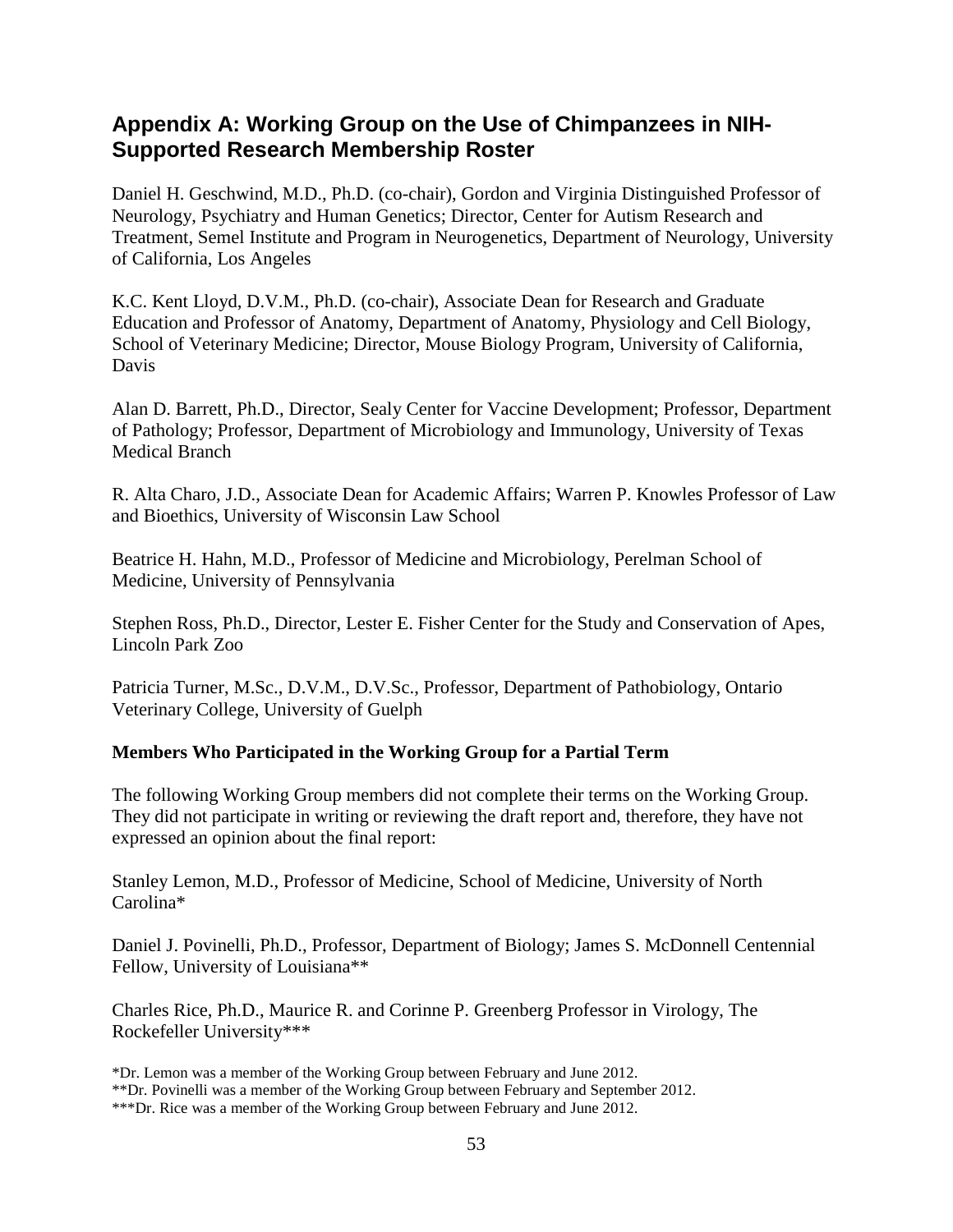# **Appendix B: Biographies of Members of the Working Group on the Use of Chimpanzees in NIH-Supported Research**

**Daniel H. Geschwind, M.D., Ph.D.,** is the Gordon and Virginia MacDonald Distinguished Professor of Neurology and Psychiatry and Human Genetics at the University of California, Los Angeles (UCLA) School of Medicine. Dr. Geschwind obtained an A.B. in psychology and chemistry from Dartmouth College and an M.D./Ph.D. from Yale School of Medicine prior to completing his internship, residency, and postdoctoral fellowship at UCLA. He joined the UCLA faculty in 1997 and has published over 250 research papers in the field of neurogenetics. Dr. Geschwind's work integrates population genetics, functional genomics, and bioinformatics with basic and clinical neuroscience to understand neuropsychiatric disease pathogenesis and accelerate treatment development. In addition to his research, Dr. Geschwind is active on numerous scientific advisory and editorial boards and is a former member of the National Institute of Mental Health Scientific Advisory Council. He received the Derek Denny-Brown Neurological Scholar Award from the American Neurological Association in 2004 and the Scientific Service Award from Autism Speaks in 2008, and he is a member of the IOM.

**K.C. Kent Lloyd, D.V.M., Ph.D.,** is Associate Dean for Research and Graduate Education and Professor of Anatomy in the Department of Anatomy, Physiology and Cell Biology in the School of Veterinary Medicine at the University of California, Davis (UCD). Dr. Lloyd is a clinical veterinarian and research physiologist with expertise in targeted conditional mutagenesis of the laboratory mouse and physiology of the mammalian gastrointestinal tract, with special emphasis on mechanisms of enterogastric reflexes. As Director of the UCD Mouse Biology Program, Dr. Lloyd conducts research, teaching, and services using genetically altered mice. Dr. Lloyd is also an instructor in the veterinary and graduate curriculums, teaching renal and gastrointestinal physiology of monogastrics and ruminants to medical, veterinary, and graduate students and genetic manipulation of the mouse embryo to undergraduate and graduate students. Dr. Lloyd received his D.V.M. from UCD in 1983 and completed his Ph.D. in 1992 at UCLA. From 1993 to 1995, he was Assistant Professor of Medicine and Physiology at UCLA, and he was subsquently a visiting scientist at the European Molecular Biology Laboratory in Heidelberg, Germany, from 1994 to 1996. He has been at UCD since 1997.

**Alan D. Barrett, Ph.D.**, is Director of the Sealy Center for Vaccine Development, Professor of Pathology, and Professor of Microbiology and Immunology at the University of Texas Medical Branch. He obtained his B.S., M.S., and Ph.D. in arthropod-borne viruses (arbovirology) from the University of Warwick (1975–1983), followed by a postdoctoral fellowship at the London School of Hygiene and Tropical Medicine (1983–1985). Subsequently, he was Lecturer, Senior Lecturer, and Head of the Molecular Microbiology Research Group at the University of Surrey (1985–1993). Dr. Barrett is Chair of the Scientific Advisory Panel of the Singapore Environmental Health Institute and is a member of several national and international scientific advisory groups, including World Health Organization (WHO) advisory groups on dengue, encephalitis, and yellow fever vaccines; the Virus Diseases Panel of the Military Infectious Diseases Research Program; and the Scientific Organizing Committee of the Annual Global Vaccine Congress. He is an associate editor for *Vaccine* and has been the author or coauthor of more than 234 research papers, reviews, and book chapters.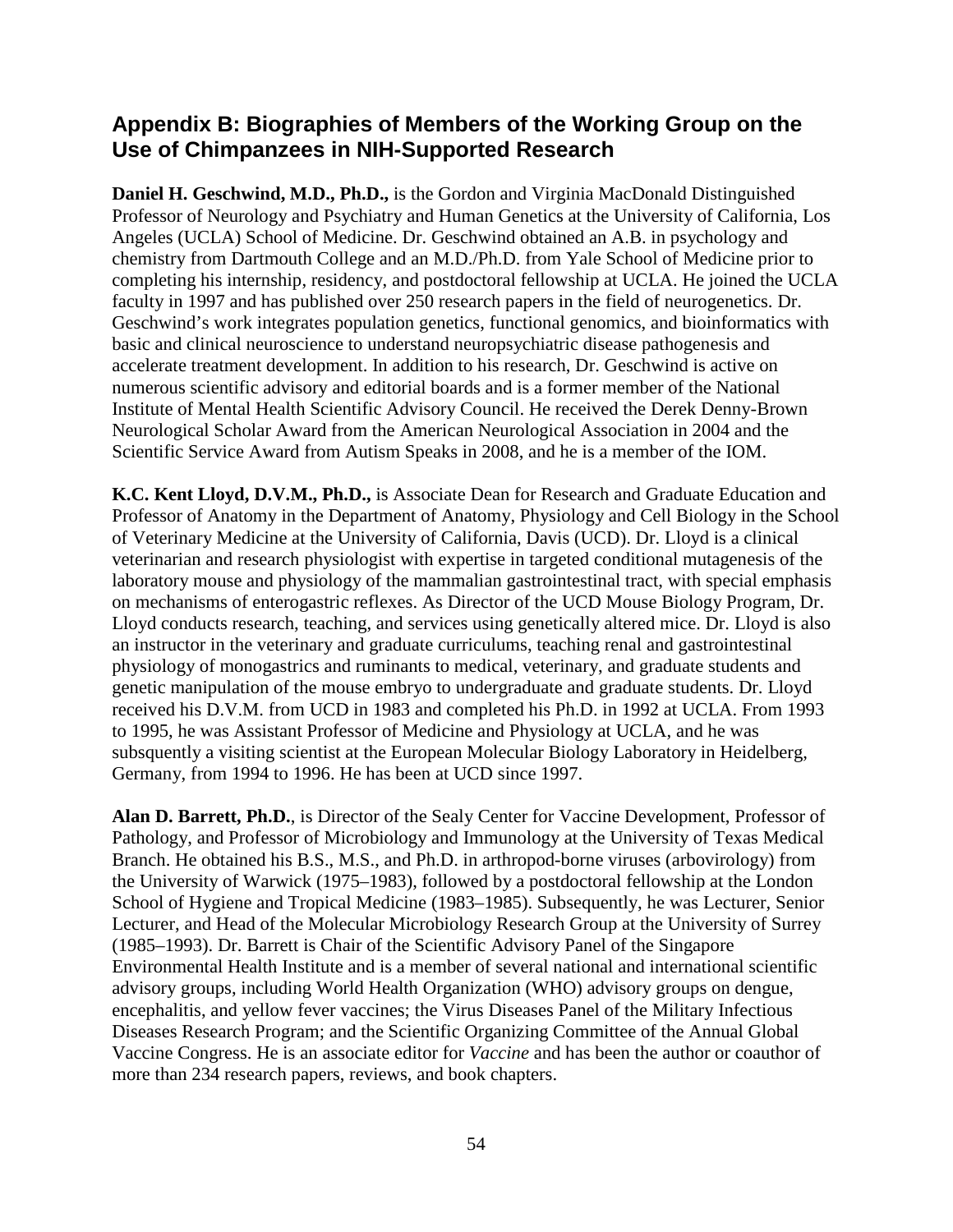**R. Alta Charo, J.D.,** is the Warren P. Knowles Professor of Law and Bioethics at the University of Wisconsin (UW) at Madison, where she is on the faculty of the Law School and the Medical School's Department of Medical History and Bioethics. She obtained an A.B. in biology from Harvard University in 1979 and a J.D. from Columbia University in 1982. Professor Charo also serves on the faculty of the UW Masters in Biotechnology Studies program and lectures in the M.P.H. program of the Department of Population Health Sciences. She has served on the UW Hospital clinical ethics committee and the university's Institutional Review Board and Bioethics Advisory Committee. Professor Charo serves on the expert advisory boards of several organizations focused on stem cell research, including the Juvenile Diabetes Research Foundation, WiCell, and the Wisconsin Stem Cell Research Program. In 1996–2001, Professor Charo was a member of President Clinton's National Bioethics Advisory Commission. Since 2001, she has been a member of the National Academy of Sciences (NAS) Board on Life Sciences, and she serves as liaison to or member of several NAS and IOM committees working in research ethics, public health ethics, and stem cell policy.

**Beatrice H. Hahn, M.D.**, is Professor of Medicine and Microbiology in the Division of Hematology/Oncology at the University of Pennsylvania Perelman School of Medicine. She is a microbiologist recognized for her work deciphering the primate origins of the human AIDS viruses HIV-1 and HIV-2 and the malaria parasite *Plasmodium falciparum*. She is known particularly for developing noninvasive methods to study the evolution, biology, natural history, and zoonotic potential of infectious agents in wild-living endangered primates, especially chimpanzees and gorillas. Dr. Hahn was born in Munich, Germany, and became a U.S. citizen in 2007. She received an M.D. from the University of Munich in 1981 and a doctorate in medicine in 1982, and she performed postdoctoral studies at the National Cancer Institute from 1982 to 1985. Hahn was a faculty member at the University of Alabama in Birmingham for 26 years, where she served as Co-Director of the Center for AIDS Research. In 2011, she joined the Departments of Medicine and Microbiology at the University of Pennsylvania. Dr. Hahn is a fellow of the American Academy of Microbiology, a member of the IOM, and a member of the National Academy of Sciences.

**Stephen Ross, Ph.D.,** is Director of the Lester E. Fisher Center for the Study and Conservation of Apes at Lincoln Park Zoo in Chicago. In this role, he directs a multidisciplinary team focused on advancing the knowledge of ape biology, improving the care and management of captive apes, and conserving and protecting wild ape populations. He holds a B.Sc. from the University of Guelph, an M.A. from the University of Chicago, and a Ph.D. from the University of Copenhagen. He has studied chimpanzee behavior for more than 17 years in a range of settings, including research centers, sanctuaries, and zoos. After joining Lincoln Park Zoo in 2000, Dr. Ross played a primary role in the design of the award-winning Regenstein Center for African Apes. In 2002, he was selected as Chair of the Chimpanzee Species Survival Plan®, a multiinstitutional effort to manage the population of chimpanzees living in accredited zoos in North America. Dr. Ross founded Lincoln Park Zoo's Project ChimpCARE in 2009 to assess the housing and management of privately owned chimpanzees (pets and performers) to facilitate policy changes that will benefit this population.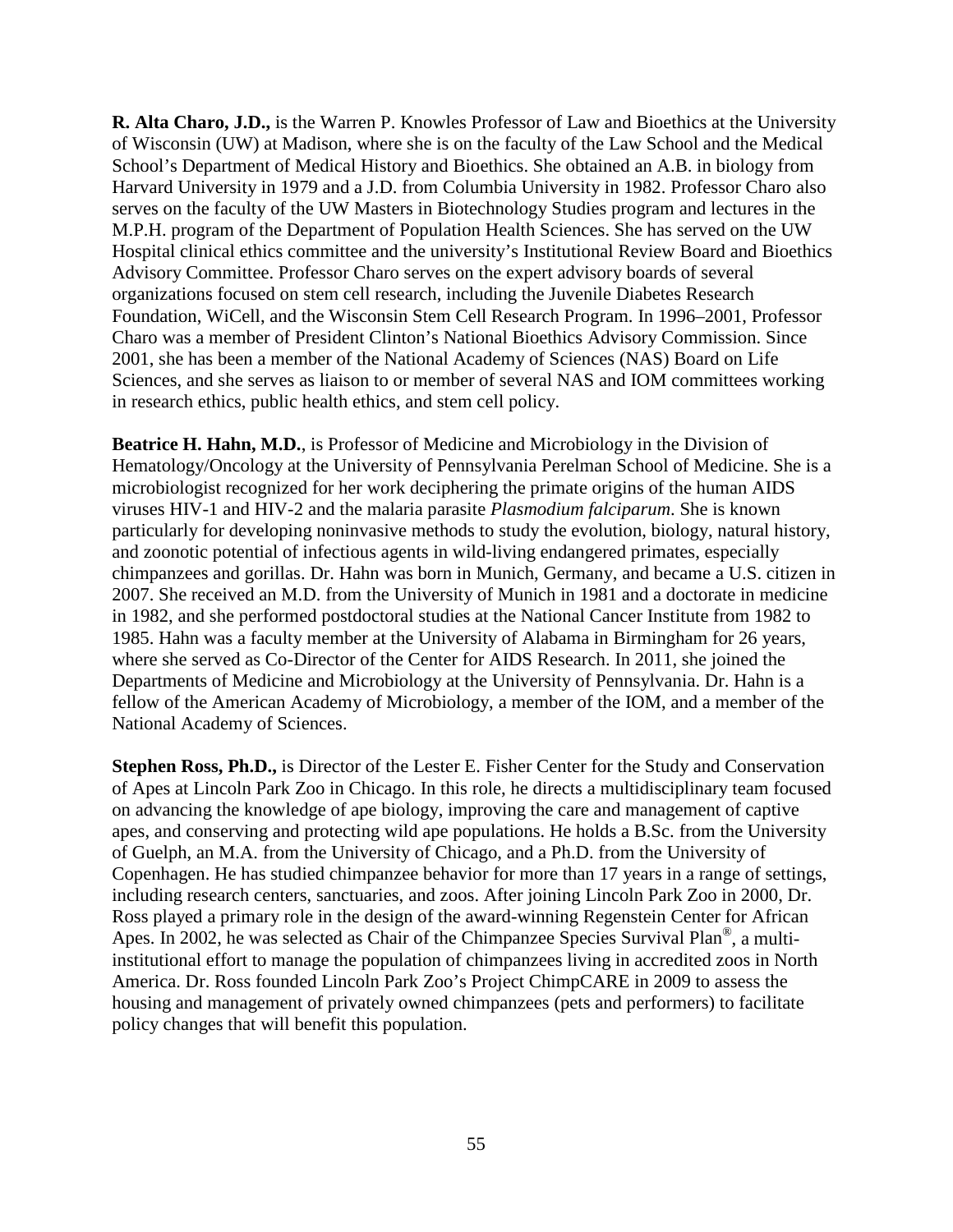**Patricia Turner, M.Sc., D.V.M., D.V.Sc.,** is Professor of Pathobiology and Program Leader of Graduate Studies in Laboratory Animal Science at the University of Guelph. She also manages the campus laboratory animal diagnostic pathology core and provides consultative laboratory animal pathology services. Her research interests include infectious diseases of laboratory animals, the influence of the environment on laboratory animal behavior and disease susceptibility, and anesthesia and analgesia of laboratory animals. Dr. Turner has a B.Sc. in biochemistry from McMaster University, an M.Sc. in pharmacology from Dalhousie University, a D.V.M. from Ontario Veterinary College, and a D.V.Sc. in comparative pathology from the University of Guelph. Following postdoctoral work at McGill University, Dr. Turner was Director of Animal Care Services and Assistant Professor of Pathology at Queen's University. She was subsequently a toxicology team representative in preclinical safety testing at Warner-Lambert and Pfizer. Dr. Turner is a Diplomate of the American College of Laboratory Animal Medicine and the American Board of Toxicology. In 2007, she was the inaugural recipient of the North American Animal Welfare Award, cosponsored by Procter & Gamble and the Humane Society of the United States. She is President of the Association of Primate Veterinarians.

#### **Biographies of Members Who Participated in the Working Group for a Partial Term**

**Stanley Lemon, M.D.,** is Professor of Medicine at the University of North Carolina. He received his undergraduate degree in biochemical sciences from Princeton University and his M.D. with honors from the University of Rochester. He completed postgraduate training in internal medicine and infectious diseases at the University of North Carolina at Chapel Hill and is board certified in both internal medicine and infectious diseases. From 1977 to 1983, he directed the Hepatitis Laboratory at the Walter Reed Army Institute of Research. Dr. Lemon joined the faculty of the University of North Carolina School of Medicine in 1983, serving first as Chief of the Division of Infectious Diseases and then Vice Chair for Research in the Department of Medicine. In 1997, Dr. Lemon moved to the University of Texas Medical Branch as Professor and Chair of the Department of Microbiology and Immunology. He served as permanent Dean of Medicine from 2000 to 2004. Dr. Lemon's personal research interests relate to the molecular virology and pathogenesis of the positive-stranded RNA virus responsible for hepatitis C.

**Daniel Povinelli, Ph.D.**, is Professor of Biology at the University of Louisiana in Lafayette. He received his undergraduate degree from the University of Massachusetts at Amherst and his doctorate from Yale University. He joined the faculty of the University of Louisiana in 1991. He was awarded a \$1 million James S. McDonnell Centennial Fellowship in 1999 and named one of "20 Scientists to Watch in the Next 20 Years" by *Discover* magazine in 2000. Dr. Povinelli's primary interests are in characterizing the evolution of higher-order cognitive functions in the great ape/human clade (humans, chimpanzees, gorillas, orangutans).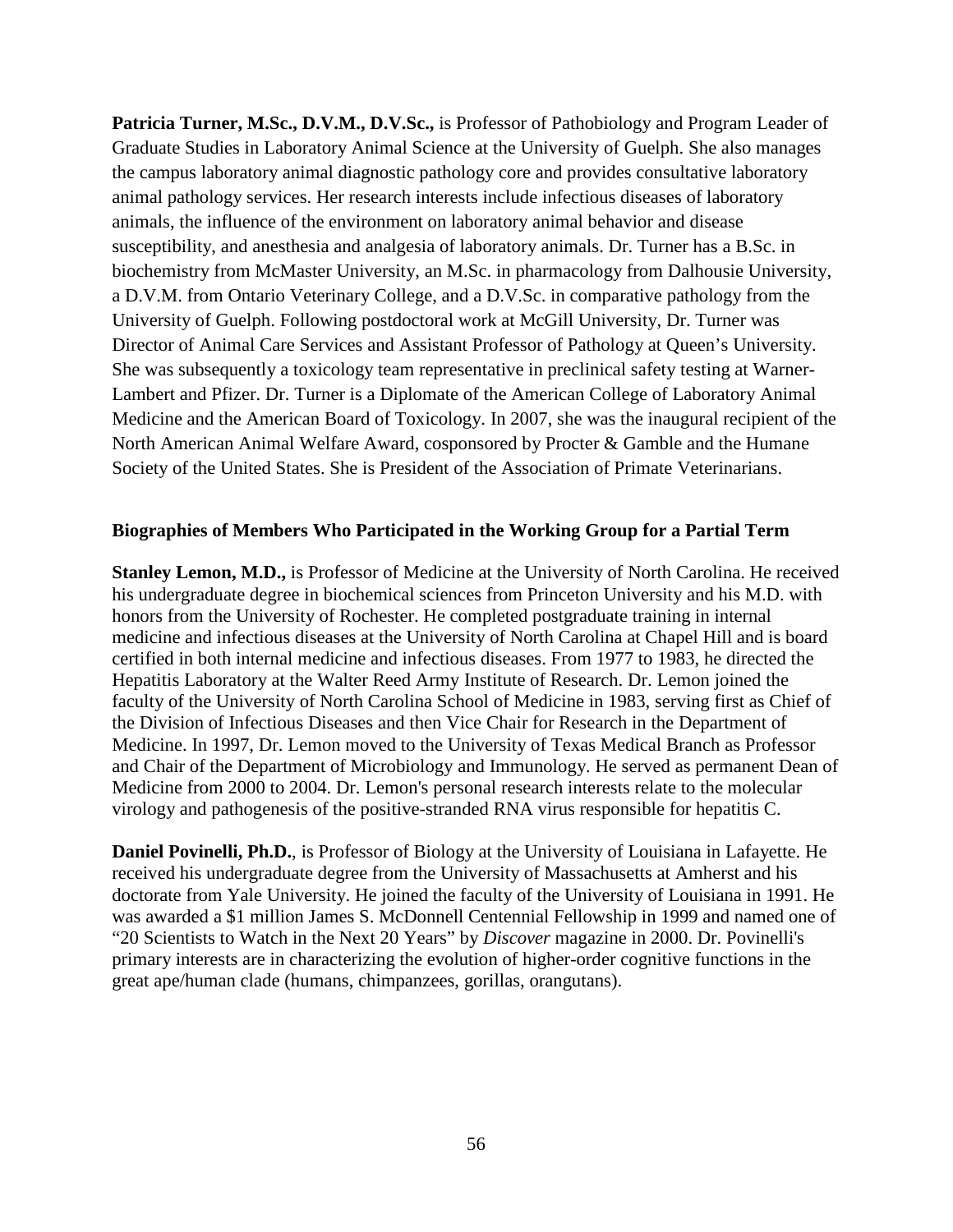**Charles Rice, Ph.D.,** is the Maurice R. and Corinne P. Greenberg Professor in Virology at The Rockefeller University. Dr. Rice received his Ph.D. in biochemistry in 1981 from the California Institute of Technology, where he was subsequently a postdoctoral research fellow from 1981 to 1985. Before he joined The Rockefeller University in 2000, Dr. Rice spent 14 years on the faculty of the Washington University School of Medicine. Dr. Rice is Executive and Scientific Director of the Center for the Study of Hepatitis C, an interdisciplinary center established jointly by The Rockefeller University, NewYork-Presbyterian Hospital, and Weill Cornell Medical College. Dr. Rice is a member of the National Academy of Sciences.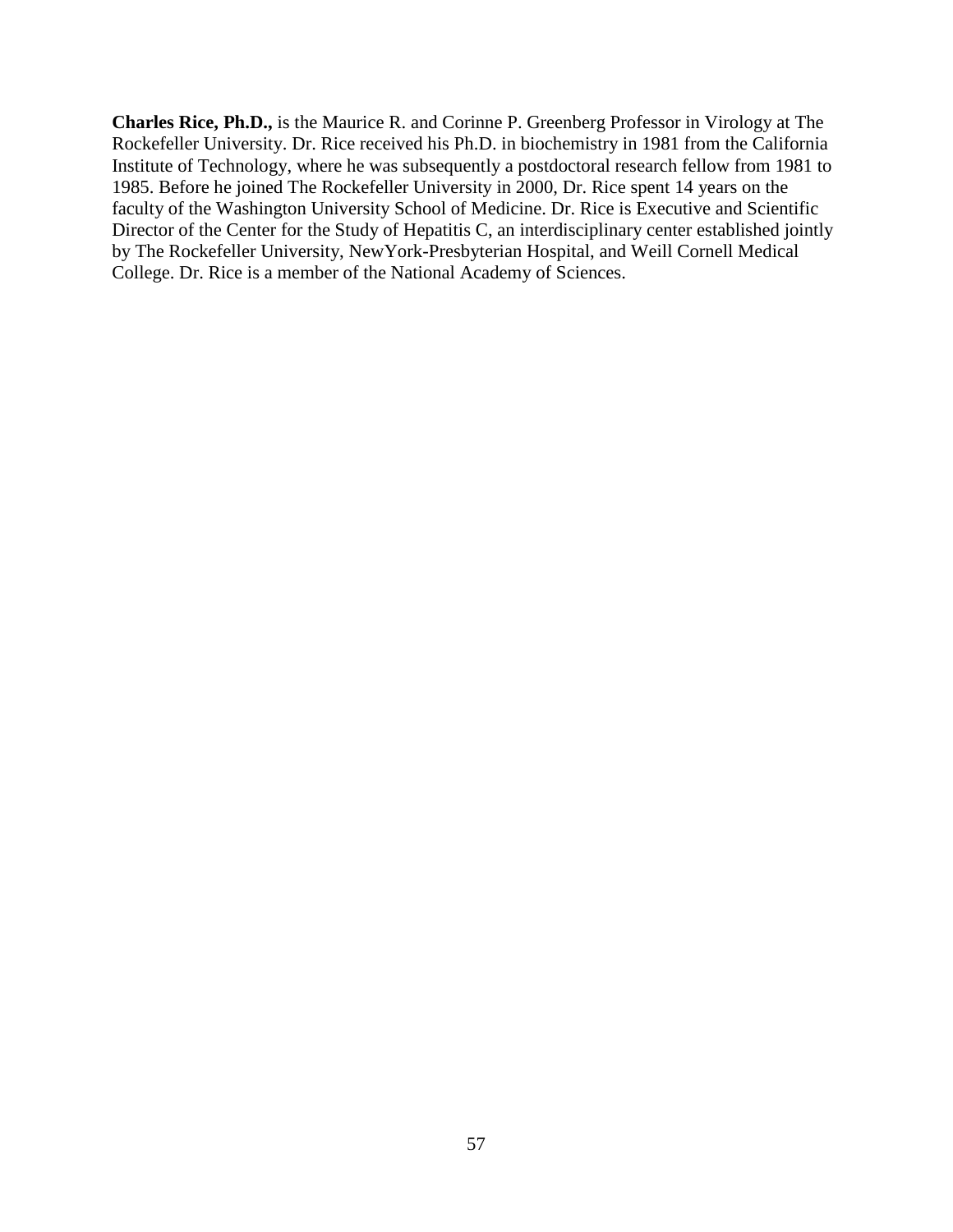# **Appendix C: Consultants to the Working Group on the Use of Chimpanzees in NIH-Supported Research**

Bruce M. Altevogt, Ph.D., Senior Program Officer, Institute of Medicine

Jeffrey P. Kahn, Ph.D., M.P.H., Robert Henry Levi and Ryda Hecht Levi Professor of Bioethics and Public Policy and Deputy Director for Policy and Administration, Berman Institute of Bioethics, Johns Hopkins University

Jay R. Kaplan, Ph.D., Professor of Pathology (Comparative Medicine) and Anthropology, Wake Forest School of Medicine; Director, Wake Forest University Primate Center

Stanley Lemon, M.D., Professor of Medicine, School of Medicine, University of North Carolina at Chapel Hill

Charles Rice, Ph.D., Maurice R. and Corinne P. Greenberg Professor in Virology, The Rockefeller University

Robert Sapolsky, Ph.D., John A. and Cynthia Fry Gunn Professor of Biological Sciences, Neurology and Neurological Sciences, Stanford University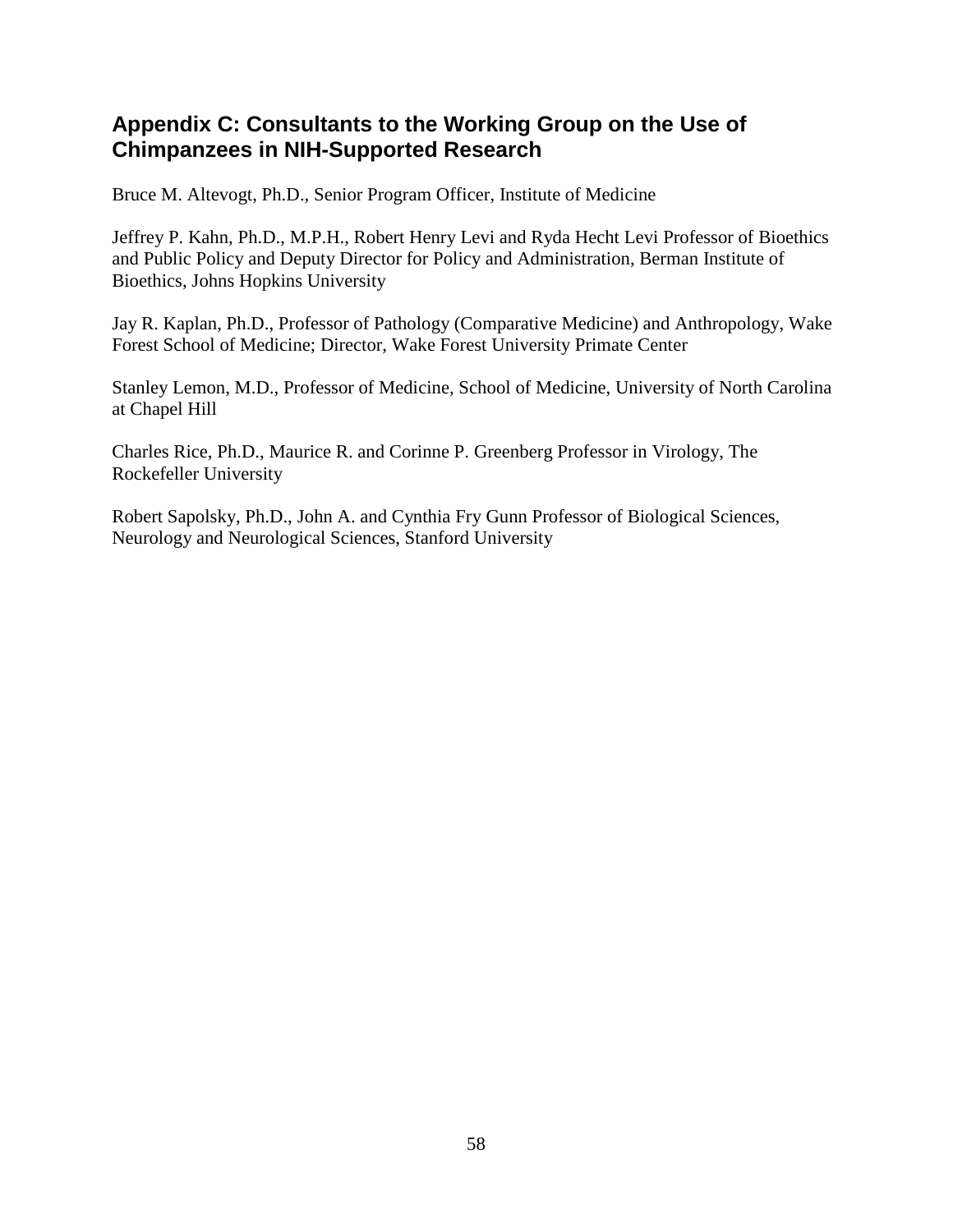# **Appendix D: Schedule of Meetings and Field Trips of the Working Group on the Use of Chimpanzees in NIH-Supported Research**

#### **Face-to-Face Meetings and Teleconferences**

February 2, 2012: Bethesda, Maryland February 24, 2012: Teleconference (WebEx) April 4, 2012: Teleconference (WebEx) May 14–15, 2012: Los Angeles, California July 2, 2012: Teleconference August 1, 2012: Chicago, Illinois September 20, 2012: Teleconference October 5, 2012: Teleconference October 18, 2012: Teleconference (WebEx) November 13, 2012: Teleconference November 27, 2012: Alamogordo, New Mexico December 11, 2012: Teleconference December 20, 2012: Teleconference December 27, 2012: Teleconference (WebEx) January 8, 2013: Teleconference (WebEx) January 11, 2013: Teleconference (WebEx)

#### **Presentations by Working Group Co-Chairs to the Council of Councils**

June 5, 2012: Bethesda, Maryland September 5, 2012: Bethesda, Maryland October 29, 2012: Teleconference (WebEx) January 8, 2013: Internet-assisted review January 22, 2013: Bethesda, Maryland

### **Field Trips**

The Working Group conducted several field trips to chimpanzee facilities (listed below) to observe and better understand the environments in which the animals are housed. These experiences helped Working Group members develop their definition of ethologically appropriate environments.

- May 25, 2012: New Iberia Research Center, The University of Louisiana at Lafayette, New Iberia, Louisiana
- May 26, 2012: Chimp Haven, Inc., Keithville, Louisiana
- August 1, 2012: Lincoln Park Zoo, Chicago, Illinois
- November 26, 2012: Southwest National Primate Research Center, Texas Biomedical Research Institute, San Antonio, Texas
- November 26, 2012: Michale E. Keeling Center for Comparative Medicine and Research, The University of Texas M.D. Anderson Cancer Center, Bastrop, Texas
- November 27, 2012: Alamogordo Primate Facility, Alamogordo, New Mexico
- December 4, 2012: Save the Chimps Sanctuary, Fort Pierce, Florida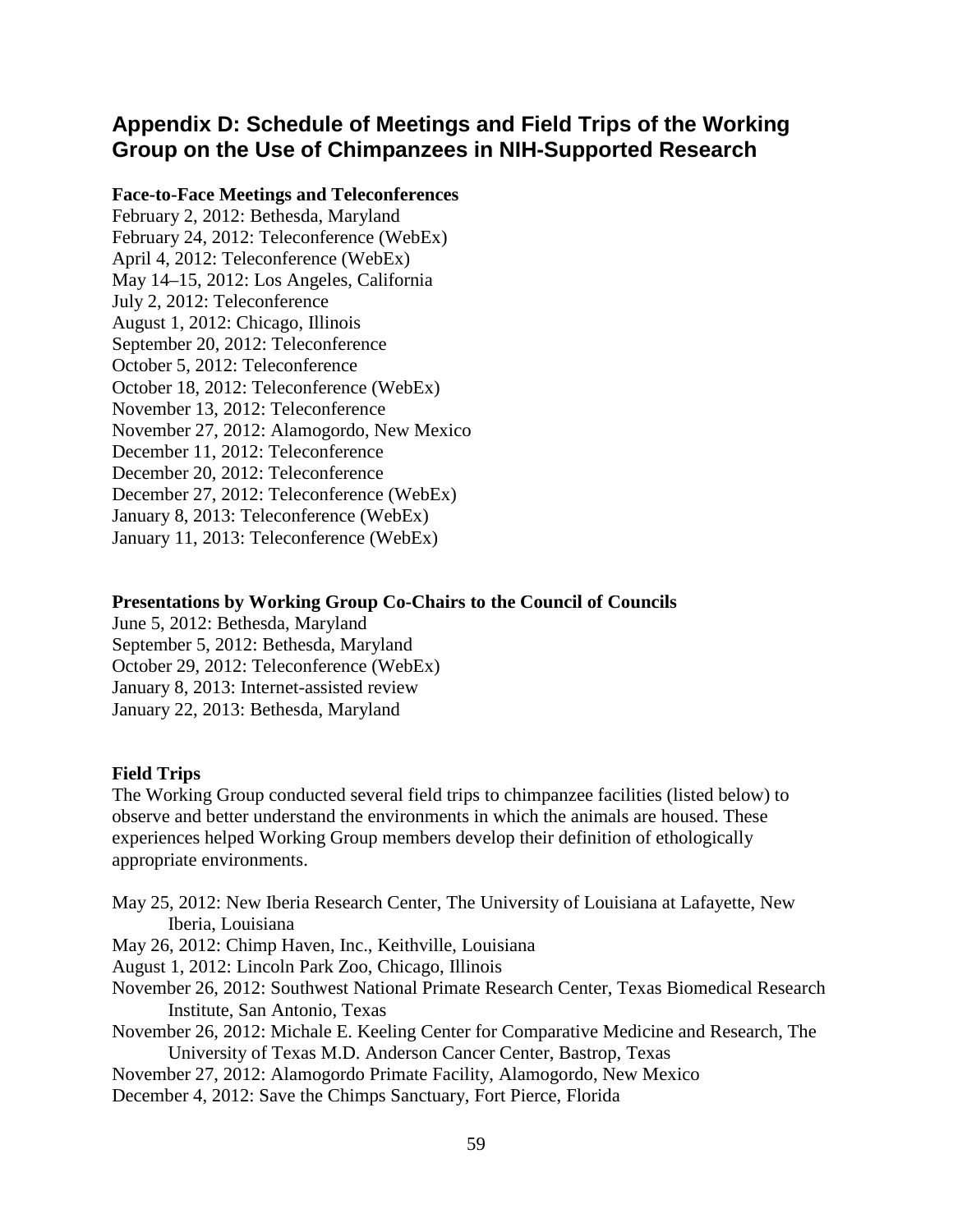#### **Colony Management Subgroup Meeting**

August 2, 2012: Chicago, Illinois

#### **Emerging Diseases Subgroup Meeting**

December 7, 2012: Houston, Texas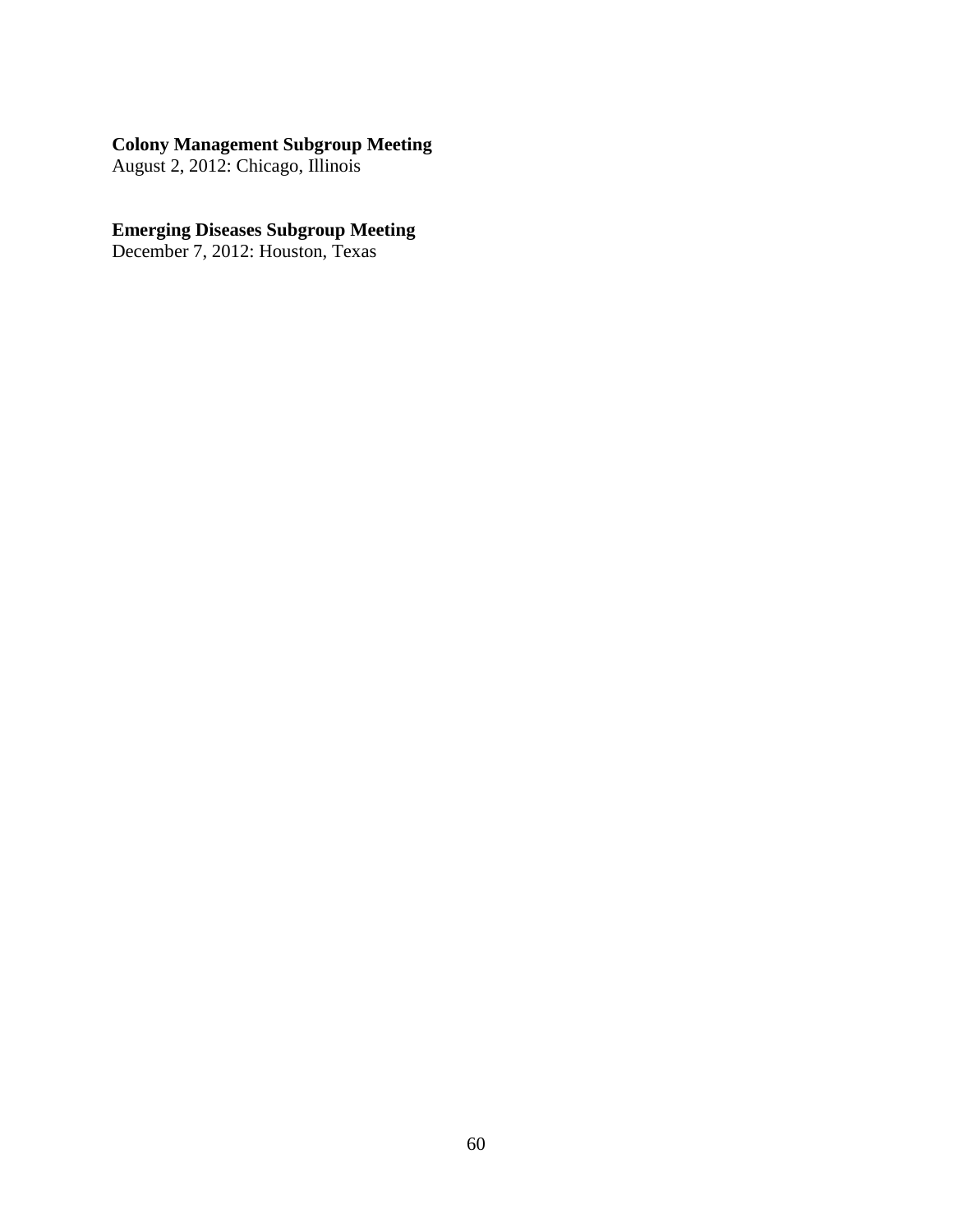# **Appendix E: Summary of Expert Interviews**

To assist with their deliberations concerning ethologically appropriate physical and social environments and size and placement recommendations for captive research chimpanzees, Working Group members conducted field trips to all facilities housing NIH-owned and -supported chimpanzees as well as sanctuaries housing chimpanzees that had been retired from research, entertainment, and private ownership. In addition, members of the Working Group's Colony Management Subgroup conducted a series of interviews with international experts in the care and use of chimpanzees:

- Linda Brent, Ph.D., President and Director, Chimp Haven, Inc.
- Kathleen Conlee, Vice President, Animal Research Issues, The Humane Society of the United States
- Lisa Faust, Ph.D., Vice President of Conservation and Science, Lincoln Park Zoo, Chicago, Illinois
- Paul Honess, Ph.D., Director of Animal Behaviour, Welfare, and Research, Bioculture Group, Mauritius/United Kingdom
- Sarah Long, M.S., Director, Population Management Center, Lincoln Park Zoo, Chicago, Illinois
- Elizabeth Lonsdorf, Ph.D., Adjunct Scientist, Lester E. Fisher Center for the Study and Conservation of Apes, Lincoln Park Zoo; Assistant Professor, Department of Psychology, Franklin and Marshall College
- Tetsuro Matsuzawa, D.Sc., Director, Primate Research Institute, Kyoto University
- Steven Schapiro, Ph.D., Associate Professor, Michale E. Keeling Center for Comparative Medicine and Research; Section Chief, Primate Behavior and Environmental Enrichment, The University of Texas M.D. Anderson Cancer Center
- John L. VandeBerg, Ph.D., Chief Scientific Officer, Texas Biomedical Research Institute; Director, Southwest National Primate Research Center
- Richard Wrangham, Ph.D., Ruth B. Moore Professor of Biological Anthropology, Harvard University; Co-Director, Kibale Chimpanzee Project
- Stuart Zola, Ph.D., Director, Yerkes Regional Primate Research Center

This appendix summarizes these interviews.

# **Ethologically Appropriate Physical and Social Environments**

Without exception, the experts that the subgroup consulted indicated that the most important factor for chimpanzee well-being is the ability to live and act as part of a large, complex, multimale, multi-female social group. To maintain these social structures and provide sufficient physical and cognitive stimulation, animals should be maintained within large, complex, outdoor primary living spaces with abundant vertical and horizontal dimensions for climbing and other forms of exploration, foraging, and ranging.

Ethologists and other experts cited conditions at Gombe National Park in Tanzania, where one of the densest populations of chimpanzees live, as a possible starting point for calculating appropriate spaces. Here, the population density is approximately 0.39 square miles  $(0.35 \text{ km}^2)$ per chimpanzee. Chimpanzee densities at large North American sanctuaries range from 25 to 30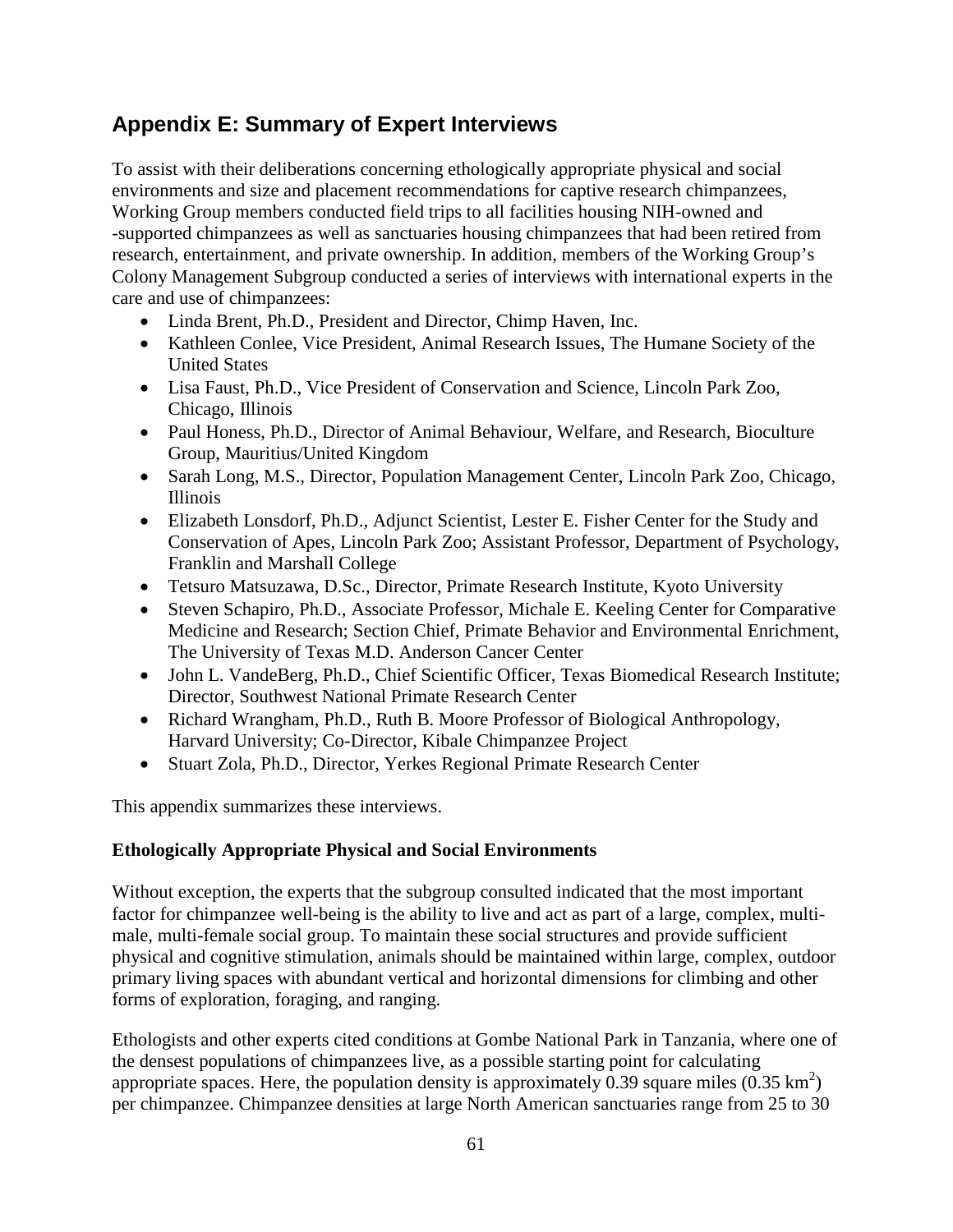animals per 3–5-acre (12,000 to 20,000 m<sup>2</sup>) range. The experts consulted recognized that developing such large spaces would be impractical in most (if not all) captive research settings and that more practical densities of 1,000 to 10,000 ft<sup>2</sup> (93 to 930 m<sup>2</sup>) per chimpanzee would be more feasible, while still maintaining the ability of animal groups to appropriately range and form subgroups.

Although the experts agreed that naturalistic settings are not necessarily required for chimpanzee housing, these settings are less expensive to develop and maintain than artificial settings, and they provide a far greater range of multisensory stimulation and complexity. Functional simulations, such as artificial structures to mimic ant or termite mounds, might be added to encourage tool use and other cognitive skills development and to augment the captive physical environment.

The ethologists and other experts interviewed also emphasized the importance of management considerations for captive chimpanzees. Managing captive chimpanzees through the use of positive reinforcement training was cited as a critical means of reducing adverse stress for these animals in research and other captive settings. Furthermore, because of the importance of longterm social bonding in chimpanzees, best management practices preserve stable social groupings whenever possible.

### **Size and Placement of Future Captive Research Chimpanzees**

When asked to comment on the optimal group size for captive research chimpanzees, the scientists consulted indicated that ideally, groups should consist of at least 10 to 30 members and that larger group sizes provide more optimal cognitive stimulation for animals. The most important limiting determinant for group size is the amount and complexity of primary living space offered to chimpanzees. Based on these discussions, it was apparent that even if less than 25 to 30 chimpanzees are required annually for long-term invasive biomedical research projects, it might be necessary to hold more chimpanzees in a research facility to ensure their optimal psychological well-being. The experts also consistently recognized that noninvasive comparative behavioral and genomic research projects could be conducted using chimpanzees held in accredited sanctuary or zoo settings. The CHIMP Act (described in the glossary at the beginning of this report) permits these types of research in the federal sanctuary system.

There was no consensus regarding the specific numbers of chimpanzees required for biomedical versus comparative behavioral or genomic research. Some experts indicated that no chimpanzees are required and that all research-active and research-inactive animals should be immediately retired to a federally owned sanctuary. Other experts indicated that if chimpanzees were available for research and research funds were available from the NIH, there would be no difficulty in finding suitable projects. Importantly, it was unclear whether those interviewed believed that these new projects would be consistent with the IOM principles and criteria.

Despite this, all of those interviewed indicated that, in their opinion, the use of chimpanzees in research has declined significantly in the past decade. This was an interesting comment that is not supported by data because the number of projects using chimpanzees that the NIH has funded over the past 30 years has remained relatively constant, with sporadic increases in project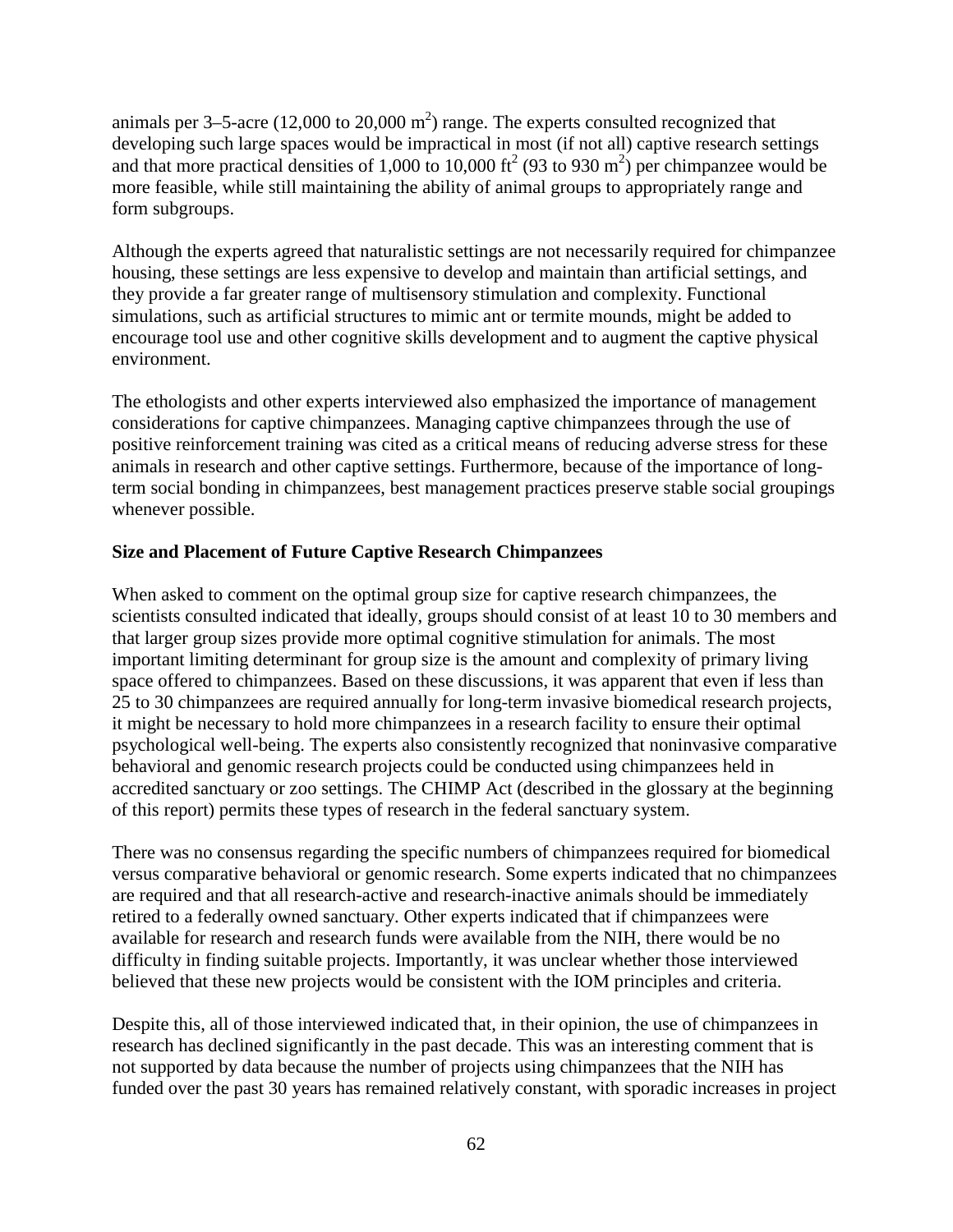numbers from time to time (IOM, 2011, Figure 1, p. 22). Finally, several experts recognized that because of the long breeding span of chimpanzees and the broad age range of current researchactive and research-inactive animals, it would not be necessary to breed chimpanzees to maintain sufficient numbers for research for at least 10 years.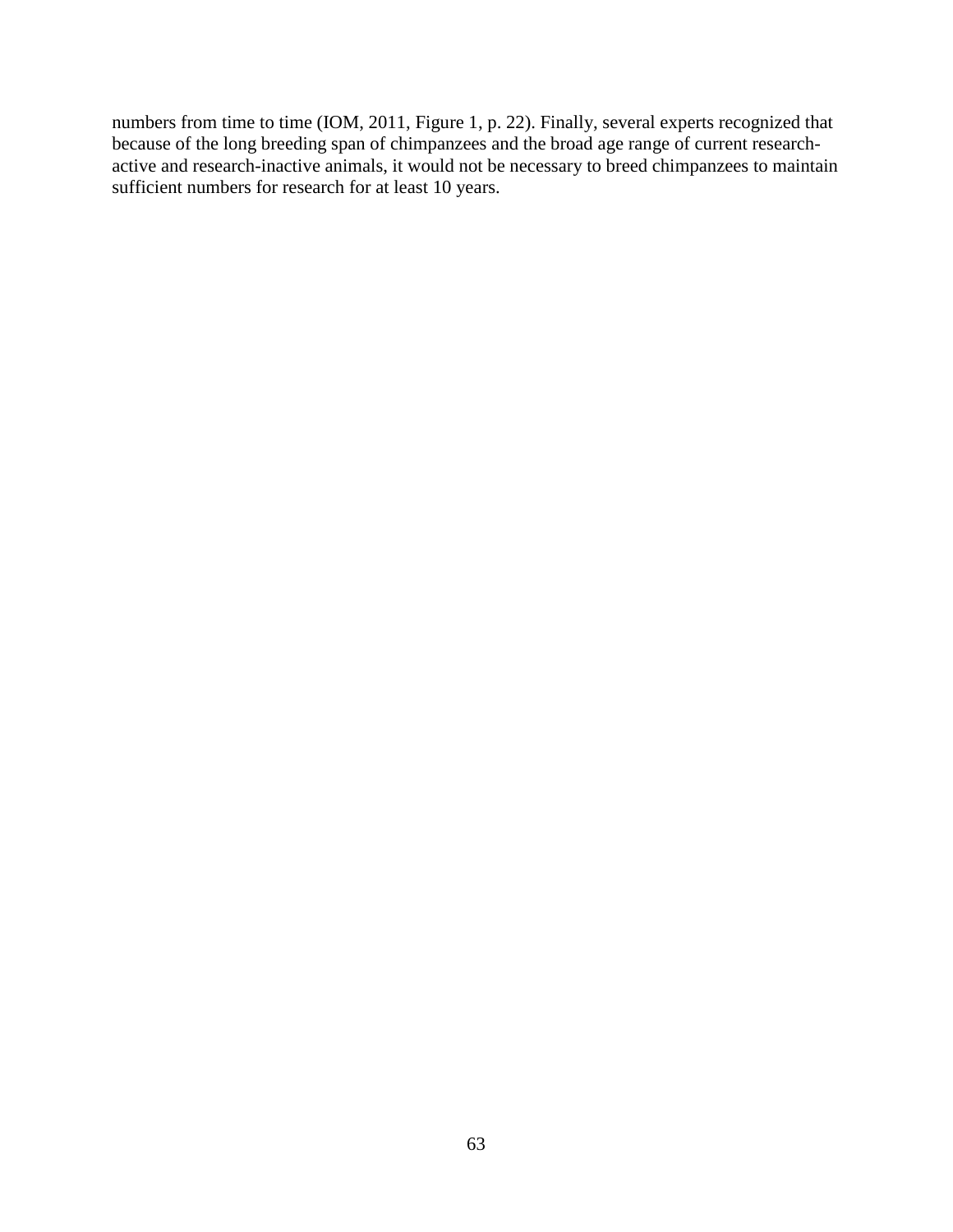# **Appendix F: Summary of Public Input from NIH Requests for Information**

In February 2012, the National Institutes of Health (NIH) issued two requests for information (RFIs) seeking public input into the deliberations of the Council of Councils Working Group on the Use of Chimpanzees in NIH-Supported Research. The purpose of the RFIs was to obtain broad input on issues underlying NIH's implementation of the recommendations made by the Institute of Medicine (IOM) in their report *Chimpanzees in Biomedical and Behavioral Research: Assessing the Necessity* and subsequently accepted by the NIH. The first opportunity for public input was published in the NIH Guide for Grants and Contracts on February 10, 2012, as Notice number OD-12-052 [\(NOT-OD-12-052\)](http://grants.nih.gov/grants/guide/notice-files/NOT-OD-12-052.html). An identical, second request was published in the [Federal Register](http://www.gpo.gov/fdsys/pkg/FR-2012-02-23/pdf/2012-4269.pdf) on February 23, 2012 to reach out to members of the public not typically reached through the NIH Guide for Grants and Contract. The comments received in response to both RFIs are summarized below.

One-hundred ten (110) comments were received in response to the RFIs. Twenty-three (23) comments were submitted on behalf of organizations while eighty-seven (87) were prepared on the submitter's behalf, or "self." Fifty-six (56) respondents submitted identical information (i.e., a form letter). The remaining fifty-four (54) comments were considered unique and were summarized.

# *RFI Comment Topic #1: Developing a plan for implementation of the IOM's guiding principles and criteria*

Respondents expressed considerable support for the IOM process, the recommendations that resulted, and the NIH's immediate acceptance of the criteria and principles for the use of chimpanzees in research. Commenters agreed that the use of chimpanzees in biomedical and behavioral research should be governed by an additional set of standards, and the reliance on chimpanzees in research should be reduced and, if possible, eliminated altogether. Differences of opinion surrounded the proposed timing to reduce their use. Some suggested immediately ceasing all research involving chimpanzees, stating that this animal model is entirely unnecessary and/or has been replaced by other methods. Others proposed to continue using chimpanzees to study specific conditions permitted by the IOM report and phase out areas of research where the chimpanzee is not necessary. It was universally accepted, however, that the housing for any chimpanzee, whether used in research, inactive, or retired, be consistent with the highest standards of care and living environments. Others believed that the Working Group should consider the ethical implications of research using chimpanzees.

Some respondents suggested that the Working Group's charge also include the option for chimpanzee retirement. Because the Working Group was charged with advising on the size and placement of active and inactive populations of NIH-owned or -supported chimpanzees that may need to be considered as a result of implementing the IOM recommendations, the size and placement of retired animals is outside the purview of the Working Group. However, given the number of commenters that raised retirement as a concern and interest, those remarks are summarized in RFI Comment Topic #3.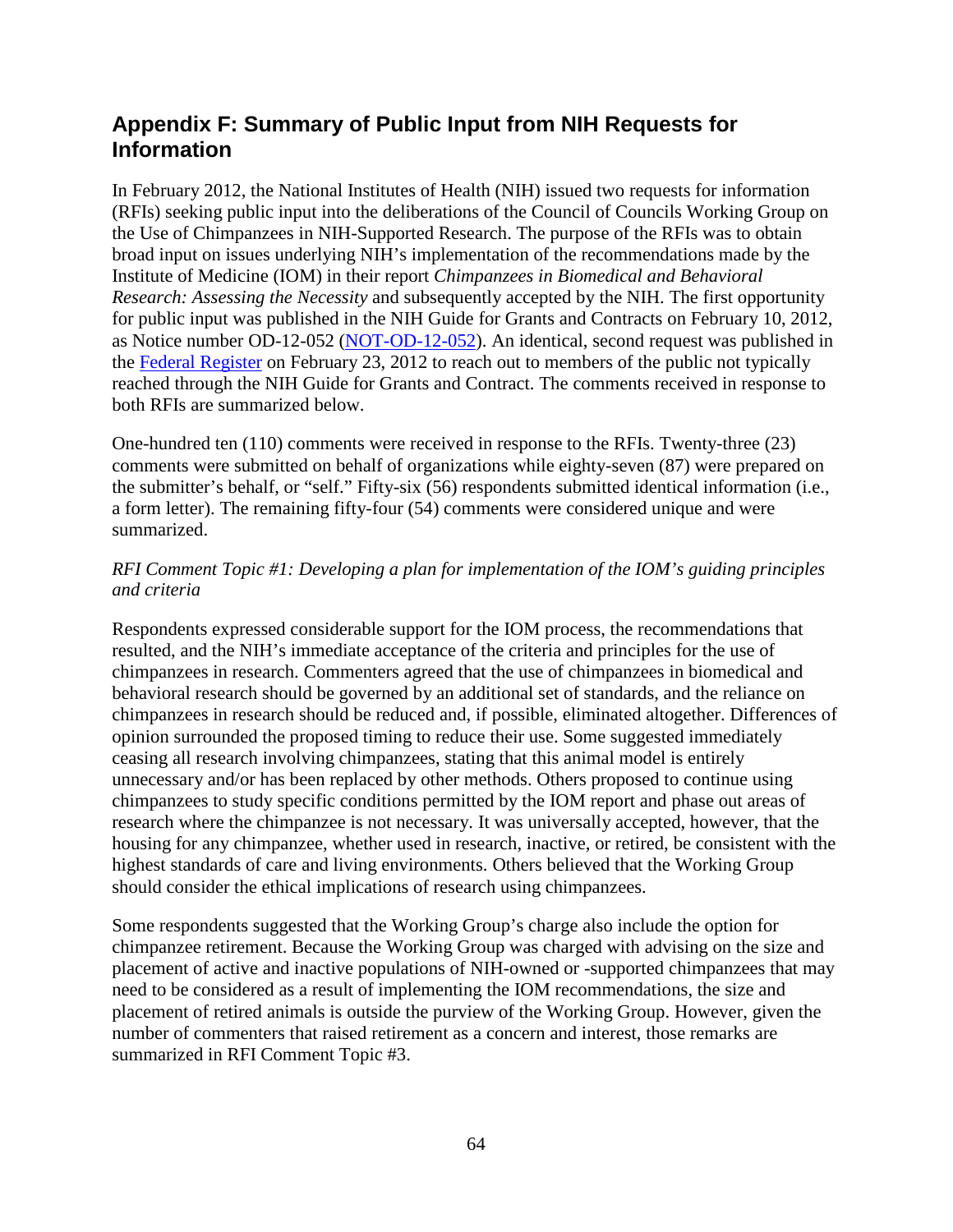Some commenters encouraged the Working Group to consider the financial, personnel, and other resources would likely be needed to implement the recommended oversight process, funding for alternative in vivo and in vitro models, and costs to implement recommended care and housing standards. To the extent that certain types of research would continue, respondents noted that budget support would be needed to address the bolstered psychological and physical welfare of the animals. Several commenters proposed that stopping research with chimpanzees would enable the NIH to divert those resources toward alternative models. Commenters also urged the Working Group and the NIH to increase investments in finding alternatives to the chimpanzee model.

*RFI Comment Topic #2: Factors to consider in reviewing currently active NIH-supported research using chimpanzees to advise on which studies currently meet the principles and criteria defined by the IOM report and advising on the process for closing studies if any do not comply with the IOM recommendations. For example: criteria to assess "minimally invasive" procedures for comparative genomics and behavioral research and "ethologically appropriate" physical and social environments; criteria to balance phasing out of the existing research without causing "unacceptable losses to research programs" or an unacceptable "impact on the animals."*

# **Ethologically Appropriate**

The IOM report states, "The animals used in the proposed research must be maintained either in ethologically appropriate physical and social environments (i.e., as would occur in their natural environment) or in natural habitats." Due to the uncertainty of the term "ethologically appropriate" environments, the NIH requested input on how to assess such environments.

Respondents universally were supportive of the concept of "ethologically appropriate" environments to more fully enhance the physical and psychological needs of chimpanzees. Commenters discussed the applicability of existing standards set forth by the Animal Welfare Act and various housing and environment practices as enforced by accrediting entities. Many stated, however, that "ethologically appropriate" sets a higher bar for chimpanzee habitats than existing laws and/or regulations.

Concerns surrounding the term "ethologically appropriate" pertained mainly to it lacking a definition and that, as a new concept, may not be fully represented in the terminology or site visit standards of the accrediting organization, the Association for Assessment and Accreditation of Laboratory Animal Care International (AAALAC), or the agency charged with federal oversight, the U.S. Department of Agriculture (USDA). Many commenters stressed the importance of defining and operationalizing "ethologically appropriate" because, by itself, the concept is subjective. Rather than provide a definition for "ethologically appropriate," several respondents instead proposed a range of characteristics to help resolve ambiguity surrounding the term. Suggestions included:

- Accreditation from AAALAC and registration with USDA
- Environments that facilitate foraging and nesting behavior, traveling, climbing, and brachiating
- Enrichment programs that support chimpanzee problem-solving behaviors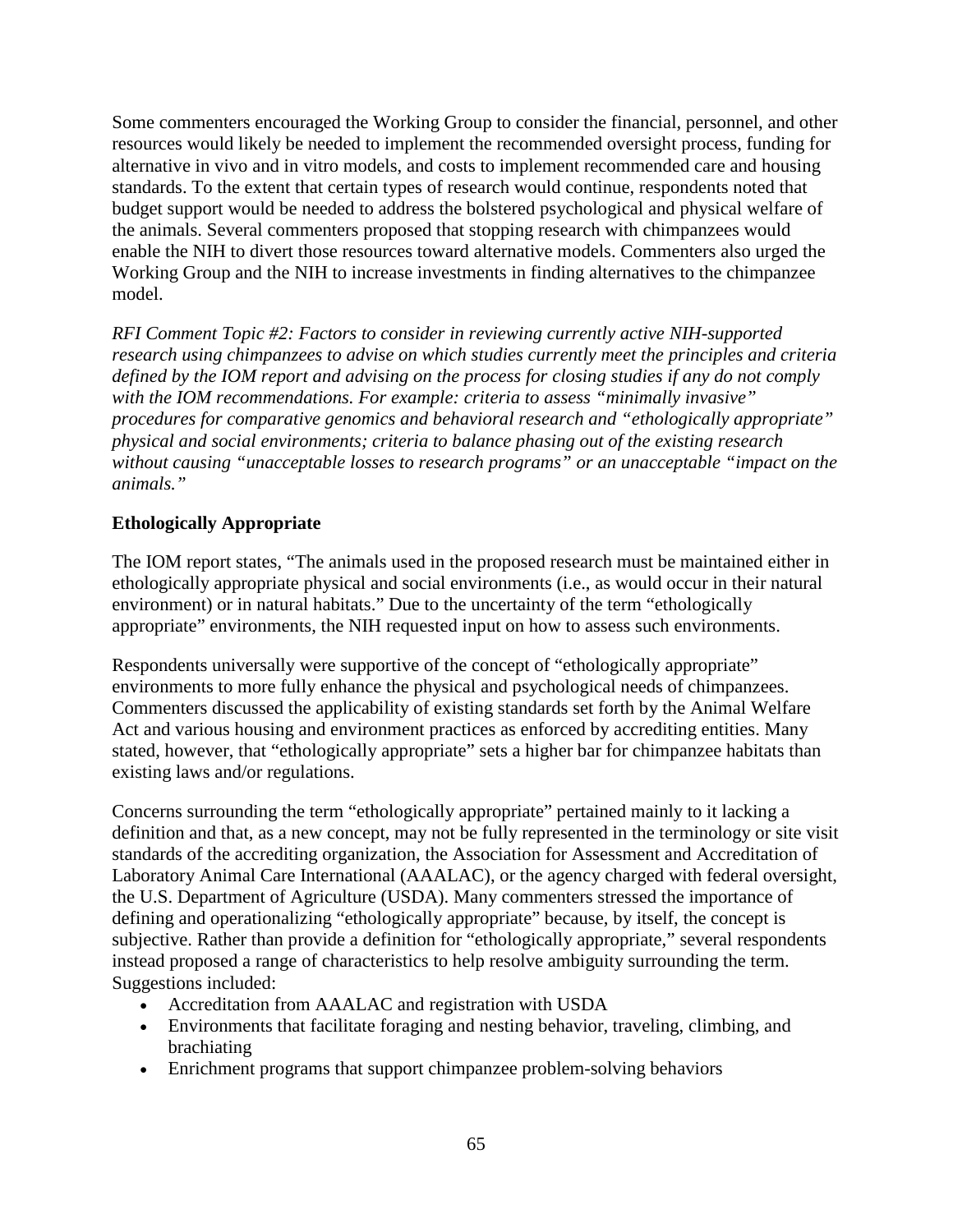- Social housing that supports the social needs of captive chimpanzees, including conspecific social partners
- Socially compatible grouping with a minimum group size of at least three chimpanzees to more closely approximate the size of wild chimpanzee communities; pair housing when an animal does not do well in a group
- Space for subgrouping behavior, i.e., fission-fusion social rhythm of chimpanzees
- Inside and outside housing with daily access to outside environment
- Environment free of threats or a spatial opportunity to escape threats
- Mixed-age and -gender groups

Another commenter suggested that the Working Group consider AAALAC accreditation as sufficient evidence that appropriate environments are provided.

### **Minimally Invasive and Acquiescence**

With respect to comparative genomics and behavioral research, the IOM recommended that "All experiments are performed on acquiescent animals, using techniques that are minimally invasive, and in a manner that minimizes pain and distress." Some commenters proposed that the Working Group defer to the definition of invasive research as written in the proposed draft of the Great Ape Protection and Cost Savings Act, which states: "The term 'invasive research' is defined to include any research that may cause death, injury, pain, distress, fear, or trauma to a great ape." Some respondents characterized invasivity as including methods to induce sedation, surgeries, implantation or attachment of devices, removal from "ethologically appropriate" environments or natural habitats for research purposes, and removal of blood or tissues other than what is necessary during prescribed examinations or procedures to monitor or maintain the health and well-being of the chimpanzee. Another respondent proposed to align the concept of invasive procedures with the Animal Welfare Act's definition of major surgery, i.e., invading a body cavity. Minimally invasive procedures, in general, would be those conducted in human medicine on an outpatient basis.

Others suggested that "minimally invasive" could be described as a procedure that does not permanently alter the anatomy or physiology of the chimpanzees, such as blood collection, imaging procedures, and behavioral studies. It was suggested that some limits be placed on sedation, including the number of times a chimpanzee can be anesthetized per year for research purposes, the duration of sedation, and scheduling tests requiring anesthesia to coincide with the annual exam. Some suggested that certain laboratory tests could be minimally invasive and conducted on acquiescent animals if the chimpanzee voluntarily presented for blood draws and accepted injections for anesthesia—something that would benefit both the annual veterinary check-ups and imaging studies, for example.

*RFI Comment Topic #3: Factors to consider when advising on the size and placement of active and inactive populations of NIH-owned or -supported chimpanzees as a result of implementing the IOM recommendations. For example: ways to address capacity issues that would accompany an increase in "inactive" animals; factors to consider in transitioning the animals that are newly inactive; how many and what would be the characteristics of animals held in reserve for future research, if any; the number of animals needed to maintain a viable number of research naïve*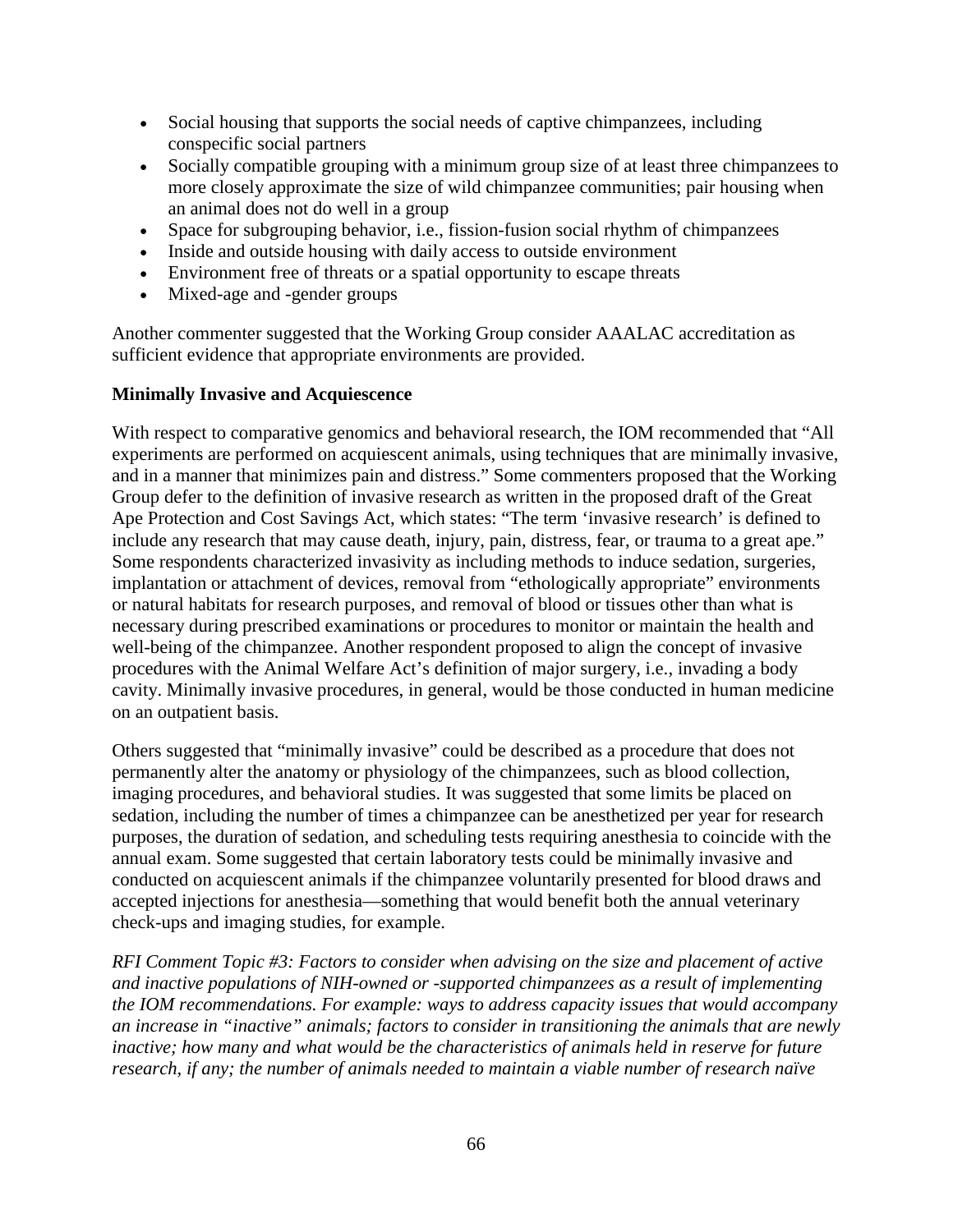*animals but also genetic and social stability and sufficient diversity for unanticipated research needs.*

For purposes of this summary, the NIH clarifies that "active" means the chimpanzees are needed for current research projects that fit the IOM criteria. In comparison, "inactive" means the animal is not currently needed for research but may be needed for new projects that fit the IOM criteria. "Retired" means the chimpanzee is no longer needed for research.

# **Research "Active"**

Some respondents remarked that all chimpanzees should be retired immediately and not held in reserve for future research. Others were supportive of a limited number of "inactive" animals and diminishing numbers in "active" status. In the limited circumstances when chimpanzee use would be permissible, it was suggested that NIH-funded investigators take steps to increase the quality of life of laboratory-housed animals by working with organizations that specialize in these matters. In addition, it was recommended that facilities housing chimpanzees for biomedical research should document animal-specific plans that limit the prolonged and repeated use in research protocols and specify plans for their retirement. In addition, ongoing and regular review of the research should be conducted to assess alternative methods or models that may have emerged since the last approval.

# **Research "Inactive"**

Respondents largely were unsupportive of keeping a reserve of chimpanzees available for research; however, some were amenable to an "inactive" population if a plausible need exists and if the laboratory environment can be made more akin to the chimpanzees' natural habitat, in effect, "ethologically appropriate." See "Future Research."

# **Retirement from Research**

Some commenters recommended the creation of a committee to oversee, in a transparent fashion, the retirement of chimpanzees from NIH-funded research. Respondents encouraged the Working Group to recommend a national chimpanzee management system unaffiliated with the NIH to oversee the transition of chimpanzees out of medical research laboratories and into sanctuaries. Responsibilities of this committee would include determining which chimpanzees are eligible for retirement based on predefined criteria, such as:

- Age of chimpanzee
- Medical and psychological status
- Number of years in research
- Anticipated medical and social needs after retirement that could affect the place of retirement

Proponents of retirement mostly advocated for moving chimpanzees to sanctuaries that are inspected by the U.S. Department of Agriculture and accredited by AAALAC. Most commenters lauded the sanctuary environment as a model ethology for the chimpanzee, providing ready and often unrestricted access to a foraging and forest environment, social groupings, and opportunities to exercise decision making (making choices). However, some voiced concerns about the staffing and infrastructure currently available to care for animals with chronic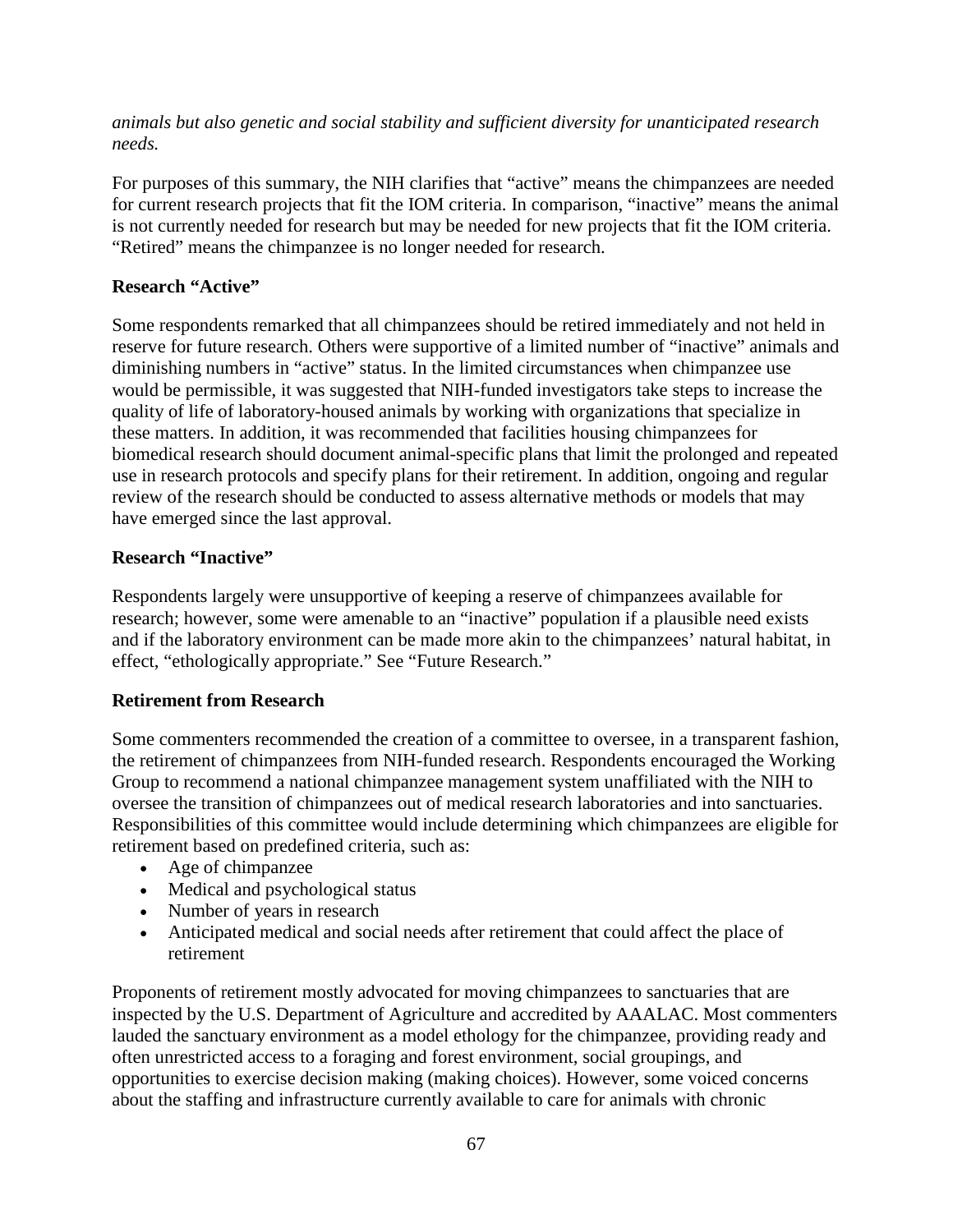conditions (e.g., HIV and advanced diabetes) and other special health and housing needs. Others expressed concerns about insufficient capacity in existing sanctuaries to house a considerable influx of newly retired animals, and new facilities would be needed to house chimpanzees retired from research and relocated to sanctuaries. Others expressed confusion over which federal laws and regulations apply to sanctuaries.

Several commenters expressed dissatisfaction with the option of retiring the chimpanzee "in place" (i.e., in the laboratory environment) versus retirement to a sanctuary largely due to concerns that the laboratory enclosures would not be "ethologically appropriate." Others expressed that laboratory facilities, to the extent that they are not currently "ethologically appropriate," could take steps to improve the housing and well-being of the chimpanzees. This approach could be an alternative to retiring the animals to a sanctuary. Some contended that the veterinary and diagnostic capabilities of the research laboratories are superior to those of sanctuary environments and could offer better health care to aging and possibly ill chimpanzee populations.

# **Future Research**

The IOM report suggested that a "new, emerging, or reemerging disease or disorder may present challenges to treatment, prevention, and/or control that defy non-chimpanzee models and available technologies." The NIH asked for input on the number and characteristics of animals held in reserve for future research, if any, and the number of animals needed to maintain a viable number of research naïve animals but also genetic and social stability and sufficient diversity for unanticipated research needs. To the extent that a reserve colony is needed, it was suggested that retaining animals with breeding potential (e.g., proven breeder, good mother, mother reared, socially housed) would help maintain a self-sustaining population. It was suggested that one small colony, possibly ages 10 to 20 years old, should be retained for a brief period (e.g., five years). Other commenters separately suggested that the requirements for conducting invasive research mirror those of the Chimpanzee Health Improvement and Maintenance Protection Act (P.L. 106-551)—that is, they should offer a public comment period and mandate Department of Health and Human Services Secretarial approval for such research.

In contrast, many commenters stated that no future research on chimpanzees is necessary, and, therefore, holding a reserve population for future research is similarly unnecessary. If all chimpanzees owned by the NIH are retired, one commenter suggested that chimpanzees owned by private entities (not the NIH) could be made available for future research.

Several respondents remarked that some sanctuaries permit scientists to utilize excess specimens collected from annual veterinary check-ups and necropsy tissue for research. In addition, observational research reportedly can be conducted at some sanctuaries. The Working Group was asked by one respondent to consider allowing researchers liberal access to sanctuary populations of chimpanzees for specimen and behavioral research, should it recommend retiring some animals to sanctuaries.

*RFI Comment Topic #4: A review process for considering whether potential future use of the chimpanzee in NIH-supported research is scientifically necessary and consistent with the IOM principles. For example: factors to consider in determining whether other models (e.g., in vitro, other in vivo) would be a "suitable model" for answering the research question; research areas*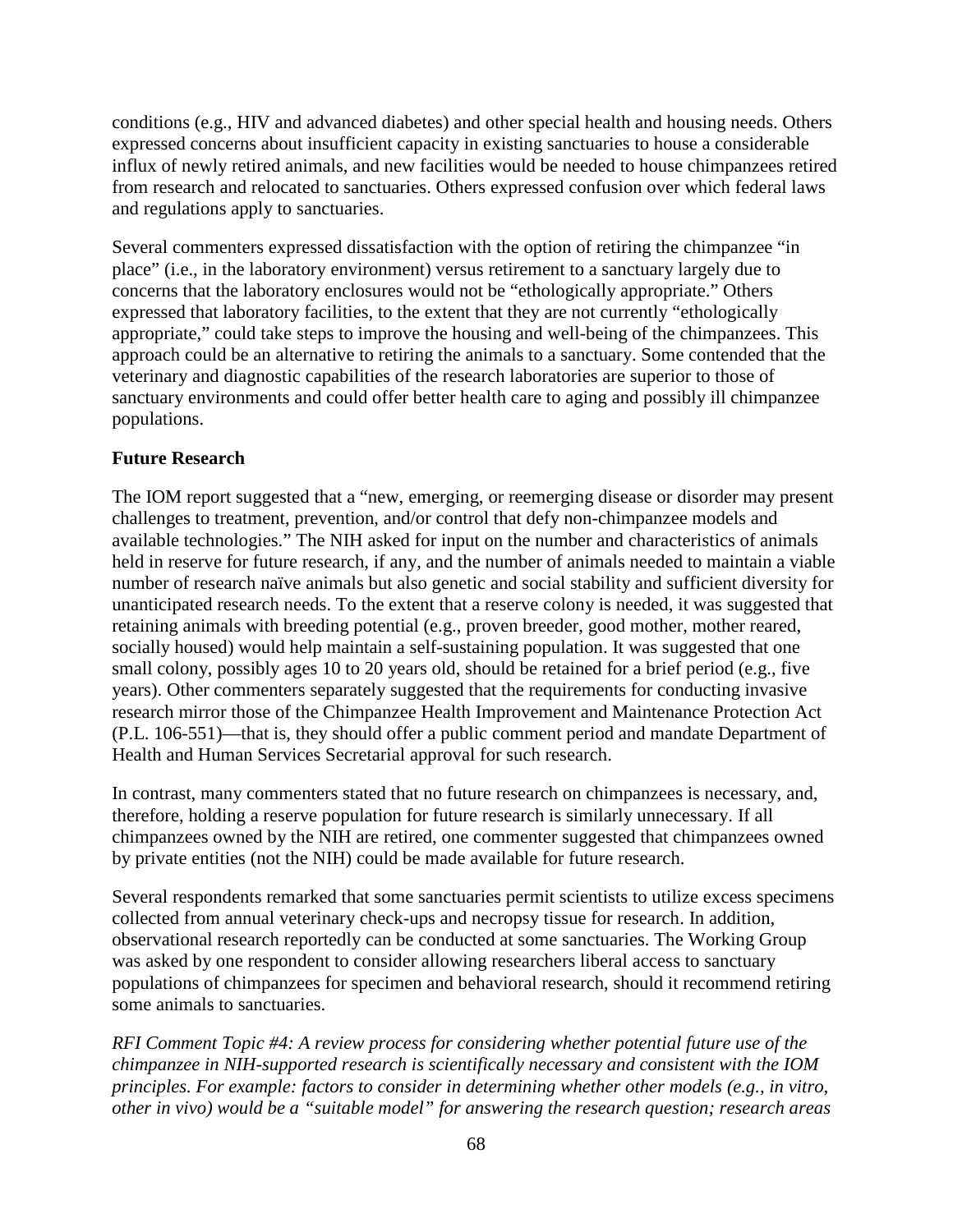*where alternative model development is recommended; whether the NIH should have a plan to maintain a minimal population of federally-owned chimpanzees and input on the design of the plan; circumstances under which chimpanzees should be considered as a model for "a new, emerging, or reemerging disease or disorder that may present challenges to treatment, prevention, and/or control that defy non-chimpanzee models and available technologies"; characteristics of the oversight committee responsible for reviewing future research proposals and determining whether they are consistent with the IOM criteria and whether they can be conducted.*

### **Review Committee for Future Research**

The IOM report recommended that "the assessment of the necessity of the chimpanzee in all grant renewals and future research projects would be strengthened and the process made more credible by establishing an independent oversight committee…" Several commenters proposed characteristics of the oversight committee responsible for reviewing future research for compatibility with the IOM criteria. Suggestions included developing a process that is transparent (i.e., open to the public and/or having a public comment period), able to be completed quickly, have committee membership composed of individuals without a personal or institutional conflict of interest, and have membership representing the following disciplines:

- Laboratory animal veterinarian for chimpanzee-specific medical and behavioral needs and to advise on the likely health effects of the research during and after the study
- Primatologist to advise on chimpanzee colony size and maintenance
- Bioethicist and member of an institutional review board to provide input on the ethics of conducting the proposed research in humans
- Public health official to advise on whether foregoing the use of chimpanzees in research would result in significant delays in making medical advances for life-threatening or debilitating conditions
- Statistician to advise on the statistical power of the number of animals proposed for use
- Technologists and other experts in alternative methods and models
- Virologist to advise on hepatitis C virus biology
- Immunologist with expertise in monoclonal antibody development
- Social scientist/neuroscientist for insights into whether proposed behavioral research would provide unattainable insights into behavior, mental health, emotion, or cognition
- Geneticist specializing in comparative genetics and transgenic models
- Patient advocates representing areas of research proposed for study
- Member of the public

Another respondent recommended having a chimpanzee institutional animal care and use committee (IACUC) at the national or regional level to oversee their research use. Some commented that the existing NIH scientific peer review process could serve to review research applications proposing to use chimpanzees in research because the vertebrate animal section of grant applications could contain the requested details. As an outcome of these reviews, one commenter suggested that if an application is denied because alternatives exist, the investigator may need options for learning how to utilize the alternative model or method.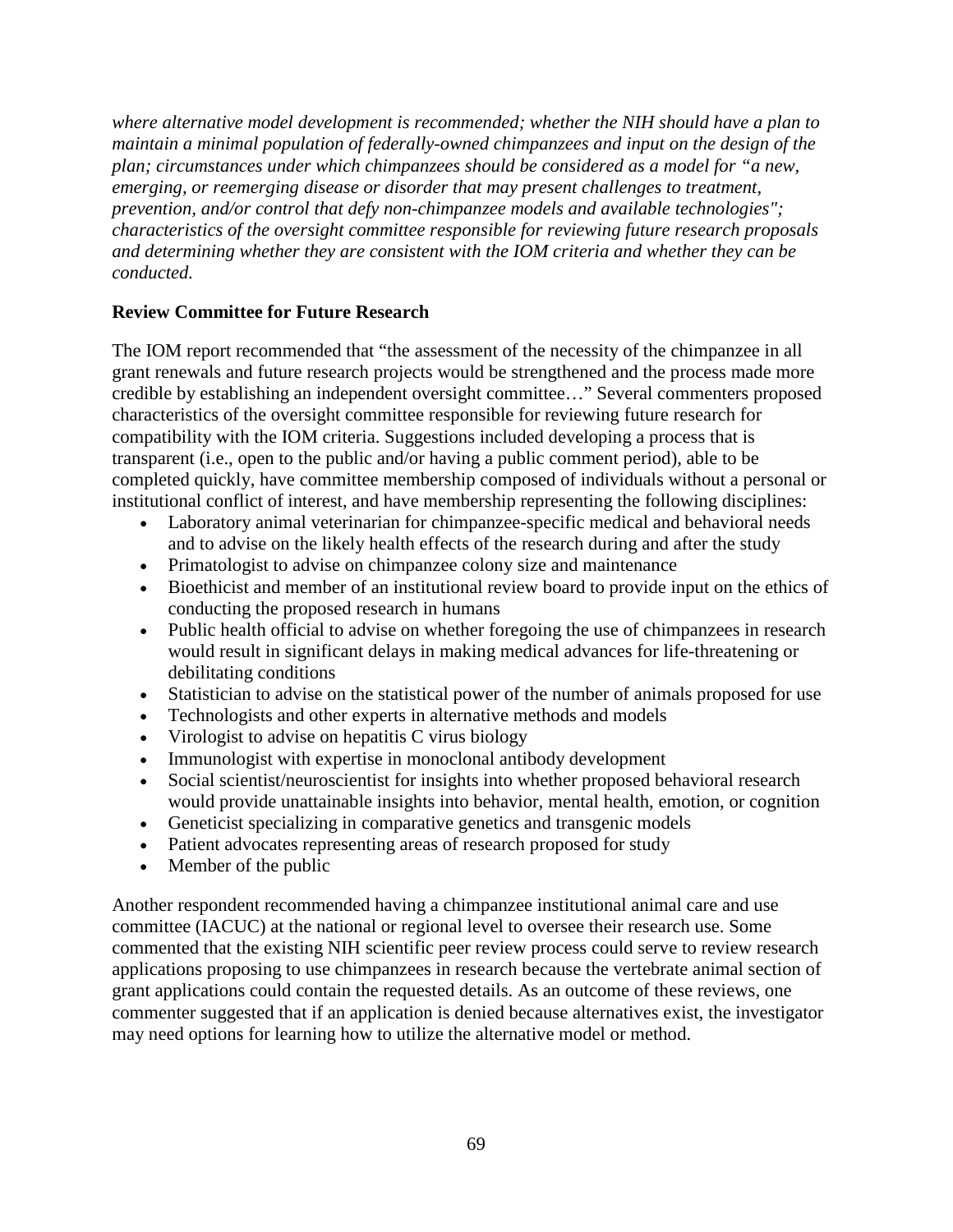### **Alternatives**

Respondents were universally supportive of exploring alternative methods for studying diseases and conditions and emphasized the importance of continuing to study, develop, and commit resources to finding alternatives to the chimpanzee model. Several commenters who discussed alternatives also remarked that the development of new or novel methods might be hampered by continuing to use chimpanzees in research, suggesting that there would be little incentive to find alternatives so long as the chimpanzee model is available. Others posited that suitable alternative models are already currently available and should obviate the need for any further research using chimpanzees, even in the areas the IOM suggested were appropriate to continue. Several commenters suggested making available to researchers and the review committee a reference list of suitable alternatives to the chimpanzee model.

### **Other Comments**

Some respondents debated the conclusions of the IOM report with respect to the hepatitis C virus and monoclonal antibodies, asserting that chimpanzees are not a good model of human disease and existing alternative methods and models obviate a role for chimpanzees in research. Others stated that chimpanzees cannot give informed consent and, therefore, should not be used in research. In contrast, several others presented comments strongly favoring the use of chimpanzees to study the hepatitis C virus, for example, and offered additional rationale as to why this research should be continued.

One commenter disagreed with the NIH Guide Notice announcing the policy on NIH research involving chimpanzees [\(NOT-OD-025\)](http://grants.nih.gov/grants/guide/notice-files/NOT-OD-12-025.html), suggesting that the NIH should accept and review grant applications proposing to use chimpanzees in research pending the establishment of the formal oversight process. This commenter suggested that not allowing grant application reviews in the interim penalizes the investigator seeking NIH funding.

Several comments were largely supportive of research involving stored biological samples, specimens collected passively from the chimpanzee habitat (e.g., feces), specimens resulting from annual veterinary check-ups, and observational research where no interaction with the chimpanzee takes place. One commenter was opposed to obtaining new material for research without scientific justification as to why the existing and stored materials are unsuitable.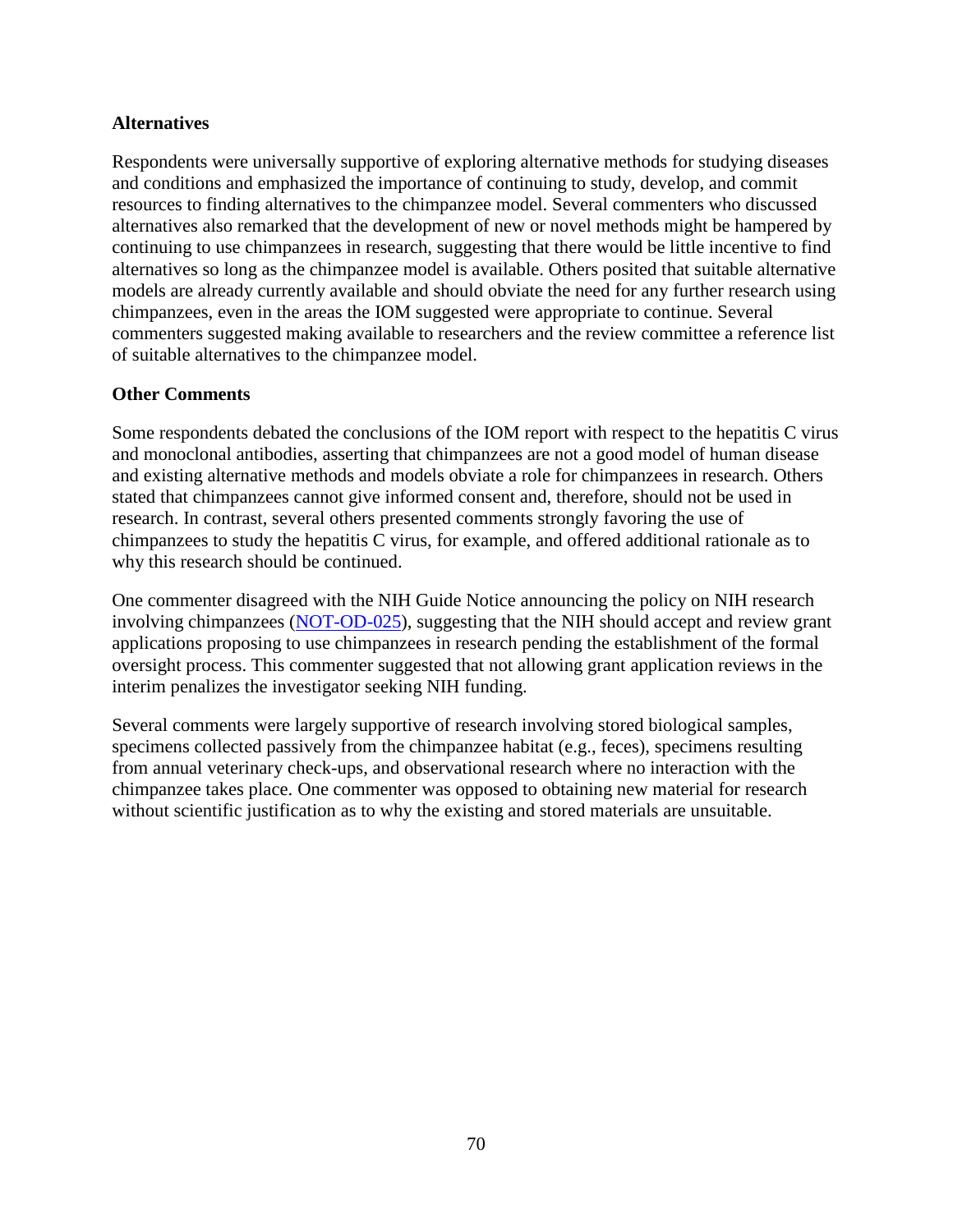# **Appendix G: White Paper on the Use of Chimpanzees in New, Emerging, and Reemerging Diseases Research**

## **Executive Summary**

The five-member Emerging Diseases Subgroup of the Working Group (WG) on the Use of Chimpanzees in NIH-Supported Research was charged with advising the WG on whether and how chimpanzees will be needed in the future for research involving infectious diseases. The Subgroup reaffirmed Recommendation 1 in the Institute of Medicine/National Academy of Sciences (IOM) report by the Committee on the Use of Chimpanzees in Biomedical and Behavioral Research (IOM, 2011). This recommendation states that the National Institutes of Health (NIH) should limit the use of chimpanzees in biomedical research to those studies (1) for which there is no other suitable model available for the research in question; (2) the research in question cannot be performed ethically in human subjects; and (3) forgoing the use of chimpanzees for the research in question will significantly slow or prevent important advancements to prevent, control, and/or treat life-threatening or debilitating conditions. With regard to infectious disease research, the IOM Committee considered only two research areas that might be necessary, hepatitis C virus vaccine research and the "unknown-unknown" (i.e., a lethal new, emerging, or reemerging infectious agent or a novel bioterrorism agent for which all other approaches to develop prevention and control strategies have failed, an exception also referred to as the "safeguard clause").

*Scientific rationale for using chimpanzees in infectious disease research***.** The Subgroup agreed that only in a unique and rare situation would infectious disease research warrant use of chimpanzees. This would have to be a case in which the public health need outweighed the issues involved in using chimpanzees in high biocontainment (i.e., animal biosafety level [ABSL] 3 and 4 laboratories) facilities. It was presumed that only a new, emerging disease of exceptional lethality would warrant any chimpanzee use. Following a decision that chimpanzee use would be warranted, several practical questions come into focus: (1) the availability of chimpanzees that are suitable research subjects, (2) the availability of staff trained in both chimpanzee veterinary care and high biocontainment research, (3) appropriate ABSL3 and/or ABSL4 facilities that could be used for such work, (4) chimpanzee usage and biosafety regulations that would allow such work, and (5) the substantial financial resources required for such research. This scenario would be predicated on evidence that the new emerging disease could not be adequately studied in other experimental animal species or by using conventional microbiological/virological laboratory techniques. There has been full agreement that chimpanzees would not be used for discovery-phase research and that the need might only arise in downstream research (e.g., in pathogenesis/pathophysiology research required for preclinical vaccine or drug development research).

*High biocontainment facility considerations.* There never has been any research employing chimpanzees under high biocontainment (ABSL3, ABSL4) conditions. In the case (rare as it may be) of a naturally occurring outbreak or bioterrorism event involving an unknown-unknown, several options would have to be considered since none of the current high biocontainment facilities were designed to house chimpanzees. (1) An existing ABSL3/4 facility that is in close proximity to a chimpanzee research facility might be adapted for use. (2) NIH could, in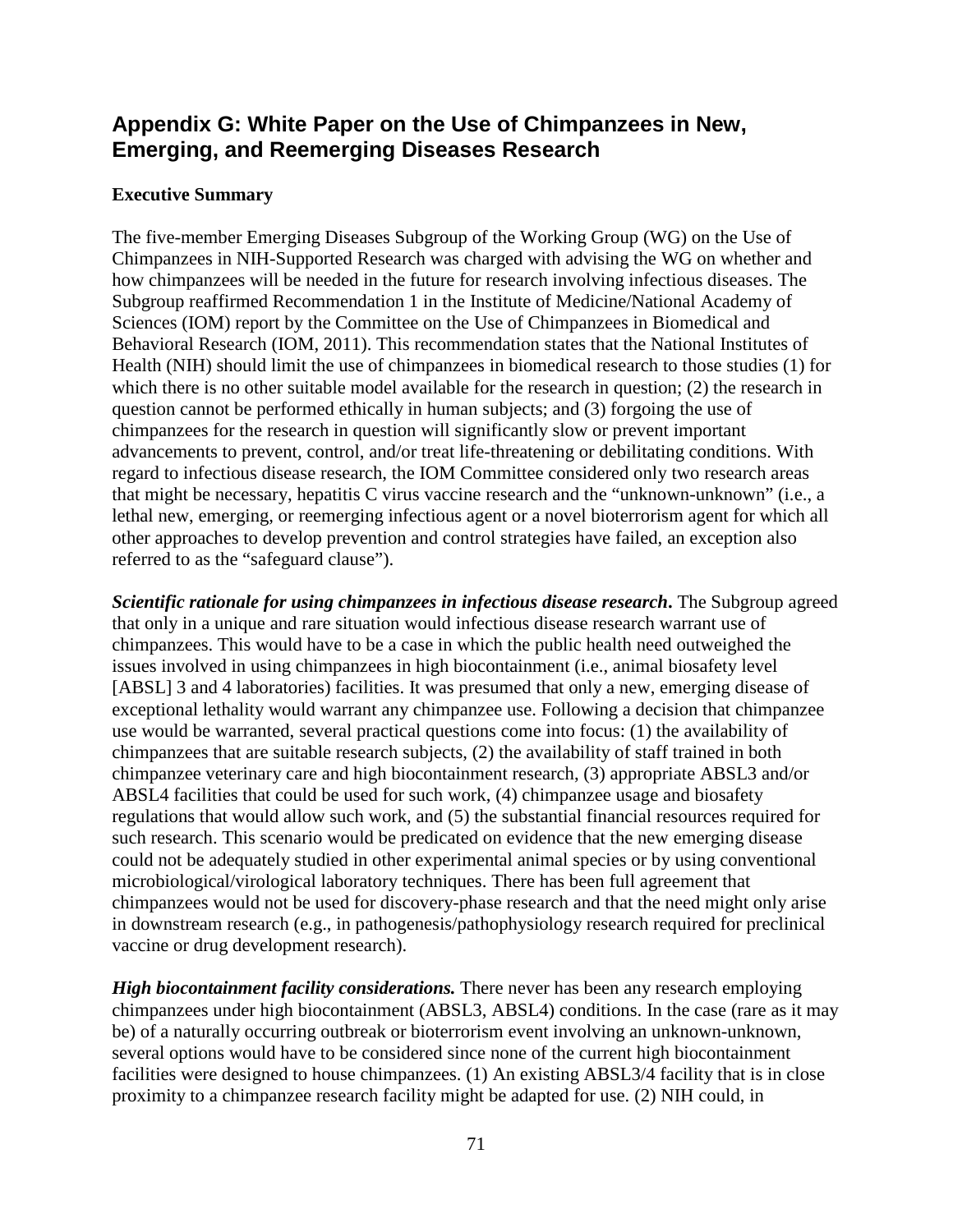partnership with a federal ABSL4 facility, build modifications so as to house chimpanzees. This would be most feasible if the federal facility were still in a planning phase at the time of the decision. The Subgroup was only aware of one such facility, the new U.S. Army Medical Research Institute for Infectious Diseases (USAMRIID) BSL4 facility at Fort Detrick, Maryland. (3) NIH could build a new ABSL4 facility specifically designed to house chimpanzees. Since all high biocontainment facilities are designed around the number and size of animals that are to be housed, this option would yield the best facility. This is by far the most expensive option, as BSL4 construction costs are currently estimated to be approximately \$6,100 per net square foot, and annual operating costs are 16% of construction costs. Maintaining unused laboratory facilities is impractical and cost-prohibitive, so this option would have to include plans for alternative interim use of the chimpanzee laboratory. (4) NIH could choose to take no action, given that the need to use chimpanzees in high biocontainment facilities is very unlikely.

*Availability of research chimpanzees***.** Clearly, options 1–3 above assume that research chimpanzees would be available at the time of a national emergency. There are no active breeding programs at any of the five U.S. national chimpanzee research facilities. Decisions made regarding the need for chimpanzees for the described purposes would determine whether or not there will be chimpanzees available for use in timely fashion, should the need arise. If the recommendations of the IOM Committee are accepted in full, in the near future, all invasive medical research using chimpanzees supported by NIH funds would end, with the two exceptions already cited. This would bring the United States into a consistent regulatory framework with the European Union and other countries. Hence, it is likely that there would not be any research animals in reserve, even in the case of a national emergency in which the "safeguard clause" would allow the use of chimpanzees

## **Overview of Activities and Conclusions of the IOM Committee in** *Chimpanzees in Biomedical and Behavioral Research: Assessing the Necessity* **Regarding Emerging Diseases**

When a new or emerging infectious disease is suspected, a complex continuum of prevention and control activities may be called into action, but, given financial and resource constraints, decisions must be made and priorities set. The full continuum (sometimes called the "discoveryto-control continuum") comprises many activities and resources, which may be divided into investigative and interventional (or translational) phases (Murphy, 1998)*.* NIH's role, through its intramural and extramural programs in this discovery-to-control continuum, typically begins immediately after a novel dangerous pathogen has been identified, but this is a complex subject with many variables. The sequence of events is typically as follows: (1) identify the pathogen, usually by genomic sequencing, to determine if it is new or related to any known pathogen; (2) determine whether existing knowledge from a known pathogen can be bridged to the new pathogen; (3) use sequence data to develop diagnostic tools; (4) isolate the pathogen and undertake in vitro studies; (5) undertake modeling studies in parallel with non-chimpanzee animal studies; and (6) determine if animal models are needed to study pathogenesis or develop drugs and vaccines, and ensure that the model recapitulates the disease observed in humans.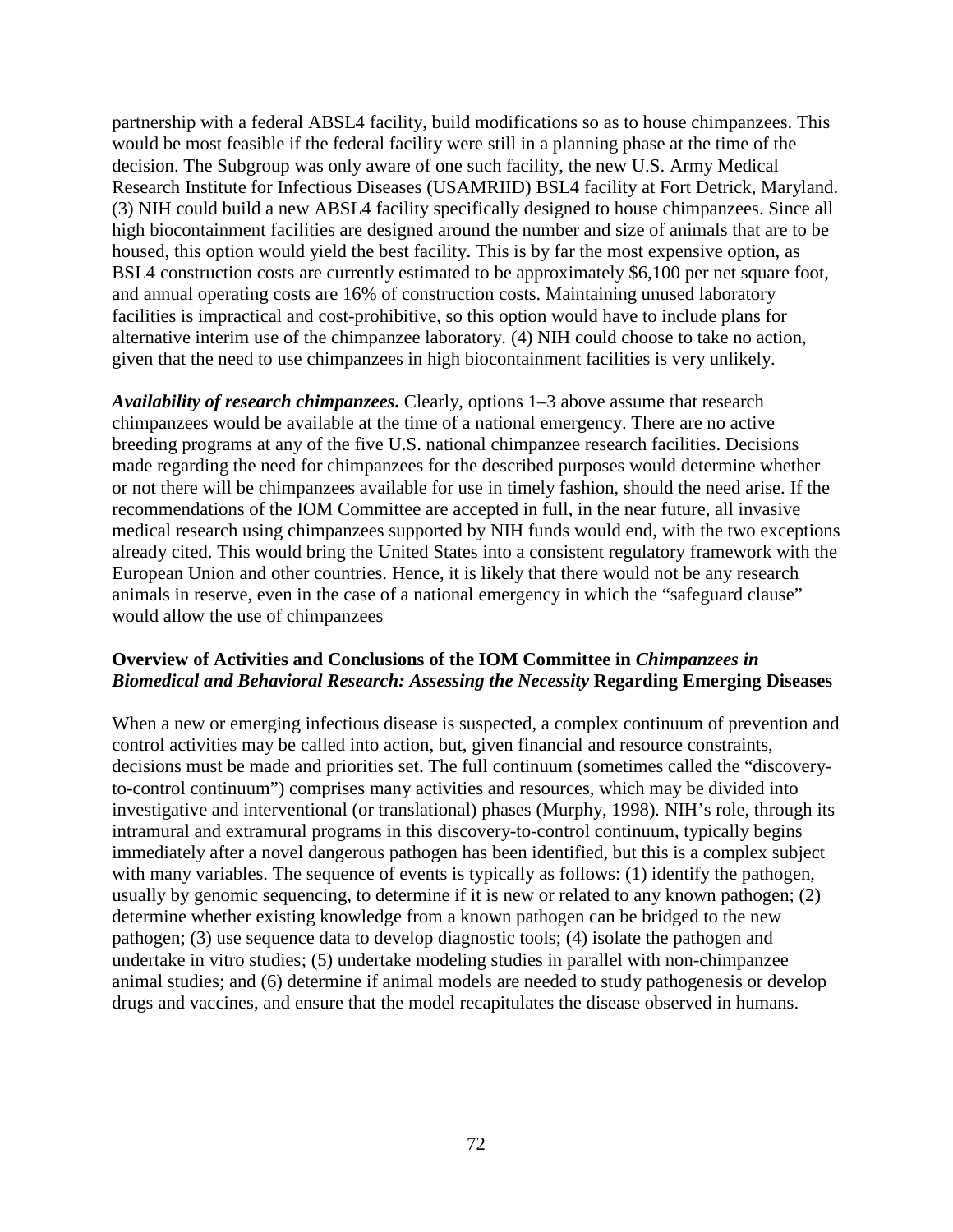Three guiding principles were developed by the IOM Committee on the Use of Chimpanzees in Biomedical and Behavioral Research:

- 1. The knowledge gained must be necessary to advance the public's health.
- 2. There must be no other research model by which the knowledge could be obtained, and the research cannot be ethically performed on human subjects.
- 3. The animals used in the proposed research must be maintained either in ethologically appropriate physical and social environments or in natural habitats. (It was understood in general that high biocontainment research is not "ethologically appropriate.")

The scientific rationale for using chimpanzees in infectious disease research was discussed at length by the IOM Committee. It is recognized that chimpanzees do not play a role in discoveryphase infectious disease research. There are several reasons for this: (1) over the years, chimpanzees have proven to be quite resistant to many pathogens, whereas in discovery research, the need is for animal models that are relatively susceptible to infection with the infectious agent of concern; (2) there is an early need to use large numbers of susceptible animals to measure many variables quantitatively; and (3) we have high confidence in modern molecular biological technologies for agent discovery and initial agent characterization. If chimpanzees are needed for research with an unknown-unknown, it would be in later-stage investigations of the disease outbreak, such as for pathogenesis research during vaccine/drug preclinical development. The likelihood of needing chimpanzees for research on an unknown-unknown is unknown but presumed to be very low since in all of the zoonoses identified to date, a suitable animal model other than a chimpanzee has been identified.

In general, the mantra for dealing with new, emerging, or reemerging infectious diseases is "we cannot predict, but we can prepare" (Nancy Cox, Director of the World Health Organization's World Reference Center for Influenza at the Centers for Disease Control and Prevention [CDC], personal communication to Frederick A. Murphy). Seventy-five percent of human pathogens have been zoonotic, and 9 out of 10 naturally acquired diseases in the last 20 years have been zoonotic. As noted in the IOM report, *Learning from SARS: Preparing for the Next Disease Outbreak* (Knobler et al., 2004), we must anticipate the emergence of new zoonoses. The strategies for containing known zoonoses will serve as models for containing new, unknown ones. It is in this context that the need for housing chimpanzees in a high biocontainment facility must be considered. The question of where NIH falls in the universe of responsibilities to respond to any particular emerging infectious disease threat does not lend itself to a simple answer. There are lessons from how disease outbreak events have been managed historically. Indeed, NIH has played a major role in many such investigations. Today, we may say that the Department of Homeland Security deals with threat assessments, the CDC is responsible for responding in the field to emerging pathogen threats, and the Food and Drug Administration (FDA) approves vaccines and drugs for intervention. NIH's portfolio of intra- and extramural programs encompasses a wide range of activities that cut across the missions of all the other agencies; lead responsibility within the biomedical research realm; and major responsibilities extending into areas of education, training, international field research, and countermeasure development.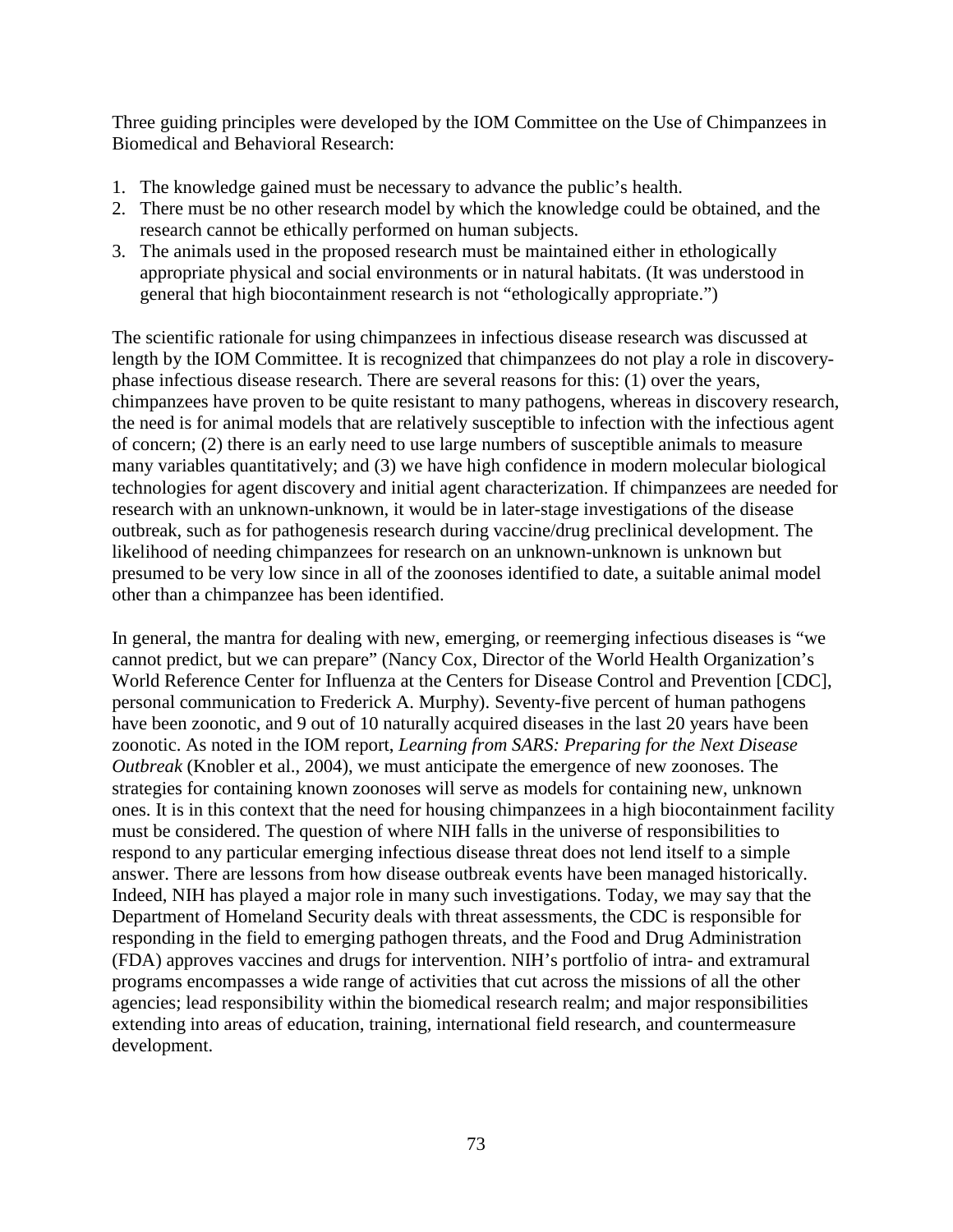If it is decided by NIH to respond to the IOM Committee's report on the use of chimpanzees in biomedical and behavioral research with the development of a new high biocontainment chimpanzee facility, perhaps, given the strategic decision to build the "National Interagency Biodefense Campus" in Frederick, Maryland, there is an opportunity for a partnership between NIH and USAMRIID to construct a common facility. Given that NIH already has its Integrated Research Facility on that campus and that the new USAMRIID facility is still in the design phase, there is a sense of practicality in this notion.

In Europe, the special situation of needing to use chimpanzees for emerging infectious disease research is covered in a "safeguard clause" in European Union regulations (Article 55 of Directive 2012/63/EU of the European Parliament and of the Council; September 22, 2010). The likelihood of needing to use this clause for dealing with a lethal disease caused by an unknownunknown pathogen is difficult to assess. Since the safeguard clause has never been employed and European Union documents do not go into exhaustive detail, it is not known if the clause could be practically implemented for short-term use (up to months), much less for longer-term research (years).

## **1. Are all emerging diseases caused by infectious agents and do all emerging infectious diseases "emerge" from animal reservoirs?**

The term "emerging disease" may refer to any disease, infectious or not, but in common usage it has been limited to infectious diseases, as first used by Joshua Lederberg and his colleagues in the seminal IOM report, *Emerging Infections: Microbial Threats to Health in the United States* Lederberg et al., 1992). Although the term might best be limited to diseases whose incidence has increased within the past two decades and to diseases that threaten to increase in the near future, in some contexts, it has been extended to all but the most endemic infectious diseases. To date, approximately 75% of emerging infectious diseases have been zoonotic in origin, and about 25% of these derive from nonhuman primate host species. The zoonotic transmission pattern involves transmission to humans from an ongoing reservoir life cycle in animals or arthropods without the permanent establishment of an independent life cycle in humans. It is useful to distinguish this pattern from "species jumping" transmission (i.e., host range extension) where initial transmission to humans is from a reservoir life cycle in animals, followed by the establishment of a new life cycle in humans that no longer involves an animal reservoir.

It is impossible to predict how often an "emergence" event will take place and whether or not it would involve chimpanzees. Many human pathogens originated in animals (e.g., measles virus, influenza viruses). Products of animal origin may also serve as sources for zoonotic or speciesjumping pathogens. Many animal species have been involved in the emergence of human infectious diseases. Wild (e.g., bats, rodents) as well as domestic (e.g., horses, cats) and food (e.g., poultry, cattle) animals have been implicated.

Both NIH and CDC have lists of "priority emerging pathogens" that are periodically reviewed and are subject to revision in conjunction with federal partners. The role of the National Institute of Allergy and Infectious Diseases (NIAID) is to conduct and support research designed to learn as much as possible about new or emerging infectious agents and the infections they cause in order to develop tools for identification, diagnosis, treatment, prevention, and control of such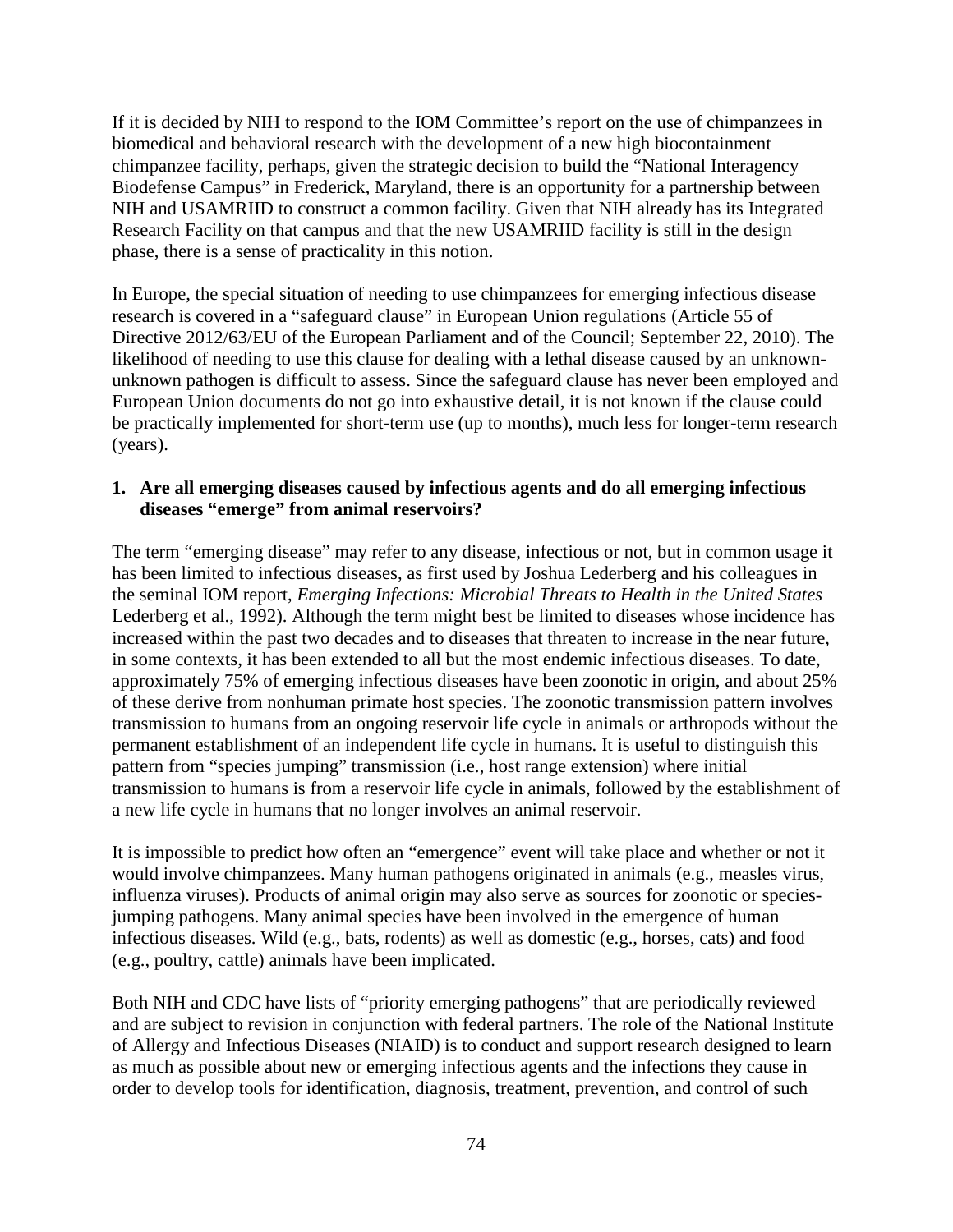pathogens. In recent years, NIAID has moved toward a broad-spectrum approach for translational research to advance each of these areas; this research often incorporates sophisticated genomic and proteomic technologies, including novel animal model technologies.

# **2. Would chimpanzees be expected to be an animal reservoir for human infectious disease?**

Possibly. Chimpanzees are infected with many bacterial, viral, fungal, and parasitic agents that may be transmitted to humans. Fifty-two infectious agents of humans have been identified in chimpanzees according to the Global Mammal Parasite Database (17 protozoa, 13 helminths, 16 viruses, 5 bacteria, and 1 fungus; Cooper et al., 2012), but there are other examples suggesting that the database is not yet complete. Two important considerations are the possibility of transmission of infectious agents to humans via the bush-meat trade in Africa and the proven transmission of nonhuman primate viruses to staff in primate centers.

The most notable example of viral host species jumping is the SIVcpz virus that moved from chimpanzees to humans to become HIV-1. There are several other examples of transmission of pathogens from chimpanzees to humans, including monkeypox (BSL3), Ebola virus (BSL4), and several respiratory pathogens. Significantly, chimpanzees have not been directly exposed to highly virulent infectious pathogens for the development of drugs and vaccines, even in the case of Ebola and monkeypox viruses; rather, smaller animal models have been used.

# **3. What is possibility of a human pathogen "jumping" to chimpanzees, and could such a pathogen then jump back to humans in a more virulent form?**

There is evidence for human pathogens jumping to chimpanzees. However, the evidence that infectious diseases in chimpanzees can jump to humans makes this an important question. A respiratory disease, suspected of having been transmitted by humans to wild chimpanzees in the Tai National Park in the Côte d'Ivoire, involved endangered chimpanzee populations, which have suffered dramatic population declines from pathogens shared with humans, including respiratory syncytial virus and human metapneumovirus (Köndgen et al., 2008). In another study examining serum from 14 captive chimpanzees in Japanese primate research institutes, antibodies against 29 of 61 human pathogens tested were detected at high or low prevalence in the chimpanzees (Kooriyama et al., 2013). Drug-resistant human *Staphylococcus aureus* has been detected in sanctuary-housed chimpanzees and among veterinarians working in the sanctuaries (Schaumburg et al*.*, 2012). Data from a longitudinal analysis of measles antibody responses in 45 non-human primate care workers for a period of up to 26 years (Amanna et al., 2007) demonstrated that virus jumping does occur. All of the subjects worked at the Oregon National Primate Research Center. There were spikes in antibody titers in four samples from 1999 during an outbreak due to a primate paramyxovirus in the nonhuman primate colony. The antibody spikes identified in these four human subjects appear to represent uncharacterized simian paramyxovirus infections that cross-reacted with measles antigens in the serological assays. Fortunately, the infections were inapparent and there was no indication of human-to-human spread. This is not the first time that viruses have spread from nonhuman primates to humans; there are a number of cases in which this has happened in the past. For example, in 1966, there were outbreaks of tanapox virus that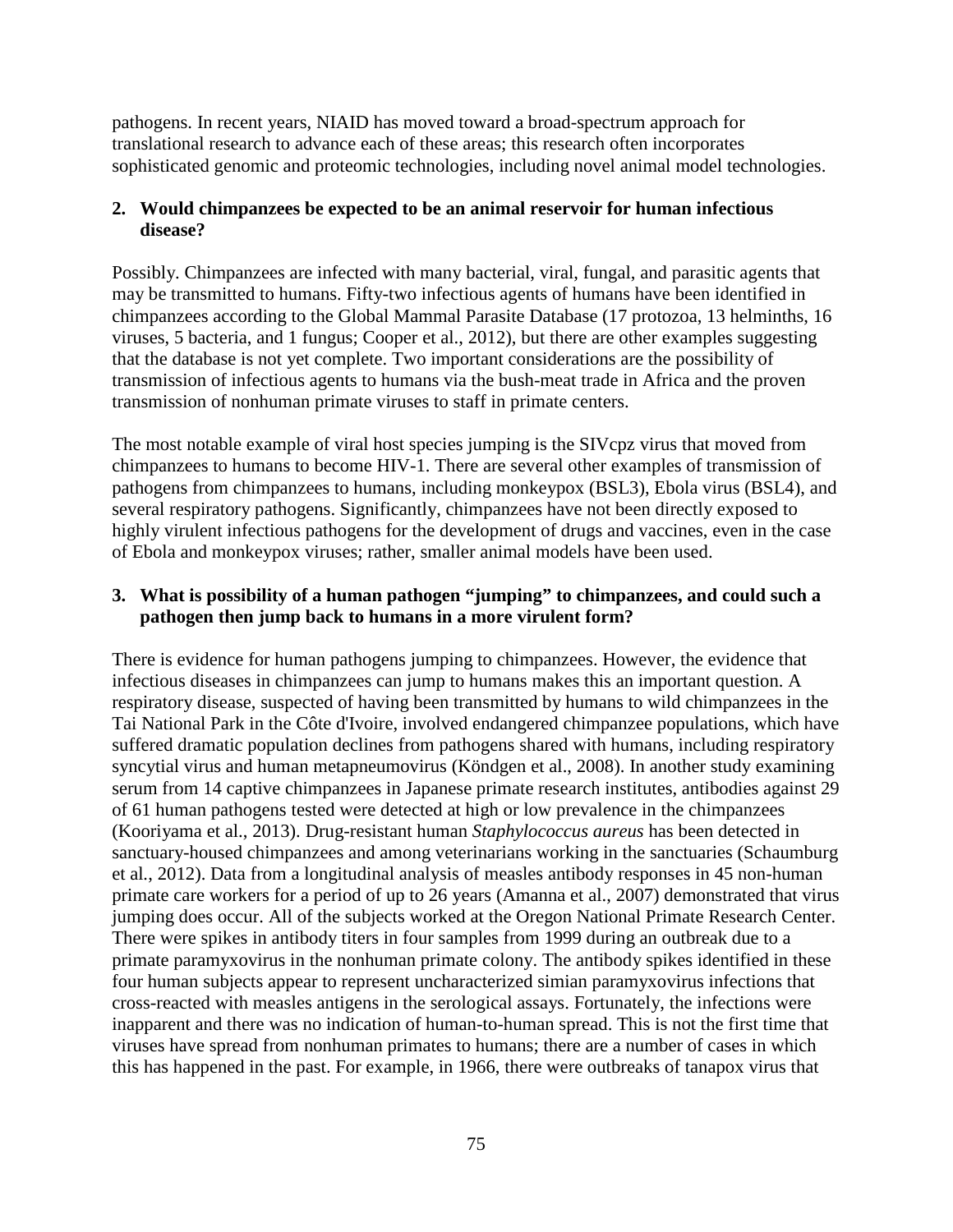occurred in three primate centers in the United States, and some animal handlers were infected through skin abrasions (Downie and Espana, 1972).

# **4. Can you predict how often an "emergence" event would take place?**

No. We cannot predict how often an emerging infectious disease episode might occur. We never have done so in the past, and it is unlikely we would in the future, even with modern methods. We should expect the unexpected and be prepared. Modeling studies are now being used to assess emergence, and evolutionary biologists are using phylogenetic host specificity to help us understand why some parasites or microbes are shared among primates (Cooper et al*.,* 2012). The idea of "pathogen flow" from humans to monkeys, and possibly from monkey to monkey, including wild apes, is being considered and investigated (Nunn and Hare, 2012). Whether such "flow" might result in a future emerging infectious disease event, as humans continue to encroach on wildlife habitats, remains to be seen. "Hotspot" maps can be generated to show the evolutionary relationship between pathogen sharing and divergence time between primate species; these maps highlight regions where the risk of disease transfer between wild primates and from wild primates to humans is greatest (Pedersen and Davies, 2009). The authors suggest Central Africa and Amazonia as potential future hotspots for cross-species transmission events between wild primates, due to the presence of diverse, closely related primate species. In addition, hotspots for host shifts to humans are most likely in the forests of Central and West Africa, where humans come into frequent contact with wild primates. It has been suggested that these areas are also most likely to sustain a novel epidemic due to their rapidly growing human populations. However, such studies also have critics, who contend that they lack geographic precision, at least at present.

The rise in ecotourism is also providing environments for increased interactions among humans and wildlife. At present, we have little evidence regarding the potential importance of this trend. The response to an episode of disease stemming from ecotourism may well be driven by severe morbidity and mortality rates, given the high cost of surveillance and control strategies.

History has shown that it is likely that some emerging disease or biodefense threats will be unexpected and caused by a new or emerging pathogen. Current modeling efforts are skewed toward predicting outbreaks of known pathogens and are not very good at predicting events caused by an unknown-unknown infectious agent. As stated above, no emerging disease threat has ever been accurately predicted.

# **5. How would chimpanzees be used in an emerging disease scenario?**

Small animal models (i.e., mice, rats, hamsters, guinea pigs, rabbits, and nonhuman primates) would normally be tested first, and then research might potentially move to nontraditional laboratory animals, such as ferrets or livestock, depending on the source or circumstances of the outbreak. Priorities for using different animal host species would likely be identified based on analogies to similar pathogens that have been studied in the past. For example, an emerging disease episode caused by a new orthopoxvirus would likely call for experiments in small rodents, rabbits, or macaques. Unless the episode involved direct chimpanzee-to-human spread, it is unlikely that chimpanzees would even be considered. The exception might be an emerging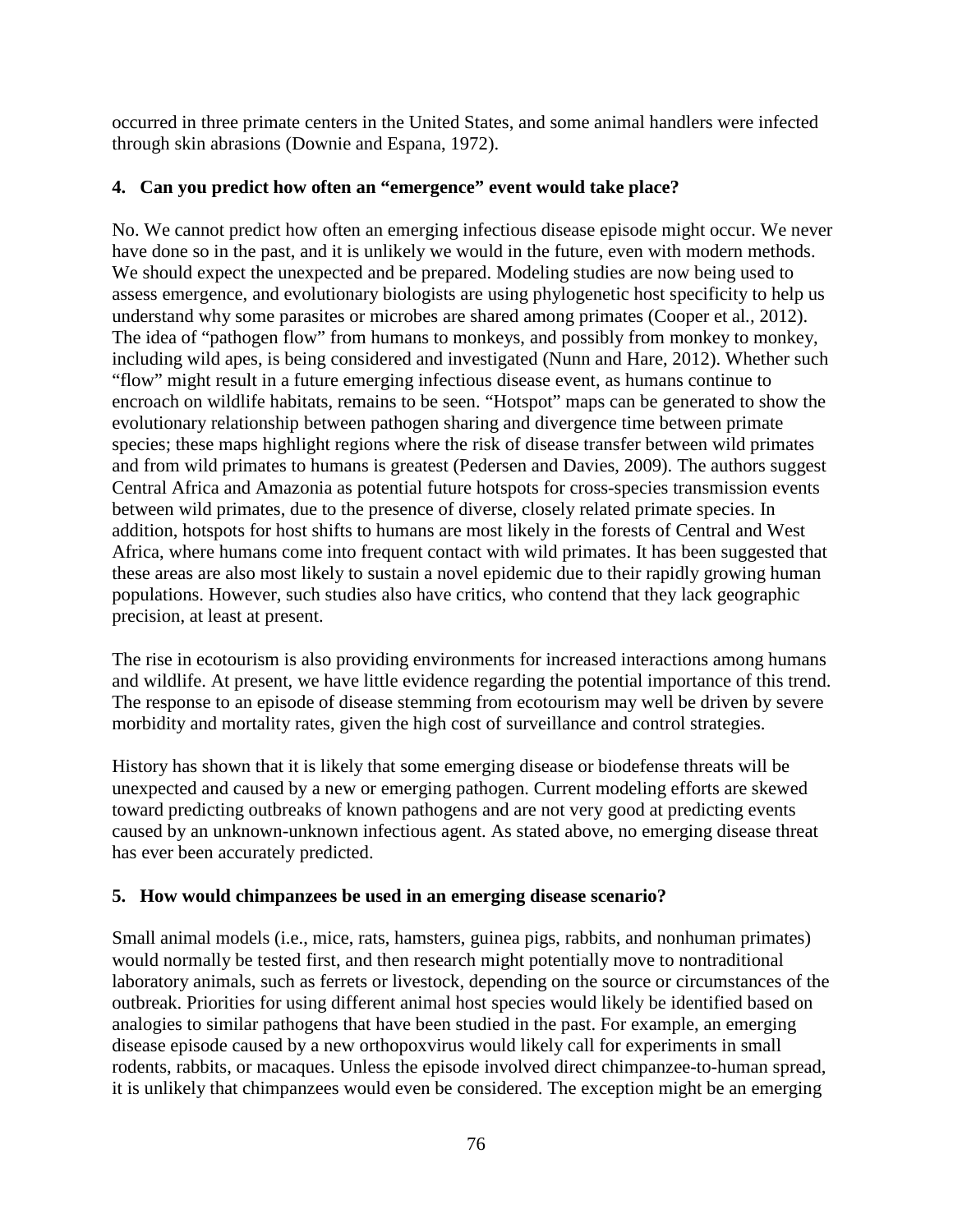disease in wild chimpanzees that threatened the survival of the species in the wild; planning for such an intervention is ongoing in West Africa.

Chimpanzees are our closest biological relative among the nonhuman primates, and they share a close evolutionary and physiological relationship. In the past, this was the basis for rationalizing that chimpanzees must be valuable models for human diseases. For example, it was thought that the ability to infect chimpanzees with HIV-1 might be critical for developing an understanding of the basic biology of the disease and for drug and vaccine development. The same was also true for hepatitis B and C, again in the context of the era. However, after testimony from many experts, the IOM Committee concluded that with the exception of hepatitis C vaccine research, advances in medical science and technologies have obviated the need for chimpanzee research. As stated above, the other exception is the unknown-unknown, and the Emerging Diseases Subgroup concurred with this conclusion, again based on unpredictable practicality of usefulness and not on the genetic and physiologic relationship between humans and chimpanzees.

## **6. How many animals of what sex and age would be needed for infectious disease research in chimpanzees under high biocontainment conditions?**

Most emerging infectious diseases of clinical relevance infect both males and females equally, so either sex of animals could likely be used. The age range called for would depend on susceptibility and would be model specific. In humans, an inverse bell curve exists for most viruses (flu, measles, varicella zoster virus, smallpox, etc.), with the very young and the elderly being more susceptible than young adults.

The number of animals needed would depend on the frequency with which a disease causes pathology or clinical presentation of interest such as rash, fever, illness, death, etc. For example, yellow fever virus has a high mortality rate (up to 20% in humans and up to 100% in rhesus macaques), whereas other closely related flaviviruses, such as dengue viruses, have a mortality rate of approximately 0.1% in humans and are not typically lethal in macaques. In the latter example, a different measure of infection is needed (such as immunological host response measures), and still, because of individual variation, large numbers of monkeys are often needed to provide statistically significant data. In a 1973 study that has been widely accepted in developing a working immunological correlate for protective immunity following yellow fever vaccination, 68 monkeys were required (Mason et al., 1973). In another study confirming that neutralizing antibody is both necessary and sufficient for protective immunity against lethal monkeypox infection, 23 monkeys were used (Edghill-Smith et al., 2005). These examples serve to demonstrate that large numbers of chimpanzees might be needed for any study, especially a study of the immunological response, such as a vaccine efficacy study.

In conclusion, there is no set number of animals that would be required for a definitive study; it really depends on the model's purpose, but many experiments in animal models are only valuable when a rather large number of animals is employed.

# **7. What is the timeframe for responding to an emerging disease?**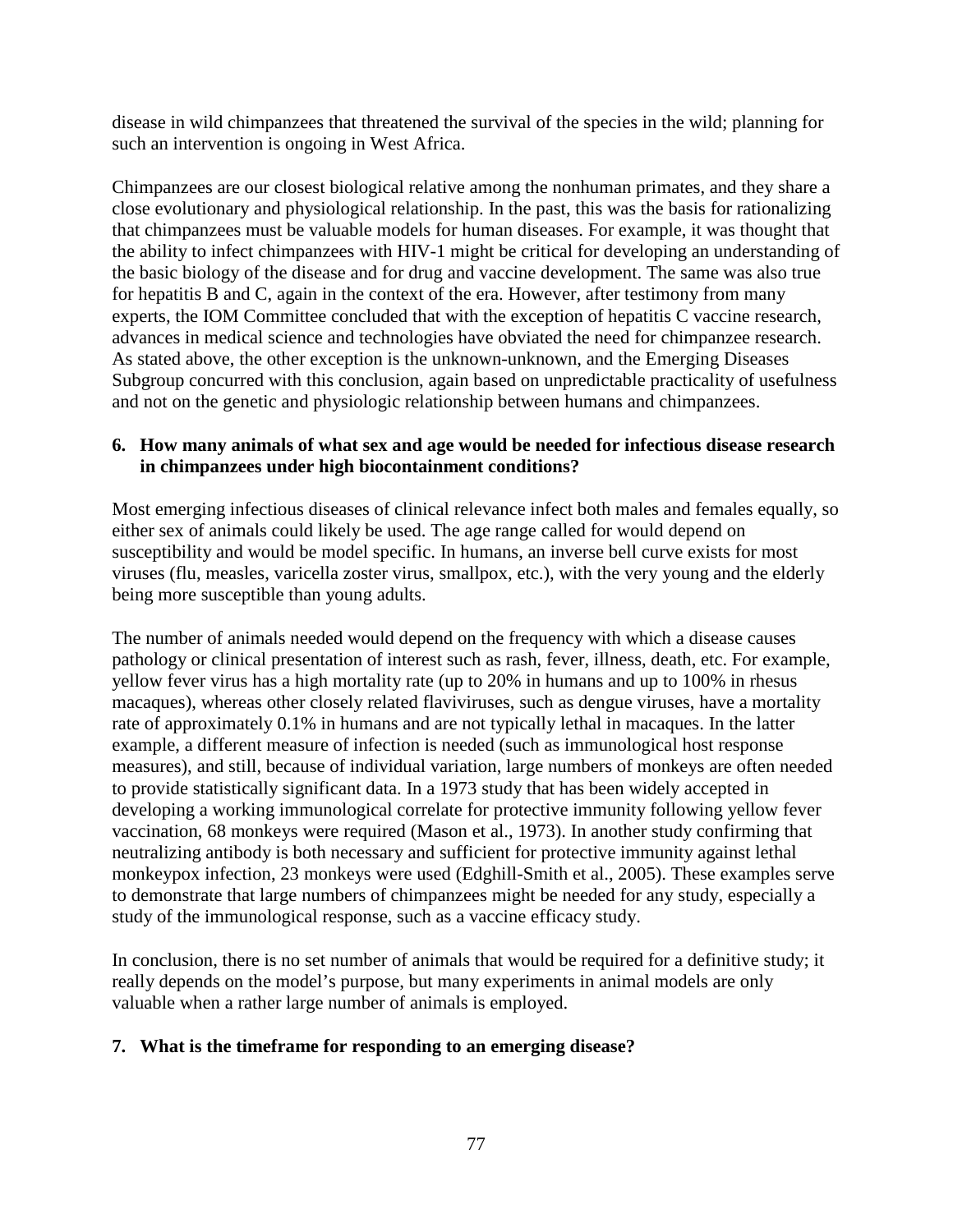If all other animal models fail and a decision is made that chimpanzees are needed to resolve key issues in dealing with a deadly new or emerging infectious disease, the call would be for urgent, immediate use. As time passes and ongoing research indicates a need for chimpanzee use, events may rapidly escalate, leading to a timeframe that can only be met by having all resources, facilities, animals, and personnel at the ready. This reality and the dilemma it presents are explained in more detail elsewhere in this document.

## **8. Is there a need for a chimpanzee model for emerging diseases or would other models suffice or be at least as good?**

There are many animal models that are used to study emerging infectious diseases, with rodents (mice, rats, hamsters, guinea pigs) being most commonly used. Examples of non-standard small animals include deer mice, prairie dogs, gerbils, and many others. Today, genetically deficient mice (e.g., SCID, AG129, STAT1 KO) and genetically modified mice (e.g., humanized mice) play an ever-increasing role. Nonhuman, non-chimpanzee primates that are used in research include macaques (e.g., cynomolgus, rhesus, Japanese) and other African, Asian, and South American monkey species. Each species differs in susceptibility to different infectious agents (e.g., simian varicella virus, simian immunodeficiency virus). One would have to decide where chimpanzees fit into the overall project and at what point they would be used. For pathogenesis models, it may be possible to make analogies with human autopsy data.

New animal models are being developed continually. There has been a shift away from traditional models and toward models employing highly manipulated animals. Nevertheless, pathogenesis studies still require animal models. Persistent, chronic, and recrudescent diseases pose unique challenges and require even more sophisticated manipulations of animals as models.

For rare but serious diseases, product-driven studies may need to consider the FDA Animal Rule. This greatly raises the expectations for the applicability of animal model studies and would raise expectations about the true value of data from chimpanzee experiments. For example, the combination of animal and strain of pathogen used would likely be selected so that lethality occurred in untreated animals but not in treated animals. If a decision were made to use chimpanzees, it might be necessary to use staged experiments with smaller numbers of animals per study along with data accumulated from multiple studies. Whether the FDA Animal Rule would accommodate this is unknown.

## **9. Are other animal models in development that would change the potential need in 5 years, 10 years, or beyond?**

Yes, there will always be new models, and they may be developed by testing different pathogens in different species of hosts, as mentioned previously. Mouse models will be developed based on genetic crossing or genetic engineering that will provide new potential for allowing pathogen replication and pathogenesis. Examples of these new strains include knock-in mice with human receptors for specific viruses, knock-out mice with higher susceptibility to infection, humanized mice, and xenotransplanted mice as well as any number of combinations derived by breeding different genetically altered mice. In addition, new non-human primate models and other nonmurine animal models are being developed.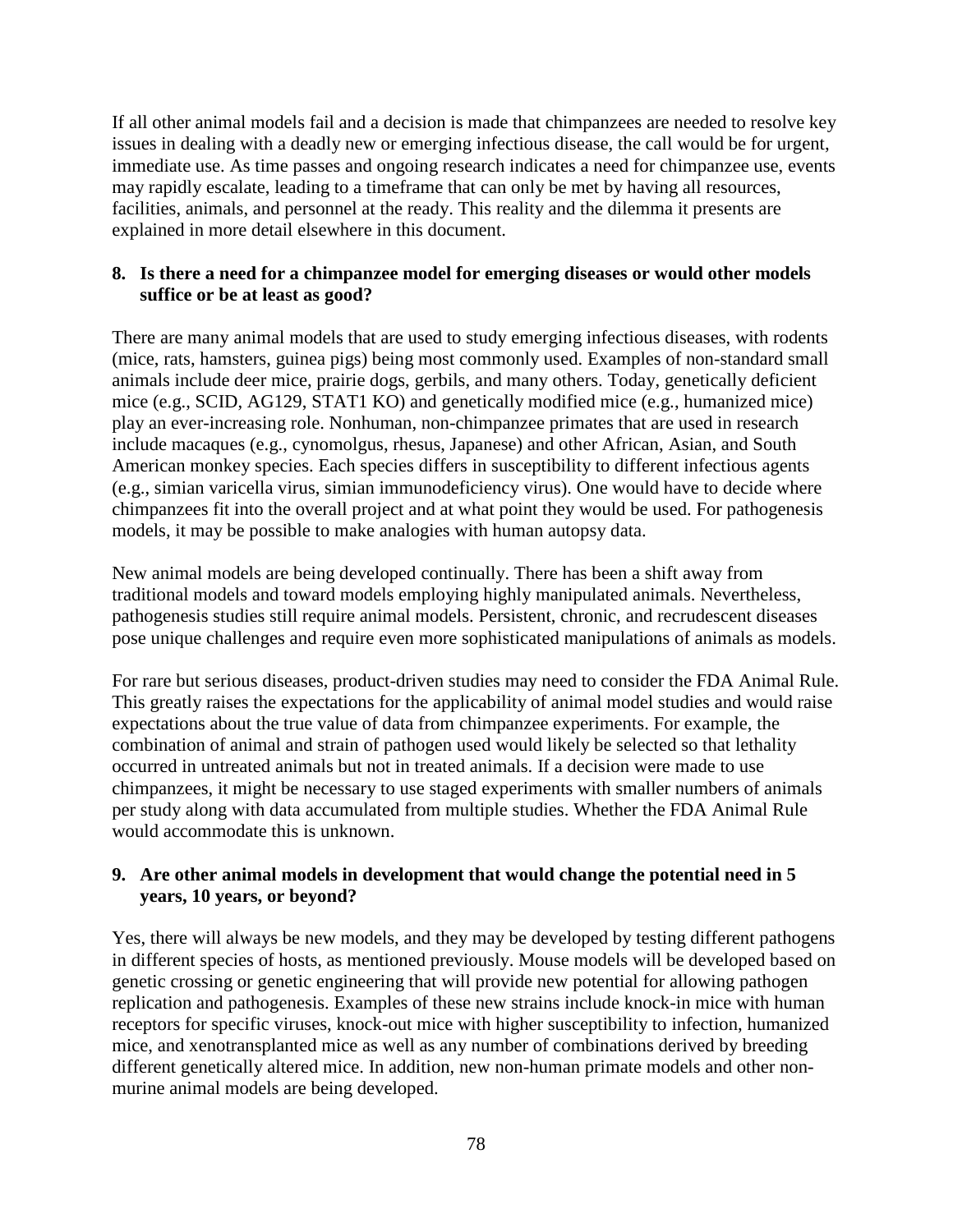# **10. Could animals be retrieved from a sanctuary or must they be ready for immediate use in a research facility?**

No. Chimpanzees for future infectious disease research would have to be held in research facilities that can provide optimal veterinary care and behavioral training to support research activities.

It should be noted that Chimp Haven (Keithville, Louisiana) is the only NIH-supported sanctuary. The Chimpanzee Health Improvement Maintenance and Protection Act of 2000 [PL 106-551 (HR 3514)] originally specified that animals could be returned to research in case of a health crisis, but in 2007, the Chimp Haven is Home Act [PL 110-170 (S 1619)] was passed and prohibits chimpanzees retired from medical research to be returned to laboratories. Even if the prohibition against the removal of chimpanzees from the sanctuary were eliminated, there would be factors to consider when returning chimpanzees from sanctuary populations to active research. First, research animals must be very well characterized in terms of health histories and current physiological status. It would need to be verified that the chimpanzees brought from sanctuaries are routinely characterized for health-related characteristics as they are in research facilities.

Secondly, the chimpanzees in sanctuaries would need to be trained in routine research-related procedures as they are in research facilities. The chimpanzees maintained in research facilities are subjected to daily training, so they cooperate with routine research-related procedures. Training in research-related procedures includes sedation, oral and injectable dosing, and presentation of body parts for examination. Chimpanzees are also trained for urine donation and transfer between indoor and outdoor enclosures. This training minimizes the stress associated with participation in studies and maximizes the quality of research data generated from the animals. Training also maximizes the safety of routine research procedures both for the chimpanzees and their human caretakers.

There are arguable advantages to maintaining chimpanzees for future research needs at research facilities, if such a decision is made. Because they are already on site, the chimpanzees are immediately available for research and are not subjected to trauma associated with removal from one facility, transportation to a new facility, and integration into a new facility. Furthermore, chimpanzees in research facilities are fully characterized for research, facilitating their selection for research protocols. Finally, and very importantly, research chimpanzees are accustomed to animal care staff, research staff, and standard research procedures.

# **11. Could a research facility in the United States undertake studies with chimpanzees under high biocontainment (ABSL3 and/or ABSL4) conditions?**

# a. Veterinary Perspective

To date, no research involving chimpanzees in high biocontainment conditions has ever been done in the United States. If such studies were undertaken in a high biocontainment facility, a minimum of 8 weeks would be required to get standard operating procedures in place for the care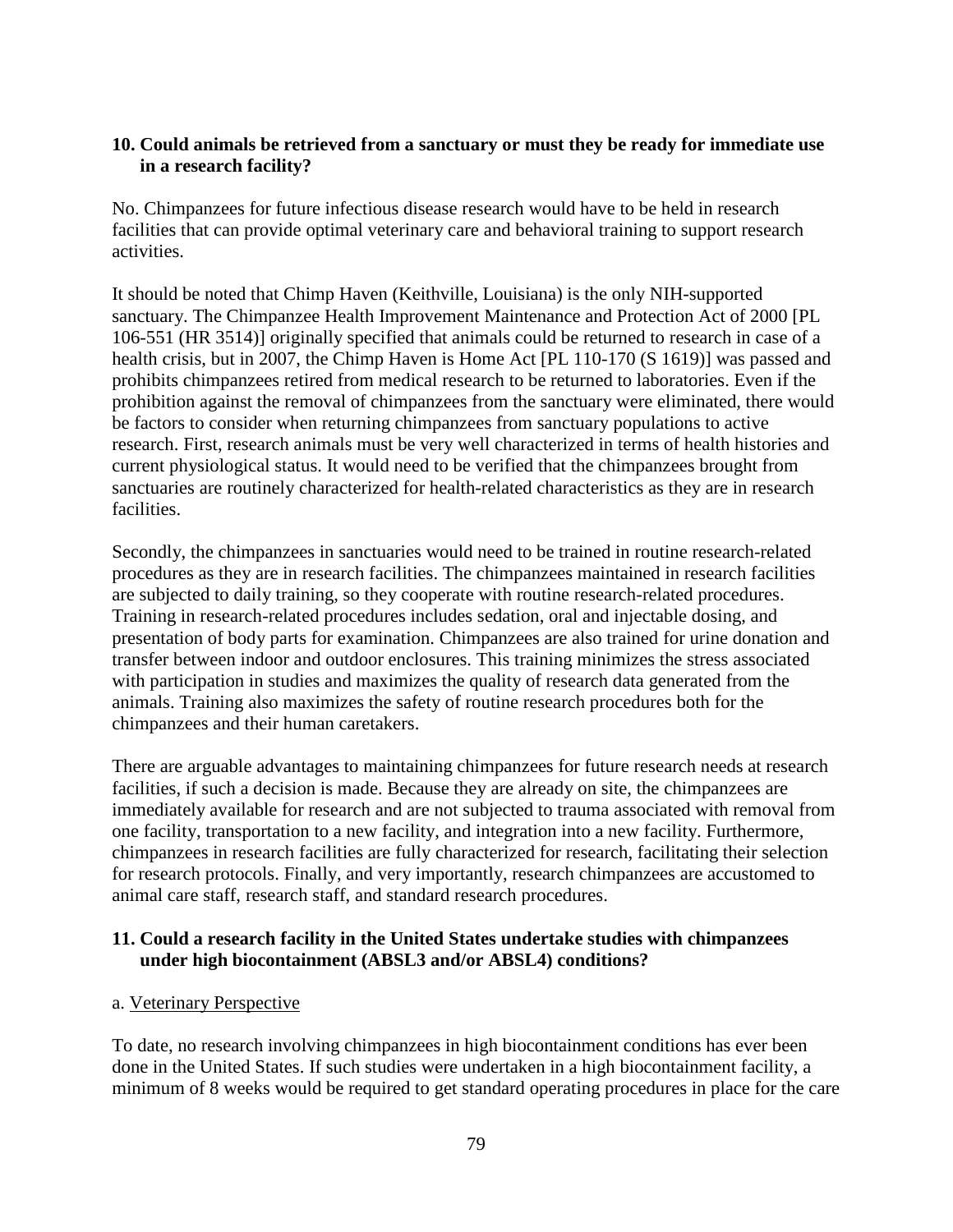and use of chimpanzees in high biocontainment conditions. If chimpanzees were being transported from another facility, there could be an additional 30-day minimum quarantine period. Animals would also need to be acclimated and psychologically evaluated before being put into high biocontainment facilities.

If chimpanzees were to be used in any research on an unknown-unknown or a unique bioterrorism threat agent, proactive laboratory assessment of "background flora" (i.e., infectious agents endemically or episodically present in chimpanzees) would be necessary, and this would require additional resources. In the past, these issues have plagued nonhuman primate research, but these important considerations have often been ignored by the scientific community. In contrast, laboratory mice are tested regularly for all known murine viruses and microbes to insure that they are "pathogen free."

#### b. Biocontainment Perspective

None of the high biocontainment facilities that currently exist in the United States were designed for use with chimpanzees. The design process for high biocontainment facilities includes a user scientific committee to review the appropriate animal models that will be used in the facility, instrumentation needed, decontamination systems that will be used, and other similar considerations. There is also input from the peer-review process, in which the size and numbers of animals to be used are set historically for the design of the building. There are also numerous safety and security regulations from national bodies.

Recent design processes for high biocontainment laboratories operated by NIH, the Department of Homeland Security, and the Department of Defense established the maximum weight of primates that could be used as 8 to 10 kilograms, appropriate for the upper size of an adult rhesus macaque. It was noted that a chimpanzee at birth weighs approximately 2 kilograms, an adult female weighs approximately 30 to 40 kilograms, and a full-sized adult male can weigh up to 150 kilograms. Large animals require larger caging (at least 25.2 square feet for animals over 10 kilograms); this requirement can be overruled by attending veterinarians and the Institutional Animal Care and Use Committee if there is a critical emergency. The maximum size of the animal rooms within the current ABSL3 and ABSL4 biocontainment facilities is approximately 300 square feet. These configurations also determined the size of all the supporting scientific and biocontainment equipment (including caging) that is/will be used in the facilities (e.g., imaging equipment for a 10-kilogram animal). One also has to be sensitive to the fact that if chimpanzees are brought into an existing high biocontainment facility, all other studies would likely cease, including critical experiments already in progress.

## **12. What facilities would be needed to undertake studies with chimpanzees under high biocontainment conditions?**

Decisions made regarding the size and number of animals that will be housed in a biocontainment facility affect both biocontainment and scientific considerations. From a biocontainment design perspective, the sizes of the rooms and numbers of animals that will be used determine the barrier decontamination capabilities of the facility (i.e., autoclaves, passthrough fumigation chambers, dunk tanks); breathing air capacities in the BSL4 suites; heating,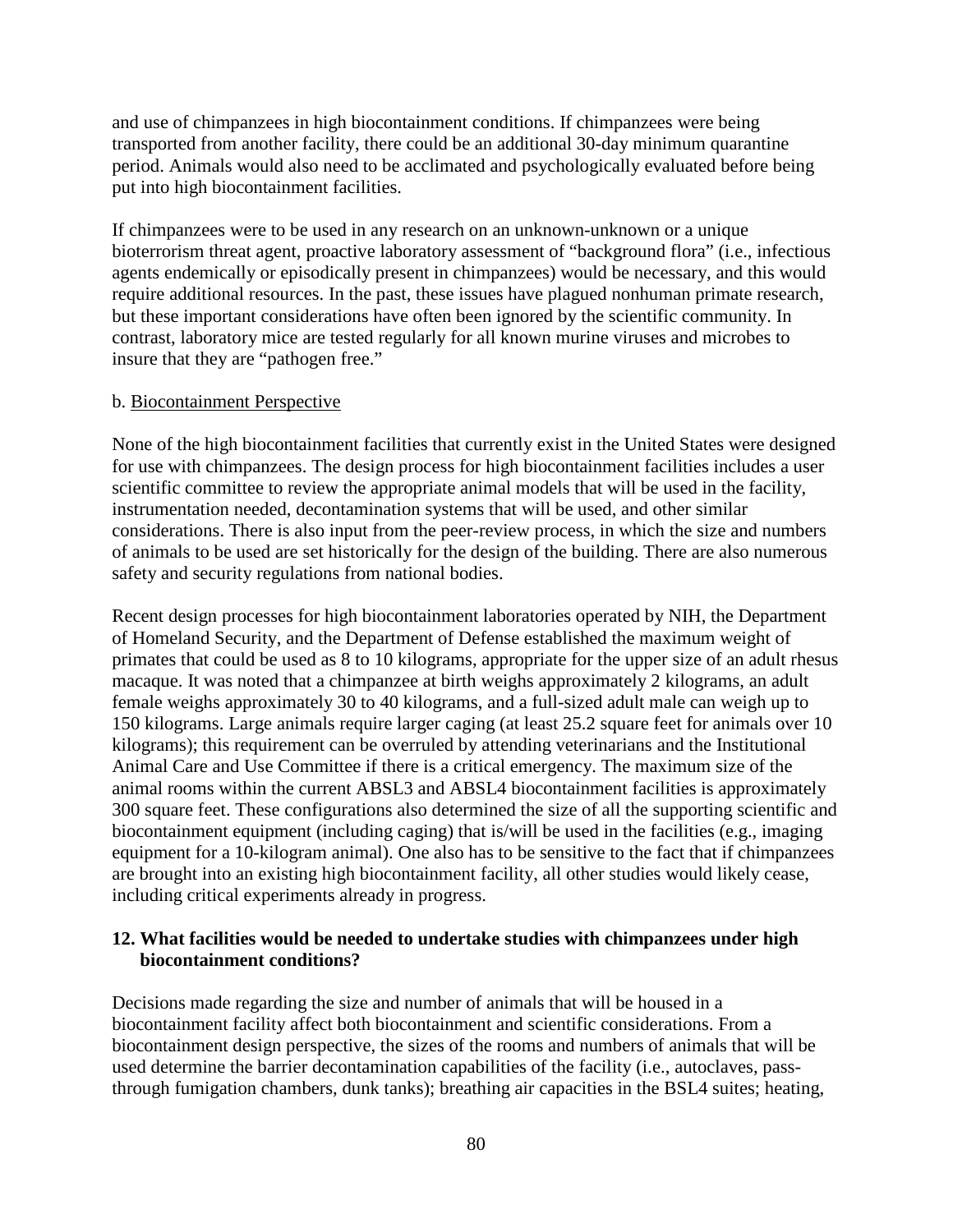ventilation, and air conditioning capabilities in the BSL3 and BSL4 facilities; effluent and carcass disposal systems and procedures; and animal watering systems. The size and number of animals also determines the size of imaging equipment (MRI, PET scanner), aerobiology equipment, and Class III aerobiology isolation equipment; the size and equipment in the necropsy, procedure, and surgical suites; storage capabilities; and the dimensions and design of animal caging.

ABSL3 facilities intended to house chimpanzees should be designed at a minimum to comply with the standards set forth in the U.S. Department of Agriculture ARS-242.1 manual (U.S. Department of Agriculture, 2012). These standards provide the necessary personnel and environmental protection required for BSL3 agents on NIAID's List of Emerging and Reemerging Diseases, which includes Category A, B, or C priority pathogens. ABSL4 facilities should have similar designs to the facilities currently available in the world for the support of agricultural programs. The facilities in Winnipeg (Canada), Gelong (Australia), and Madrid (Spain) have large-animal rooms, but these rooms are small and are not suitable for chimpanzee work. All of the barrier support in these facilities is designed for livestock, and carcass/waste disposal systems are robust enough to handle animals the size of chimpanzees. ABSL4 facilities are purpose built, and one cannot upgrade an ABSL3 facility to create a ABSL4 facility. Facilities that house chimpanzees should have holding/acclimation and quarantine facilities (that are ABSL2 certified) separate from the high biocontainment facility, which reduces costs since there are different building requirements for ABSL4 facilities. Cage storage is also a major consideration, even if collapsible caging is used. From engineering and facility perspectives, it is a significant scientific and financial venture to consider using chimpanzees in emerging infectious disease research.

In the case of an unknown-unknown pathogen, it would be difficult to distinguish between ABSL3 and ABSL4 conditions for chimpanzee experiments, so one should assume that ABSL4 containment is required.

The number of animals used per study depends on the disease; however, for an individual experiment involving four chimpanzees in high biocontainment conditions at any one time, rooms should be at least 1,000 square feet in size to accommodate the cleaning and manipulation of squeeze-back panels in the cage system. Two such independent rooms would be considered ideal, as this would enable active ABSL4 work with four animals while the next four animals were being acclimated to the ABSL4 environment. Once ready, the active room can be cleaned and decontaminated while the second group undergoes active studies. Alternatively, a separate BSL2 room within the ABSL4 facility could be used to hold the four animals waiting to go into active studies in the ABSL4 laboratory. The facility should be constructed with an independent chemical shower, suit room, body shower, and clean change area. There should be an adjoining procedure/necropsy room equipped with a biological safety cabinet, necropsy and procedure table large enough for a chimpanzee, and an autoclave large enough to process the carcasses and the panels of the collapsible caging. It should be emphasized that the above example is hypothetical as there has been no research employing chimpanzees under high biocontainment conditions and none of the current ABSL4 facilities was designed to house chimpanzees.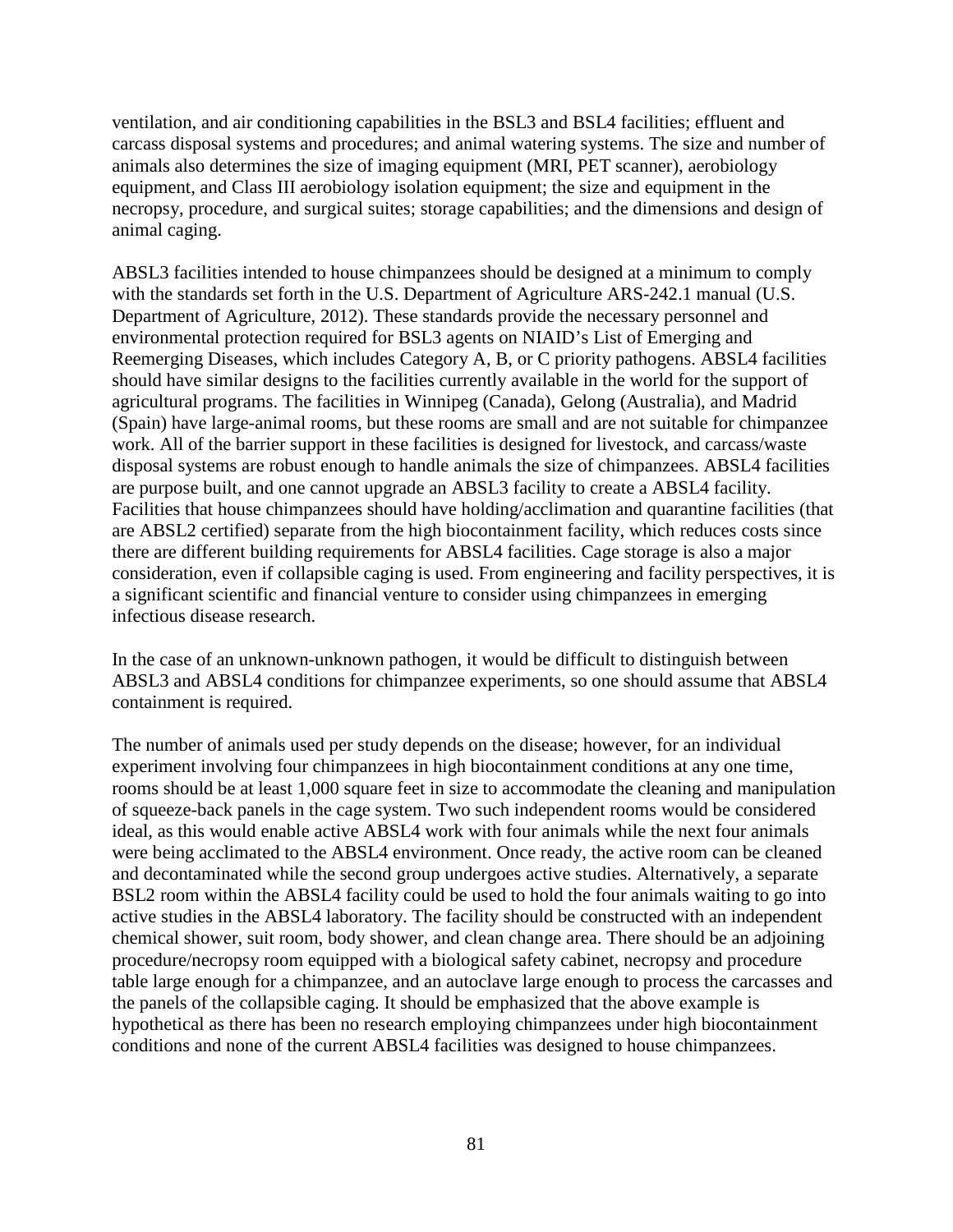## **13. Could animals be returned to a sanctuary after the studies have been completed?**

Chimpanzees could not be returned to a sanctuary given current guidelines and requirements that animals used in ABSL-3 or -4 experiments must be euthanized at study end. ABSL3 and ABSL4 nonhuman primates held in ABSL3 facilities have been repurposed and have been held for other ABSL3 experiments, but they never leave biocontainment.

There was discussion as to whether or not it would be possible to bring animals out of ABSL3 or ABSL4 housing. With appropriate markers of viral clearance (PCR and neutralizing antibody) followed by an appropriate safety period, animals could be sanitized in decontamination rooms and moved to BSL2+ containment housing for a further monitoring period. There would be major considerations for a decontamination procedure for bringing a chimpanzee out of high biocontainment housing as it would have to be validated; would only work for acute, shortduration diseases; and would have to be approved by regulatory agencies. It is considered very unlikely that the regulatory agencies would approve such protocols based on current regulations. It is more likely that other non-chimpanzee models would be available, as there are good nonhuman primate models for all known pathogens.

Taking an animal into an ABSL4 facility is considered terminal—all experiments require animal euthanasia at study end. The time an animal spends in an ABSL3 or ABSL4 facility is usually minimal because these facilities are so expensive to operate.

The Subgroup discussed whether the United States should invest in an ABSL3/4 facility for chimpanzees, given that this type of research has never done before and current high biocontainment facilities were not built to undertake chimpanzee studies. Resolution of this question would have to involve further discussion by experts and policy authorities. If a high biocontainment laboratory were to be built, plans would need to be made to maintain the facility. These laboratories are extremely expensive to run regardless of *whether they are empty or in use*. The construction costs for ABSL4 facilities are approximately \$6,100 per assignable square foot and there are additional support facilities and security facilities that add to core construction and commissioning costs. It takes a minimum of 5 years to build an ABSL4 facility from scratch. Annual maintenance costs are 16% of construction costs. Maintenance requires highly skilled mechanics and engineers.

Other facility-related issues involve (1) the equipment and staffing requirements that must be in place, (2) the funding priority for such "stand-by" research resources, (3) the costs of long-term maintenance of facilities, and (4) regulatory and oversight authority. The U.S. Department of Defense, Department of Homeland Security, and Department of Health and Human Services may be involved with chimpanzee research, but it is not at all clear which federal agencies (e.g., the CDC, NIH, USAMRIID) would be in charge of or willing to maintain stand-by facilities. Given that these agencies have different missions, consideration of which agency might provide the best leadership might depend on whether the use of chimpanzees involves pathogen discovery or downstream vaccine/drug development research.

Historically, most nonhuman primate experiments performed at ABSL4 or ABSL3 facilities have been of very short duration (i.e., weeks), whereas many chimpanzee protocols carried out at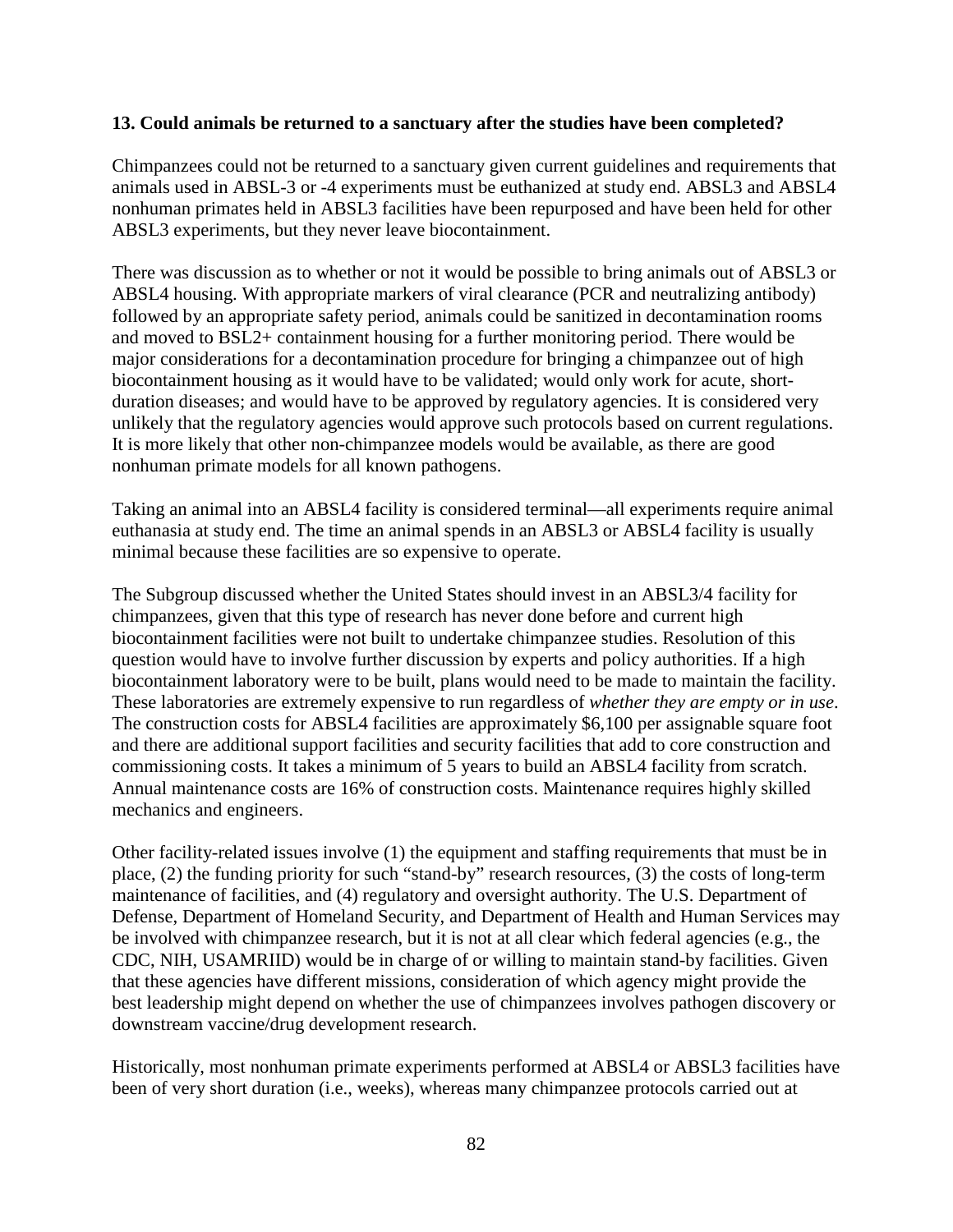ABSL2 facilities last for months or years (e.g., hepatitis B and C research). Scientists in the United States have no experience with longer-term research employing chimpanzees in high biocontainment facilities and certainly no experience in the intermittent use of such a facility when the need arises. In addition, all animal infectious disease experiments done at ABSL3 and ABSL4 facilities involve euthanasia of all subject animals. The public response to this requirement for experiments involving chimpanzees must be considered. All chimpanzee experiments done in the last 20 years have been survival experiments involving BSL2 infectious agents, and most animals have been used for multiple protocols (e.g., HBV, HCV, HIV-1); funding for these experiments has included the cost of lifetime care.

# **References**

Amanna IJ, Carlson NE, Slifka MK. Duration of humoral immunity to common viral and vaccine antigens. N Engl J Med. 2007 Nov 8;357(19):1903-1915.

Cooper N, Griffin R, Franz M, Omotayo M, Nunn CL, Fryxell J. Phylogenetic host specificity and understanding parasite sharing in primates. Ecol Lett. 2012 Dec;15(12):1370-1377.

Downie AW, España C. Comparison of Tanapox virus and Yaba-like viruses causing epidemic disease in monkeys. J Hyg (Lond). 1972 Mar;70(1):23-32.

Edghill-Smith Y, Golding H, Manischewitz J, King LR, Scott D, Bray M, Nalca A, Hooper JW, Whitehouse CA, Schmitz JE, Reimann KA, Franchini G. Smallpox vaccine-induced antibodies are necessary and sufficient for protection against monkeypox virus. Nat Med. 2005 Jul;11(7):740-747.

Institute of Medicine. *Chimpanzees in Biomedical and Behavioral Research: Assessing the Necessity.* Washington, DC: The National Academies Press, 2011. [http://www.nap.edu/catalog.php?record\\_id=13257](http://www.nap.edu/catalog.php?record_id=13257)

Knobler A, Mahmoud A, Lemon S, Mack A, Sivitz L, Oberholtzer K; Forum on Microbial Threats, Board on Global Health. *Learning from SARS: Preparing for the Next Disease Outbreak: Workshop Summary*. Washington, DC: National Academies Press; 2004. [http://www.nap.edu/catalog.php?record\\_id=10915](http://www.nap.edu/catalog.php?record_id=10915)

Köndgen S, Kühl H, N'Goran PK, Walsh PD, Schenk S, Ernst N, Biek R, Formenty P, Mätz-Rensing K, Schweiger B, Junglen S, Ellerbrok H, Nitsche A, Briese T, Lipkin WI, Pauli G, Boesch C, Leendertz FH. Pandemic human viruses cause decline of endangered great apes. Curr Biol. 2008 Feb 26;18(4):260-264.

Kooriyama T, Okamoto M, Yoshida T, Nishida T, Tsubota T, Saito A, Tomonaga M, Matsuzawa T, Akari H, Nishimura H, Miyabe-Nishiwaki T. Epidemiological study of zoonoses derived from humans in captive chimpanzees. Primates. 2013 Jan;54(1):89-98.

Lederberg J, Shope RE, Oaks SC, Jr; Committee on Emerging Microbial Threats to Health, Institute of Medicine. *Emerging Infections: Microbial Threats to Health in the United States*.